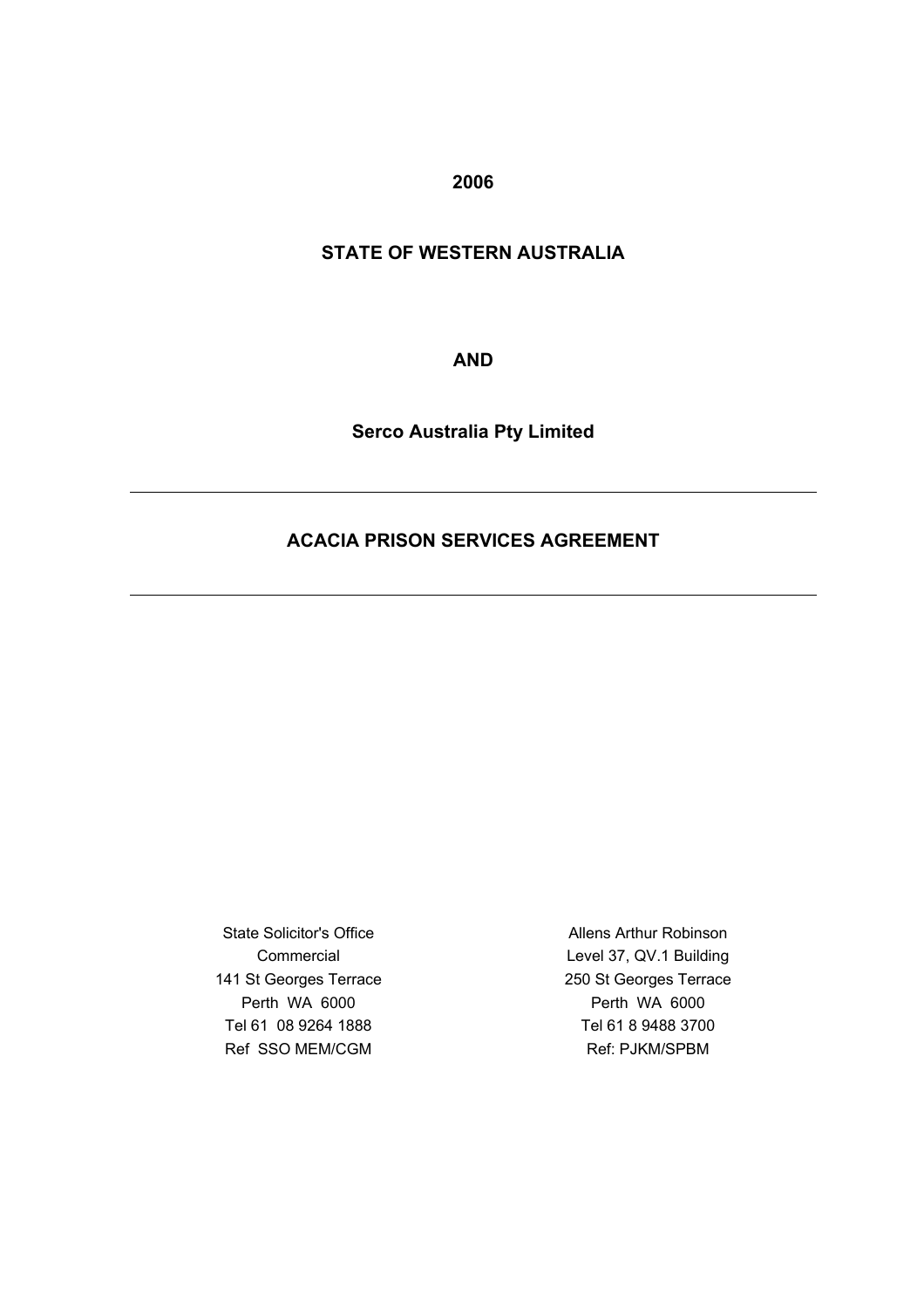# **Table of Contents**

| 1. |                                    | <b>DEFINITIONS AND INTERPRETATION</b>                                                          | 1            |
|----|------------------------------------|------------------------------------------------------------------------------------------------|--------------|
|    | 1.1                                | Definitions                                                                                    | $\mathbf{1}$ |
|    | 1.2                                | Rules for interpreting this Agreement                                                          | 17           |
| 2. |                                    | <b>APPLICABLE ACTS</b>                                                                         | 18           |
|    | 2.1                                | Prisons Act                                                                                    | 18           |
|    | 2.2                                | Exercise of Statutory Powers by Contractor and Contract Workers                                | 19           |
|    | 2.3                                | Contractor within jurisdiction of Ombudsman                                                    | 19           |
|    | 2.4                                | State officer of the Contractor                                                                | 19           |
|    | 2.5                                | State officer of Subcontractors and other persons                                              | 20           |
| 3. |                                    | <b>CONDITIONS PRECEDENT AND INITIAL OBLIGATIONS</b>                                            | 20           |
|    | 3.1                                | Satisfaction and waiver of conditions                                                          | 20           |
|    | 3.2                                | Result of non-satisfaction of conditions                                                       | 21           |
|    | 3.3                                | Certificate of Commencement                                                                    | 21           |
|    | 3.4                                | <b>Transition Plan</b>                                                                         | 21           |
|    | 3.5                                | <b>Asset Register</b>                                                                          | 21           |
| 4. |                                    | <b>COMMENCEMENT OF AGREEMENT AND OPERATION PERIOD</b>                                          | 21           |
|    | 4.1                                | Duration of this Agreement                                                                     | 21           |
|    | 4.2                                | Option to extend Operation Period                                                              | 22           |
|    | 4.3                                | Informal continuation of Services                                                              | 22           |
| 5. | <b>ADMINISTRATION OF AGREEMENT</b> |                                                                                                |              |
|    | 5.1                                | The Contract Manager                                                                           | 22           |
|    | 5.2                                | The Contractor Representative                                                                  | 23           |
|    | 5.3                                | The Contractor Superintendent                                                                  | 23           |
|    | 5.4                                | Notification of appointments                                                                   | 24           |
|    | 5.5                                | Qualifications, imputation of knowledge and other requirements of appointed<br>representatives | 25           |
|    | 5.6                                | Joint Management Board                                                                         | 25           |
| 6. |                                    | <b>SERVICES</b>                                                                                | 26           |
|    | 6.1                                | Contractor's appointment and acceptance of appointment                                         | 26           |
|    | 6.2                                | Compliance with laws                                                                           | 26           |
|    | 6.3                                | Compliance with standards and maintenance of accreditation                                     | 26           |
|    | 6.4                                | <b>Operation Service Requirements</b>                                                          | 27           |
|    | 6.5                                | Development of and compliance with Industry Participation Plan                                 | 27           |
|    | 6.6                                | <b>Best Industry Practice</b>                                                                  | 27           |
|    | 6.7                                | Prison operating manuals                                                                       | 27           |
|    | 6.8                                | Compliance with Prison Operating Manuals                                                       | 29           |
|    | 6.9                                | Obligations to act fairly and dealings with local community                                    | 29           |
|    | 6.10                               | Consultation and minimising disruption                                                         | 29           |
|    | 6.11                               | Conflicting requirements                                                                       | 30           |
| 7. |                                    | <b>PRISONER SERVICES AND PRISONER WELFARE TRUST FUND</b>                                       | 30           |
|    | 7.1                                | <b>Prison Canteen Services</b>                                                                 | 30           |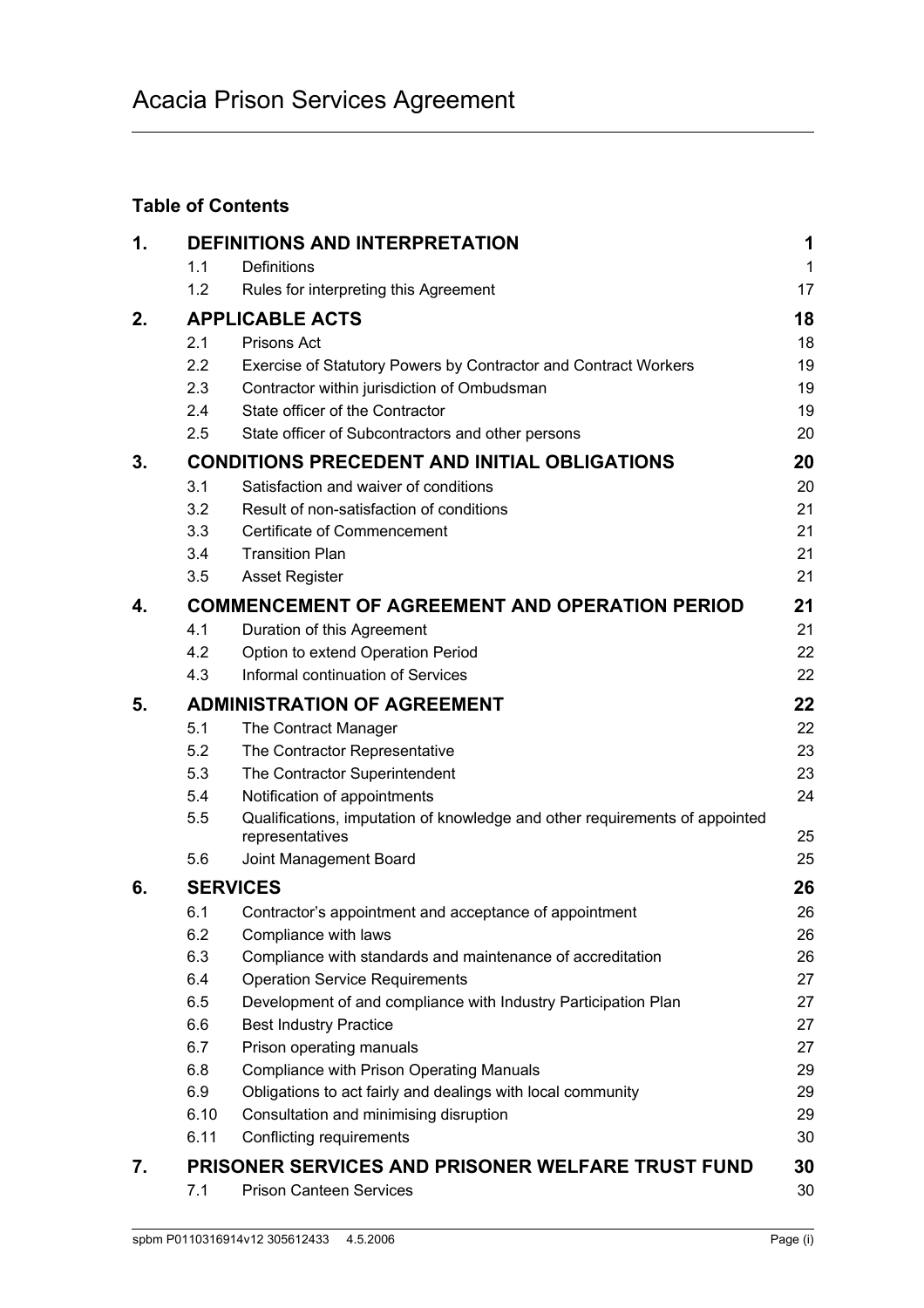|     | 7.2  | <b>Vending Machines</b>                                           | 31 |
|-----|------|-------------------------------------------------------------------|----|
|     | 7.3  | <b>External Prisoner Purchases</b>                                | 31 |
|     | 7.4  | <b>Prisoner Welfare Trust Fund</b>                                | 32 |
|     | 7.5  | Application of Prisoner Welfare Trust Fund                        | 32 |
|     | 7.6  | Records and audit                                                 | 33 |
|     | 7.7  | Monthly Sales Statements by Contractor                            | 33 |
|     | 7.8  | <b>Annual Sales Statement</b>                                     | 33 |
|     | 7.9  | <b>Prisoner Trust Account</b>                                     | 34 |
|     | 7.10 | <b>Prisoner Property</b>                                          | 34 |
| 8.  |      | <b>PRISON INDUSTRY</b>                                            | 34 |
|     | 8.1  | Prison Industry                                                   | 34 |
|     | 8.2  | Prison Industry Amount                                            | 34 |
|     | 8.3  | Calculation and payment of Prison Industry Amount                 | 35 |
|     | 8.4  | Verification of Prison Industry Payments against audited accounts | 35 |
|     | 8.5  | Calculations and payments for the first and last Operation Years  | 35 |
|     | 8.6  | Application of Prison Industry Amount                             | 36 |
|     | 8.7  | Records and audit                                                 | 36 |
|     | 8.8  | Prison Industry Reference Group                                   | 36 |
|     | 8.9  | No Prison Industry for Contract Workers                           | 36 |
| 9.  |      | <b>CONTRACT WORKERS</b>                                           | 36 |
|     | 9.1  | <b>Provision of Contract Workers</b>                              | 36 |
|     | 9.2  | <b>Engagement of Contract Workers</b>                             | 36 |
|     | 9.3  | Requirements for performance                                      | 37 |
|     | 9.4  | <b>Approval of Training Programs</b>                              | 38 |
|     | 9.5  | Training and qualifications of Contract Workers                   | 40 |
|     | 9.6  | <b>Contract Worker uniforms</b>                                   | 41 |
|     | 9.7  | Use of force by Contract Workers                                  | 41 |
|     | 9.8  | <b>Removal of Contract Workers</b>                                | 41 |
|     | 9.9  | <b>High-Level Security Work</b>                                   | 42 |
|     | 9.10 | State's approvals under this clause                               | 43 |
|     | 9.11 | Contractor to keep records relating to Contract Workers           | 43 |
|     | 9.12 | <b>Payment of Contract Workers</b>                                | 43 |
|     | 9.13 | Withholding payment                                               | 43 |
|     | 9.14 | Form of statutory declaration                                     | 44 |
|     | 9.15 | Direct payments                                                   | 44 |
|     | 9.16 | Effect of direct payment                                          | 44 |
| 10. |      | <b>INDUSTRIAL RELATIONS</b>                                       | 44 |
|     | 10.1 | Good relations                                                    | 44 |
|     | 10.2 | Industrial disputes                                               | 44 |
|     | 10.3 | Minimising adverse effects                                        | 45 |
| 11. |      | <b>PRISON, PRISON ACCESS AND PRISON MAINTENANCE</b>               | 45 |
|     | 11.1 | Access to Prison                                                  | 45 |
|     | 11.2 | Contractor to provide space and facilities                        | 46 |
|     | 11.3 | Maintenance and repair of the Prison                              | 47 |
|     | 11.4 | <b>Utility Services</b>                                           | 49 |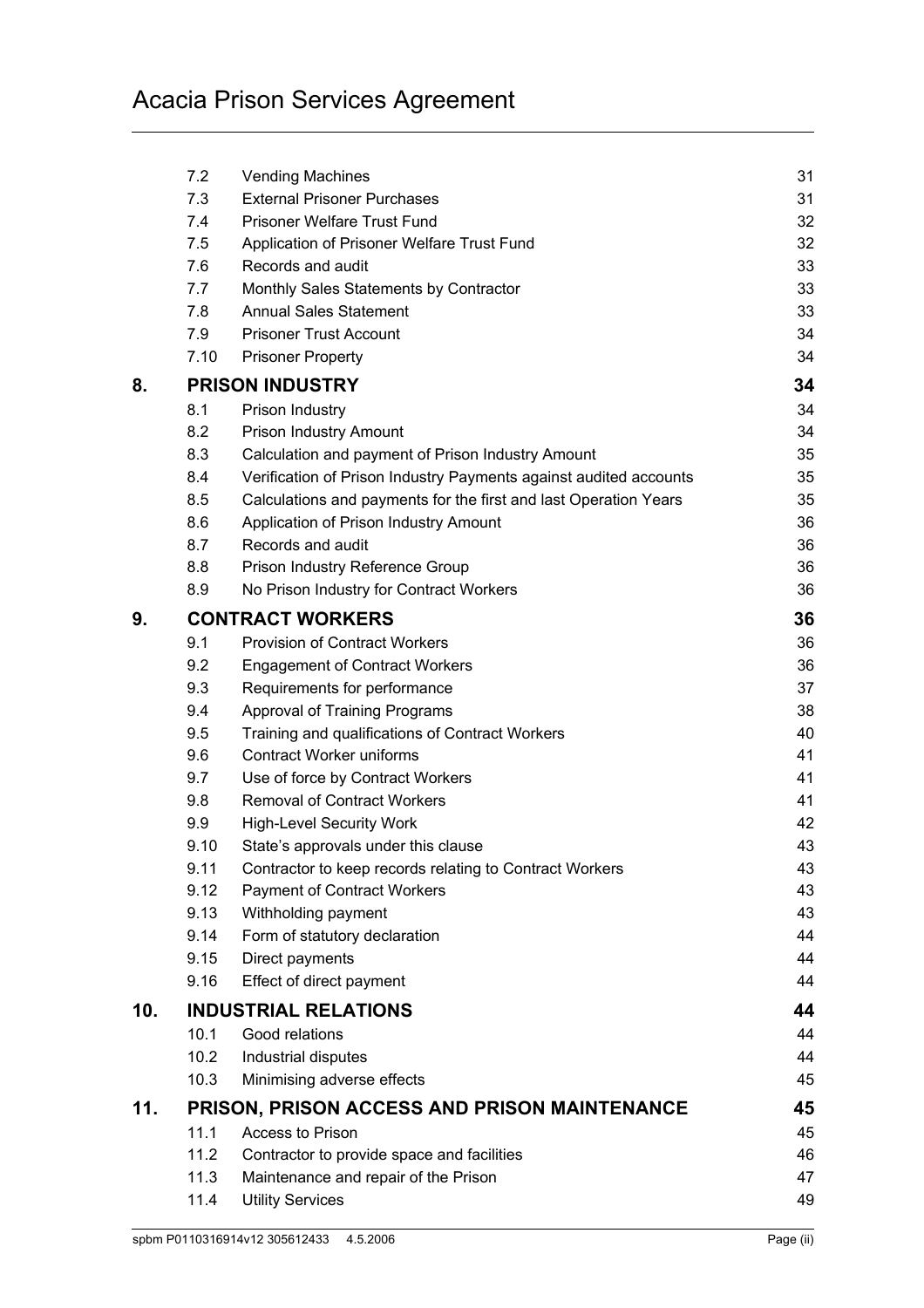|     | 11.5  | <b>Cell Condition</b>                                              | 49 |
|-----|-------|--------------------------------------------------------------------|----|
|     | 11.6  | Nuisance, injurious conduct and misuse                             | 50 |
|     | 11.7  | No alterations or damage                                           | 50 |
|     | 11.8  | Not to pollute                                                     | 51 |
|     | 11.9  | Removal of garbage                                                 | 51 |
|     |       | 11.10 Inflammable substances                                       | 51 |
|     | 11.11 | Compliance with Environmental Law                                  | 51 |
|     |       | 11.12 Removal of Contamination                                     | 51 |
|     |       | 11.13 Expansion of the Prison                                      | 52 |
| 12. |       | <b>CONTRACTOR RESOURCES</b>                                        | 52 |
|     | 12.1  | <b>Provision of Contractor Resources</b>                           | 52 |
|     | 12.2  | <b>Materials</b>                                                   | 53 |
|     | 12.3  | Warranties                                                         | 53 |
|     | 12.4  | <b>Contractor Resources Register</b>                               | 53 |
| 13. |       | <b>REPORTING AND RECORDS</b>                                       | 53 |
|     | 13.1  | Reporting of Notifiable Incidents                                  | 53 |
|     | 13.2  | Notification of defective performance                              | 54 |
|     | 13.3  | Periodic reporting by Contractor                                   | 54 |
|     | 13.4  | Monthly meetings                                                   | 55 |
|     | 13.5  | Annual performance reviews                                         | 56 |
|     | 13.6  | Annual Prisons Act reporting by CEO                                | 57 |
|     | 13.7  | Reporting future disruption to Services                            | 57 |
|     | 13.8  | Contractor to keep records                                         | 57 |
|     | 13.9  | Financial records                                                  | 58 |
|     | 13.10 | Ongoing access to records and information                          | 58 |
|     | 13.11 | Records to be held                                                 | 59 |
|     | 13.12 | Legible reproductions                                              | 59 |
|     |       | 13.13 Electronic Prisoner information                              | 59 |
|     |       | 13.14 Retention of CCTV and telephone communications recordings    | 60 |
|     | 13.15 | Inquiries under the Prisons Act                                    | 60 |
|     | 13.16 | Periodic testing                                                   | 60 |
|     | 13.17 | <b>Access to Contract Workers</b>                                  | 60 |
| 14. |       | <b>INTELLECTUAL PROPERTY</b>                                       | 61 |
|     | 14.1  | Intellectual Property Rights warranties by Contractor              | 61 |
|     | 14.2  | Intellectual Property Rights of State                              | 61 |
|     | 14.3  | Licence by Contractor to pre-existing Intellectual Property Rights | 62 |
|     | 14.4  | Licence by Subcontractors                                          | 62 |
|     | 14.5  | Sublicensing by State                                              | 62 |
|     | 14.6  | <b>Moral Rights</b>                                                | 62 |
|     | 14.7  | No right to compensation                                           | 63 |
|     | 14.8  | Contractor's assistance                                            | 63 |
|     | 14.9  | Intellectual Property Rights indemnity                             | 63 |
|     | 14.10 | Survival of this clause                                            | 63 |
| 15. |       | <b>PAYMENTS</b>                                                    | 63 |
|     | 15.1  | <b>Operation Payments</b>                                          | 63 |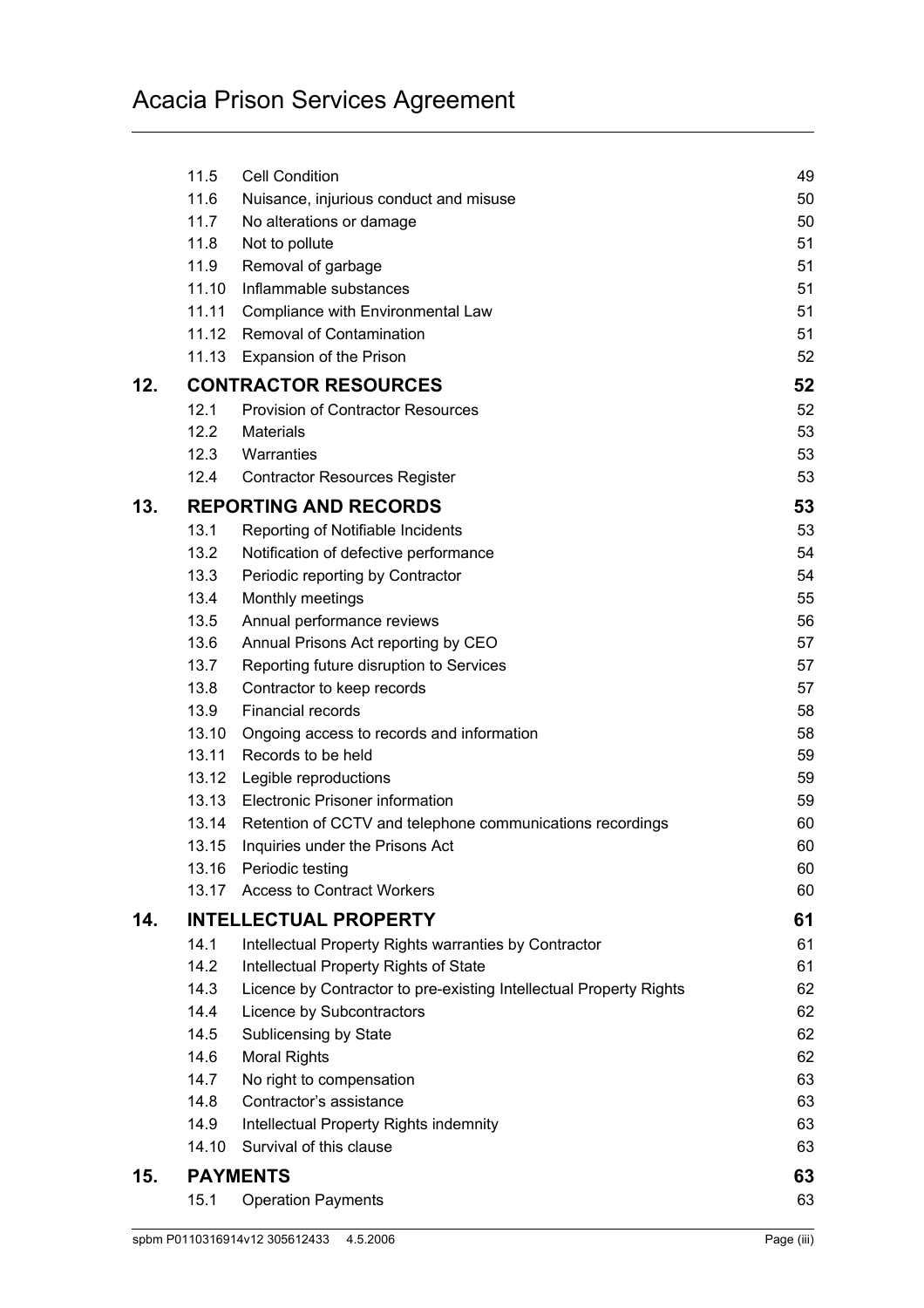|     |       | 15.1A DAP Transition Payments                                                           | 64 |
|-----|-------|-----------------------------------------------------------------------------------------|----|
|     | 15.1B | <b>Initial Transition Payment</b>                                                       | 64 |
|     | 15.2  | <b>Innovation Bonus</b>                                                                 | 65 |
|     | 15.3  | Performance Linked Fee                                                                  | 67 |
|     | 15.4  | <b>Abatement Amounts</b>                                                                | 67 |
|     | 15.5  | <b>GST</b>                                                                              | 67 |
|     | 15.6  | Overpayment, adjustments and disputes                                                   | 68 |
|     | 15.7  | Set-off                                                                                 | 68 |
|     | 15.8  | Payment not acknowledgment that Services satisfactory                                   | 69 |
|     | 15.9  | Interest on overdue payments                                                            | 69 |
|     | 15.10 | Interest to accrue daily                                                                | 69 |
| 16. |       | <b>VARIATIONS</b>                                                                       | 69 |
|     | 16.1  | <b>Contractor Proposal</b>                                                              | 69 |
|     | 16.2  | Variations by the State                                                                 | 70 |
|     | 16.3  | Contractor to comply                                                                    | 70 |
|     | 16.4  | Price for variation                                                                     | 70 |
|     | 16.5  | Changes after Signature Date                                                            | 71 |
|     | 16.6  | Expansion or modification of Prison                                                     | 71 |
|     | 16.7  | <b>Directions</b>                                                                       | 72 |
| 17. |       | PERFORMANCE IMPROVEMENT REQUEST AND DEFAULT                                             | 72 |
|     | 17.1  | Performance Improvement Requests                                                        | 72 |
|     | 17.2  | <b>Default Notice</b>                                                                   | 73 |
|     | 17.3  | <b>Cure of Default</b>                                                                  | 73 |
|     | 17.4  | Suspension of payments                                                                  | 74 |
| 18. |       | <b>TERMINATION</b>                                                                      | 75 |
|     | 18.1  | Termination by the State                                                                | 75 |
|     | 18.2  | State's costs of preparation and service of termination notice                          | 76 |
|     | 18.3  | Termination by agreement                                                                | 76 |
|     | 18.4  | Statutory termination by CEO                                                            | 76 |
|     | 18.5  | Rights preserved on termination                                                         | 76 |
| 19. |       | STATUTORY INTERVENTION, SUSPENSION AND TERMINATION                                      | 77 |
|     | 19.1  | Definitions in this clause                                                              | 77 |
|     | 19.2  | Operation of Prisons Act                                                                | 77 |
|     | 19.3  | Intervention in Agreement under section 15W                                             | 77 |
|     | 19.4  | Consequences of intervention                                                            | 78 |
|     | 19.5  | Suspension or termination under section 15X                                             | 78 |
|     | 19.6  | Consequences of termination or suspension                                               | 78 |
|     | 19.7  | Consequences of termination or suspension under section 15X(2)(e) of the Prisons<br>Act | 79 |
|     | 19.8  | Intervention in and termination or suspension of part of Services                       | 79 |
|     | 19.9  | <b>Compensation for requisitioning Contractor Resources</b>                             | 80 |
|     | 19.10 | No consequential or economic loss for intervention, suspension or termination           | 80 |
| 20. |       | SERVICE HANDOVER AND RETENDERING OF SERVICES                                            | 80 |
|     | 20.1  | Retendering of prison services                                                          | 80 |
|     | 20.2  | Preparation for Service Retender                                                        | 80 |
|     |       |                                                                                         |    |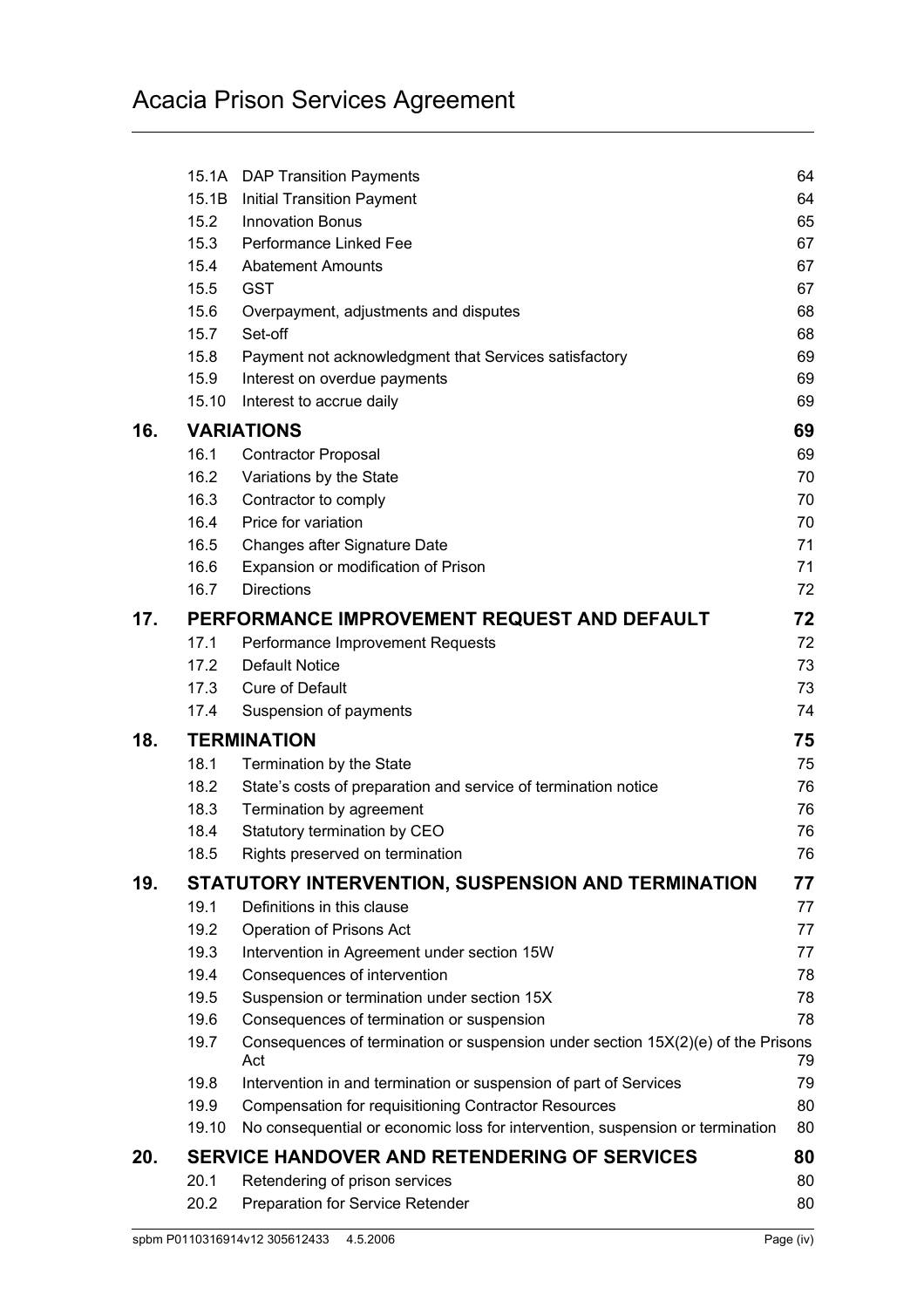|     | 20.3  | Service Handover                                                           | 81 |
|-----|-------|----------------------------------------------------------------------------|----|
|     | 20.4  | Continuing obligations of Contractor                                       | 82 |
|     | 20.5  | Service Handover Plan                                                      | 82 |
|     | 20.6  | Non-frustration of Service Handover                                        | 83 |
|     | 20.7  | <b>Contract Workers</b>                                                    | 83 |
|     | 20.8  | Variation of Terms and Conditions of Employment in Service Handover Period | 84 |
|     | 20.9  | Third party contracts and the supply of goods and services                 | 84 |
|     | 20.10 | <b>Transfer of Contractor Resources</b>                                    | 85 |
|     | 20.11 | Transfer price                                                             | 85 |
|     | 20.12 | Time for payment of transfer price                                         | 85 |
|     |       | 20.13 Removal of Contractor Resources                                      | 85 |
|     | 20.14 | Rectification of damage                                                    | 85 |
|     |       | 20.15 Contractor Resources left                                            | 86 |
|     |       | 20.16 Condition of the Prison and State's Property                         | 86 |
|     |       | 20.17 Additional Powers                                                    | 86 |
|     |       | 20.18 Return of Information                                                | 86 |
| 21. |       | <b>INSURANCES</b>                                                          | 87 |
|     | 21.1  | Contractor to effect and maintain insurances                               | 87 |
|     | 21.2  | Insurance provisions                                                       | 89 |
|     | 21.3  | Evidence of insurance                                                      | 89 |
|     | 21.4  | Failure to insure                                                          | 90 |
|     | 21.5  | Subcontractors                                                             | 90 |
|     | 21.6  | Notification                                                               | 90 |
|     | 21.7  | No variation to insurances                                                 | 90 |
|     | 21.8  | Certification by Insurer                                                   | 91 |
|     | 21.9  | Access to Insurer                                                          | 91 |
|     | 21.10 | Admissions and settlement                                                  | 92 |
|     | 21.11 | No effect on Contractor's other obligations                                | 92 |
| 22. |       | <b>BANK GUARANTEE</b>                                                      | 92 |
|     | 22.1  | <b>Provision of Bank Guarantee</b>                                         | 92 |
|     | 22.2  | Demands under Bank Guarantee                                               | 92 |
|     | 22.3  | Repayment by the State                                                     | 93 |
|     | 22.4  | Notice of demand under Bank Guarantee                                      | 93 |
|     | 22.5  | Guarantee to be kept in force                                              | 93 |
|     | 22.6  | Return of Bank Guarantee                                                   | 93 |
|     | 22.7  | <b>Review of Guarantee Amount</b>                                          | 94 |
|     | 22.8  | Contractor to provide additional or substitute guarantees                  | 94 |
|     | 22.9  | Failure to provide substitute or additional Bank Guarantees                | 94 |
|     | 22.10 | Survival of this clause 22                                                 | 94 |
| 23. |       | RISK, INDEMNITIES AND LIMITATION OF LIABILITY                              | 94 |
|     | 23.1  | Assumption of risk by Contractor                                           | 94 |
|     | 23.2  | Indemnity                                                                  | 95 |
|     | 23.3  | Duration of Indemnities                                                    | 96 |
|     | 23.4  | <b>Contractor Release</b>                                                  | 96 |
|     | 23.5  | Exclusion of indirect or consequential loss                                | 96 |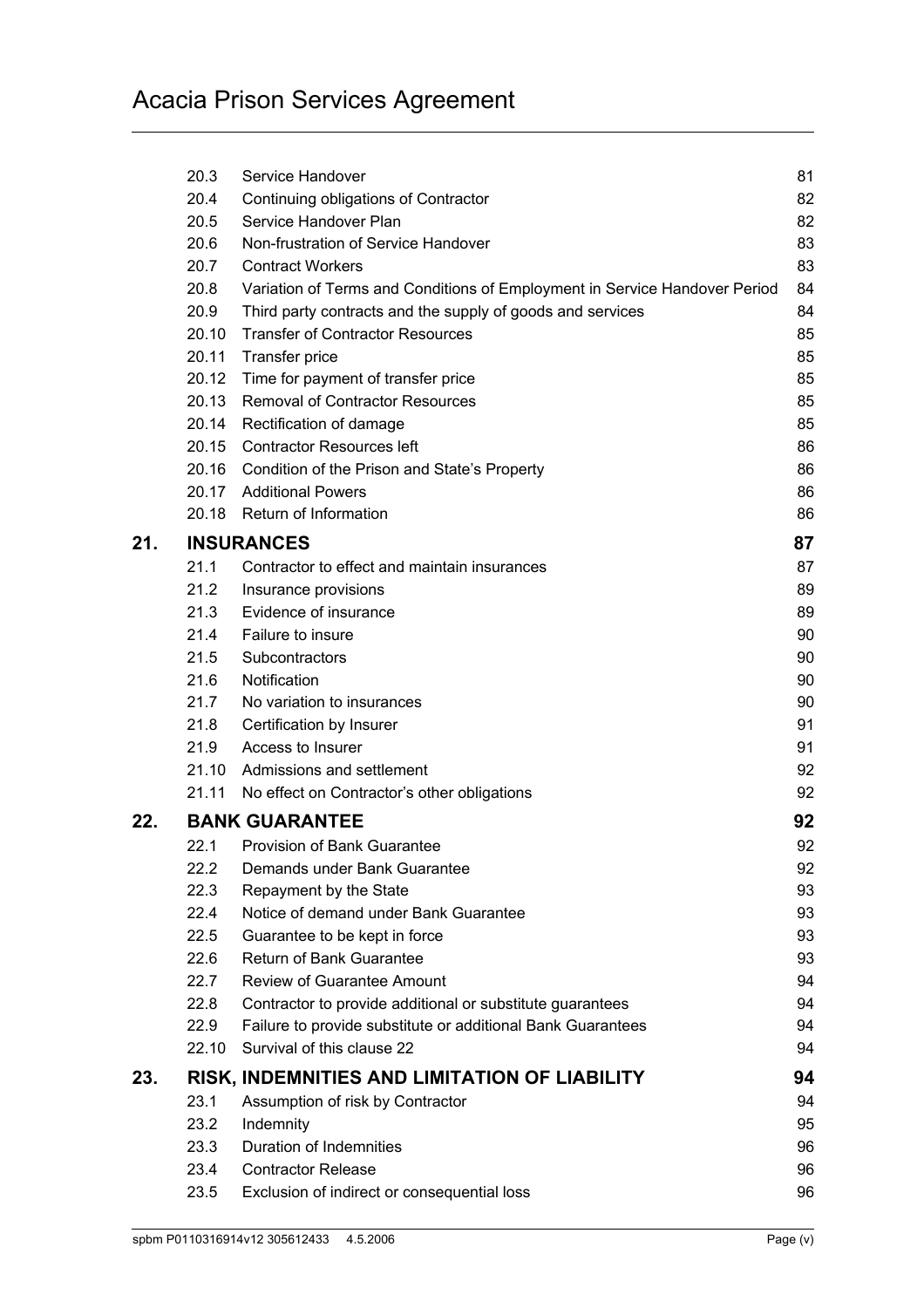|     | 23.6  | Lost property                                                                           | 97  |
|-----|-------|-----------------------------------------------------------------------------------------|-----|
|     | 23.7  | Liability of officers, employees and agents                                             | 97  |
|     | 23.8  | State trustee                                                                           | 97  |
| 24. |       | <b>FORCE MAJEURE</b>                                                                    | 97  |
|     | 24.1  | Notice by Force Majeure Party                                                           | 97  |
|     | 24.2  | Notice to provide particulars                                                           | 98  |
|     | 24.3  | Force Majeure Party will implement reasonable procedures                                | 98  |
|     | 24.4  | Force Majeure Party to keep Non Affected Party advised of developments                  | 98  |
|     | 24.5  | <b>Reduction in Operation Payment</b>                                                   | 98  |
| 25. |       | <b>CONFIDENTIAL INFORMATION</b>                                                         | 98  |
|     | 25.1  | Contractor's obligations of Confidentiality                                             | 98  |
|     | 25.2  | Departmental System                                                                     | 99  |
|     | 25.3  | Permitted disclosure                                                                    | 99  |
|     | 25.4  | Third parties                                                                           | 99  |
|     | 25.5  | Compulsory disclosure                                                                   | 99  |
|     | 25.6  | Media releases                                                                          | 100 |
|     | 25.7  | <b>Public Documents</b>                                                                 | 100 |
|     | 25.8  | <b>Continuing Obligation</b>                                                            | 100 |
| 26. |       | <b>DISPUTE RESOLUTION</b>                                                               | 100 |
|     | 26.1  | Negotiation by Contract Manager and Contractor's Representative                         | 100 |
|     | 26.2  | Negotiation by senior representatives of the parties                                    | 101 |
|     | 26.3  | Referral to Joint Management Board                                                      | 101 |
|     | 26.4  | No effect on available rights and remedies                                              | 101 |
|     | 26.5  | Independent expert                                                                      | 101 |
|     | 26.6  | Contractor must continue to perform Services                                            | 102 |
| 27. |       | <b>DEALING WITH AGREEMENT AND CHANGE IN CONTROL</b>                                     | 102 |
|     | 27.1  | Contractor may not Deal With Agreement                                                  | 102 |
|     | 27.2  | State may Deal With Agreement                                                           | 102 |
|     | 27.3  | Notice of change in control                                                             | 102 |
| 28. |       | <b>SUBCONTRACTING AND THIRD PARTY SERVICES</b>                                          | 103 |
|     | 28.1  | Prohibition on subcontracting all of the Services                                       | 103 |
|     | 28.2  | Permitted subcontracting                                                                | 103 |
|     | 28.3  | Application for Consent to Subcontractors                                               | 103 |
|     | 28.4  | <b>Conditions for Subcontractors</b>                                                    | 103 |
|     | 28.5  | State's Approval of Subcontract                                                         | 103 |
|     | 28.6  | Information requirements                                                                | 104 |
|     | 28.7  | Contractor's liability not affected                                                     | 104 |
|     | 28.8  | <b>Liability for Subcontractors</b>                                                     | 104 |
|     | 28.9  | No contractual relationship with Subcontractors                                         | 105 |
|     | 28.10 | Third party services and supplies                                                       | 105 |
| 29. |       | <b>WARRANTIES AND REPRESENTATIONS</b>                                                   | 105 |
|     | 29.1  | Representations and warranties                                                          | 105 |
|     | 29.2  | State's reliance on Contractor's representations and warranties                         | 108 |
|     | 29.3  | Continuation, repetition and survival of Contractor's representations and warranties108 |     |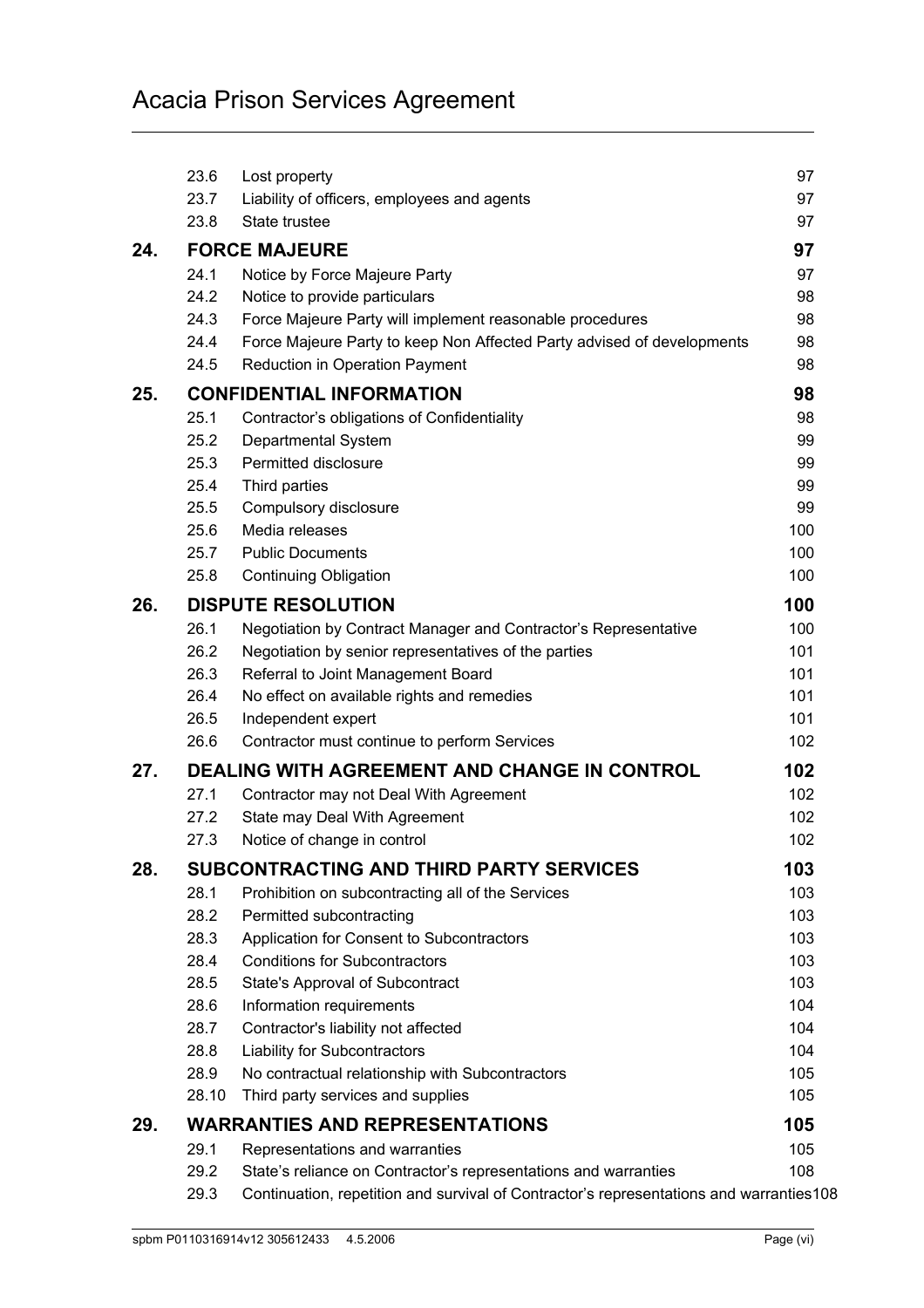|                                                             | 29.4              | State's representations and warranties                                              | 108        |
|-------------------------------------------------------------|-------------------|-------------------------------------------------------------------------------------|------------|
|                                                             | 29.5              | No other representations or warranties by State                                     | 109        |
| 30.                                                         |                   | <b>CONTRACTOR'S RELATIONSHIP WITH THE STATE</b>                                     | 109        |
|                                                             | 30.1              | Independent contractor                                                              | 109        |
|                                                             | 30.2              | Relationship                                                                        | 109        |
|                                                             | 30.3              | No agency                                                                           | 110        |
|                                                             | 30.4              | No employment                                                                       | 110        |
|                                                             | 30.5              | <b>Contrary Legislative Requirement</b>                                             | 110        |
| 31.                                                         |                   | <b>PROTECTION OF THE INTERESTS OF STATE AND STATE'S</b>                             |            |
|                                                             |                   | <b>ASSOCIATES</b>                                                                   | 110        |
|                                                             | 31.1              | Reputation                                                                          | 110        |
|                                                             | 31.2              | Conflict of interest                                                                | 111        |
|                                                             | 31.3<br>31.4      | Good faith<br>No association                                                        | 111<br>111 |
|                                                             | 31.5              |                                                                                     | 111        |
|                                                             | 31.6              | Provisions of any permitted association<br>Corrupt Gifts and Payments of Commission | 111        |
|                                                             |                   |                                                                                     |            |
| 32.                                                         | <b>NOTICES</b>    |                                                                                     | 112        |
| 33.                                                         |                   | <b>GENERAL</b>                                                                      | 112        |
|                                                             | 33.1              | Costs                                                                               | 112        |
|                                                             | 33.2              | Stamp duty                                                                          | 113        |
|                                                             | 33.3              | Approvals, consents, determinations or waivers                                      | 113        |
|                                                             | 33.4              | Authority to date                                                                   | 113        |
|                                                             | 33.5              | Enforcement of indemnity                                                            | 113        |
|                                                             | 33.6              | Ensure compliance by others                                                         | 113        |
|                                                             | 33.7              | <b>Entire Agreement</b>                                                             | 113        |
|                                                             | 33.8              | <b>Exercise of Powers</b>                                                           | 113        |
|                                                             | 33.9              | Further assurances                                                                  | 114        |
|                                                             | 33.10             | Governing law                                                                       | 114        |
|                                                             | 33.11             | Prohibition, enforceability and severance                                           | 114<br>114 |
|                                                             | 33.12<br>33.13    | <b>Statutory powers</b><br>Survival                                                 | 114        |
|                                                             | 33.14             | Variation and waiver                                                                | 114        |
|                                                             | 33.15             | Counterparts                                                                        | 115        |
|                                                             | 33.16             | Attorneys                                                                           | 115        |
|                                                             | <b>SCHEDULE 1</b> |                                                                                     | 117        |
|                                                             |                   |                                                                                     |            |
|                                                             | <b>SCHEDULE 2</b> |                                                                                     | 120        |
|                                                             |                   | <b>Payments Schedule</b>                                                            | 120        |
|                                                             | <b>SCHEDULE 3</b> |                                                                                     | 127        |
|                                                             |                   | Operational Philosophy and Regime                                                   | 127        |
|                                                             | <b>SCHEDULE 4</b> |                                                                                     | 152        |
|                                                             |                   | <b>Operation Service Requirements</b>                                               | 152        |
|                                                             | <b>SCHEDULE 5</b> |                                                                                     | 271        |
| Performance Measures and Performance Linked Fee Percentages |                   |                                                                                     | 271        |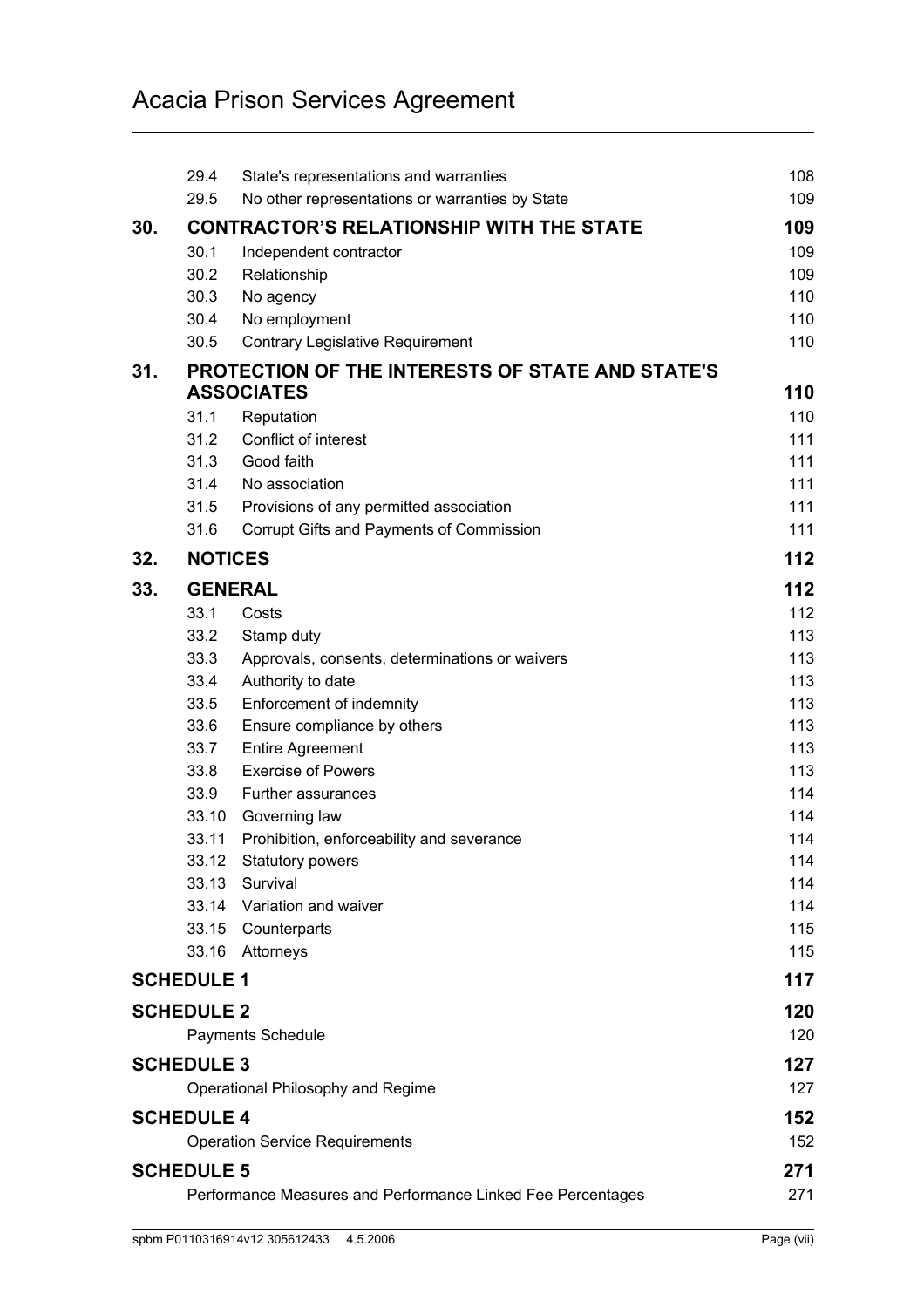| <b>ANNEXURE A</b>           | 285 |
|-----------------------------|-----|
| Site Plan                   | 285 |
| <b>ANNEXURE B</b>           | 287 |
| <b>Parent Guarantee</b>     | 287 |
| <b>ANNEXURE C</b>           | 300 |
| <b>Agreed Staff Numbers</b> | 300 |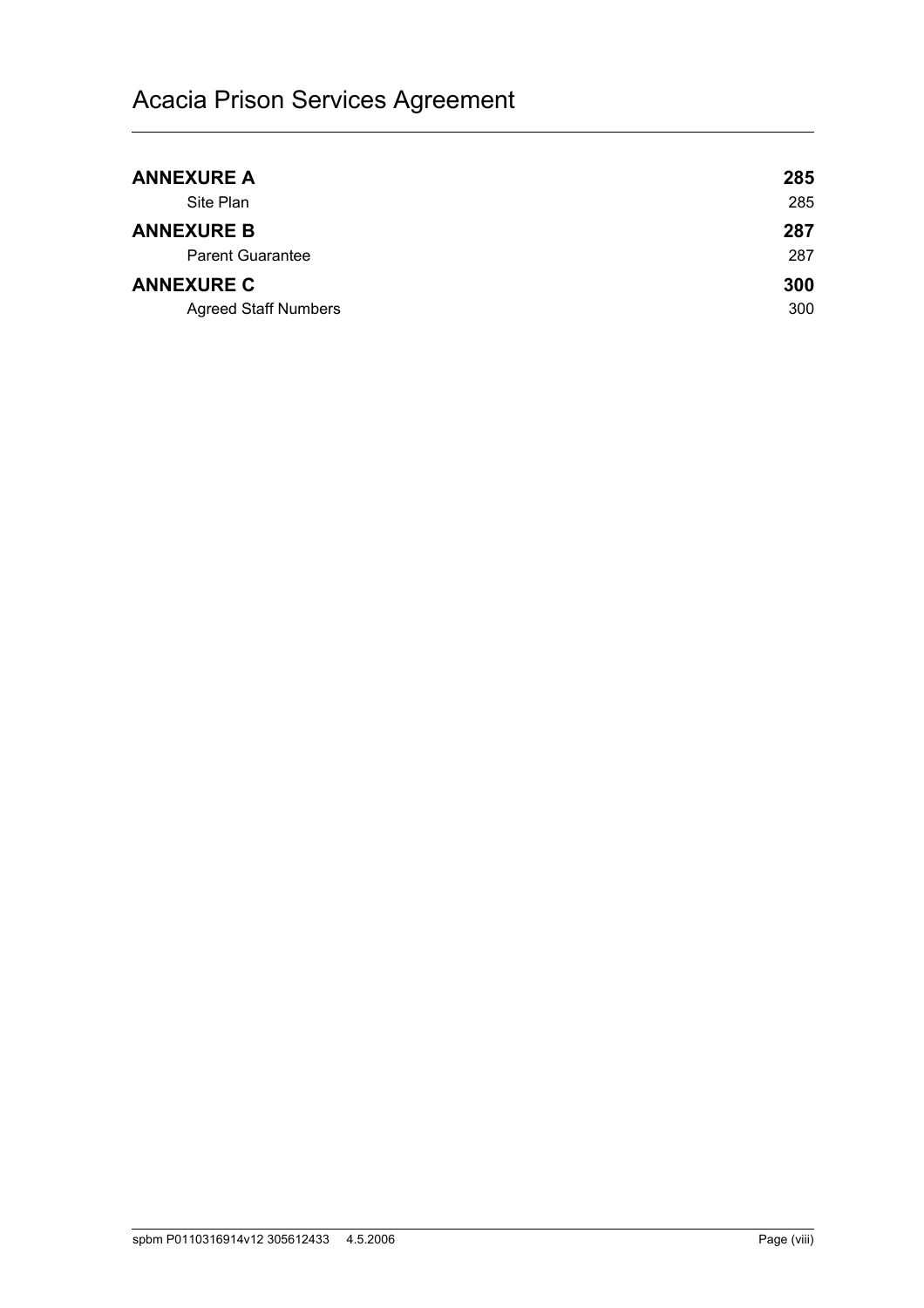| <b>Date</b>     | 2006                                                                                                                                                                                                                                                                                                                                                                                                    |
|-----------------|---------------------------------------------------------------------------------------------------------------------------------------------------------------------------------------------------------------------------------------------------------------------------------------------------------------------------------------------------------------------------------------------------------|
| <b>Parties</b>  |                                                                                                                                                                                                                                                                                                                                                                                                         |
| 1.              | Ian Johnson in his capacity as Chief Executive Officer of the Department of<br>Corrective Services, of 141 St George's Terrace, Perth, Western Australia, 6000, for<br>and on behalf of the State of Western Australia (the State)                                                                                                                                                                      |
| 2.              | Serco Australia Pty Limited ABN 44 003 677 352 of Level 10, 90 Arthur Street,<br>North Sydney, New South Wales, 2060 (the Contractor)                                                                                                                                                                                                                                                                   |
| <b>Recitals</b> |                                                                                                                                                                                                                                                                                                                                                                                                         |
| $\mathbf{A}$    | The Contractor submitted, in response to the Request for Proposal number 2464 -<br>2005 issued by the State on 4 November 2005, a proposal to provide the Services to<br>the State (Contractor's Proposal) and the State, after considering the Contractor's<br>Proposal and the subsequent written and oral submissions of the Contractor, wishes<br>to engage the Contractor to provide the Services. |
| B               | The CEO is empowered pursuant to the Prisons Act to enter into agreements for and<br>on behalf of the State for the provision of prison services.                                                                                                                                                                                                                                                       |
| $\mathsf{C}$    | The State and the Contractor have agreed to enter into this Agreement to set out<br>their respective rights and obligations in relation to the Services. This Agreement is<br>an agreement for the provision of prison services within the meaning of the Prisons<br>Act.                                                                                                                               |

## **It is agreed** as follows.

# **1. DEFINITIONS AND INTERPRETATION**

## **1.1 Definitions**

In this Agreement unless the context otherwise requires, the following definitions apply.

*Abatement Amount* means each abatement amount set out in Item 3 of Schedule 1.

*Act* means any Act of the Parliament of the Commonwealth or of the State of Western Australia.

*Adjustment Note* has the meaning given by the GST Law.

*Affiliate* means, in relation to a body corporate, each of:

- (a) that body's related bodies corporate;
- (b) that body's directors; and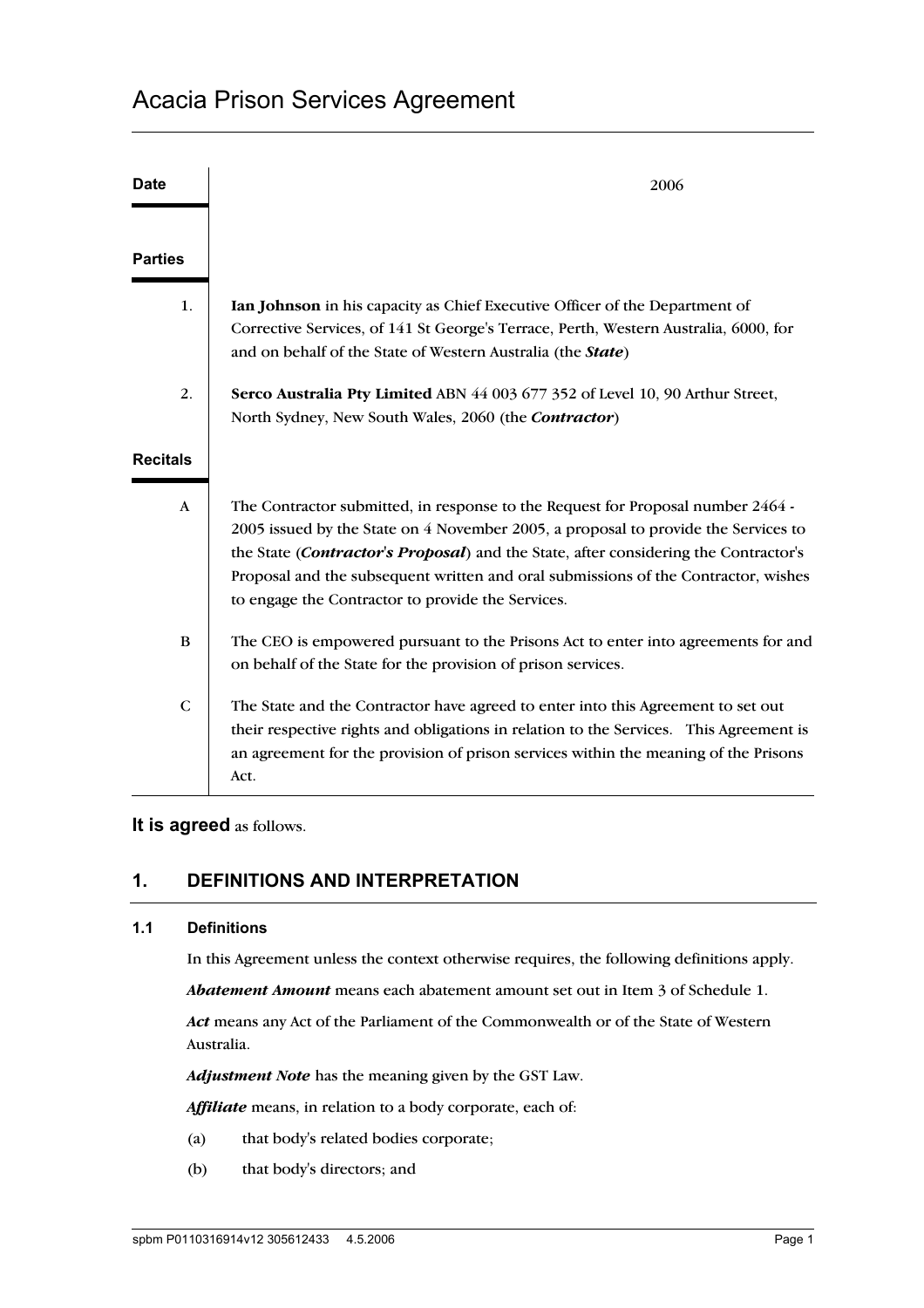(c) the persons who have a substantial holding (as that term is defined in the Corporations Act) in that body.

*Agreement* means this agreement.

*Annual Report* means the report referred to in clause 13.6(a).

*Anticipated Commencement Date* means the date specified in Item 7 of Schedule 1.

*Approved Auditor* means an independent auditor appointed by the Contractor and the State.

*Assault* means an act of physical violence against a Prisoner or any other person at the Prison resulting in physical harm or injury which does not require medical intervention or requires short-term medical intervention of a non-hospitalised nature.

*Bank Guarantee* means each bank guarantee provided by the Contractor pursuant to clause 22.

*Best Industry Practice* means practices, methods and acts undertaken in accordance with that degree of skill, diligence, prudence and foresight and that would reasonably be expected from leading internationally respected operators operating in the same or similar type of undertaking, under the same or similar circumstances and conditions.

*Business Day* means a day other than Saturday, Sunday or a public holiday in Western Australia.

*Canteen Goods* has the meaning given in clause 7.1(e).

*CEO* means the chief executive officer as defined in the Prisons Act and includes, where the context permits, any person exercising delegated Power of the CEO.

*Change* has the meaning given in clause 16.5(a).

*Change of Control* means, in respect of a person, that:

- (a) the person becomes a subsidiary of another person (of which it was not a subsidiary at the Signature Date); or
- (b) another person's voting power in the person increases from below 50% to 50% or above after the Signature Date; or
- (c) another person is able to control the person where that other person was not able to control the person at the Signature Date,

but, in respect of the Contractor, does not include an Excluded Change of Control. In this definition and the definition of Excluded Change of Control, 'voting power' has the meaning given in section 610 of the Corporations Act, 'control' has the meaning given in section 50AA of the Corporations Act and 'subsidiary' has the meaning given in the Corporations Act, in each case applied as if the relevant person were incorporated under that Act.

*Claim* means any claim, action, proceeding or demand made against the person concerned and whether in contract, tort, under any Act, or otherwise, or present or future, fixed or unascertained, actual or contingent.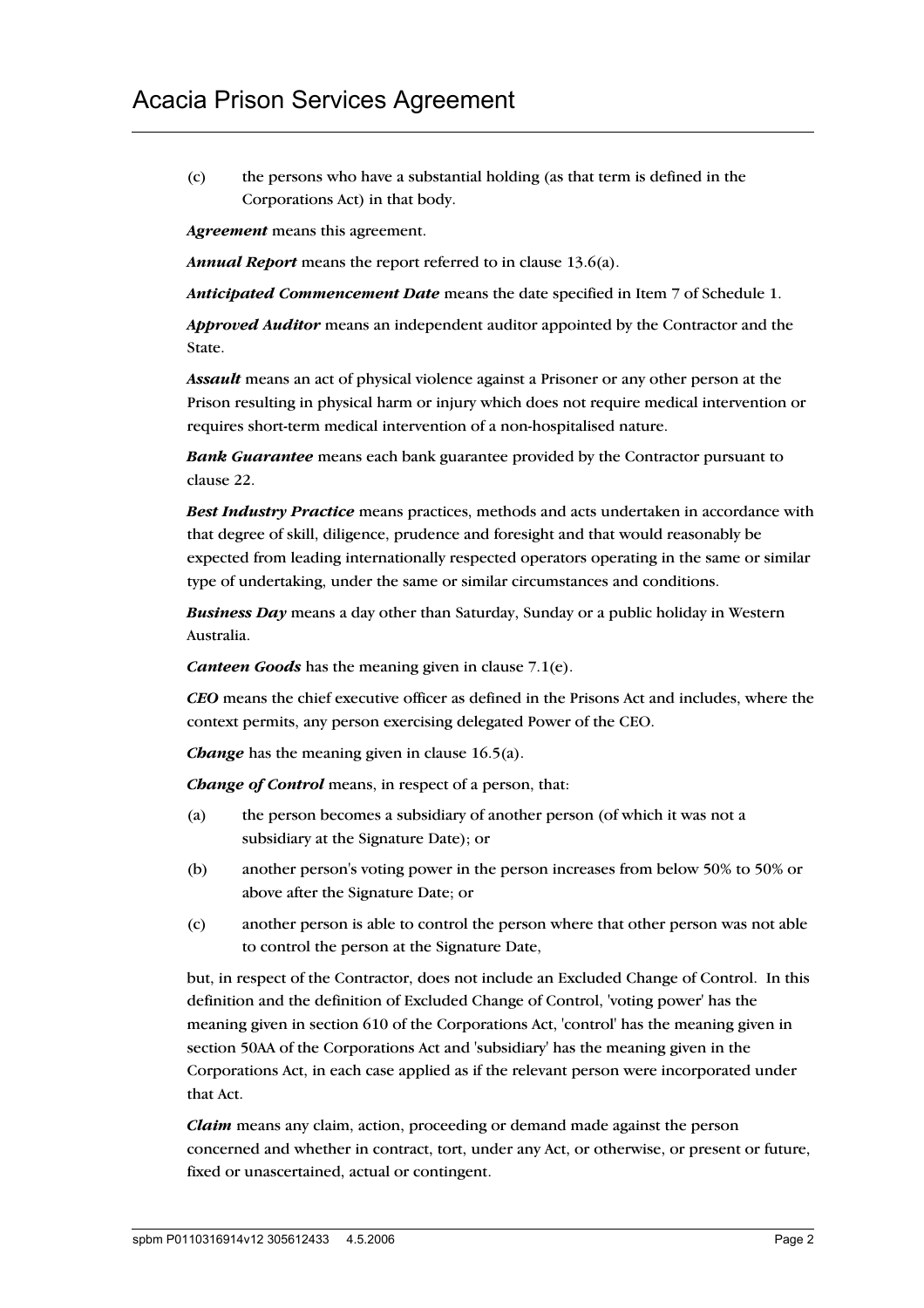*Commencement Date* means the date on which the last of the conditions set out in clause 3.1 is satisfied as certified in writing by the State in accordance with clause 3.3.

*Confidential Information* means all information, documents, reports, notes, memoranda, material or knowledge which is designated as confidential, or which is confidential by nature, in whatever form, including stored in writing, in a computer, in software or otherwise, relating to:

- (a) this Agreement;
- (b) anything done or to be done under this Agreement;
- (c) the Prison;
- (d) the State and the State's Associates;
- (e) the Services;
- (f) the Contract Workers or the Contractor Resources;
- (g) the Contractor;
- (h) any Prisoner; or
- (i) business systems and assets and affairs which may impact on the security of the Prison or prisons in the State,

disclosed, communicated or delivered under or in connection with this Agreement, or in providing the Services.

*Consideration* has the meaning given by the GST Law.

*Contamination* means the presence, in or under the Prison or the surrounding environment, of a substance (whether solid, liquid, or gas, heat, sound, vibration, radiation or any other Hazardous Material) at a concentration above the concentration at which the substance is normally present in the relevant locality, being a presence that presents a risk of harm to human health or to any other aspect of the Environment or makes, or may make, the Prison or the surrounding environment:

- (a) unsafe or unfit for habitation or occupation by persons or animals;
- (b) degraded in its capacity to support plant life; or
- (c) otherwise degraded or harmed.

*Contract Manager* means the person appointed by the State under clause 5.1.

*Contract Worker* means a 'contract worker' within the meaning of section 15A of the Prisons Act for the purposes of Part IIIA, engaged to provide any part of the Services and, for the avoidance of doubt, includes a natural person engaged to provide any part of the Services who is:

- (a) an employee or agent of the Contractor; or
- (b) a Subcontractor or an employee or agent of a Subcontractor.

*Contractor Computer* means the computer system, software and ancillary facilities established by the Contractor among other things to record data and information relating to the Prison, the provision of the Services and this Agreement.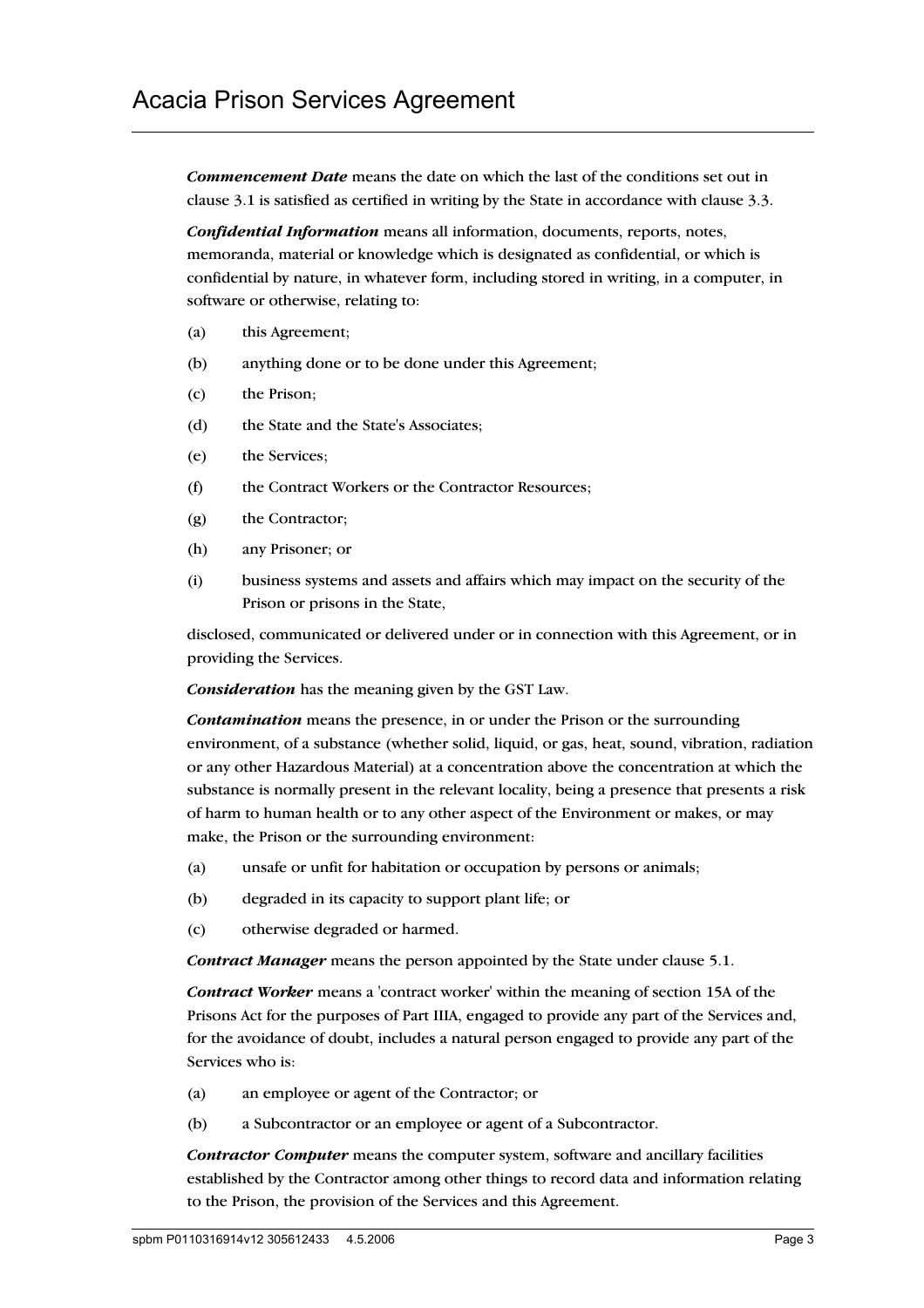*Contractor Representative* means the person appointed as the representative of the Contractor under clause 5.2.

*Contractor Resources* has the meaning given in clause 12.1.

*Contractor Resources Register* has the meaning given in clause 12.4(a).

*Contractor Superintendent* means the person appointed by the Contractor and authorised by the CEO under clause 5.3.

*Contractor's Associates* means any Affiliate of the Contractor.

*Contractor's Obligations* means the obligations of the Contractor under this Agreement or imposed by law in relation to the provision of the Services.

*Contractor's Proposal* has the meaning given in Recital A.

*Corporations Act* means the *Corporations Act 2001*(Cth).

*Cost* has the meaning given in clause 15.5(e).

*CPI* means the Consumer Price Index compiled by the Australian Bureau of Statistics for Perth (Capital City) (all groups) provided that:

- (a) if the Consumer Price Index is at any time updated, the Consumer Price Index is to be appropriately adjusted as from the same time;
- (b) if the Consumer Price Index is discontinued, then the Consumer Price Index means any alternative cost of living index adopted in its place by the Commonwealth Government; and
- $(c)$  if:
	- (i) the Consumer Price Index is discontinued and the provisions of subclause (b) do not apply; or
	- (ii) the Index Number is discontinued,

there is to be substituted for the Consumer Price Index the index for measuring increases in the cost of living in Perth which is determined by an economist appointed by the President of the Law Society of Western Australia on the application of the State, whose decision will be final and binding on the State and the Contractor and whose fees will be paid by the State and the Contractor in equal shares.

*CPI Adjustment* means, for any Review Date, the figure calculated in accordance with the following formula:

$$
CPIA = \frac{NCPI}{OCPI}
$$

Where:

*CPIA* means the CPI Adjustment;

*NCPI* means the Index Number for the Operation Quarter ending 31 March in the calendar year in which the Review Date occurs; and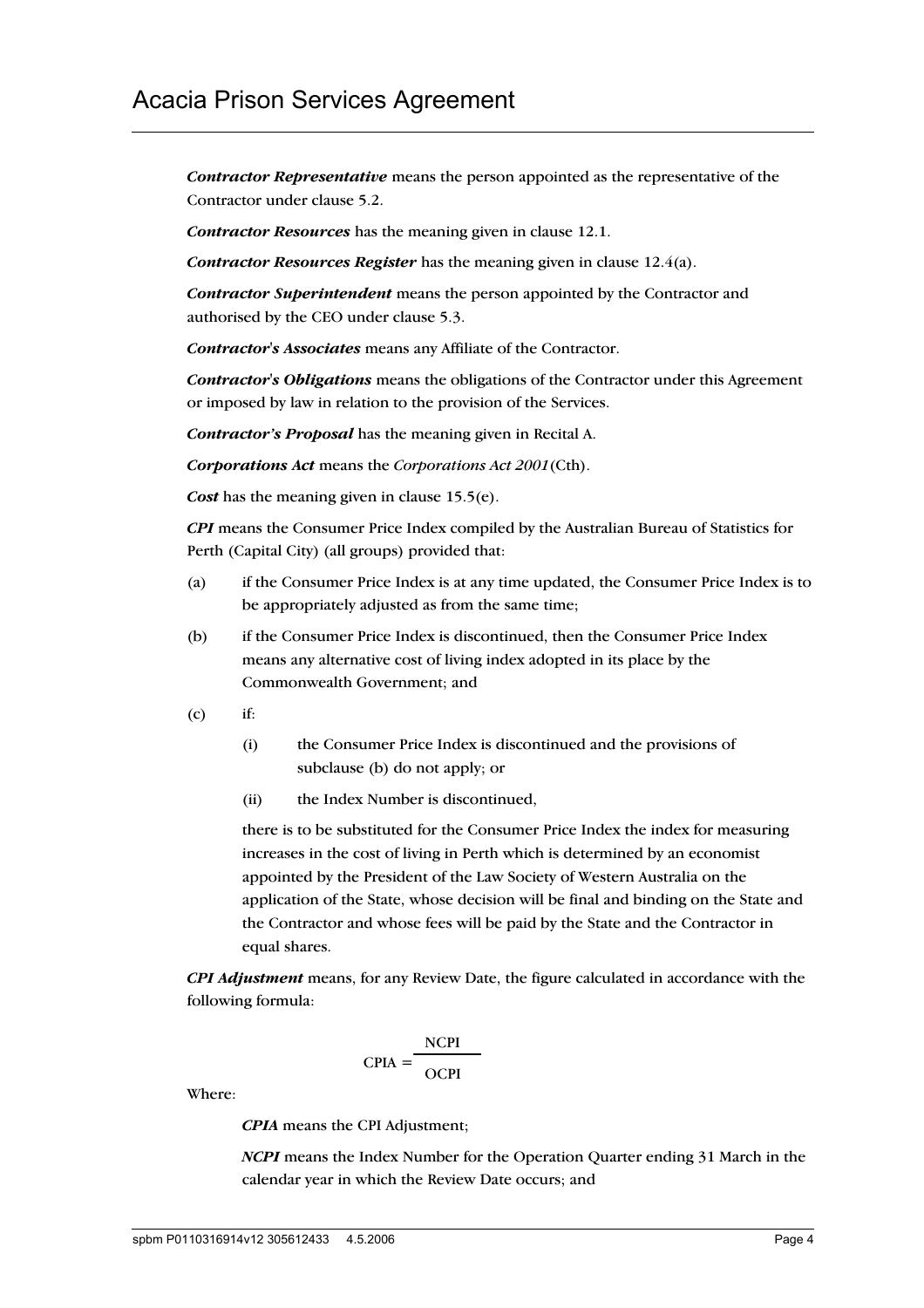*OCPI* means the Index Number for the quarter ending 31 March 2005.

*Custodial Functions* means a power, duty, responsibility and authority that a superintendent or a prison officer has under the Prisons Act except a function referred to in section 15J.

*DAP* means the daily average population being the daily average number of Prisoners at the Prison during an Operation Month which, for the purposes of this Agreement, is the total number of Prisoners at the Prison at midnight on each day of the Operation Month divided by the number of days in that Operation Month.

*Deal With* includes sell, novate, assign, transfer, encumber, grant any option, lease or licence in respect of, or in any manner alienate, dispose of, or part with possession of, or declare oneself trustee of or in relation to.

*Default* means any breach or default by:

- (a) the Contractor, of the Contractor's Obligations; or
- (b) the State, of the State's Obligations.

*Default Notice* means a notice by either Party to the other Party given under clause 17.2:

- (a) stating that it is a default notice; and
- (b) specifying the Default which is the subject of the notice.

*Default Rate* means the rate which is 2% above the Interest Rate.

*Department* means Department as defined in the Prisons Act which, as at the Signature Date, is known as the Department of Corrective Services.

*Departmental System* means the information system as used by the Department in relation to the operation and management of prisons in Western Australia at the Commencement Date, including:

- (a) software such as TOMS, AIPR and Registrar;
- (b) all other software used at the Prison for the purposes of operating the Prison and managing the Prisoners;
- (c) all hardware, including cabling and network racking; and
- (d) any upgrade of that information system after the Commencement Date.

*Emergency* means a situation, actual or imminent, which, in the opinion of the State, endangers or threatens to endanger life, property or the environment and requires immediate action to be taken to ensure proper management, control, safety and security of the Prison or the safety and welfare of the Prisoners or other persons at the Prison.

*Encumbrance* means any mortgage, charge, licence, lease, lien, option over or other encumbrance or third party interest of any nature, and encumber and encumbrancer have corresponding meanings.

*Environment* means all components of the earth, including:

- (a) land, air and water;
- (b) any layer of air atmosphere;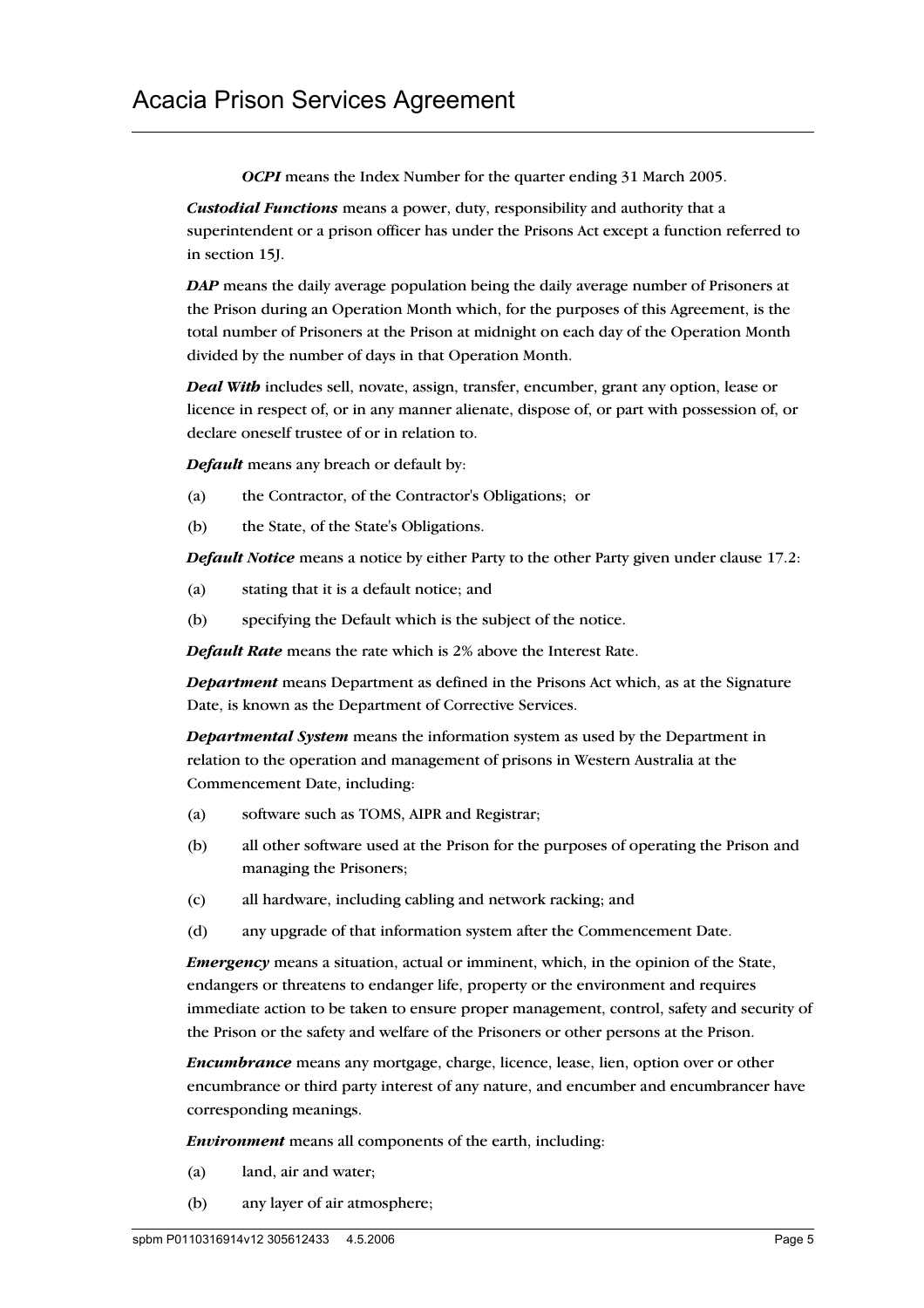- (c) any organic or inorganic matter;
- (d) any living organism; and
- (e) natural or monopode or modified features or structures, and includes ecosystems and all elements of the biosphere.

*Environmental Law* includes:

- (a) any Act; and
- (b) any Legislative Requirements,

regulating or otherwise relating to the Environment.

*Escape* means an escape by a Prisoner from lawful custody of the Contractor or from a cell or place within the Prison in which he is confined or from any place where he is obliged to remain by prison routine or any order.

*Essential Service* means the provision of the following services:

- (a) accommodation;
- (b) food and water;
- (c) visits required by law;
- (d) security and supervision;
- (e) medical services; and
- (e) any other services which, if not provided, may result in death or serious health problems or disruption to the maintenance of good government, good order and security in the Prison,

as required to be provided by the Contractor as part of the Services during the Operation Period.

*Excluded Change of Control* means, in respect of the Contractor, a Change of Control following which the Contractor remains controlled, and all of its issued shares and voting power are held by:

- (a) Serco Group plc; or
- (b) one or more entities each of which (either directly or through one or more intermediate entities) is controlled by, and all of the issued shares and voting power of which are held by, Serco Group plc.

*External Prisoner Purchases* is defined in clause 7.3.

*Force Majeure* means any of the following events or occurrences, and the effect of the following events and occurrences, but only to the extent that a Party is prevented from, or delayed in, performing that Party's obligations under this Agreement, taking into account contingency measures that Party should reasonably have in place particularly in regard to the primacy of the security of the Prison:

(a) acts of God, including fire (except where caused by a Prisoner within the Prison), bushfire, lightning, storm, tidal wave, cyclone, earthquake, landslide, mudslide, washouts and flood;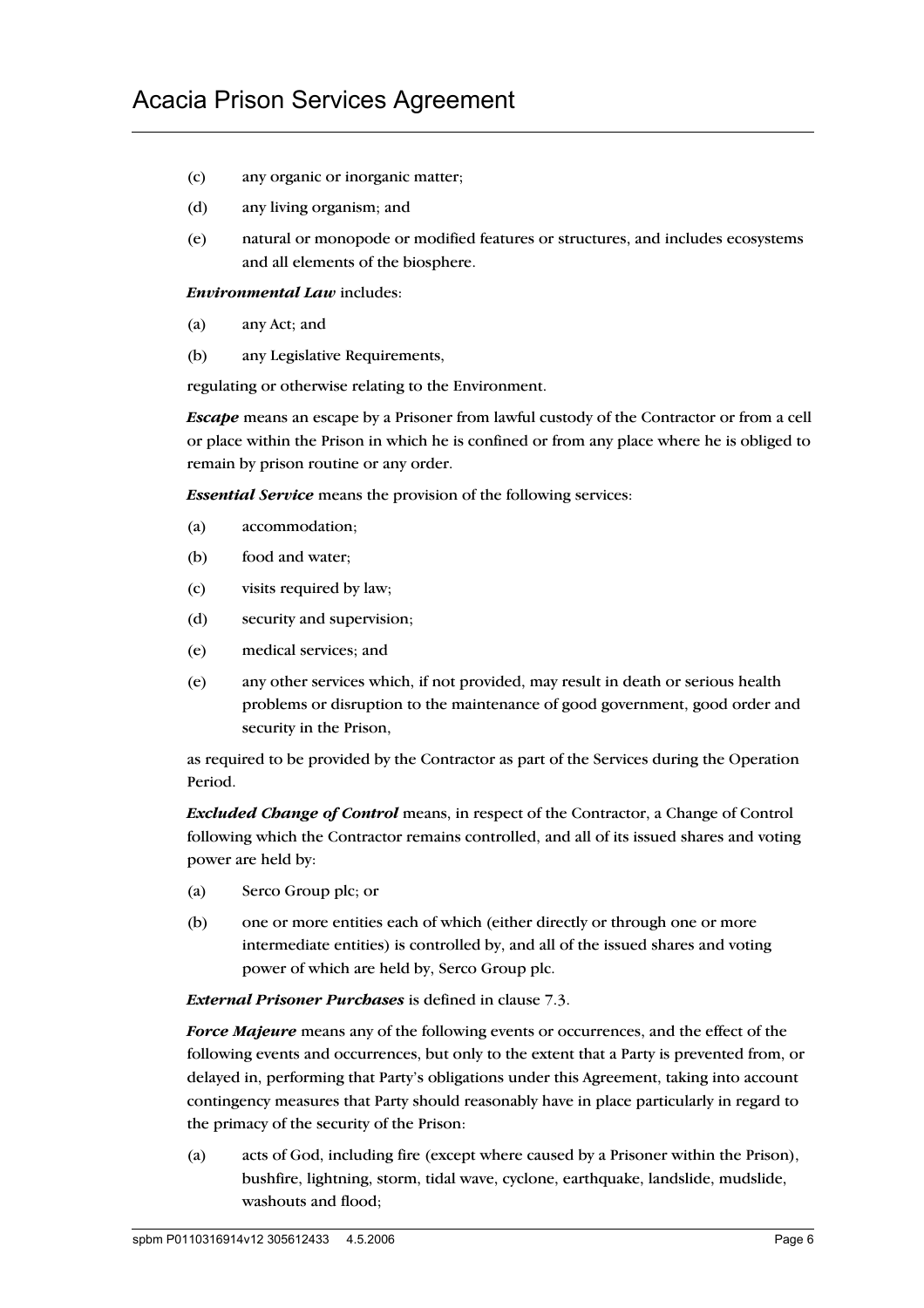- (b) epidemics (other than epidemics arising within the Prison);
- (c) war, revolution or other state of armed hostility of a like nature;
- (d) insurrection, civil disturbances, riot or terrorism (except where arising within the Prison); and
- (e) collisions or accidents which constitute a major catastrophe, an example being an aircraft crash.

*Force Majeure Party* means a Party that is unable to perform that party's obligations under this Agreement as a result of Force Majeure.

*Further Period* has the meaning given in clause 4.2(a).

*Government Agency* means any:

- (a) government or governmental, semi-governmental or judicial entity or authority; or
- (b) minister, department, office, commission, delegate, instrumentality, agency, board, authority or organisation of any government.

### *Government Authorisation* means:

- (a) a licence, approval or authorisation from a Government Agency; and
- (b) any approval or authorisation regarded as given by a Government Agency due to the expiry of the period specified by an Act within which the Government Agency should have acted if the Government Agency decided to refuse the approval or authorisation.

*Grievance* means an issue or concern that a Prisoner believes has not been adequately dealt with at Unit level and which the Prisoner wishes to pursue further. The following matters are excluded from the Prisoner Grievance process:

- (a) Prisoner placement and assessment (refer to Director General's Rule 18 or any replacement rule for the applicable appeal procedures);
- (b) Unit Conference decisions (refer to Director General's Rule 18 or any replacement rule for the applicable appeal procedures);
- (c) statutory disciplinary decisions;
- (d) the application or content of Legislative Requirements or any other direction governing prisons;
- (e) offences or acts of a criminal nature;
- (f) serious misconduct by the Contract Workers (refer to Policy Directive 41 for incidents to be reported to the Manager Internal Investigations Unit); and
- (g) a grievance lodged on behalf of another Prisoner.

*Gross Prison Industry Revenue* means the total gross revenue received by the Contractor from third parties in respect of Prison Industry.

*Gross Canteen Sales* means the total sale price of all goods sold from the Prison Canteen Service after deduction of any credits for goods which have been returned to the Contractor as a result of being defective.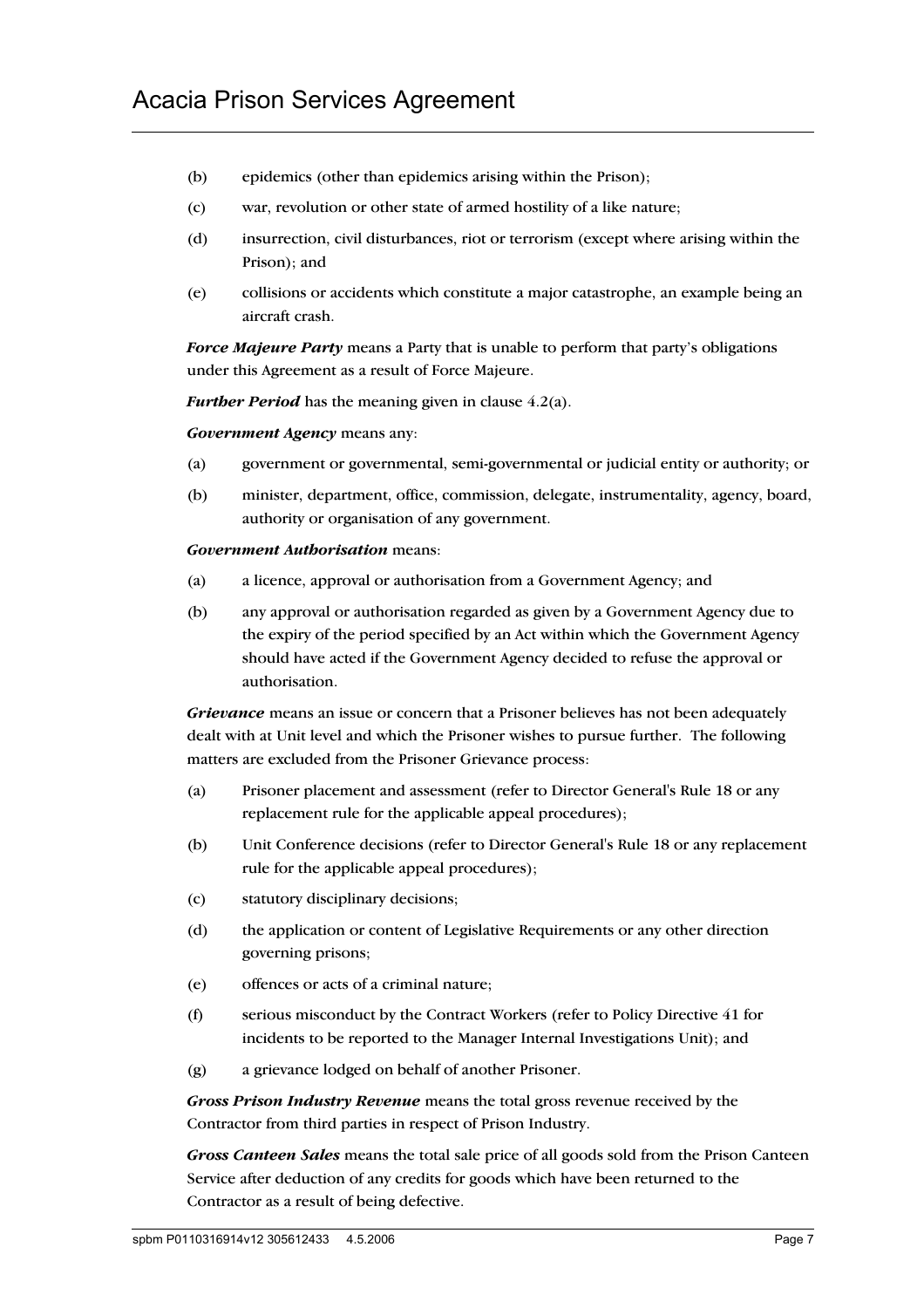*GST* has the meaning given by the GST Law.

*GST Amount* means in relation to a Taxable Supply the amount of GST payable in respect of that Taxable Supply.

*GST Group* has the meaning given by the GST Law.

*GST Law* has the meaning given by the *A New Tax System (Goods and Services Tax) Act 1999 (Cth).*

*Guarantee Amount* means the amount set out in Item 5 of Schedule 1.

*Guarantee Expiry Date* has the meaning given in clause 22.1(c).

*Guarantor* means the person identified as the Guarantor in Item 8 of Schedule 1.

*Hazardous Material* means anything that, if it escapes while being produced, stored, moved, used or otherwise dealt with, may cause personal injury or death, or damage to property or the Environment.

*High-level Security Work* means high-level security work within the meaning of section 15M of the Prisons Act or as declared under section 15N of the Prisons Act.

*Illicit Substance* means any substance not lawfully issued to a Prisoner and includes opiates, cannabinoids, amphetamines and benzodiazepine.

*Index Number* means the index number compiled and issued by the Australian Bureau of Statistics for the CPI for and in respect of a particular quarter.

*Individual Management Plan* or *IMP* has the meaning given in section 3.2(a) of Schedule 4.

*Industrial Instruments* means awards, workplace agreements, industrial agreements of any kind, contract determinations or orders of any industrial tribunal or court.

*Industry Participation Plan* means the industry participation plan developed in accordance with clause 6.5.

*Innovation* has the meaning given in clause 15.2(a).

*Input Tax Credit* has the meaning given by the GST Law and a reference to an Input Tax Credit entitlement of a party includes an Input Tax Credit for an acquisition made by that party but to which another member of the same GST Group is entitled under the GST Law.

*Insolvency Event* means the occurrence of any of the following in respect of a corporation:

- (a) the corporation is or becomes, or any action is taken to make that corporation, insolvent within that meaning as specified in section 95A(2) or section 922 of the Corporations Act;
- (b) the corporation has a controller appointed, as defined in section 9 of the Corporations Act, in respect of any of that corporation's property;
- (c) the corporation informs any party, or creditors generally, that that corporation is insolvent, or is financially unable to proceed with this Agreement;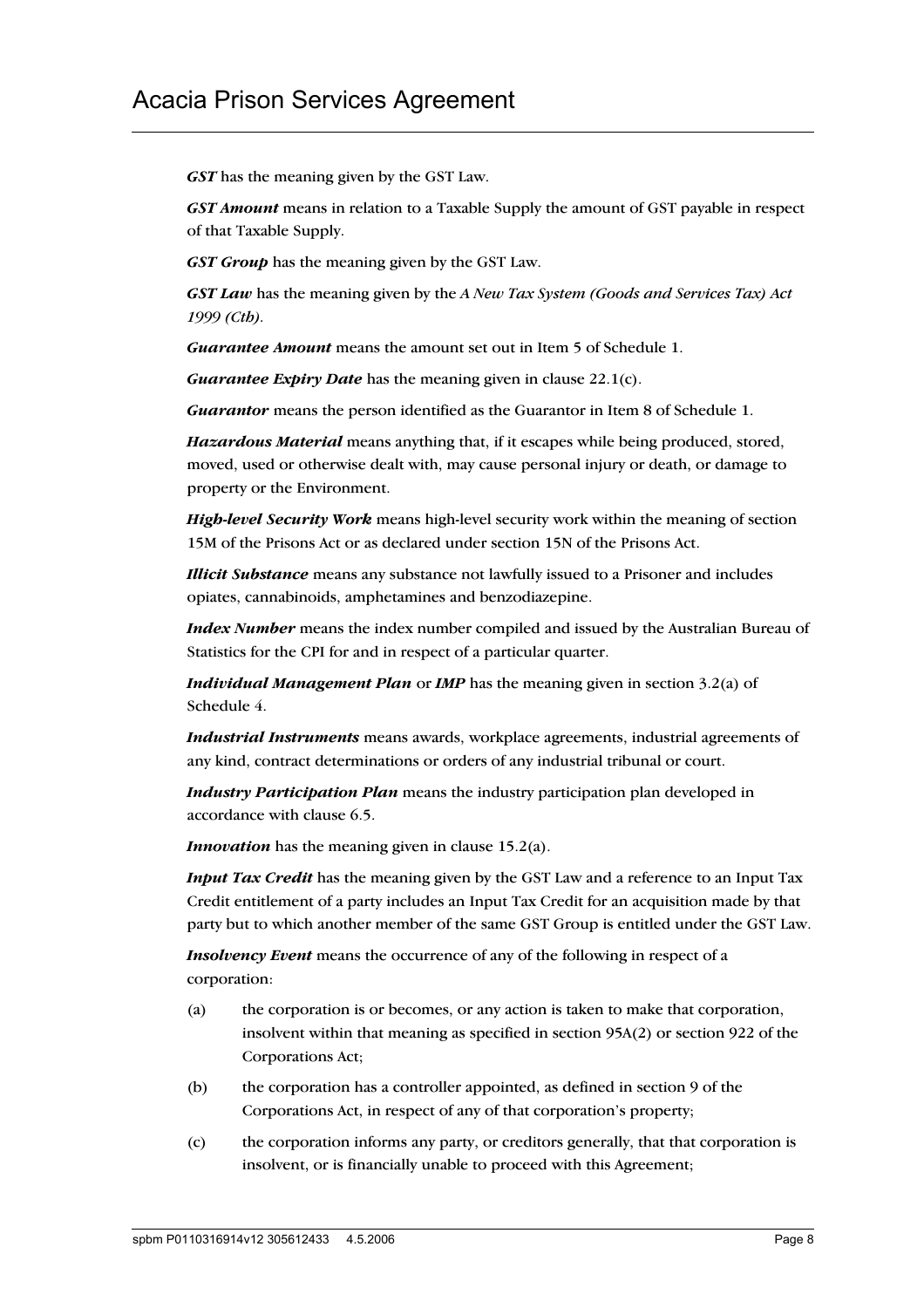- (d) execution is levied against the corporation in an amount exceeding \$500,000 and the execution is not satisfied or withdrawn within 20 Business Days of being issued;
- (e) the Corporation gives or has given in relation to the corporation a notice of a meeting of creditors;
- (f) the corporation is, or becomes the subject of, an application or resolution for:
	- (i) its winding up; or
	- (ii) the appointment of a liquidator or provisional liquidator of the corporation;
- (g) the corporation is or states that it is unable to pay its debts when they fall due;
- (h) by operation of section 459F(1) of the Corporations Act, the corporation is taken to have failed to comply with a statutory demand;
- (i) the corporation implements any procedure to obtain protection or is granted protection from its creditors, under any applicable legislation; or
- (j) anything analogous or having a substantially similar effect to any of the events specified above happens under the law of any applicable jurisdiction.

*Insurer* means any corporation that carries on an insurance business and has provided a policy of insurance under clause 21.

*Intellectual Property* means anything, whether tangible or intangible, that attracts, or is susceptible of protection by, Intellectual Property Rights.

*Intellectual Property Rights* means any and all intellectual and industrial property rights and rights relating to all systems and information (including the Confidential Information and in any developments, improvements, modifications and enhancements to the Confidential Information), trade secrets, know-how, goodwill and business reputation, whether registered or unregistered, including, without limitation, rights in or to or arising under copyright, patents, inventions, trade marks, designs, plant varieties, circuit layouts or laws relating to breach of confidence or passing off.

*Interest Rate* means the rate specified in Item 2 of Schedule 1.

*Legislative Requirement* means a requirement imposed or arising under any of the following, whether now in existence or coming into existence in the future:

- (a) an Act;
- (b) an ordinance, rule, regulation, by-law, proclamation, licence, permit, authorisation, code, order or other instrument made or issued under an Act, including a Director General's Rule, Policy Directive and Operational Instruction; and
- (c) any other enforceable requirement of a Government Agency.

*Loss* means any loss, cost, claim, action, damage, diminution in value, expense or liability, including:

(a) all interest and all amounts payable to third parties; and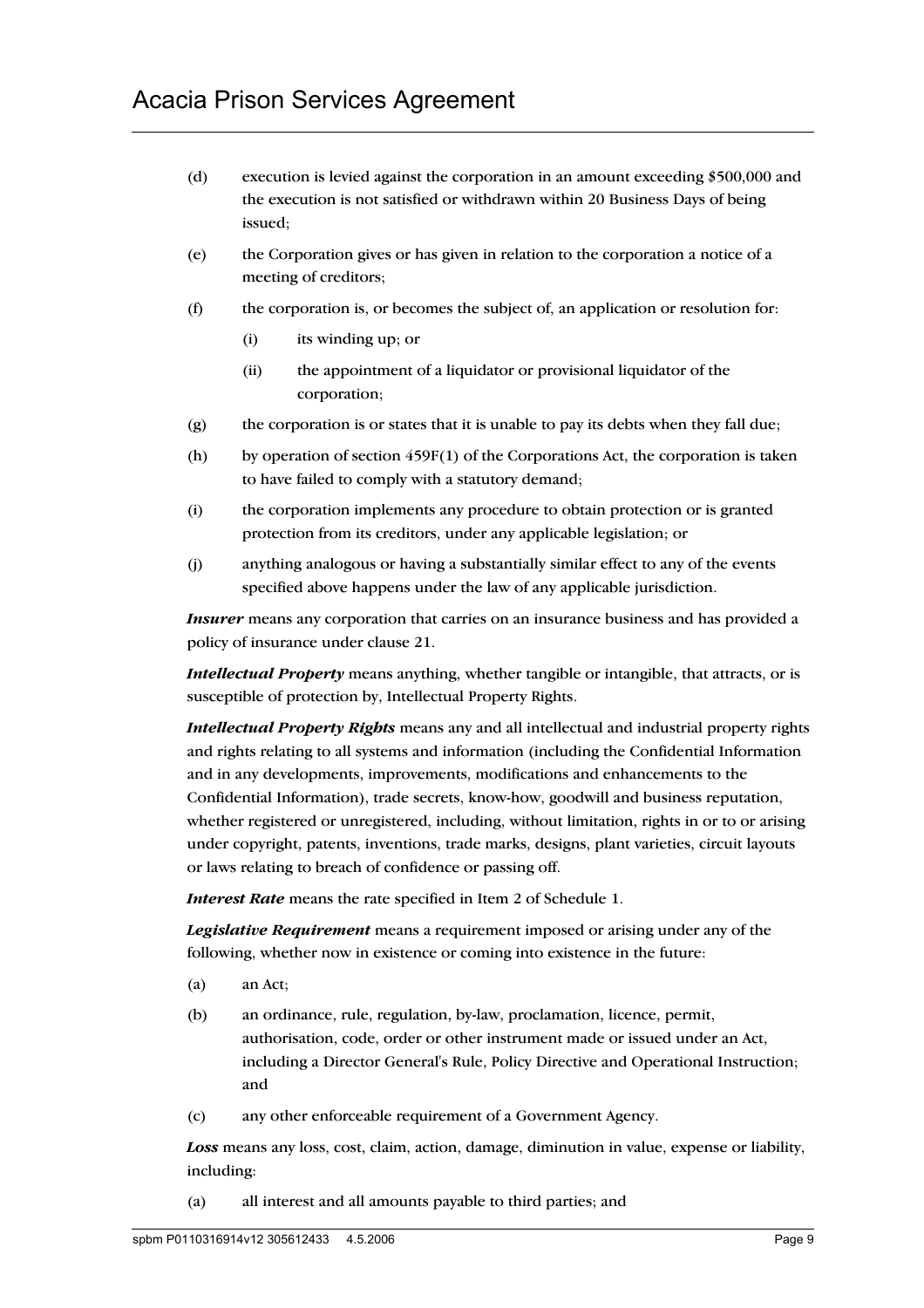(b) all legal (on a full indemnity basis) and other expenses incurred in connection with investigating or defending any claim or action and all amounts paid or payable in settlement of a claim or action.

*Loss of Control* means a situation where the Contractor does not exercise proper management, control and security in respect of:

- (a) a significant part of the Prison or a significant number of Prisoners at the Prison; or
- (b) the welfare of a significant number of Prisoners at the Prison.

*Maintenance Agreement* means the agreement dated 15 February 2000 made between the Minister for Works and the Original Contractor for the maintenance of the Prison and includes any agreement that amends, supplements or novates, and any agreement or arrangement that replaces, that agreement.

*Maintenance Contractor* means the Original Contractor, any assignee of the Maintenance Agreement or any other person appointed by the State to maintain the Prison Building and the Prison Equipment.

*MAP* means a Management and Placement Checklist – Remand or MAP-Remand as that term is defined in section 3.1(a) of Schedule 4 or a Management and Placement Checklist – Sentenced or MAP-Sentenced as that term is defined in section 3.1(a) of Schedule 4, as the context requires.

*Material Subcontractor* has the meaning given in clause 28.5(b).

*Medication Effect* means the effect of prescribed medication on the test result obtained in respect of a urine sample provided by a Prisoner.

*Minister* means the Minister of the State from time to time responsible for the administration of the Prisons Act.

*Minister for Works* means a body corporate constituted under the *Public Works Act 1902*.

*Mitigation Event* means:

- (a) where a Positive Urine Sample Test Result is impacted by a Medication Effect;
- (b) where a Positive Urine Sample Test Result has resulted from testing during the Window Period (noting that an increased level for cannabis compared to a prior test within the Window Period will be regarded as a Positive Urine Sample Test Result); or
- (c) the existence of any Residual Effect.

*Moral Rights* means the moral rights set out in the *Copyright Amendment (Moral Rights) Act 2000* (Cth).

*Non Affected Party* means the Party that is not the Force Majeure Party.

#### *Notifiable Incident* means:

- (a) an Escape;
- (b) the death of a Prisoner who is in the custody of the Contractor or the death of any other person at the Prison;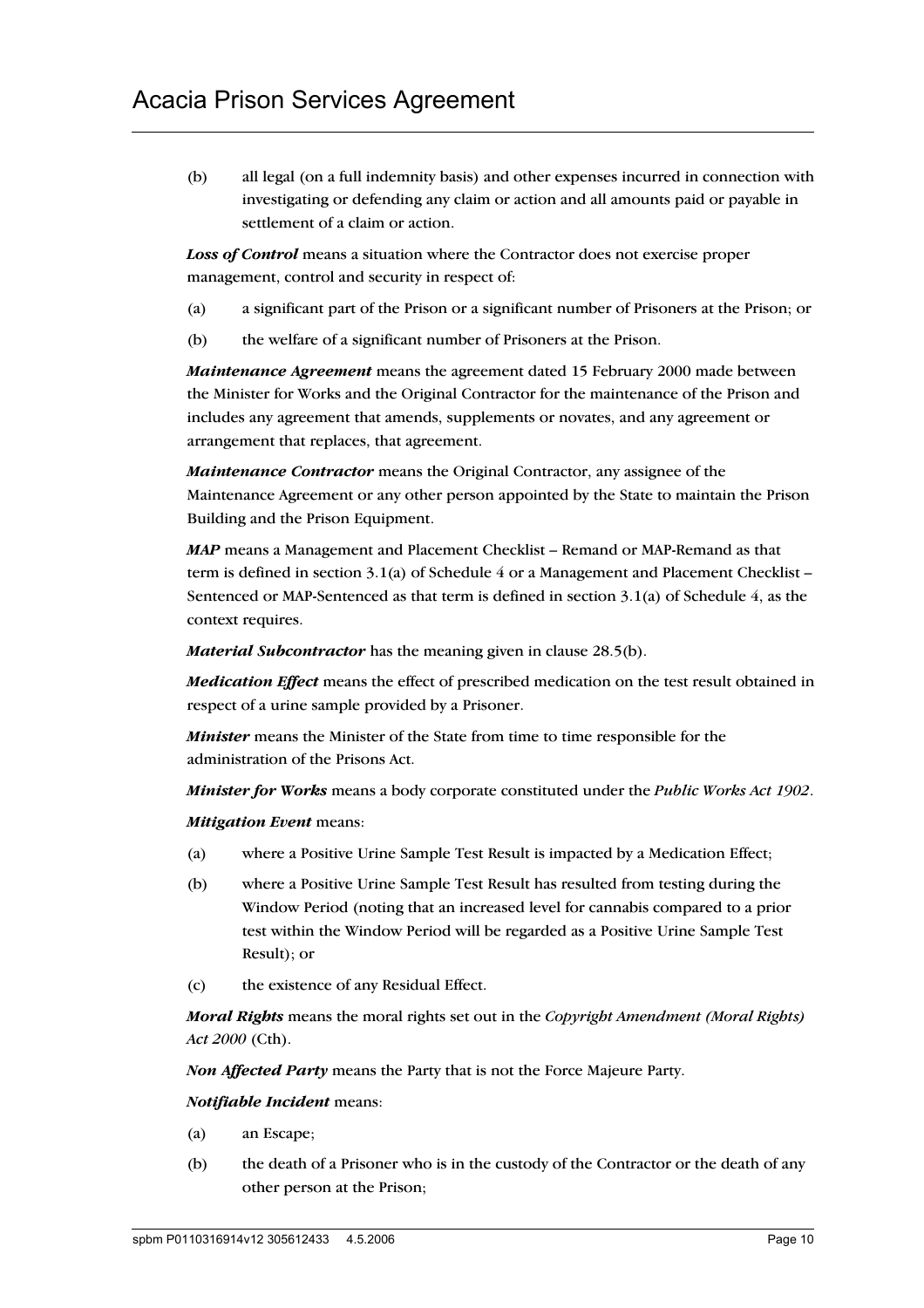- (c) an Emergency;
- (d) Loss of Control;
- (e) the charging of a Contract Worker with an offence;
- (f) the Serious Assault of a Prisoner or any other person at the Prison;
- (g) attempted suicide of a Prisoner at the Prison;
- (h) a fire at the Prison;
- (i) any incident compromising the security of the Prison;
- (j) any medical emergency in relation to a Prisoner or any other person at the Prison;
- (k) any incident of Serious Self-harm by a Prisoner at the Prison;
- (l) any incident that may result in media attention or the need for written notification to the Minister;
- (m) any accident, serious irregularity or other unusual event which affects the good order or security of the Prison;
- (n) any incident which might escalate into any of the above incidents;
- (o) any incident which is required to be notified under the Prison Operating Manuals;
- (p) any incident involving the use of force or an instrument of restraint that must be notified to the State under Policy Directive 5; and
- (q) voluntary starvation by a Prisoner.

*Ombudsman* means the person who holds the position of Commissioner under the Ombudsman Act.

*Ombudsman Act* means the *Parliamentary Commissioner Act 1971*.

*Ongoing Training Programs* has the meaning given in clause 9.4(a)(iii).

*Operation Month* means each month during an Operation Year, provided that:

- (a) the first Operation Month will commence on the Commencement Date and end on the last day of the month in which the Commencement Date falls; and
- (b) the last Operation Month will commence on the first day of the last month in the Operation Period and end on the last day of the Operation Period.

*Operation Payment* means, in respect of an Operation Month, the Operation Payment calculated for that Operation Month in accordance with Schedule 2.

*Operation Period* means the period of time for the performance of the Services specified in clause 4.1(b).

*Operation Quarter* means each period of 3 months, ending on the last day of March, June, September and December during the Operation Period provided that:

- (a) the first Operation Quarter will commence on the Commencement Date and end on the last day of the quarter in which the Commencement Date falls; and
- (b) the last Operation Quarter will commence on the first day of the last quarter in the Operation Period and end on the last day of the Operation Period.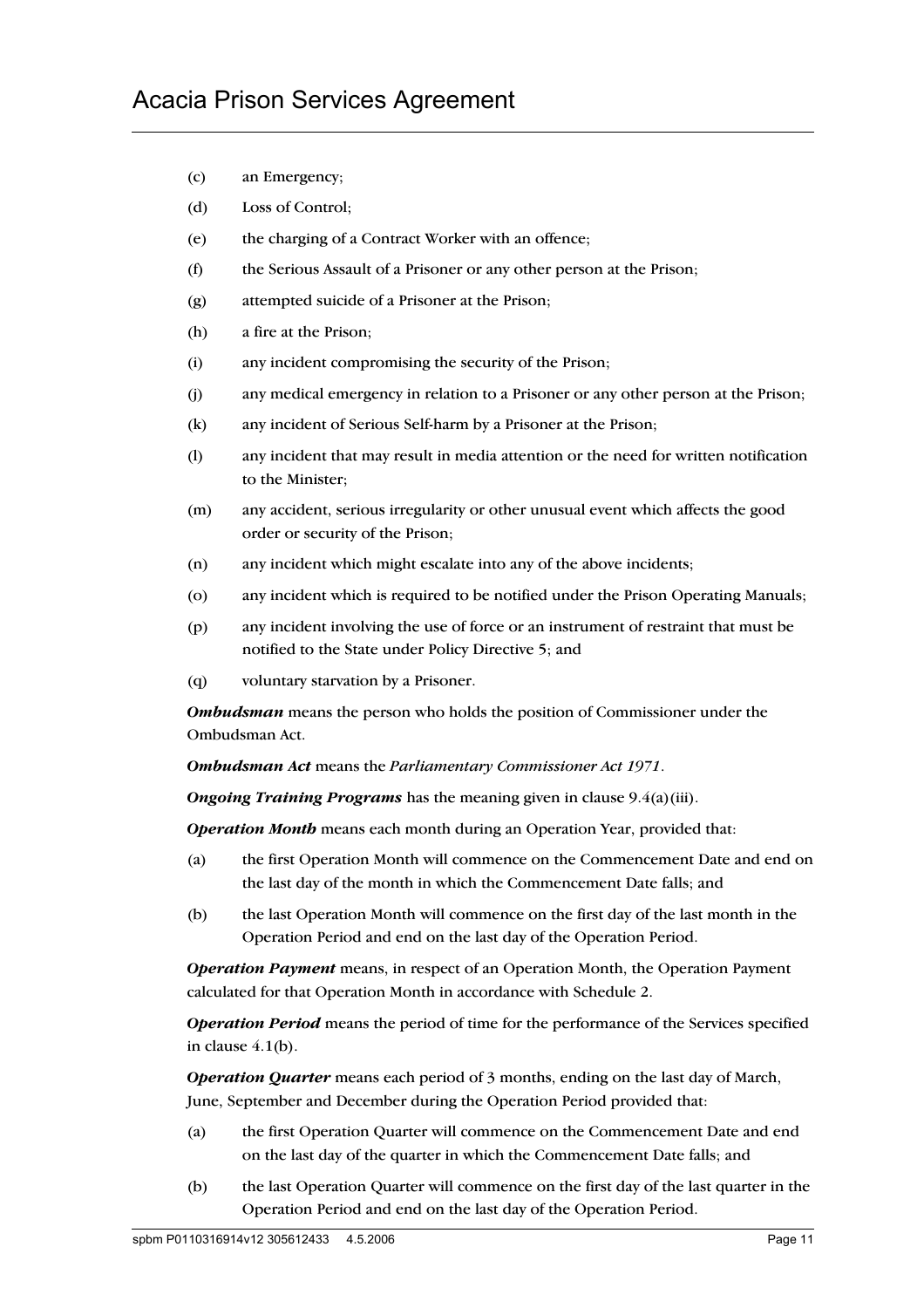*Operation Service Requirements* means the minimum objectives, requirements and performance standards for the provision of the Services during the Operation Period as set out in Schedule 4.

*Operation Year* means each period of 12 months ending on 30 June during the Operation Period, provided that:

- (a) the first Operation Year will commence on the Commencement Date and end on the 30 June following the Commencement Date; and
- (b) the last Operation Year will commence on 1 July immediately preceding the date of expiry or termination of the Operation Period and end on the last day of the Operation Period.

*Operational Philosophy and Regime* means the Contractor's operational philosophy and regime as set out in Schedule 3.

*Original Contractor* means Australian Integration Management Services Corporation Pty Ltd.

*Original Services Agreement* means the agreement dated 21 December 1999 between the State and the Original Contractor for the provision of services at the Prison.

*Other Assault* means an act of physical violence against a Prisoner or any other person at the Prison that neither results in physical harm or injury nor requires any form of medical intervention.

*Party* means a party to this Agreement and Parties has a corresponding meaning.

*Parent Guarantee* means the guarantee referred to in clause 3.1(b).

*Performance Improvement Request* has the meaning given in clause 17.1.

*Performance Linked Fee* means, for any Operation Year, the Performance Linked Fee for that Operation Year as determined in accordance with clause 15.3.

*Performance Linked Fee Percentages* means those percentage parts of the Performance Linked Fee described in Schedule 5.

*Performance Measures* means the performance measures described in Schedule 5.

*Positive Urine Sample Test Result* means a test result obtained from an accredited laboratory in respect of a urine sample provided by a Prisoner that indicates the presence in the sample of an Illicit Substance exceeding the allowable benchmark as specified in the State's testing protocols. A Refusal will be deemed to be a Positive Urine Sample Test Result.

*Power* means a right, power, remedy or authority under this Agreement, or otherwise at law or in equity and includes any statutory power.

*Pre-Service Induction Program* has the meaning given in clause 9.4(a)(i).

*Price Adjustment Notice* has the meaning given in clause 16.4(a).

*Prison* means the prison for male, medium security Prisoners constructed on the Site and declared a prison under section 5 of the Prisons Act, and includes: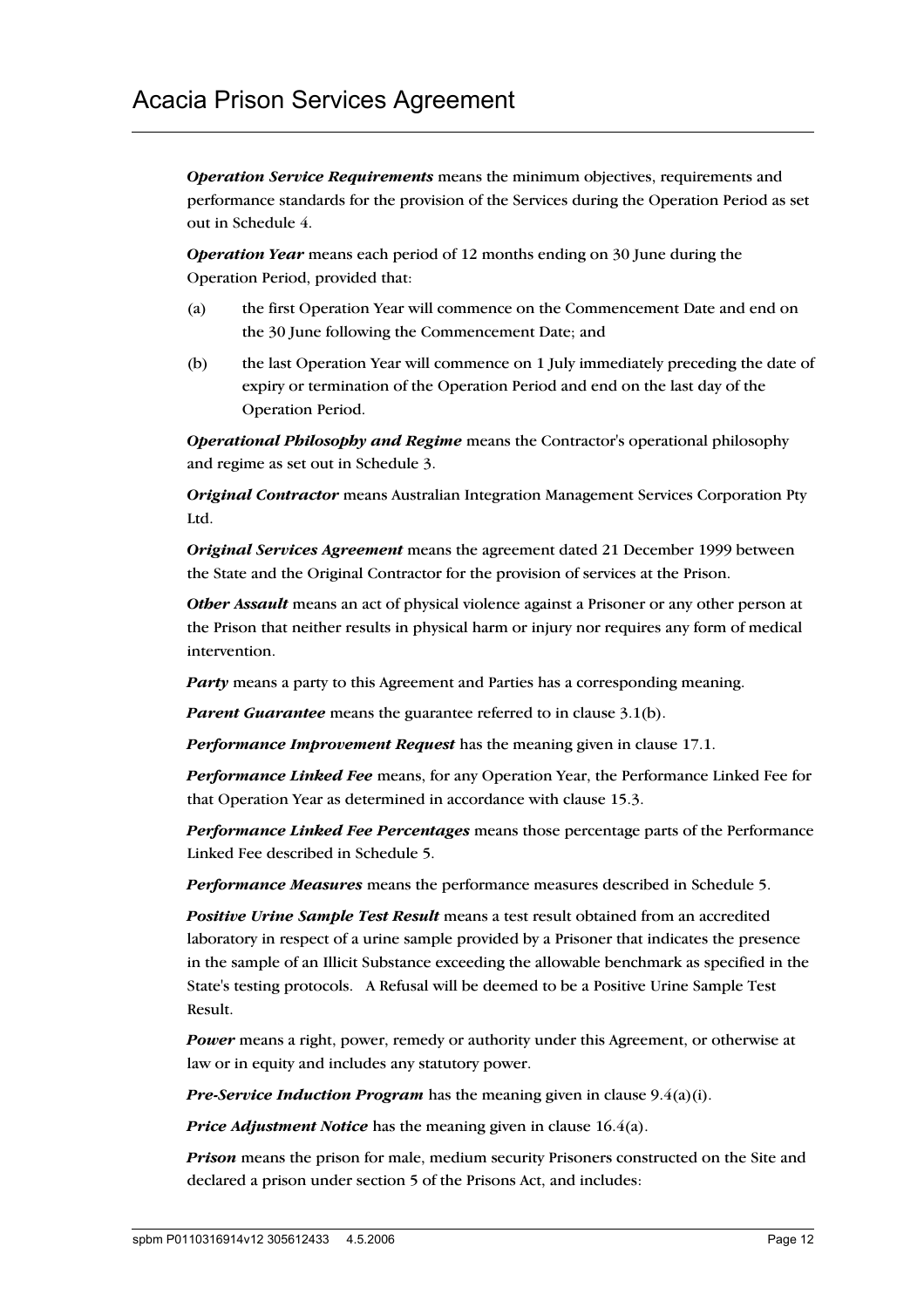- (a) the Prison Building, Prison Equipment, fixtures and fittings and other improvements forming part of the Prison; and
- (b) the Site.

*Prison Building* means each building or permanent structure which forms part of the Prison.

*Prison Canteen Service* has the meaning given in clause 7.1(a).

*Prison Equipment* means each item of plant and equipment which is attached to and forms part of the Prison Building but does not include any Contractor Resources.

*Prison Industry* means:

- (a) the provision of domestic services within the Prison, including food preparation, gardening and cleaning; and
- (b) the manufacture or assembly of goods, or the provision of services or other commercial activity,

undertaken in the Prison by Prisoners.

*Prison Industry Amount* has the meaning given in clause 8.2.

*Prison Industry Payment* has the meaning given in clause 8.3.

*Prison Operating Manuals* means documents covering each of the areas listed in clause 6.7(b), as approved by the State in accordance with clause 6.7, and pending approval under that clause, means the Prison Operating Manuals of the Original Contractor, as contemplated under clause 6.7(j).

*Prison Vending Machine* means a vending machine required to be provided by the Contractor pursuant to clause 7.2(a).

*Prisoner* means a person who is a prisoner within the definition contained in section 3 of the Prisons Act.

*Prisoner Property* means the personal property of each Prisoner which is held in storage on behalf of the Prisoner while he is at the Prison, including credit cards and other valuable personal property, but excluding any personal property retained by the Prisoner in his cell.

*Prisoner Trust Account* means the trust account established in accordance with clause 7.9.

*Prisoner Welfare Trust Fund* means the trust fund established in accordance with clause 7.4.

*Prisons Act* means the *Prisons Act 1981*.

*Prisons Regulations* means the *Prisons Regulations 1982* and any other Regulations issued under the Prisons Act.

*Quarterly Report* means the report referred to in clause 13.3(a)(i).

*RDT List* means a monthly Random Drug Test List issued by the State.

*Refusal* means the refusal by a Prisoner to provide a urine sample for testing.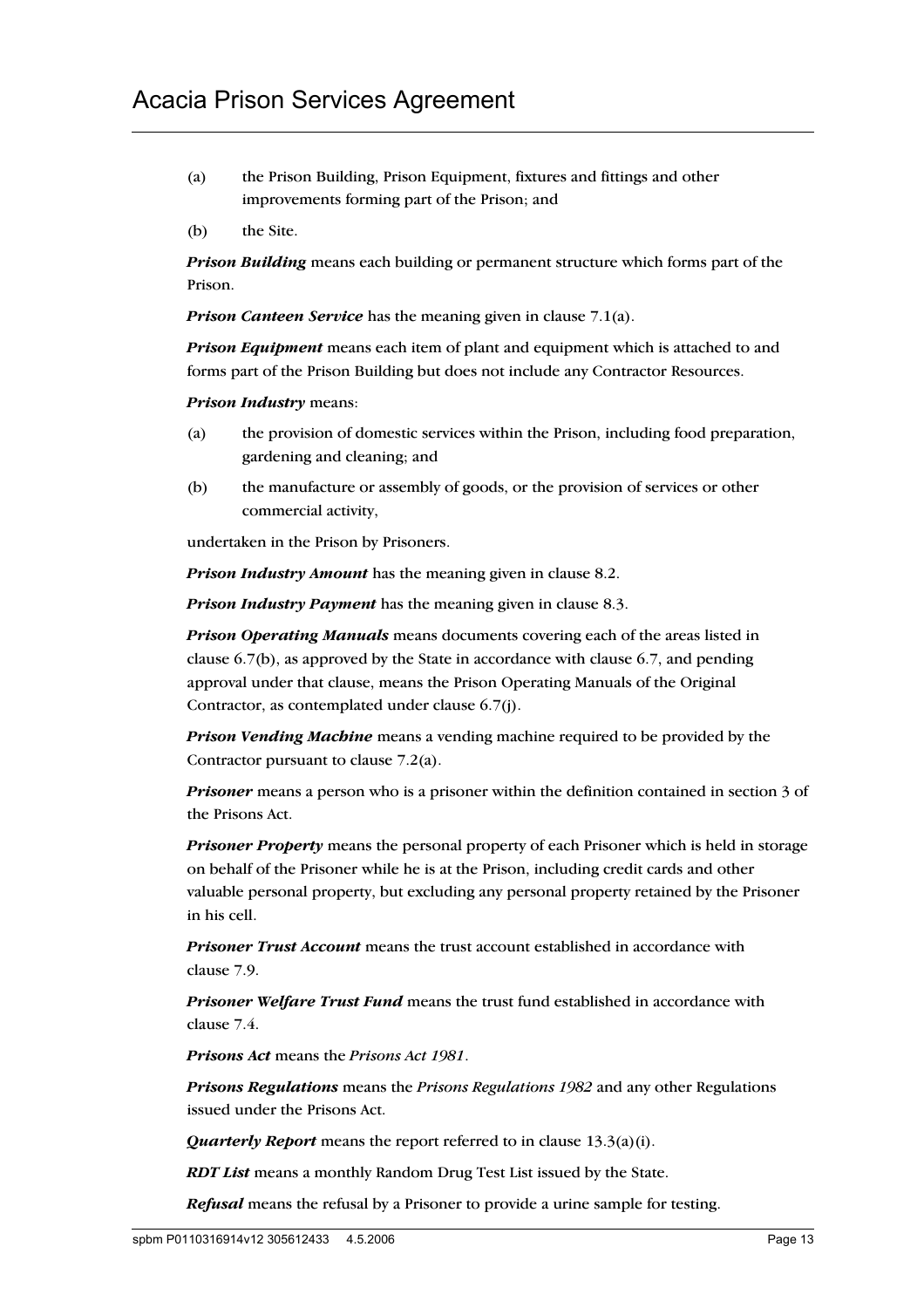*Residual Effect* means the residual effect of drug use which has previously been detected in a Positive Urine Sample Test Result.

*Revenue* has the meaning given in clause 15.5(d).

*Review Date* means each date described in Item 4 of Schedule 1.

*Secure Transactional Environment for Prisoners System* or *STEPS* has the meaning given in clause 13.13.

*Security Interest* includes any mortgage, pledge, lien or charge or any security or preferential interest or arrangement of any kind or any other right of, or arrangement with, any creditor to have its claim satisfied in priority to other creditors with, or from the proceeds of, any asset.

*Self-harm* means an act of harm or injury that is performed by a Prisoner on his own body. It can take the form of deliberate harm by a Prisoner to himself, including, by lacerating his inner arms, banging his head against the wall causing blood loss or pulling out sutures.

*Sentence Planning Documents* means the sentence planning documents, such as IMPs and MAPs, developed for each Prisoner and located on the Departmental System.

#### *Serious Assault* means:

- (a) an act of physical violence against a Prisoner or any other person at the Prison resulting in actual bodily harm or injury including:
	- (i) an injury requiring medical treatment and assessment by a medical officer resulting in overnight hospitalisation in a medical facility such as the Prison clinic, infirmary or hospital or a public hospital; or
	- (ii) an injury requiring extended periods of ongoing medical treatment; and
- (b) any act of sexual assault against a Prisoner or any other person at the Prison,

but excludes Assaults and Other Assaults.

### *Serious Self-harm* means:

- (a) an act of Self-harm which:
	- (i) requires medical treatment and assessment by a Medical Officer resulting in overnight hospitalisation in a medical facility such as the Prison clinic, infirmary or hospital or a public hospital; or
	- (ii) requires extended periods of ongoing medical treatment; or
- (b) attempted suicide, being an act of self-harm that the Prisoner intends to lead to his death but which has a non-fatal outcome that causes self-harm or, without intervention by others, will do so, and includes ingesting a substance in excess of its generally therapeutic dosage.

*Services* means the management, control and security of the Prison and the welfare of Prisoners at the Prison in accordance with this Agreement including:

(a) the specific services set out in this Agreement and the Operation Service Requirements;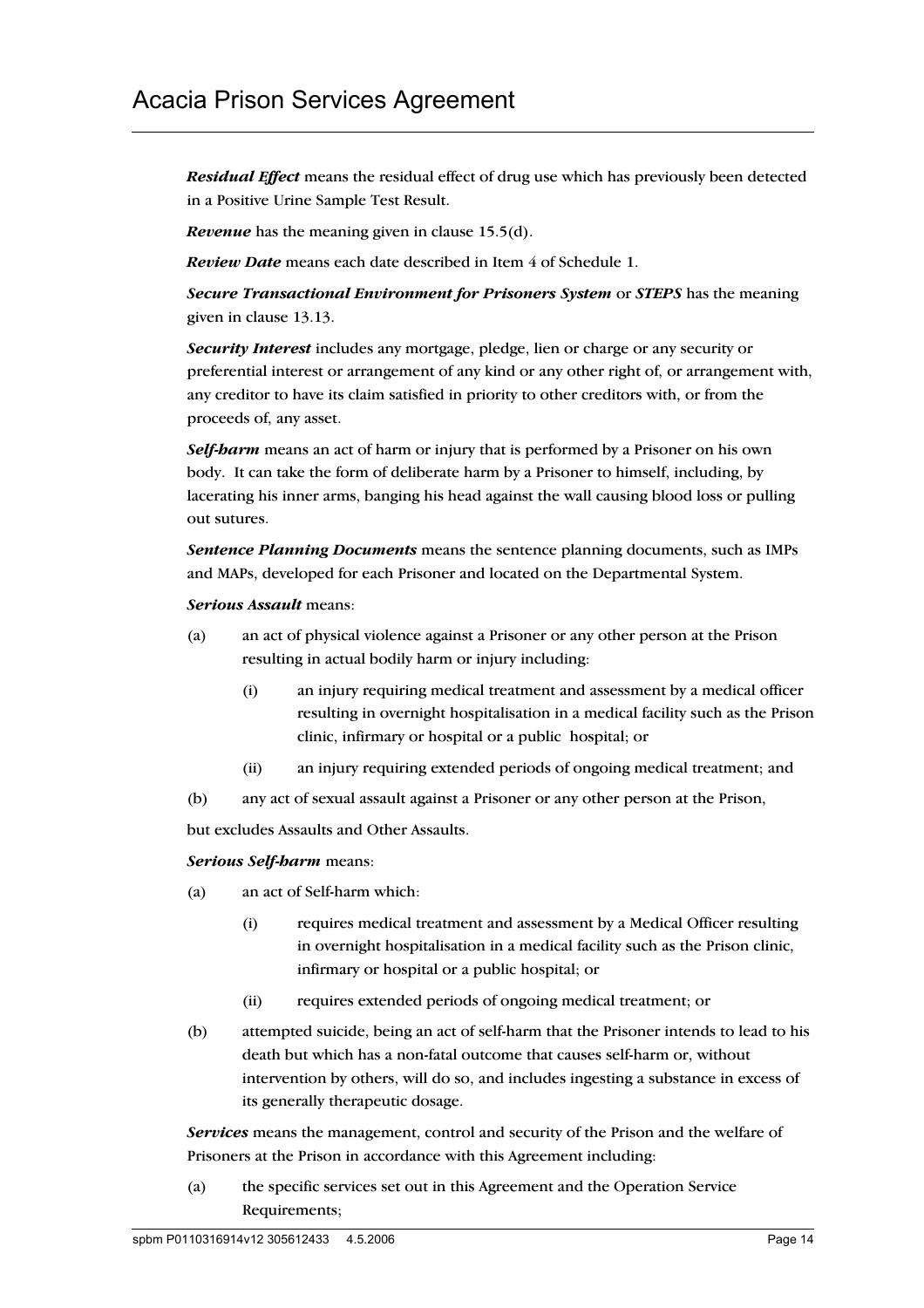- (b) any other service or function of the kind contemplated under the Prisons Act as services that may be provided by a contractor; and
- (c) any other services that would reasonably be required for the proper performance and provision of the services described in subclauses (a) and (b).

*Service Handover* has the meaning given in clause 20.3(a).

*Service Handover Period* means the period determined in accordance with clause 20.3(b).

*Service Handover Plan* has the meaning given in clause 20.5.

*Service Retender* has the meaning given in clause 20.1.

*Signature Date* means the date of execution of this Agreement.

*Site* means the land situated at Wooroloo in the State as shown bounded by a thick black line on the Site Plan and including:

- (a) the water main as shown on the Site Plan to its junction with the Water Corporation main; and
- (b) the pipeline from the wastewater treatment plant to the woodlots, which is not shown on the Site Plan.

*Site Plan* means the plan annexed and marked Annexure A.

*Social Visits* means those visits at the Prison that enable a Prisoner to maintain relationships with his family and friends in the community.

*Specified Event* means each event specified in Item 3 of Schedule 1.

*Specific Training Programs* has the meaning given in clause 9.4(a)(ii).

*State's Associates* means the State, the Department, the Minister, the CEO, the Contract Manager and any Western Australian Government Agency and any other employee, agent, contractor, consultant or adviser of or to the State, the Department, the Minister, the CEO, the Contract Manager or any Western Australian Government Agency, but does not include the Contractor or any Contract Worker or Subcontractor.

*State's Obligations* means the obligations of the State under this Agreement or imposed by law in relation to the provision of Services.

*State Resources* means any vehicle, plant, equipment, chattel or other property of the State or any of the State's Associates, other than the Prison, the Site and the Prison Equipment, as set out in the Asset Register provided to the Contractor pursuant to clause 3.5 and as that Asset Register is updated from time to time.

*Statutory Power* means any right, power, discretion, authority, duty or function exercisable by the State or any of the State's Associates or by a superintendent, prison officer or any other officer as defined in the Prisons Act, vested in them pursuant to any Act.

*Structured Activity* means any of the activities listed in section 2.16(c) of Schedule 4.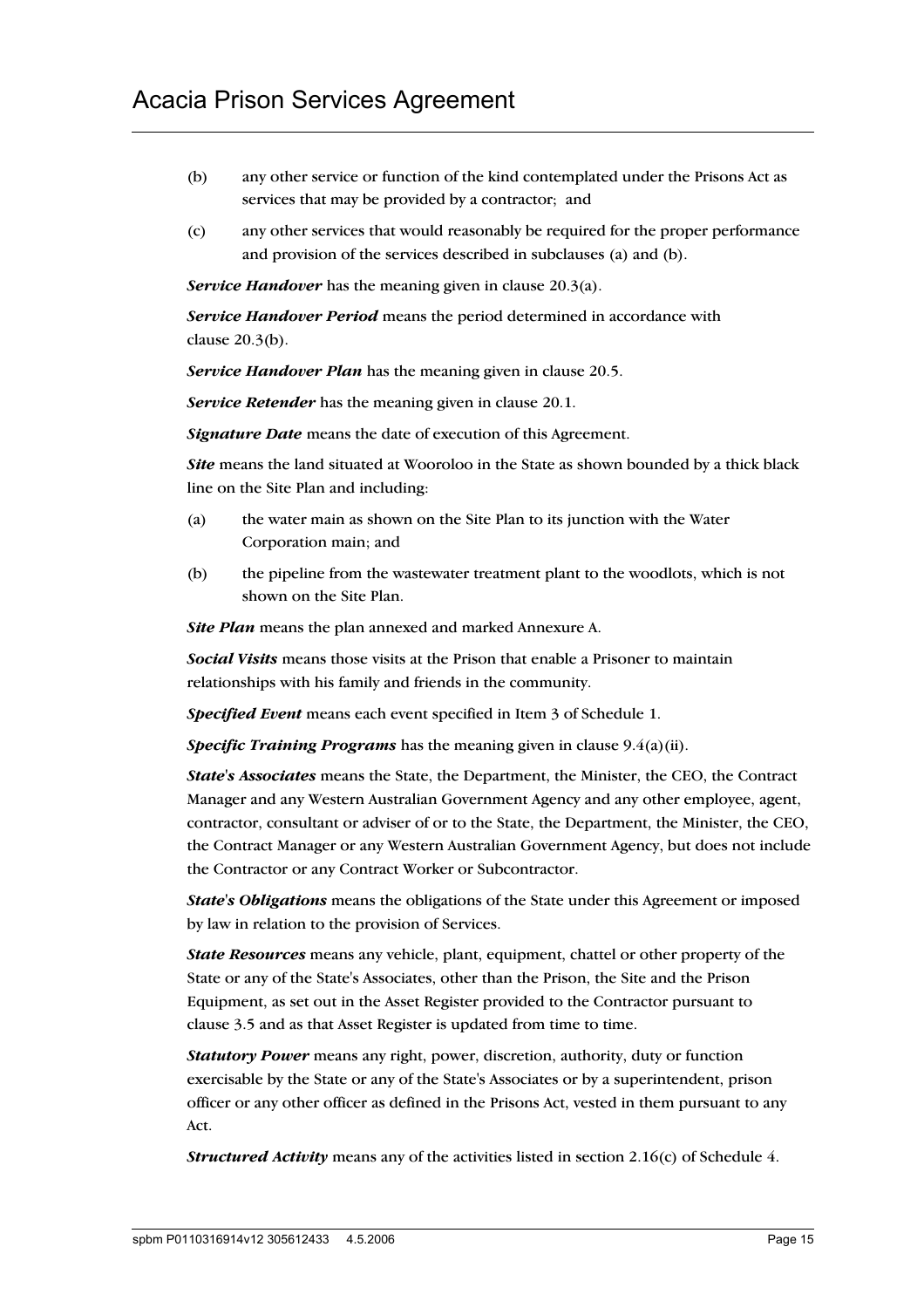*Subcontract* means a contract, agreement or arrangement between the Contractor and a Subcontractor.

*Subcontractor* means a person engaged by the Contractor, other than as an employee of the Contractor, to provide any part of the Services described in subclauses (a) and (b) of the definition of Services in this clause 1.1.

*Successor Operator* means a person nominated by the State (including the State or any of the State's Associates) as succeeding the Contractor in the provision of all or any of the Services.

*Superintendent* means a superintendent as defined in the Prisons Act.

*Taxable Supply* has the meaning given by the GST Law excluding the reference to section 84-5 of the *A New Tax System (Goods and Services Tax) Act 1999 (Cth).*

*Tax Invoice* has the meaning given by the GST Law.

*Termination Event* has the meaning given in clause 18.1(a)(ii).

*TOMS* means the Department's information system known as the Total Offender Management System or any replacement of that system.

*Training Program* means any Pre-Service Induction Program, Specific Training Program or Ongoing Training Program.

*Training Proposal* means a proposal by the Contractor for approval of the Contractor's initial Pre-Service Induction Program, Specific Training Programs and Ongoing Training Programs submitted under clause 9.4(d) and any subsequent proposal submitted by the Contractor to amend or replace any of the approved Training Programs.

*Transition Agreement* means the agreement to be entered into between the Original Contractor and the Contractor for the transfer of staff and Resources and other handover matters.

*Transition Plan* means the plan for transition of the Services from the Original Contractor to the Contractor as incorporated in the Contractor's Proposal.

*Trust Fund Purpose* means the purpose of the welfare of the Prisoners, or any classes or groups of Prisoners, or any Prisoner, in the Prison.

*Utility Service* means gas, electricity, water, telecommunications and any other service which is required for the provision of the Services.

*Variation Notice* means a notice given by the State under clause 16.2.

*Visitor* means any person who is a visitor to the Prison, and is authorised to be at the Prison for that purpose.

*Window Period* means the period after reception into the Prison in which the effect of Illicit Substances taken prior to reception into the Prison can cause a Positive Urine Sample Test Result (e.g., the window period for cannabis is 72 days) as determined by the State's testing requirements.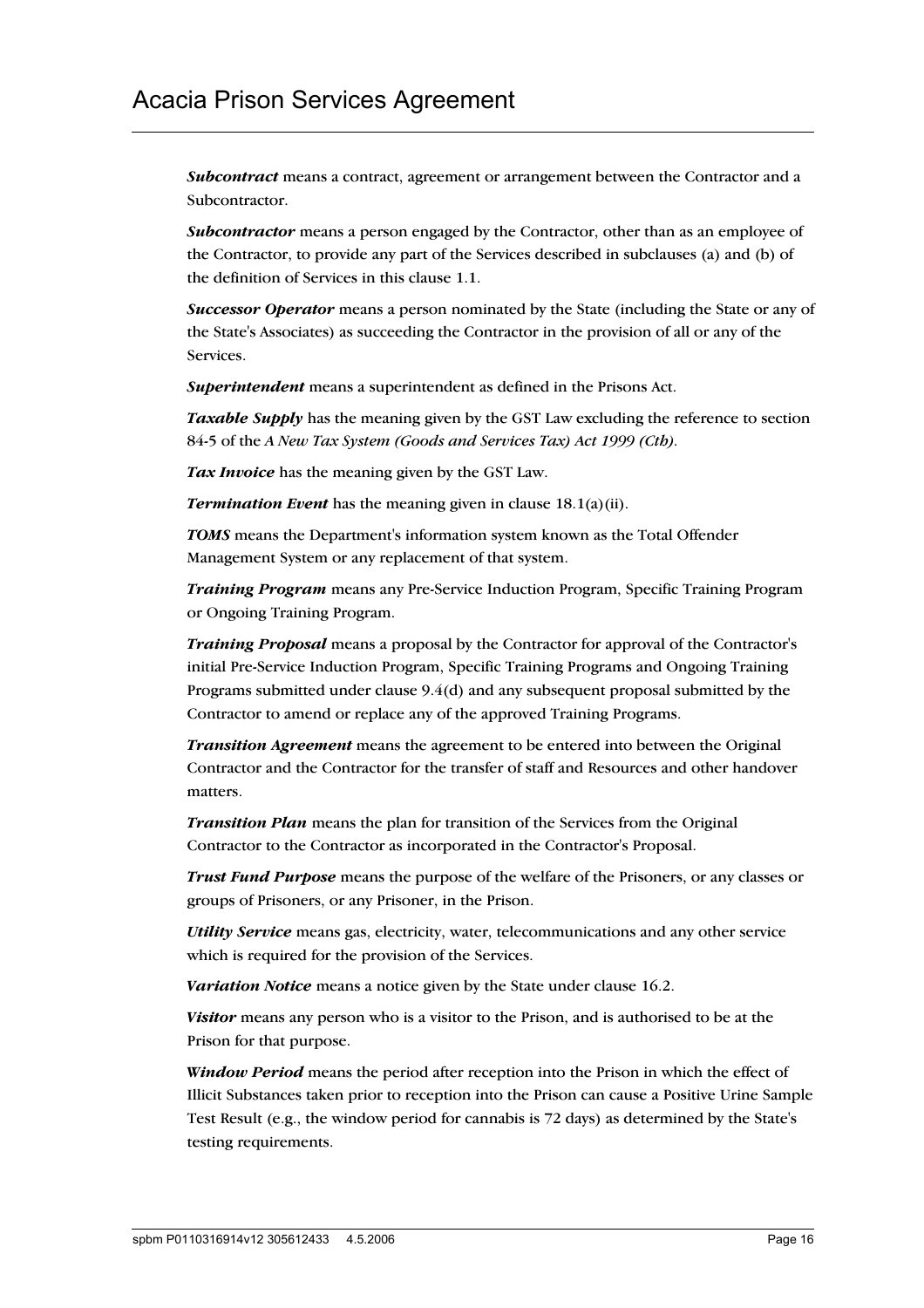### **1.2 Rules for interpreting this Agreement**

Headings in this Agreement are for convenience only and do not affect its interpretation. The following rules also apply in interpreting this Agreement, except where the context makes it clear that a rule is not intended to apply.

### (a) **Last day not a Business Day**

When the day or last day for doing an act is not a Business Day, the day or last day for doing the act will be the following Business Day.

#### (b) **Joint and several covenants**

If a Party comprises two or more persons, the covenants and agreements on their part bind and must be observed and performed by them jointly and each of them severally and may be enforced against any one or any two or more of them.

### (c) **Reference to persons and bodies**

Unless contrary to the sense or context:

- (i) a reference to a person includes the administrators, successors and assigns of that person, and if a person comprises two or more persons, the administrators, successors and assigns of each of those persons;
- (ii) references to a person or body that has ceased to exist or has been reconstituted, amalgamated, reconstructed or merged, or the functions of which have become exercisable by any other person or body in its place, are taken to refer to the person or body established or constituted in its place or by which its functions have become exercisable; and
- (iii) a reference to a person includes a natural person, corporation, partnership, joint venture, association, or other body corporate or unincorporated body, Government Agency or other legal entity.

### (d) **Words importing number or gender**

- (i) Words importing the singular include the plural and vice versa.
- (ii) Words importing a gender include any gender.

### (e) **Reference to other document**

Subject to any contrary provision in this Agreement, a reference to any other deed, agreement, instrument or contract includes a reference to that other deed, agreement, instrument or contract as amended, supplemented, varied or replaced from time to time.

## (f) **Reference to a thing**

Reference to any thing (including any reference in a definition in clause 1.1) includes a reference to the whole and each part of that thing.

### (g) **Reference to a clause or subclause**

Unless the context otherwise requires:

(i) a reference to a clause is a reference to a clause of this Agreement; and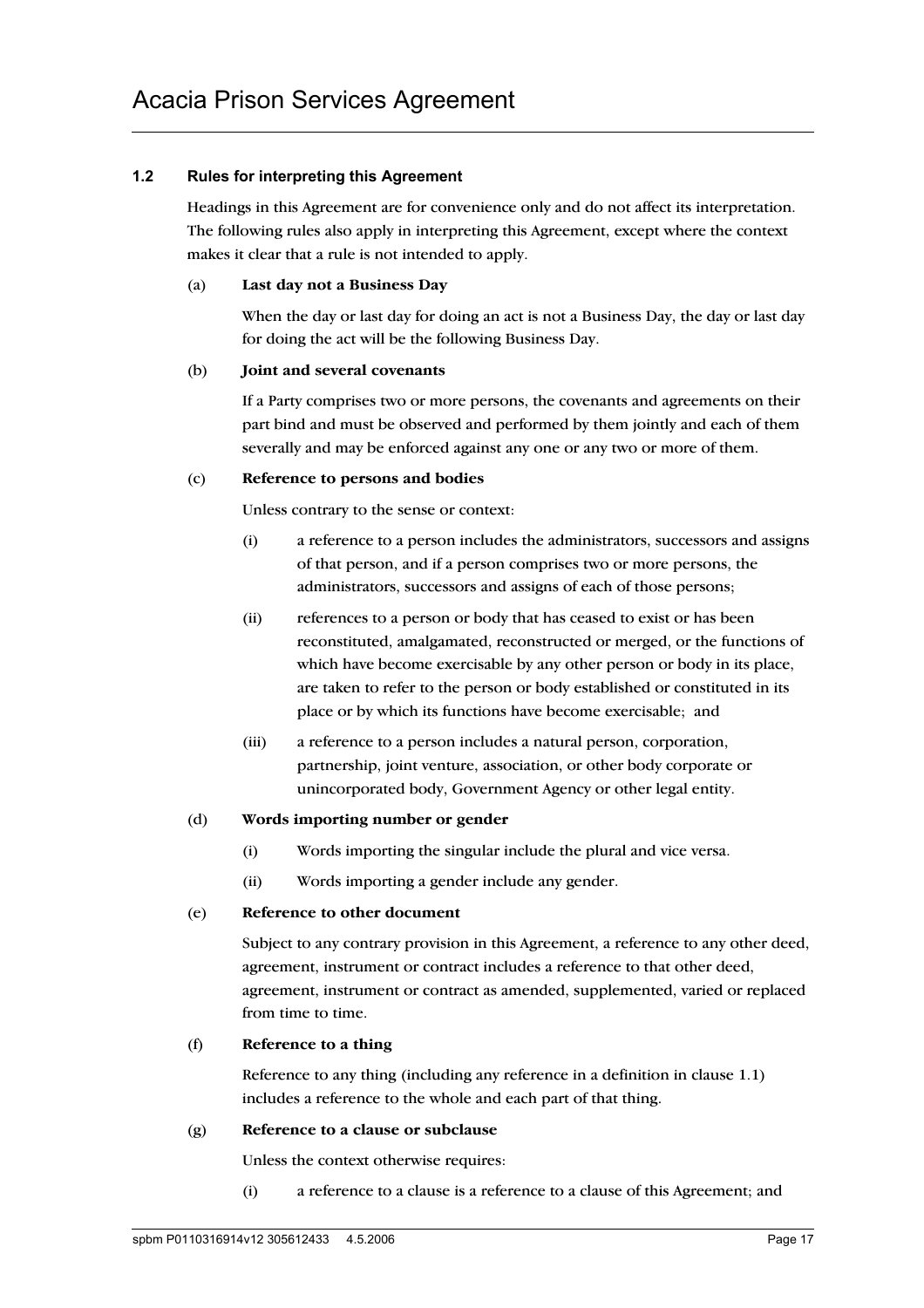(ii) a reference to a subclause is a reference to a subclause of the clause in which the reference occurs.

### (h) **Continuing obligation**

Unless otherwise stated in this Agreement, any obligation under this Agreement will apply throughout the term of this Agreement.

### (i) **Reference to certain expressions**

The expressions:

- (i) 'comply with' includes observe and perform;
- (ii) 'permit' includes allow, permit or cause including by way of omission;
- (iii) 'including' and similar expressions are not words of limitation and if an example is given of anything (including a right, obligation or concept), such as by saying it includes something else, the example does not limit the scope of that thing;
- (iv) 'termination of this Agreement' and 'termination of the Operation Period' includes the expiry of this Agreement or the Operation Period as the case may be;
- (v) 'related body corporate' has the same meaning as in the Corporations Act.

### (j) **Reference to Legislative Requirement**

A reference to a Legislative Requirement or to a provision of a Legislative Requirement includes a modification or re-enactment of it, a provision substituted for it and, where relevant, a regulation or statutory instrument issued under it.

### (k) **Reference to governmental department or position**

A reference to any government department, professional body, committee, council or other body, or to any position within any such body, includes the successors to that body or position or to any relevant activity or function of that body or position.

## **2. APPLICABLE ACTS**

### **2.1 Prisons Act**

- (a) This Agreement:
	- (i) has been entered pursuant to section 15B of the Prisons Act;
	- (ii) does not affect the operation of the Prisons Act; and
	- (iii) is not to be construed as requiring a Party to breach any provision of the Prisons Act.
- (b) If there is any inconsistency between the provisions of this Agreement and the provisions of the Prisons Act:
	- (i) the Prisons Act will prevail to the extent of the inconsistency; and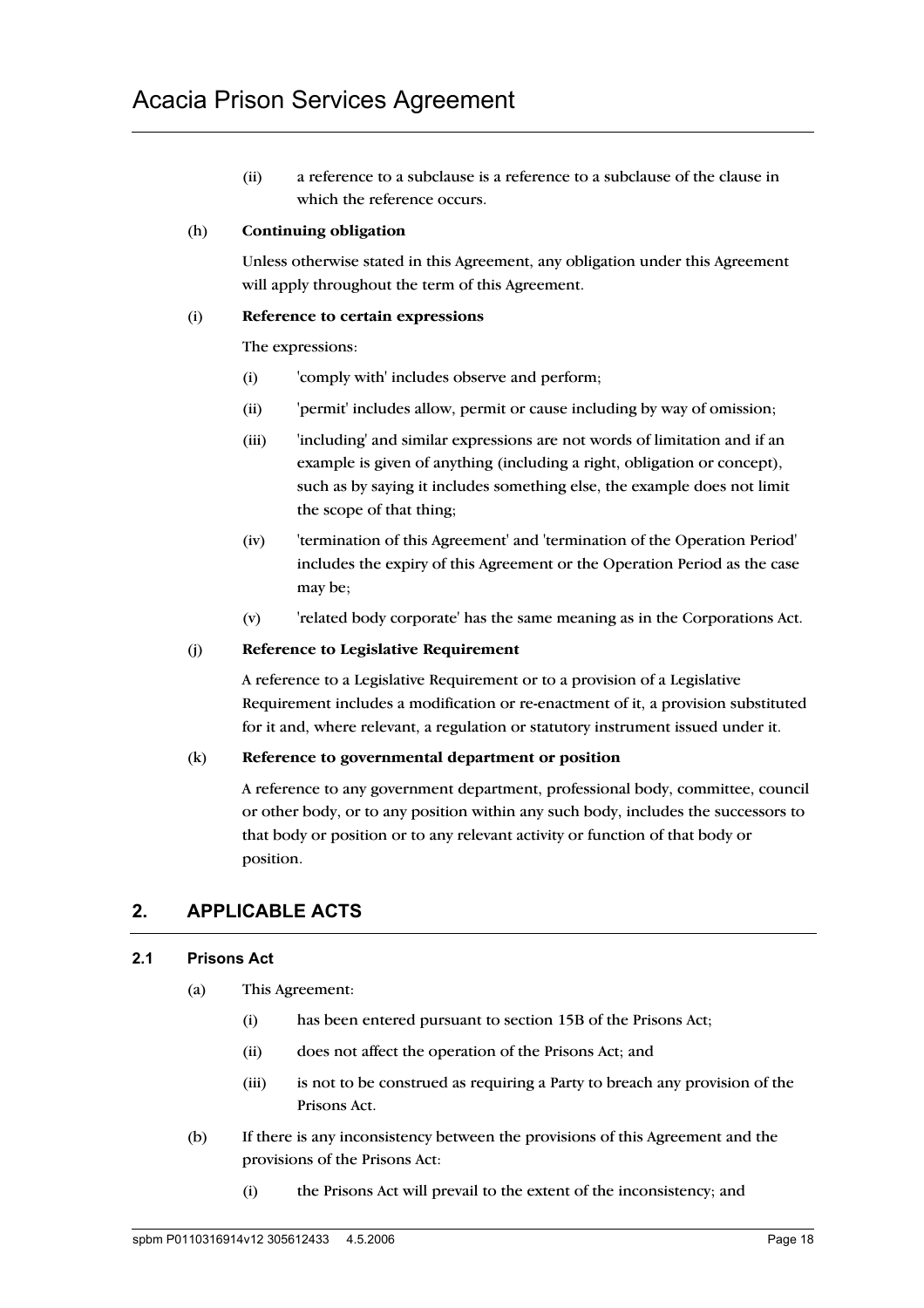- (ii) the State and the Contractor must promptly consult with each other and negotiate in good faith, with a view to agreeing any appropriate amendments (if any) to this Agreement so that the intent of this Agreement may, to the extent possible, be achieved.
- (c) The Contractor must, and must ensure that all Contract Workers, at all times give full assistance to, and co-operate fully with, the person from time to time appointed to the office of Inspector of Custodial Services under the *Inspector of Custodial Services Act 2003* and, in particular, to enable the Inspector of Custodial Services and any person acting with his authority to carry out in relation to the Prison the functions set out in the *Inspector of Custodial Services Act 2003*.

### **2.2 Exercise of Statutory Powers by Contractor and Contract Workers**

- (a) Where the performance of the Services or the Contractor's Obligations involves the use or exercise of any Statutory Powers by the Contractor, any Subcontractor or any Contract Worker, the exercise of these powers must be in accordance with all applicable Legislative Requirements.
- (b) The Contractor must assist the State and the State's Associates in exercising their Statutory Powers.

### **2.3 Contractor within jurisdiction of Ombudsman**

The parties acknowledge the following.

- (a) For the purpose of section  $3(1)$  of the Prisons Act:
	- (i) the Contractor is a contractor; and
	- (ii) a Subcontractor is a subcontractor.
- (b) Accordingly, for the purpose of sections 4A(1)(f) and 13 of the Ombudsman Act, the Contractor and each Subcontractor will be considered to be an authority:
	- (i) in any way affecting or applying to the Prison; or
	- (ii) in the performance of, or compliance with, the Contractor's Obligations, or the Services.
- (c) With regard to any decision or recommendation made, or any act done or omitted by the Contractor or any Subcontractor:
	- (i) the Ombudsman will have jurisdiction under the Ombudsman Act to investigate; and
	- (ii) in the event that the Ombudsman exercises a discretion to commence an investigation, the provisions of the Ombudsman Act will apply.

### **2.4 State officer of the Contractor**

In accordance with section 15C(1) of the Prisons Act and for the purposes of the:

- (a) *Corruption and Crime Commission Act 2003*;
- (b) *Freedom of Information Act 1992*; and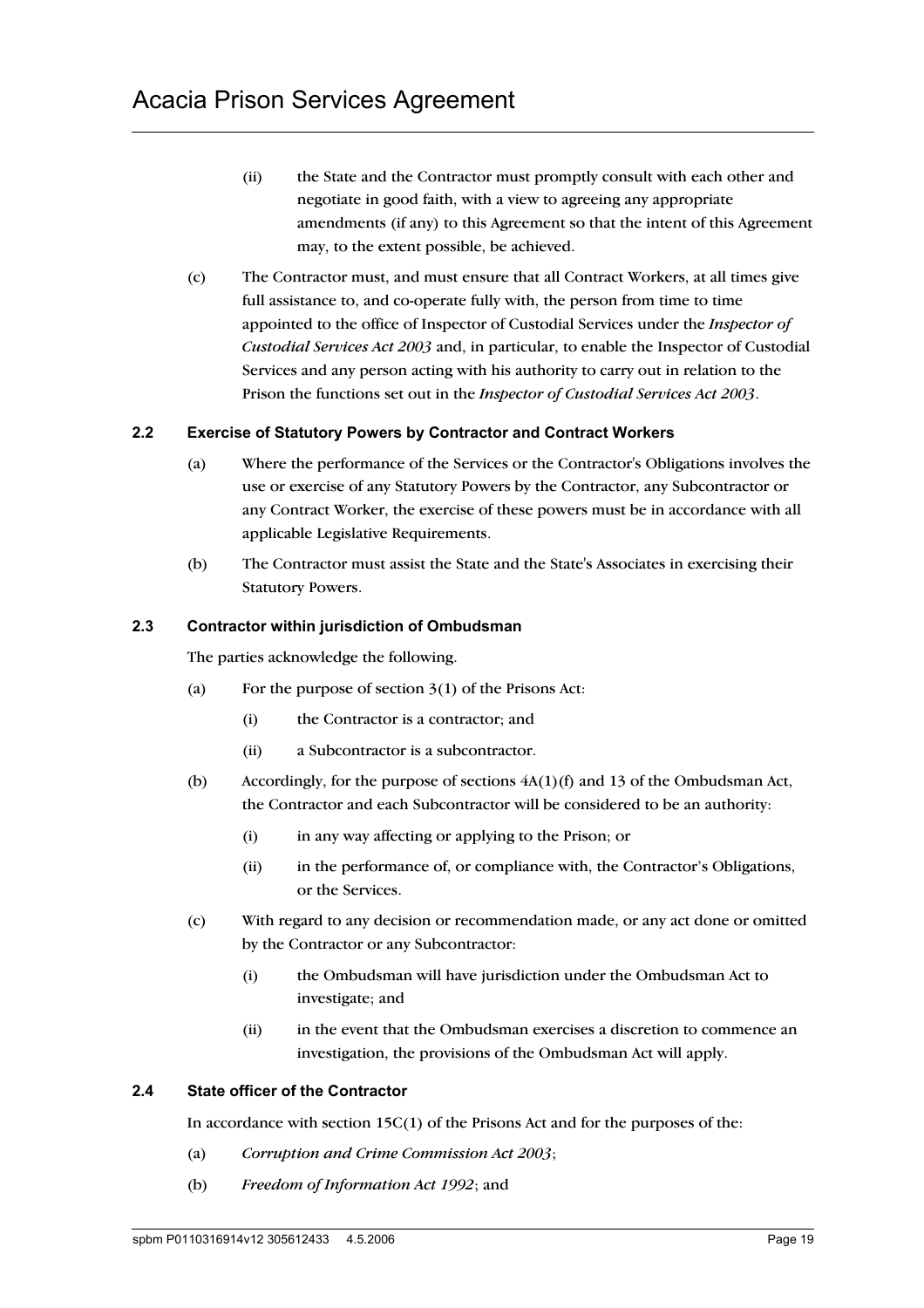## (c) Ombudsman Act,

the principal officer of the Contractor is the person from time to time appointed as the Contractor Superintendent under clause 5.3.

## **2.5 State officer of Subcontractors and other persons**

In accordance with section  $15C(1)$  of the Prisons Act and for the purposes of the:

- (a) *Corruption and Crime Commission Act 2003*;
- (b) *Freedom of Information Act 1992*; and
- (c) Ombudsman Act,

the principal officer of:

- (d) a Subcontractor;
- (e) a person with whom the Subcontractor contracts; and
- (f) a person, with whom a person referred to in subclause (e) contracts,
- is:
- (g) in the case of a natural person, that person; and
- (h) in the case of a body corporate, the secretary of that body.

## **3. CONDITIONS PRECEDENT AND INITIAL OBLIGATIONS**

### **3.1 Satisfaction and waiver of conditions**

- (a) This Agreement (with the exception of this clause 3 and clauses 1, 2.1, 5, 14, 21, 25, 26, 27, 29, 30, 31, 32 and 33 is conditional upon, and does not become binding until, the satisfaction or waiver under subclause (c) of each of the conditions set out in subclause (b).
- (b) The conditions referred to in subclause (a) are:
	- (i) expiry of the Original Services Agreement;
	- (ii) handover occurring under the Transition Agreement;
	- (iii) the Contractor having established a Prisoner Welfare Trust Fund in accordance with clause 7.4;
	- (iv) the Contractor having established a Prisoner Trust Account in accordance with clause 7.9;
	- (v) the State having approved all Contract Workers in accordance with the requirements of clause 9.2;
	- (vi) the Contractor complying with subclauses  $21.3(a)$  and  $21.8(a)$ ;
	- (vii) the State having received a Bank Guarantee which satisfies the requirements of clause 22.1;
	- (viii) the State having received a parent guarantee from the Guarantor in the form set out in Annexure C; and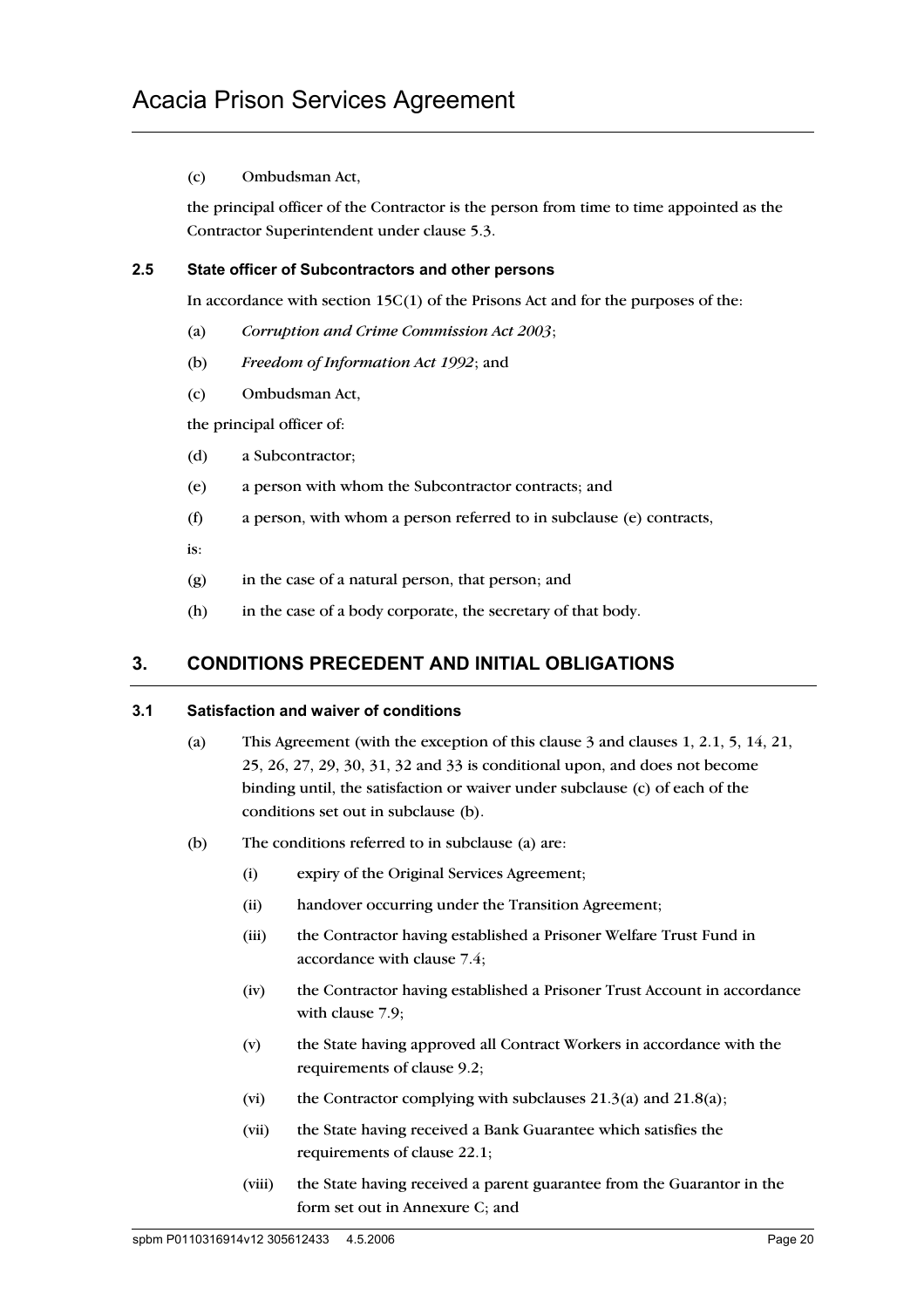- (ix) the representations and warranties in clause 29.1 remain true and correct as at the date each other condition in this subclause (b) is satisfied or waived.
- (c) The conditions in subclause (b) may only be waived by the State notifying the Contractor of its waiver.
- (d) The Parties must:
	- (i) use reasonable endeavours (other than waiver) to ensure that the conditions referred to in subclause (b) are satisfied on or before the Anticipated Commencement Date; and
	- (ii) keep each other informed of any circumstances which may result in any of those conditions not being satisfied in accordance with its terms.

## **3.2 Result of non-satisfaction of conditions**

If the conditions referred to in clause 3.1 are not satisfied or waived in accordance with clause 3.1 on or before the Anticipated Commencement Date then all rights and obligations under this Agreement other than:

- (a) those arising under this clause 3 and clauses 1, 2.1, 5, 14, 21, 25, 26, 27, 29, 30, 31, 32 and 33; and
- (b) rights that have accrued before that date,

terminate on that date.

## **3.3 Certificate of Commencement**

The State must issue a certificate of commencement in duplicate promptly on becoming aware that all the conditions precedent in clause 3.1 have been satisfied or waived. The certificate must specify as the Commencement Date the date on which the last of the conditions precedent is satisfied or waived. The State must deliver a copy of the certificate of commencement to the Contractor as soon as practicable after the Commencement Date.

## **3.4 Transition Plan**

The Contractor must comply with the Transition Plan.

## **3.5 Asset Register**

The State must provide a copy of the State's Asset Register to the Contractor on the Signature Date or within 7 days after the Signature Date.

## **4. COMMENCEMENT OF AGREEMENT AND OPERATION PERIOD**

### **4.1 Duration of this Agreement**

(a) Subject to clauses 3.2 and 18, this Agreement commences on the Signature Date and expires on the last day of the Operation Period.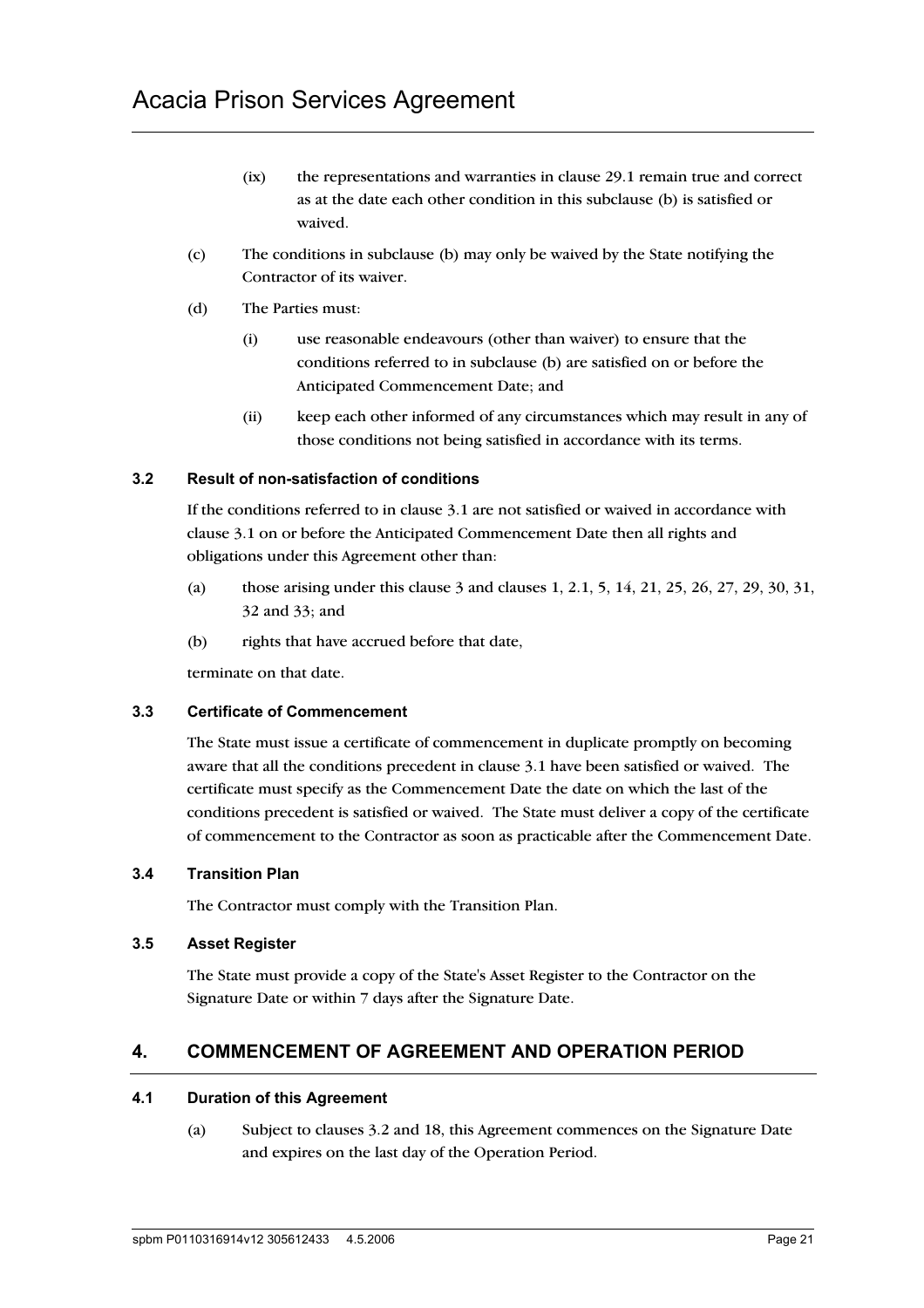- (b) The Operation Period:
	- (i) commences on the Commencement Date; and
	- (ii) ends on the fifth anniversary of the Commencement Date, subject to:
		- (A) earlier termination of this Agreement under clause 18; and
		- (B) any extension under clause 4.2 or informal continuation under clause 4.3.

### **4.2 Option to extend Operation Period**

- (a) The State may elect, at its absolute discretion, to extend the Operation Period for up to 2 consecutive further periods of up to 5 years each, commencing on the expiry of the Operation Period (each a *Further Period*), by giving notice to the Contractor:
	- (i) at least 3 months and at most one year before the end of the Operation Period (as extended under this subclause (a)); and
	- (ii) specifying the length of the Further Period.
- (b) Upon the State giving notice under subclause (a), the Operation Period will extend for the Further Period, on the same terms and conditions as this Agreement except that in the case of the second Further Period, subclause (a) will not apply.
- (c) The State may not exercise its option under subclause (a) during any extension of the Operation Period under clause 4.3.

### **4.3 Informal continuation of Services**

- (a) Notwithstanding anything contained in this Agreement, the State may direct the Contractor to continue to perform the Services after the expiry of the Operation Period for a further period by notice to the Contractor at least 3 months before the expiry of the Operation Period (*Informal Further Period*). The terms and conditions of this Agreement will continue to apply until the arrangement in this subclause is terminated in accordance with subclause (b) or under clause 18.
- (b) At any time after the commencement of the Informal Further Period, either Party may terminate the arrangement in subclause (a) by giving at least 3 months notice to the other Party.

# **5. ADMINISTRATION OF AGREEMENT**

## **5.1 The Contract Manager**

- (a) The State:
	- (i) must, as soon as practicable after the Signature Date, appoint a person to be the Contract Manager; and
	- (ii) may replace the Contract Manager from time to time by notice to the Contractor.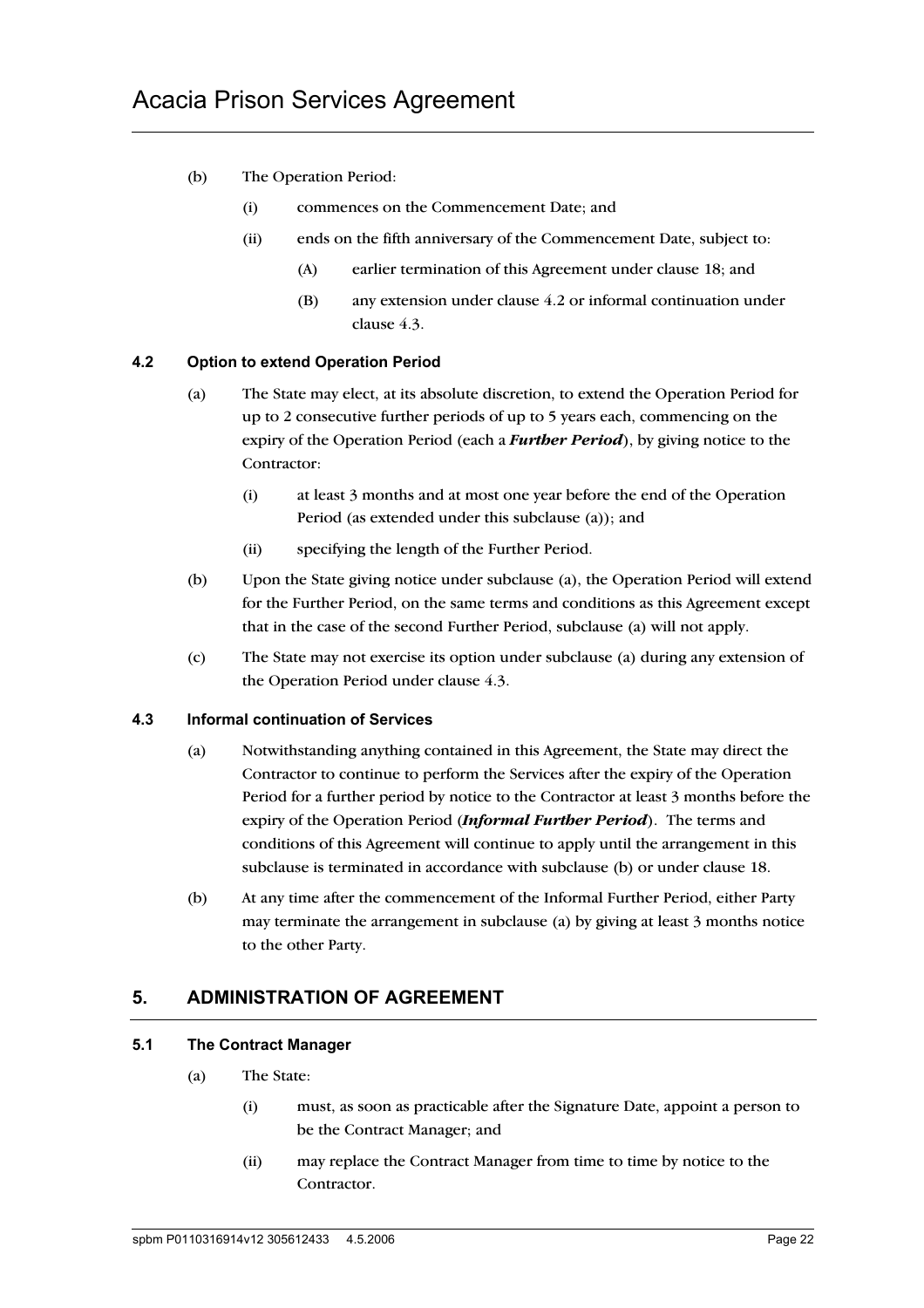- (b) Subject to subclause (e) and any other provisions of this Agreement, and except as otherwise specified by the State, the Contract Manager:
	- (i) is the agent of the State for the purpose of doing any thing to be done under this Agreement; and
	- (ii) has authority to make and give, or accept, on the State's behalf, any approvals, acceptances, directions, notices and other decisions that the State may make, give or accept under this Agreement.
- (c) The State must ensure that the person appointed as Contract Manager has the appropriate authority under the Prisons Act and any other applicable laws to perform the functions of a Contract Manager under this Agreement.
- (d) If the Contractor requests the Contract Manager to confirm an oral direction, the Contractor must promptly comply with the direction, but the Contract Manager must as soon as practicable confirm the direction in writing.
- (e) Where the Prisons Act requires anything to be done on behalf of the State by the CEO, the Contract Manager's authority and agency under subclause (b) will be deemed to exclude that thing, and the CEO will be the agent of the State, with the authority, as specified in subclause (b) in respect of that thing.

## **5.2 The Contractor Representative**

- (a) The Contractor:
	- (i) must, as soon as practicable after the Signature Date, appoint a person to be the Contractor Representative; and
	- (ii) may replace the Contractor Representative from time to time by notice to the State.
- (b) The Contractor Representative:
	- (i) is the agent of the Contractor for the purpose of doing any thing to be done under this Agreement; and
	- (ii) has authority to make and give, or accept, on the Contractor's behalf, any approvals, acceptances, directions, notices and other decisions that the Contractor may make, give or accept under this Agreement.

## **5.3 The Contractor Superintendent**

- (a) The Contractor:
	- (i) must, as soon as practicable after the Signature Date, notify the State of a suitable and appropriately qualified Contract Worker whom the Contractor wishes to be authorised by the CEO pursuant to section 15I of the Prisons Act to perform the functions of a Superintendent; and
	- (ii) may from time to time request that a replacement Contract Worker be authorised by the CEO pursuant to section 15I of the Prisons Act to perform the functions of a Superintendent by notice to the State.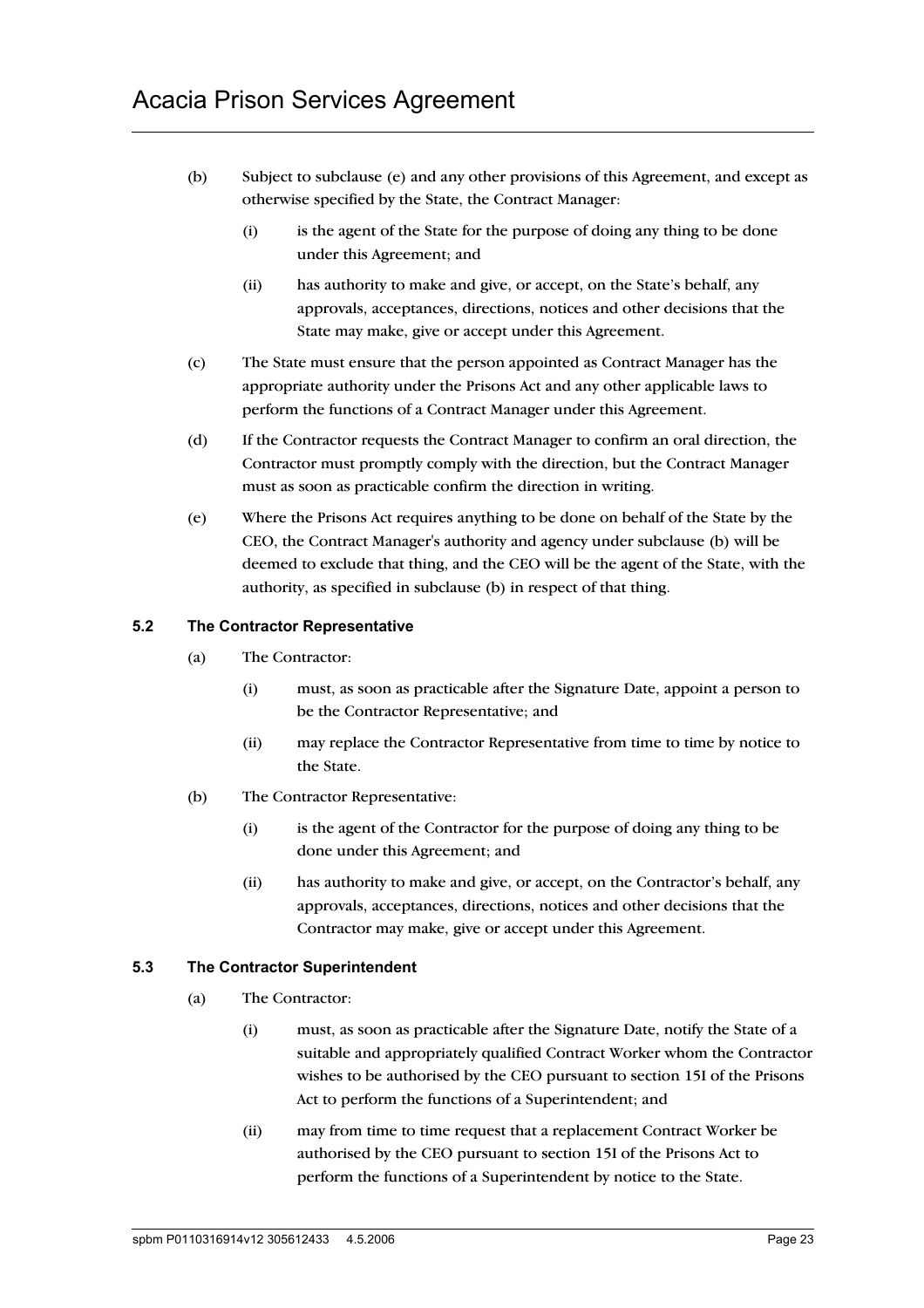- (b) Upon receipt of a notice pursuant to subclause (a), the CEO will determine whether to authorise the Contract Worker identified in the notice to perform the functions of a Superintendent. The CEO's authorisation of, or refusal to authorise, a Contract Worker shall be in his or her absolute discretion and may be subject to such conditions and limitations specified in the authorisation as the CEO thinks fit. If the CEO refuses to authorise the Contract Worker notified to the State under subclause (a), the Contractor must, as soon as practicable after receiving notification of the CEO's refusal, notify the State of an alternative Contract Worker whom the Contractor wishes to be authorised by the CEO pursuant to section 15I of the Prisons Act.
- (c) The CEO's authorisation of a Contract Worker to perform the functions of a Superintendent may specify any powers or duties that the Contract Worker may delegate to other Contract Workers.
- (d) The Contractor Superintendent is:
	- (i) the Contract Worker authorised by the CEO pursuant to subclause (b) who is responsible for performing the functions of a Superintendent of the Prison, to the extent authorised by the CEO in accordance with section 15I of the Prisons Act;
	- (ii) the person primarily responsible for supervising the day to day provision of the Services; and
	- (iii) the first point of contact for the Contract Manager in respect of any matter relating to the provision of the Services or any other matter under this Agreement.
- (e) Nothing in this clause requires or authorises the Contractor Superintendent to perform any functions of a Superintendent which may not be delegated to a Contract Worker under the Prisons Act.

## **5.4 Notification of appointments**

Each Party must, as soon as practicable (and in any event within 5 Business Days) after the appointment, or any reappointment or replacement, of a person to represent that Party under the provisions of this clause 5, notify the other Party in writing of:

- (a) the name;
- (b) the contact address; and
- (c) the facsimile and telephone numbers,

of the person who has been appointed, reappointed or who has replaced the person previously representing that Party (as the case may be).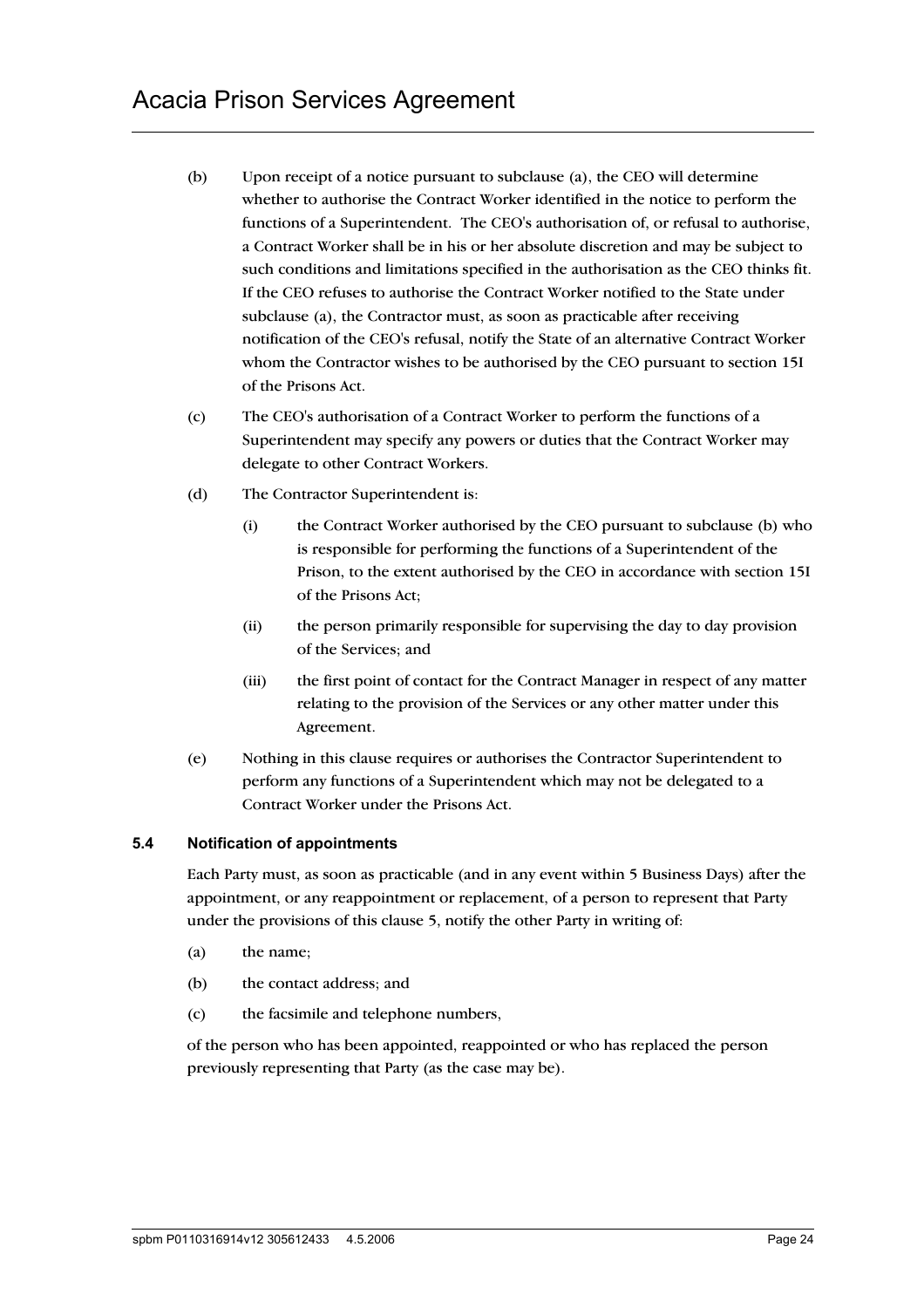## **5.5 Qualifications, imputation of knowledge and other requirements of appointed representatives**

- (a) The exercise of a right or the discharge of an obligation under this Agreement by:
	- (i) the Contract Manager, is to be taken to be performed by the State to the extent it is within the Contract Manager's authority under clause 5.1; and
	- (ii) the CEO, is to be taken to be performed by the State to the extent it is within the CEO's Statutory Powers under the Prisons Act; and
	- (iii) the Contractor Representative or the Contractor Superintendent, is to be taken to be performed by the Contractor.
- (b) Where a matter is known by:
	- (i) the Contract Manager, that matter will be treated as being known by the State; and
	- (ii) the Contractor's Representative or the Contractor Superintendent, that matter will be treated as being known by the Contractor.
- (c) Each Party must ensure that each person appointed under this clause 5 to represent that Party is:
	- (i) an appropriately qualified and experienced person to perform the responsibilities that person is required to perform under this Agreement; and
	- (ii) available at all reasonable times, on reasonable notice, to consult on behalf of that Party in connection with matters arising under this Agreement.

## **5.6 Joint Management Board**

- (a) The Joint Management Board comprises:
	- (i) the following representatives of the State: the CEO, the Contract Manager, the Department's Executive Director Prison Services and the Department's Director Contracted Services or persons occupying equivalent positions within the State; and
	- (ii) the following representatives of the Contractor: the Contractor's Representative and three other senior executive nominees of the Contractor.

The CEO will be the Chairperson of the Joint Management Board.

- (b) Each of the Contractor and the State may replace any of its representatives on the Joint Management Board at any time by giving notice to the other Party at least 48 hours prior to the effective date of the replacement.
- (c) The functions of the Joint Management Board are to:
	- (i) monitor the performance of the Services, the operation of the Prison and performance of the State's Obligations and the Contractor's Obligations;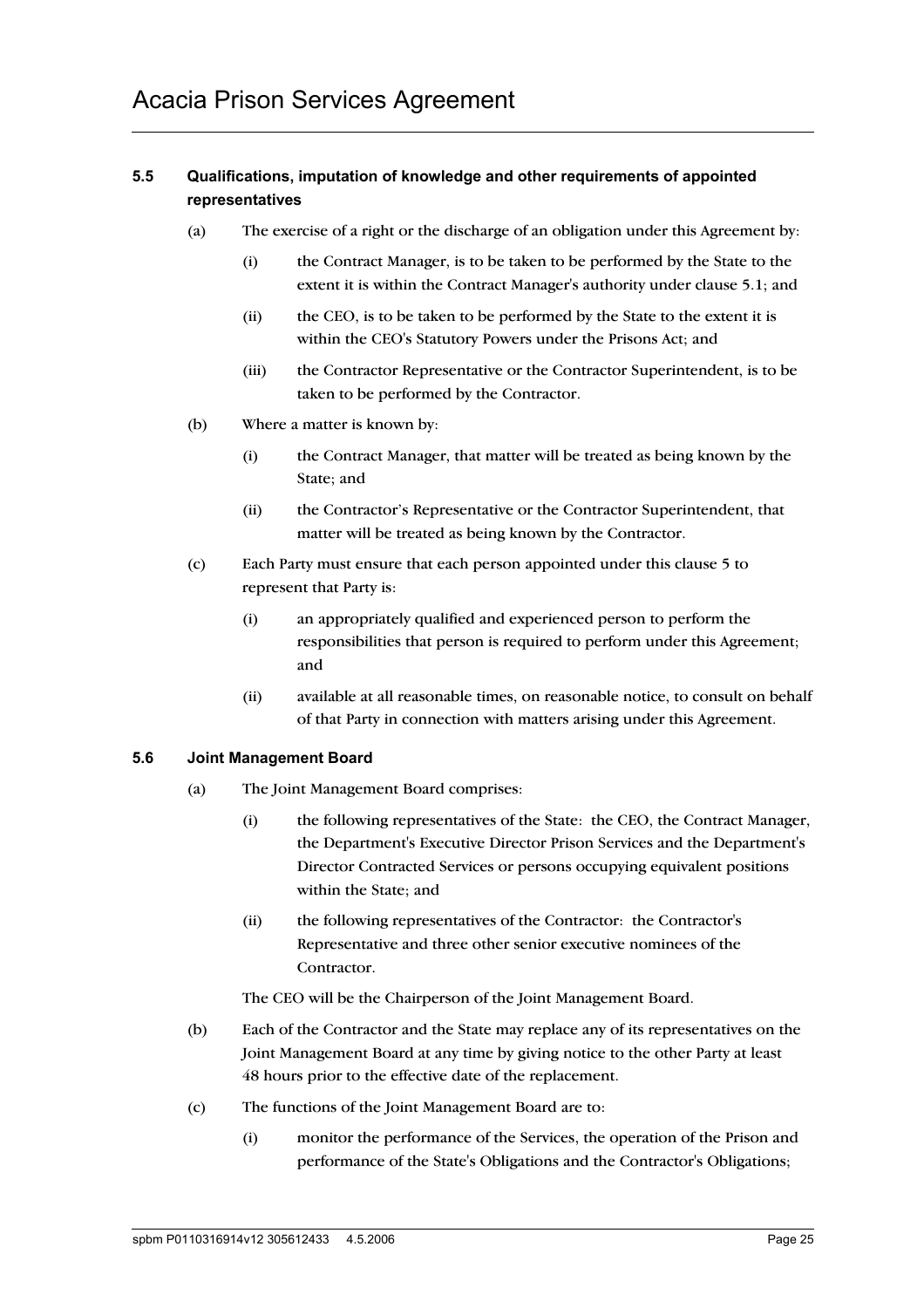- (ii) seek to resolve any disputes that are referred to it in accordance with clause 26.3;
- (iii) seek to resolve any failure to agree changes to the Performance Measures and the Performance Linked Fee Percentages referred to it in accordance with clause 13.5(f); and
- (iv) consider any other matters as agreed.
- (d) Meetings of the Joint Management Board must be held at least once each Operation Quarter and on an adhoc basis for the purpose of seeking to resolve disputes or matters referred to it in accordance with clauses 13.5(f) and 26.3. The Contract Manager will be responsible for convening the meetings of the Joint Management Board. At least 14 days notice must be given of each meeting and of the agenda for the meeting.
- (e) The Contract Manager must arrange for a secretary to attend all meetings and record all resolutions and actions arising out of each meeting.

## **6. SERVICES**

### **6.1 Contractor's appointment and acceptance of appointment**

- (a) The State appoints the Contractor to provide the Services for the Operation Period in accordance with the terms of this Agreement.
- (b) The Contractor accepts the appointment under subclause (a).

## **6.2 Compliance with laws**

The Contractor must provide the Services and perform the Contractor's Obligations in compliance with all applicable laws, standards and codes of practice from time to time applicable to the performance of the Services, including:

- (a) the Prisons Act, the Prisons Regulations and any rule, code, order, standard, direction or other instrument made under them;
- (b) all other Legislative Requirements; and
- (c) all policies of the State of which the State may, from time to time, give notice to the Contractor.

### **6.3 Compliance with standards and maintenance of accreditation**

From the date that is 12 months after the Commencement Date, the Contractor must ensure that:

- (a) it is certified under AS/NZS ISO 9001:2000 Quality Management Systems Requirements (*AS/NZS ISO 9001*) and the scope of its certification covers the provision of all of the Services and performance of all of the Contractor's Obligations;
- (b) it provides the Services and performs the Contractor's Obligations in compliance with the quality management system certified under AS/NZS ISO 9001; and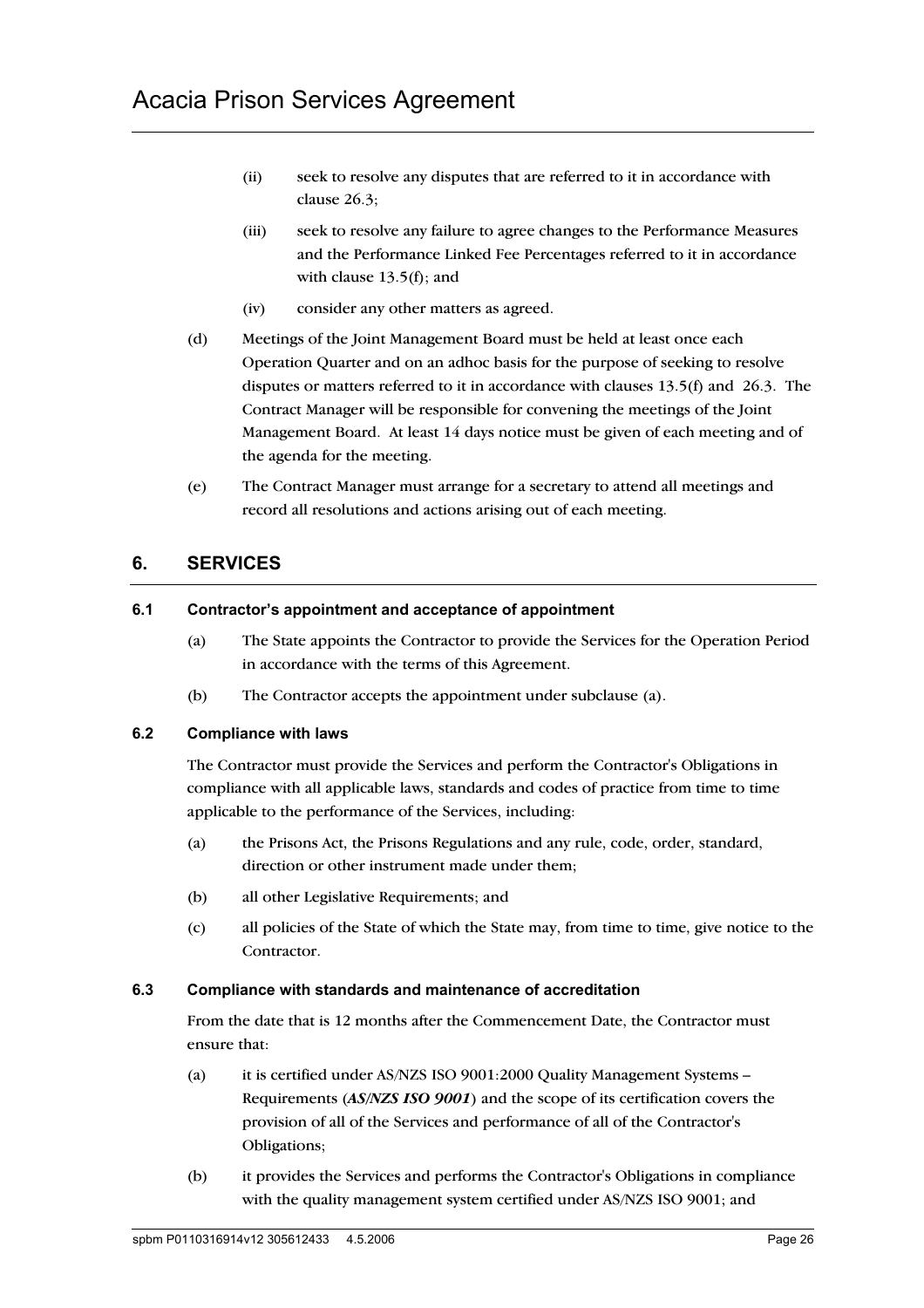(c) it is registered by the Training Accreditation Council of Western Australia, or an equivalent organisation in another State, to train, assess and award such qualifications to Contract Workers as are necessary for the Contractor to perform the Services and otherwise fulfil the Contractor's Obligations.

## **6.4 Operation Service Requirements**

The Contractor must provide the Services and perform the Contractor's Obligations in accordance with the Operation Service Requirements.

### **6.5 Development of and compliance with Industry Participation Plan**

- (a) The Contractor must prepare an Industry Participation Plan and consult with the State in a timely manner during its preparation for the purpose of ensuring that the Industry Participation Plan is adopted, in a form acceptable to the State, within 6 months after the Commencement Date.
- (b) The Contractor must adopt, implement and comply with the Industry Participation Plan developed in accordance with subclause (a) immediately upon the State giving the Contractor notice that the form and content of the Industry Participation Plan is acceptable to the State.

### **6.6 Best Industry Practice**

The Contractor must provide the Services and perform the Contractor's Obligations in accordance with Best Industry Practice.

### **6.7 Prison operating manuals**

- (a) The quality management systems established by the Contractor in accordance with AZ/NZS ISO 9001 must incorporate processes and procedures for the preparation and maintenance of Prison Operating Manuals as contemplated by this clause 6.7.
- (b) The Contractor must prepare and submit for the State's approval, in accordance with the timetable approved by the State under subclause (e), Prison Operating Manuals covering the following areas:
	- (i) the Contractor's Operational Philosophy and Regime;
	- (ii) custody and containment incorporating the systems and procedures described in section 1 of Schedule 4;
	- (iii) care and well-being, including Prison administration, Prisoner services and Prisoner management, incorporating the systems and procedures described in section 2 of Schedule 4;
	- (iv) rehabilitation and reintegration, including sentence and case management, Prisoner programs and other Prisoner matters, incorporating the systems and procedures described in section 3 of Schedule 4;
	- (v) reparation, including through the operation of Prison Industries and the provision of goods and services to the community, incorporating the systems and procedures described in section 4 of Schedule 4;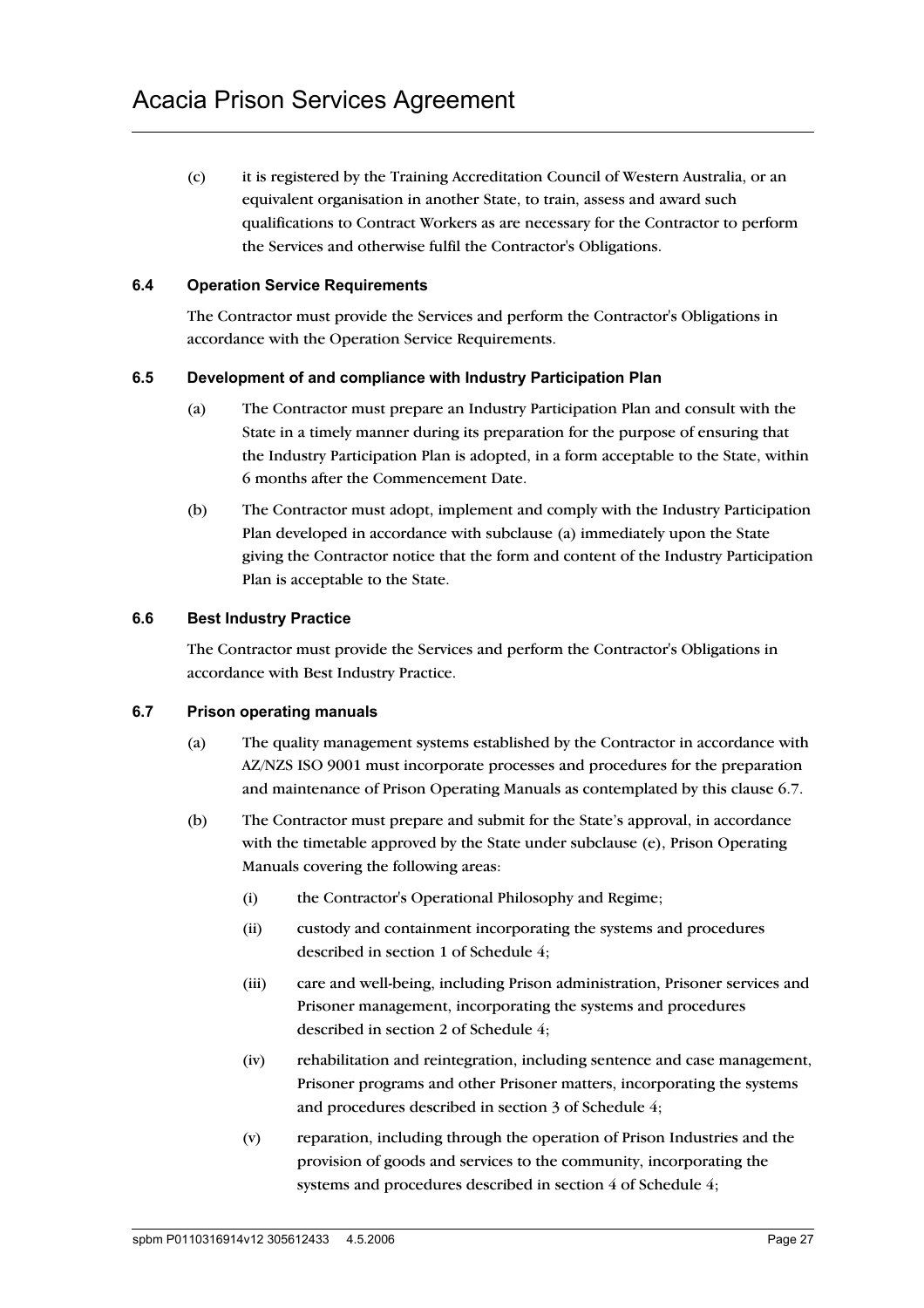- (vi) business systems, including information management and operational and other matters, incorporating the systems and procedures described in section 5 of Schedule 4; and
- (vii) human resources and occupational health and safety, including the development and implementation of relevant processes and the recruitment, training and management of appropriate personnel, incorporating the systems and procedures described in section 6 of Schedule 4.
- (c) The Prison Operating Manuals must:
	- (i) except where otherwise agreed by the State, be consistent with the Contractor's Proposal, including the Operational Philosophy and Regime;
	- (ii) specify in detail the strategies and processes the Contractor proposes to use to deliver the Services;
	- (iii) demonstrate that the strategies and processes the Contractor proposes to use are based on sound operational practices; and
	- (iv) describe how the Contractor will use internal systems, such as performance indicators and complaints (including complaints by Prisoners and Contract Workers), to monitor and evaluate the Contractor's performance and compliance with its proposed strategies and processes.
- (d) The Contractor must prepare and submit to the State, within 1 month after the Commencement Date, a timetable setting out:
	- (i) the date by which the Contractor will submit each proposed Prison Operating Manual to the State; and
	- (ii) the date by which the State is required to notify the Contractor that the State approves each proposed Prison Operating Manual, with or without amendment, or rejects it, which date must be no earlier than 20 Business Days after submission of the proposed Prison Operation Manual.

The timetable must provide for the submission of all of the proposed Prison Operating Manuals to the State within 12 months after the Commencement Date.

- (e) The State must notify the Contractor within 20 Business Days of receiving the timetable that the State approves the timetable, with or without amendment.
- (f) The Contractor must submit each proposed Prison Operating Manual to the State, and the State must notify the Contractor that the State approves each proposed Prison Operating Manual, with or without amendment, or rejects it, by the date specified in the timetable approved by the State under subclause (e).
- (g) If the State does not approve a Prison Operating Manual or approves it with specified amendments, the Contractor must re-submit to the State the Prison Operating Manual revised to take account of the State's comments, provided that if the State does not approve the revised Prison Operating Manual within 20 Business Days of its re-submission then the dispute resolution provisions in clause 26 will apply.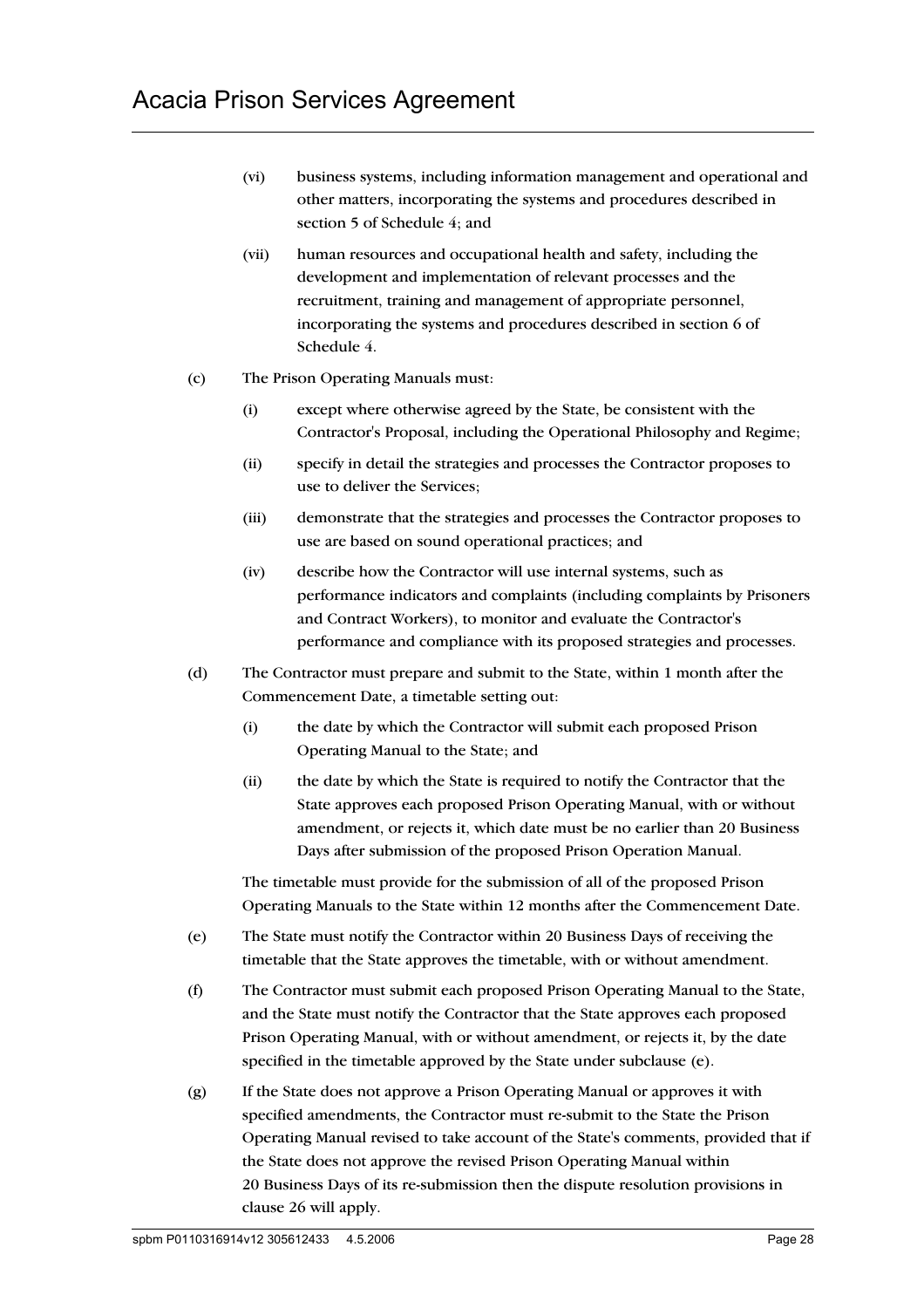- (h) At any time after the approval of a Prison Operating Manual under this clause, the Contractor may submit to the State a proposal to revise or replace that Prison Operating Manual, or the State may notify the Contractor of any amendment to or replacement of that Prison Operating Manual which it considers reasonably necessary. To the extent that any such revision is approved (with or without amendment), the Prison Operating Manual will take effect as revised under this subclause.
- (i) The Contractor acknowledges that an approval given by the State under this clause does not imply:
	- (i) any release of the Contractor from the Contractor's Obligations or its responsibility to provide the Services in accordance with the standards and any other requirements of this Agreement and the Prisons Act; or
	- (ii) any assumption by the State of any responsibility or liability as to the adequacy of the Contractor's arrangements to meet the standards and requirements of this Agreement and the Prisons Act.
- (j) Pending approval of a Prison Operating Manual under this clause, the equivalent Prison Operating Manual of the Original Contractor, as in force immediately prior to the Commencement Date, will be the Prison Operating Manual for the purpose of this Agreement.

## **6.8 Compliance with Prison Operating Manuals**

The Contractor must comply with, and ensure that all Contract Workers comply with, all Prison Operating Manuals.

#### **6.9 Obligations to act fairly and dealings with local community**

The Contractor must:

- (a) act openly, fairly and reasonably in all the Contractor's dealings with; and
- (b) use the Contractor's reasonable endeavours to enhance good relations with, and minimise disruption and inconvenience to,

members of the local communities in the vicinity of the Prison, including the Shires of Mundaring and Northam and members of local and other relevant Aboriginal groups.

#### **6.10 Consultation and minimising disruption**

Without limiting the Contractor's obligations under subclause 6.9, the Contractor must:

- (a) consult on a regular basis with public interest groups which have a legitimate interest in the Prison or the Services and local communities to ensure that their interests are considered and, where possible, met; and
- (b) keep the State informed of any issues relating to the Prison or the Services which are of concern to the public interest groups or local communities.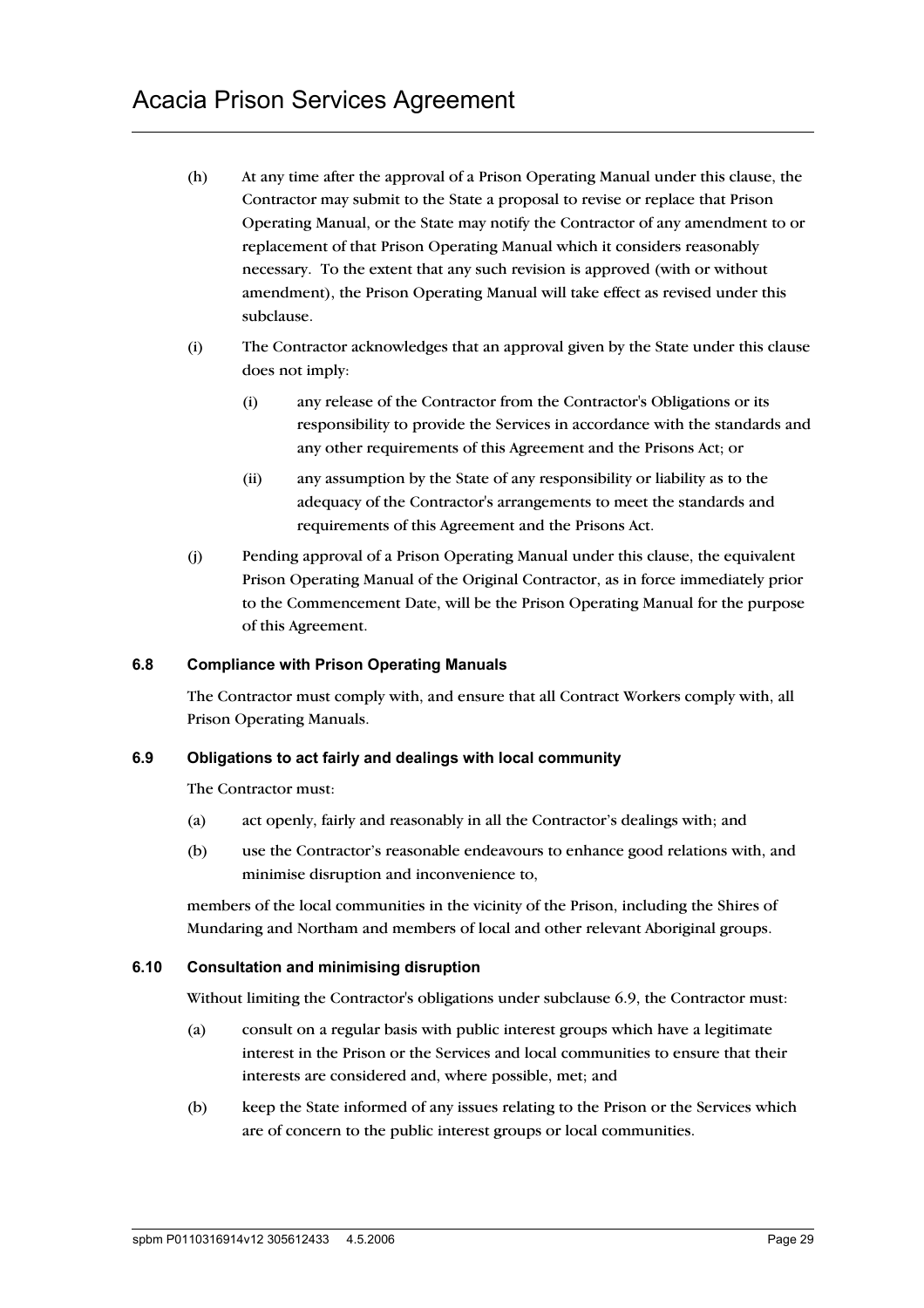## **6.11 Conflicting requirements**

- (a) If the Contractor becomes aware of any conflict between any of the Contractor's Obligations, it must notify the State and the State must direct the Contractor as to the manner in which the Contractor should provide the Services and perform the Contractor's Obligations, provided that the State may not direct the Contractor to take any action which would place the Contractor in breach of any Legislative Requirements.
- (b) In the case of a conflict between any of the Contractor's Obligations, the Contractor will not be in breach of those obligations if it acts in accordance with them subject to any direction from the State under subclause (a).

# **7. PRISONER SERVICES AND PRISONER WELFARE TRUST FUND**

## **7.1 Prison Canteen Services**

- (a) The Contractor must continue to operate a Prison Canteen Service (*Prison Canteen Service*) which:
	- (i) provides a level and standard of service to Prisoners which is equal to, or exceeds, the level and standard of service provided by the Original Contractor immediately prior to the Commencement Date; and
	- (ii) complies with this clause 7.1.
- (b) The Contractor must offer, as a minimum, snacks, confectionary, non alcoholic drinks, toiletries, magazines, books, stationery and any other items as specified from time to time by the State.
- (c) The Contractor must make the Canteen Goods purchased by Prisoners available for collection by Prisoners at least once a week at a designated secure location in the Prison during designated hours. The Contractor must establish and maintain systems to minimise theft of Canteen Goods available for collection.
- (d) The Canteen Goods must be offered for sale at prices which are no higher than the prices at which those goods, or equivalent goods, are sold to Prisoners at the Wooroloo prison, or if that prison ceases to operate, the average of the prices at which those goods or equivalent goods are sold at all prisons operated in the Perth metropolitan area. To enable compliance with this subclause, the State must provide the Contractor with a copy of the canteen goods price list for the Wooroloo prison or, if that prison ceases to operate, the canteen goods price lists for the prisons operating in the Perth metropolitan area, within 10 Business Days after the Signature Date or after any revision to any such price lists.
- (e) The Contractor must provide to the State a list (*Canteen List*) of goods (the *Canteen Goods*) available for sale through the Prison Canteen Service and the prices for those Canteen Goods (the *Canteen Price List*) within 20 Business Days after the Commencement Date and within 5 Business Days after any change to the Canteen List or the Canteen Price List. The State must notify the Contractor whether or not it approves the Canteen List and the Canteen Price List within 10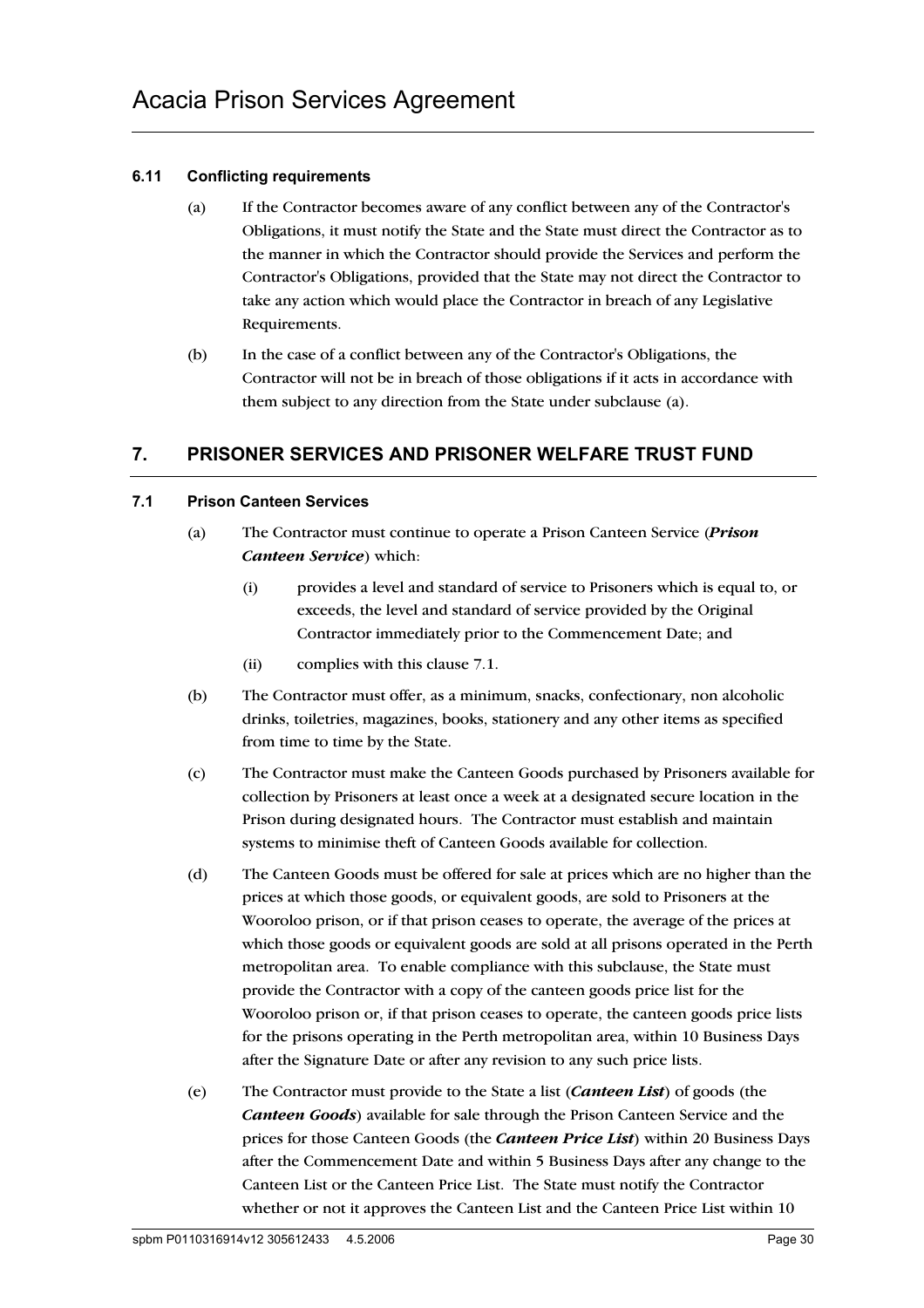Business Days after receipt of the Canteen List and Canteen Price List or any amendment to the Canteen List or the Canteen Price List. The State may require the addition or removal of specified goods from the Canteen List as a condition of its approval. The Contractor must comply with any condition of the State's approval. The Contractor must not sell any goods through the Prison Canteen Service which are not on the approved Canteen List, or at a price other than on the approved Canteen Price List. Until approval of the first Canteen List and Canteen Price List under this subclause, the Canteen List and Canteen Price List of the Original Contractor as in force immediately prior to the Commencement Date will be deemed to be the approved Canteen List and Canteen Price List.

(f) Within 6 months after the Commencement Date, the Contractor must develop and submit to the State a proposal for improving the Prison Canteen Service in terms of range and availability of Canteen Goods and systems for payment and collection of Canteen Goods. If the State approves that proposal, the Contractor must implement the proposal within 2 months after receipt of the State's approval.

## **7.2 Vending Machines**

- (a) The Contractor must establish and operate vending machines at appropriate locations accessible to Prisoners within the Prison. The vending machines must stock a broad range of brands and products which are generally available for sale by vending machine. The Contractor must obtain the State's approval of the number and location of vending machines, the goods to be sold through vending machines and the prices at which those goods are to be sold.
- (b) Within 20 Business Days after the Commencement Date, the Contractor must provide to the State a list of vending machines installed throughout the Prison together with the location of those vending machines, a list of goods to be sold through the vending machines and the prices at which those goods are to be sold (the *Vending Machine List*). The Contractor must obtain the approval of the State prior to installing any new vending machines, removing any existing vending machines, changing the location of any vending machines or changing the goods sold, or the prices at which goods are sold (the *Vending Machine List Change*). The State must notify the Contractor whether or not it approves the Vending Machine List or any Vending Machine List Change within 10 Business Days of receipt of the Vending Machine List or Vending Machine List Change. The State may require the addition or removal of specified vending machine goods or the removal or relocation of vending machines as a condition to its approval. The Contractor must comply with any condition of the State's approval. Until approval of the first Vending Machine List under this subclause, the vending machines and their locations, goods and prices in place as at the Commencement Date will be deemed to be approved.

## **7.3 External Prisoner Purchases**

(a) The Contractor must offer a service to Prisoners which enables Prisoners to order and purchase a reasonable range of goods which are not available through the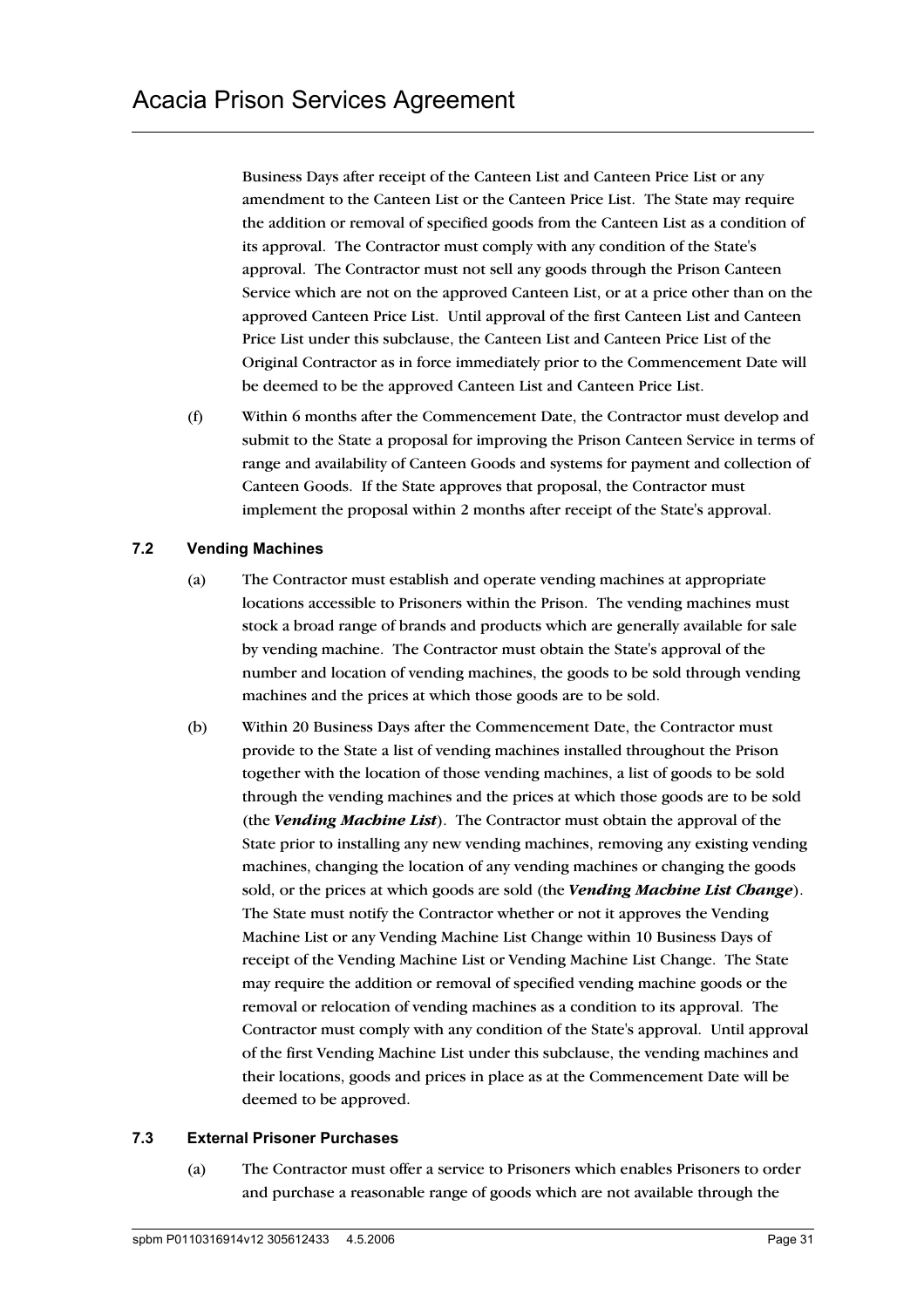Prison Canteen Service or Prison vending machines (*External Prisoner Purchases*). The Contractor must obtain the State's approval to the range of goods available by External Prisoner Purchases within 20 Business Days after the Commencement Date, and within 5 Business Days after any change to the range of goods available. The State must notify the Contractor whether or not it approves the range of goods available through External Prisoner Purchases within 10 Business Days after receipt of a notice seeking approval under this subclause. The State may require the addition or removal of specified goods available for External Prisoner Purchase as a condition of its approval. The Contractor must comply with any conditions of the State's approval.

(b) The Contractor must offer the External Prisoner Purchase service to Prisoners at a cost per item which is no greater than the aggregate of the actual cost to the Contractor (or the Contractor's Associates) of the item and the actual cost to the Contractor (or the Contractor's Associates) of transport of the item. The Contractor must use reasonable endeavours to negotiate arrangements with suppliers to minimise the transport costs incurred in the delivery of goods ordered through this service.

## **7.4 Prisoner Welfare Trust Fund**

- (a) The Contractor must establish a Prisoner Welfare Trust Fund with effect from the Commencement Date.
- (b) The Contractor must open and operate an account with a commercial bank carrying on business in Perth that is approved by the State, which account must:
	- (i) be established for the sole purpose of deposits and withdrawals from the Prisoner Welfare Trust Fund in accordance with this clause;
	- (ii) be in the name of the Contractor;
	- (iii) incorporate in the account name Acacia Prison Prisoner Welfare Trust Fund; and
	- (iv) be operated by two signatories, one nominated by the State and the other nominated by the Contractor.
- (c) The Contractor must pay into the Prisoner Welfare Trust Fund on a monthly basis an amount equal to 2% of Gross Canteen Sales in respect of the previous month.
- (d) Subject to subclause (e) all money paid into the Prisoner Welfare Trust Fund must be held on trust solely for the Trust Fund Purpose.
- (e) On termination or expiry of the Operation Period the balance of the Prisoner Welfare Trust Fund must be paid to the State.

## **7.5 Application of Prisoner Welfare Trust Fund**

- (a) The proceeds of the Prisoner Welfare Trust Fund must be applied solely for the Trust Fund Purpose and with the approval of the State.
- (b) The State may make, and notify the Contractor of, rules concerning the manner in which the Contractor may apply the proceeds from the Prisoner Welfare Trust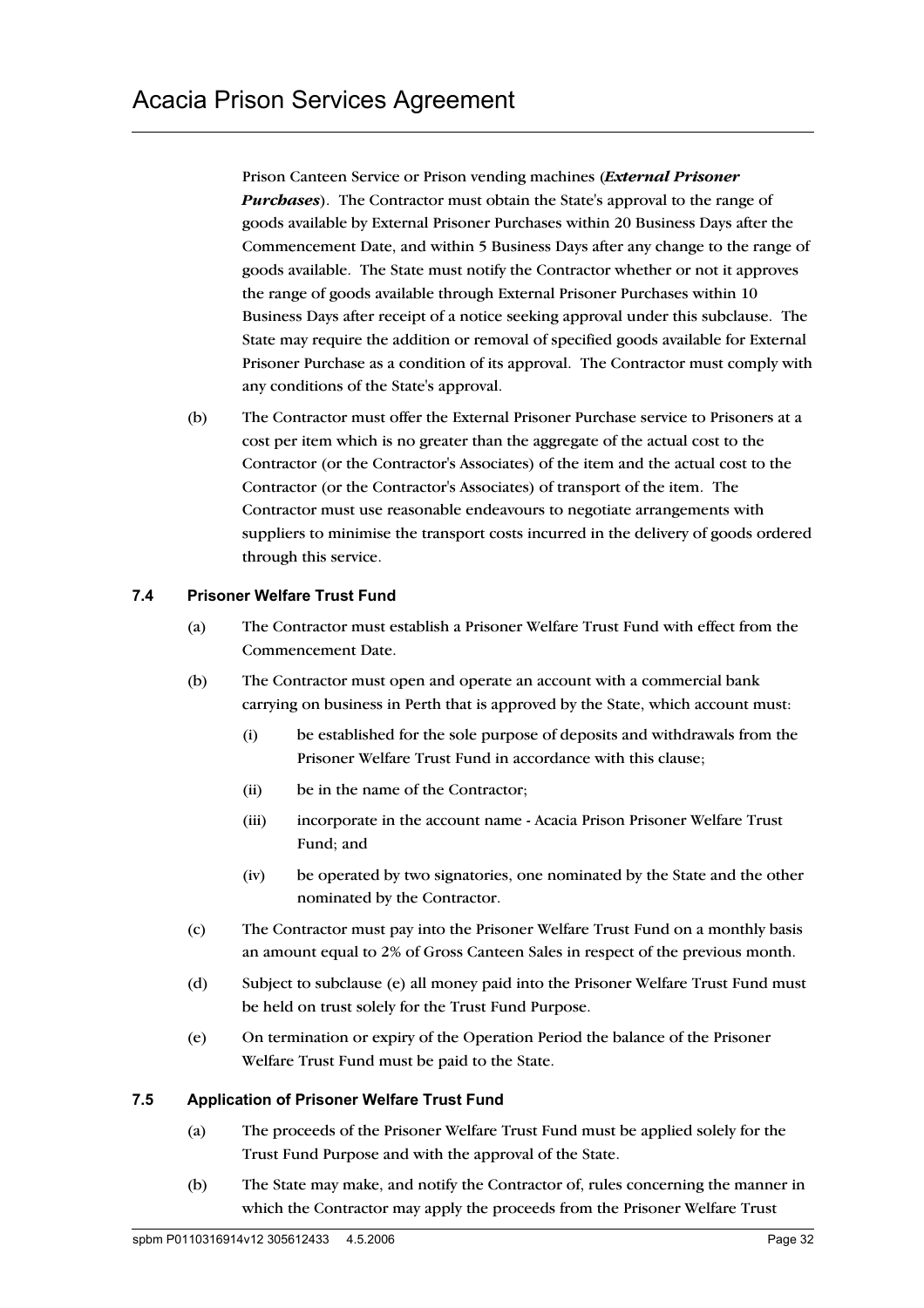Fund in accordance with this clause and the records which must be maintained in relation to the application of the Prisoner Welfare Trust Fund.

(c) The Contractor must comply with any rules notified by the State in accordance with subclause (b).

## **7.6 Records and audit**

- (a) The Contractor must keep and maintain accurate and fully detailed records of all transactions relating to the Prison Canteen Service, Prison vending machines and External Prisoner Purchases and the matters specified in this clause 7 in accordance with clause 13.8.
- (b) The records maintained by the Contractor in accordance with subclause (a) must be made available for inspection and audit by the State in accordance with clause 13.10.

## **7.7 Monthly Sales Statements by Contractor**

Within 10 Business Days after the end of each Operation Month, the Contractor must provide to the State a statement setting out the following:

- (a) the value of Gross Canteen Sales during that Operation Month;
- (b) the value of sales from vending machines during that Operation Month;
- (c) the value of External Prisoner Purchases during that Operation Month, separately itemising the cost of each item and the cost of transport of each item, and providing verification of those costs; and
- (d) the amount deposited by the Contractor into the Prisoner Welfare Trust Fund in respect of that Operation Month in accordance with clause 7.4.

The statement must be accompanied by deposit slips or statements evidencing the deposits referred to in subclause (d).

## **7.8 Annual Sales Statement**

- (a) Within 3 months after the end of each Operation Year, the Contractor must provide to the State a statement setting out the following:
	- (i) the value of Gross Canteen Sales during that Operation Year;
	- (ii) the value of sales from vending machines during that Operation Year;
	- (iii) the value of External Prisoner Purchases during that Operation Year, separately itemising the cost of each item and the cost of transport of each item, and providing verification of those costs; and
	- (iv) the amount deposited by the Contractor into the Prisoner Welfare Trust Fund in respect of that Operation Year in accordance with clause 7.4.
- (b) The statement specified in subclause (a) must be accompanied by a certificate from an Approved Auditor certifying the accuracy of the statement.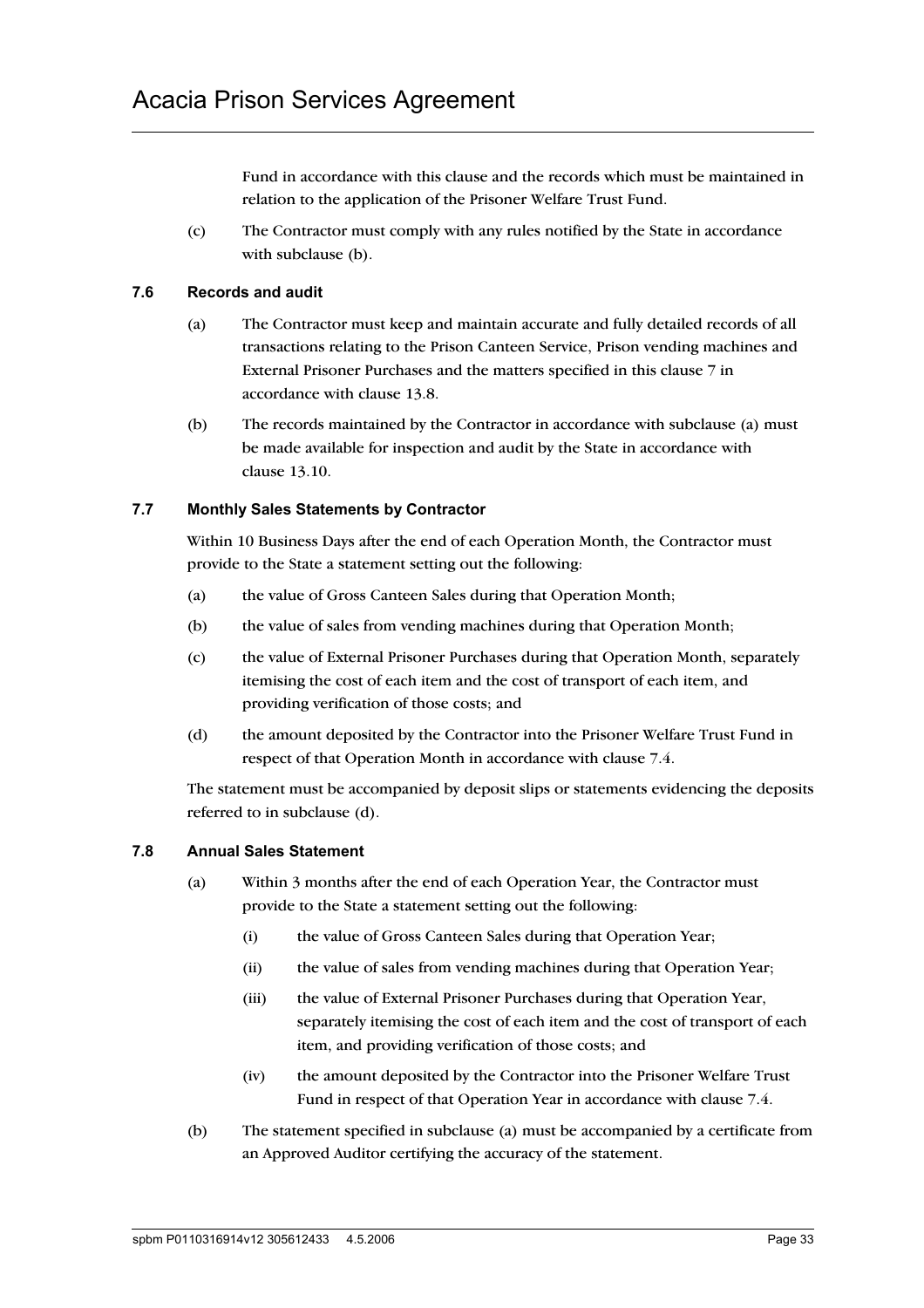## **7.9 Prisoner Trust Account**

The Contractor must establish and maintain a trust account for the deposit and withdrawal of Prisoners' personal funds with effect from the Commencement Date and throughout the Operation Period.

## **7.10 Prisoner Property**

The State undertakes to transfer to the Contractor at the Commencement Date:

- (a) all items of Prisoner Property held at the Commencement Date;
- (b) any cash balances held by the State on behalf of Prisoners, required to be deposited in the Prisoner Trust Account at the Commencement Date; and
- (c) all records applicable to the Prisoner Property and balances under subclauses (a) and (b).

The State indemnifies the Contractor for any errors or omissions in the Prisoner Property or cash balances, or the records of subclause (c), transferred to the Contractor in accordance with this clause. This indemnity will continue until such time as an audit of Prisoner Property and cash balances is completed to the satisfaction of the Contractor and the State.

## **8. PRISON INDUSTRY**

## **8.1 Prison Industry**

- (a) The Contractor must arrange for Prison Industry to be undertaken by Prisoners at the Prison. Each Prison Industry activity must be approved by the State prior to it being undertaken by Prisoners.
- (b) The Prison Industry must comply with the Correction Industry Business Development Code of Practice adopted by Australian Corrective Service Ministers on 11 July 1997 or any other code of practice or policy nominated by the State from time to time.
- (c) The Contractor must ensure that products and services derived from Prison Industry are priced having regard to the spirit and intent of the National Competition Policy or any other competition policy nominated by the State from time to time. The State may require the Contractor to complete product pricing forms in a form notified by the State to determine the pricing of Prison Industry products and services in accordance with this subclause.

## **8.2 Prison Industry Amount**

The Contractor must pay to the State an amount equal to 10% of all Gross Prison Industry Revenue (the *Prison Industry Amount*) at the times and otherwise in accordance with clauses 8.3 to 8.5.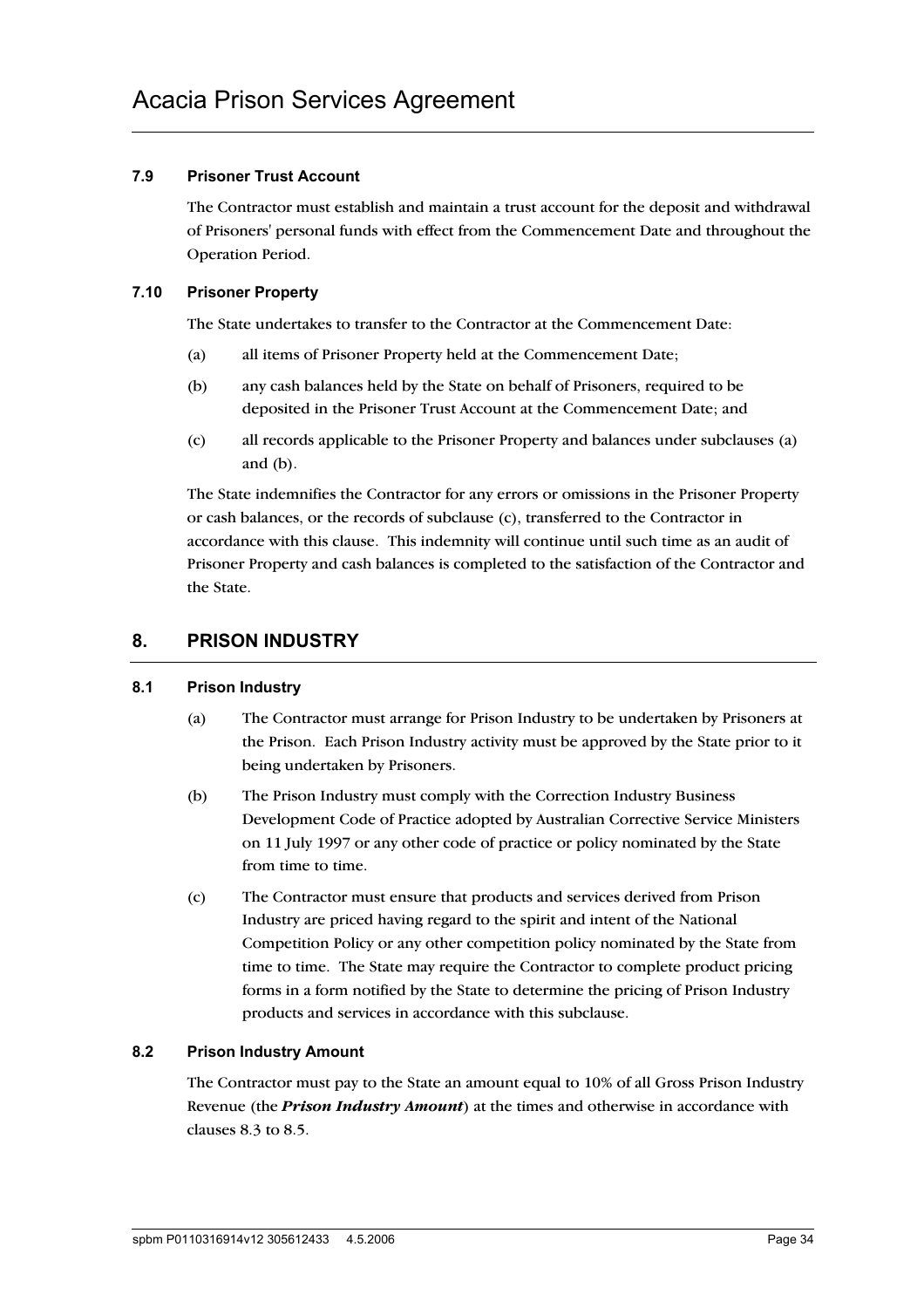## **8.3 Calculation and payment of Prison Industry Amount**

- (a) The Prison Industry Amount must be calculated and paid by the Contractor for each 6 month period ending 31 December and 30 June during the Operation Period based on the Gross Prison Industry Revenue for that 6 month period (the *Prison Industry Payment*).
- (b) Within 10 Business Days after each 31 December and each 30 June occurring during the Operation Period, the Contractor must calculate the Prison Industry Payment for the preceding 6 month period and:
	- (i) submit a statement to the State setting out:
		- (A) the Gross Prison Industry Revenue for that 6 month period; and
		- (B) the Prison Industry Payment for that 6 month period; and
	- (ii) pay to the State the Prison Industry Payment for that 6 month period.

## **8.4 Verification of Prison Industry Payments against audited accounts**

Within 3 months after the expiry of each Operation Year, the Contractor must submit to the State:

- (a) a statement of:
	- (i) the Gross Prison Industry Revenue for that Operation Year; and
	- (ii) the Prison Industry Amount for that Operation Year;
- (b) a certificate from an Approved Auditor certifying the correctness of the statement submitted under subclause (a); and
- (c) a reconciliation of the Prison Industry Amount for the Operation Year against the Prison Industry Payments made in respect of that Operation Year.

If the reconciliation demonstrates that:

- (d) the Prison Industry Payments for the Operation Year exceed the Prison Industry Amount for that Operation Year, the State must pay the Contractor the difference within one month of receipt of the statement under this clause; or
- (e) the Prison Industry Payments for the Operation Year are less than the Prison Industry Amount for that Operation Year, the Contractor must pay the State the difference within 4 months after expiry of the Operation Year.

## **8.5 Calculations and payments for the first and last Operation Years**

The calculations and payments of the Prison Industry Payments for the first Operation Year will be made in respect of the period commencing on the Commencement Date and ending on the following 31 December. The calculations and payments of the Prison Industry Payments for the last Operation Year will be made in respect of the period commencing on the first day of that Operation Year and ending on the last day of the Operation Period.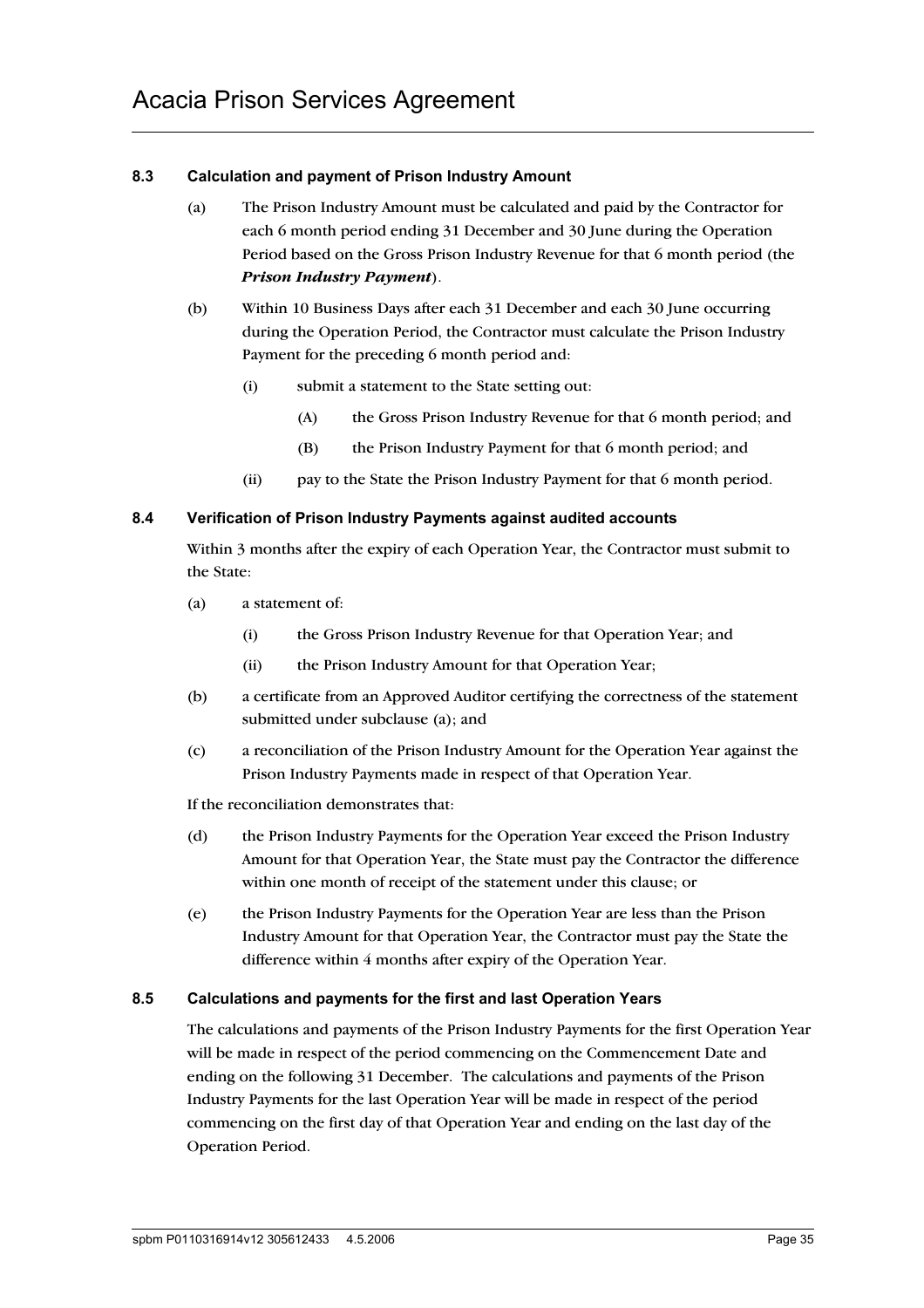## **8.6 Application of Prison Industry Amount**

- (a) The State will determine the way in which the Prison Industry Amount is to be applied in its absolute discretion.
- (b) Without prejudice to subclause (a), the Contractor may make submissions to the State as to the basis on which the whole or part of the Prison Industry Amount should be applied for the welfare of Prisoners or other facilities at the Prison.

## **8.7 Records and audit**

- (a) The Contractor must keep and maintain detailed records of every matter relating to the Prison Industry in accordance with clause 13.8.
- (b) The records specified in subclause (a) must be made available for inspection and audit by the State in accordance with clause 13.10.

## **8.8 Prison Industry Reference Group**

The Contractor must establish and coordinate a Prison Industry reference group for the purpose of liaising with industry groups to establish opportunities for Prison Industry. The Contractor must incorporate a report on the activities and meetings of the Prison Industry reference group in the Quarterly Reports prepared under clause 13.3.

## **8.9 No Prison Industry for Contract Workers**

The Contractor must ensure that no Prison Industry is undertaken by, or for the benefit of, the Contractor, any Contractor's Associates, any Subcontractor or any Contract Workers without the consent of the State. The purchase of goods produced by Prison Industry by the Contractor, any Contractor's Associates, any Subcontractor or any Contract Workers on terms available to the general public will not breach this clause.

# **9. CONTRACT WORKERS**

## **9.1 Provision of Contract Workers**

The Contractor is responsible for providing all Contract Workers and making all staffing arrangements required for the performance of the Services and the Contractor's Obligations in accordance with this Agreement, including staffing the Prison with adequate numbers of Contract Workers 24 hours a day and 7 days a week and, from time to time, providing Contract Workers as external escorts to Prisoners.

## **9.2 Engagement of Contract Workers**

The Contractor must:

- (a) (**enquiry as to suitability**) in respect of each person who is proposed to be engaged as a Contract Worker, make all appropriate enquiries and carry out a proper investigation of the person and their suitability to perform the Services, including:
	- (i) any offence for which the person has been convicted or charged;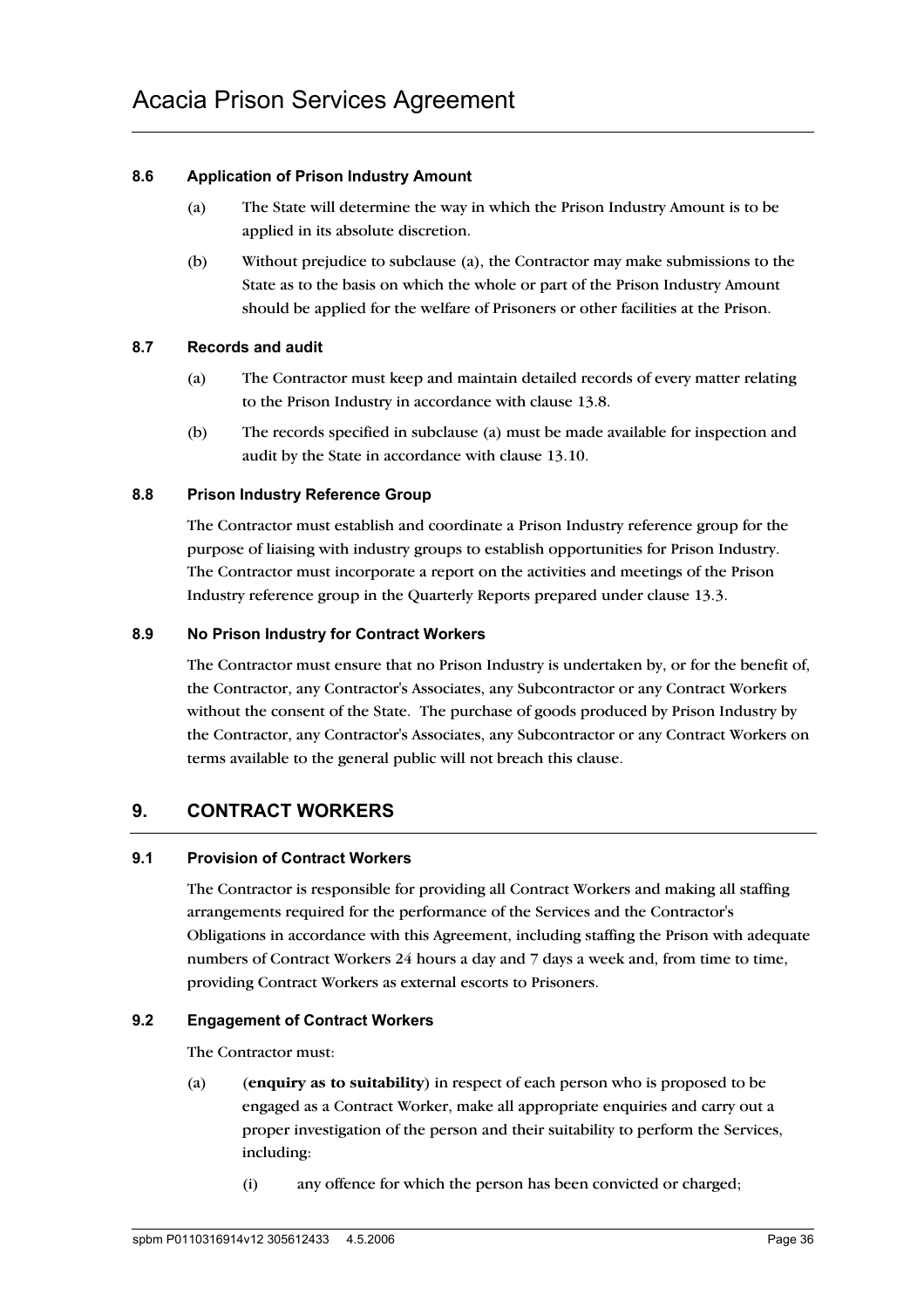- (ii) any disciplinary proceedings conducted against the person in the course of his or her employment;
- (iii) relevant academic and other qualifications obtained by the person; and
- (iv) any other matter that is relevant to the suitability of the person to perform the Services, including the person's medical history;
- (b) (**provision of information to State**) make available to the State full details of each person who is proposed to be engaged as a Contract Worker, including the resume and any other information relating to that person and the results of the Contractor's enquiries and investigation carried out pursuant to subclause (a) in relation to that person, to enable the State to conduct checks of the person's criminal record within Australian and overseas and to determine whether to approve the engagement of the person as a Contract Worker;
- (c) (**State's prior approval to engagement**) obtain the State's prior approval to the engagement of each Contract Worker, provided that the Contractor must not seek the State's approval until it has fully complied with subclauses (a) and (b);
- (d) (**discrimination and other Legislative Requirements**) in connection with the engagement of each Contract Worker, comply with all Legislative Requirements including any requirements relating to discrimination, whether on the basis of gender, race or any other basis, and the Department's equal opportunity policy as notified to the Contractor from time to time; and
- (e) (**engagement of Aboriginal Contract Workers**) consult with Aboriginal groups in the vicinity of the Prison and any other relevant Aboriginal groups to promote and encourage the engagement of Aboriginals as Contract Workers in all categories of employment.

## **9.3 Requirements for performance**

The Contractor must:

- (a) ensure that each Contract Worker:
	- (i) (**permits, accreditation, training, etc**) holds all appropriate qualifications, accreditation, permits and licences and has completed all training in accordance with the requirements of clause  $9.4(h)$ ;
	- (ii) (**compliance**) complies and acts in a manner at all times consistent with the Prisons Act, any other Legislative Requirement and any requirements of this Agreement; and
	- (iii) (**substances affecting performance**) does not perform any of the Services and does not operate any vehicles, plant or equipment in connection with the Services, whilst under the influence of alcohol or any other substance which may impair such performance or operation;
- (b) (**codes**) comply, and must ensure that each Subcontractor and Contract Worker complies, with any codes (including codes of ethics and conduct) approved by the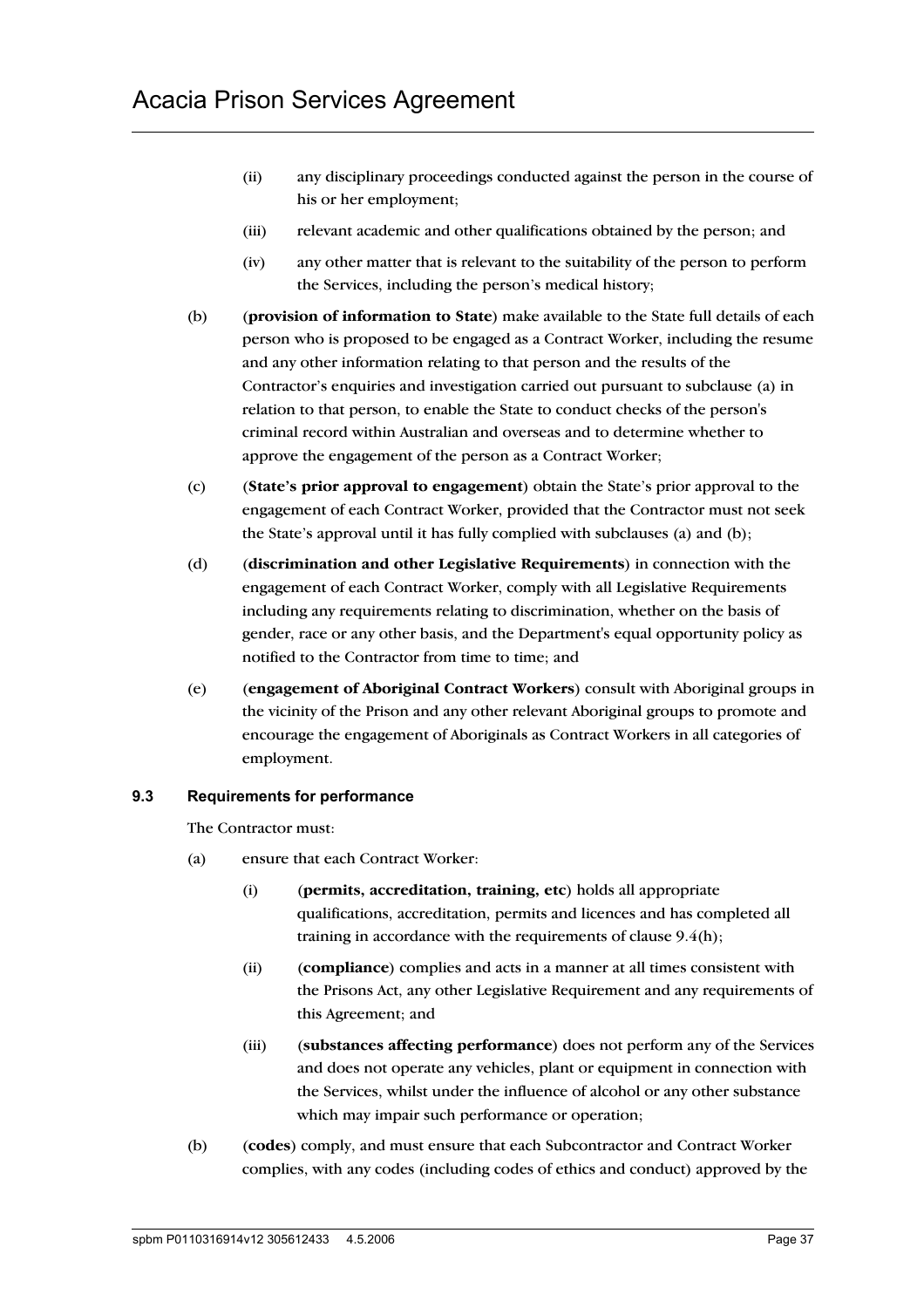CEO under the Prisons Act to apply to the Contractor, any Subcontractors and any Contract Workers; and

(c) (**staff disciplinary procedures**) comply, and must ensure that each Subcontractor and Contract Worker complies, with any staff disciplinary procedures set out in the Prison Operating Manuals.

## **9.4 Approval of Training Programs**

- (a) The Contractor must:
	- (i) develop a pre-service induction program for Contract Workers addressing all matters that may be reasonably required for the purpose of training new Contract Workers and providing them with the skills required to provide the Services in the manner and at the standard required by this Agreement (*Pre-Service Induction Program*), including the following matters:
		- (A) custody and containment including the training referred to in section 1 of Schedule 4;
		- (B) care and wellbeing including the training referred to in section 2 of Schedule 4;
		- (C) rehabilitation and reintegration including the training referred to in section 3 of Schedule 4;
		- (D) reparation including the training referred to in section 4 of Schedule 4;
		- (E) business systems including the training referred to in section 5 of Schedule 4;
		- (F) human resources and occupational health and safety including the training referred to in section 6 of Schedule 4;
		- (G) compliance with Legislative Requirements or other requirements applicable to the performance of Contract Workers' functions including where appropriate, the use of force and instruments of restraint and the handling and disclosure of information about the Prison and any Prisoners; and
		- (H) any other matter that the State considers (acting reasonably), and notifies the Contractor, should be the subject of a Pre-Service Induction Program;
	- (ii) develop other training programs addressing all matters that may be reasonably required in respect of the specific duties or functions that each Contract Worker or category of Contract Worker is required to perform to provide the Services, in the manner and at the standard required by this Agreement (*Specific Training Programs*), including:
		- (A) training in the performance of Custodial Functions;
		- (B) training in the performance of any other functions or which addresses any other specific matters that the State considers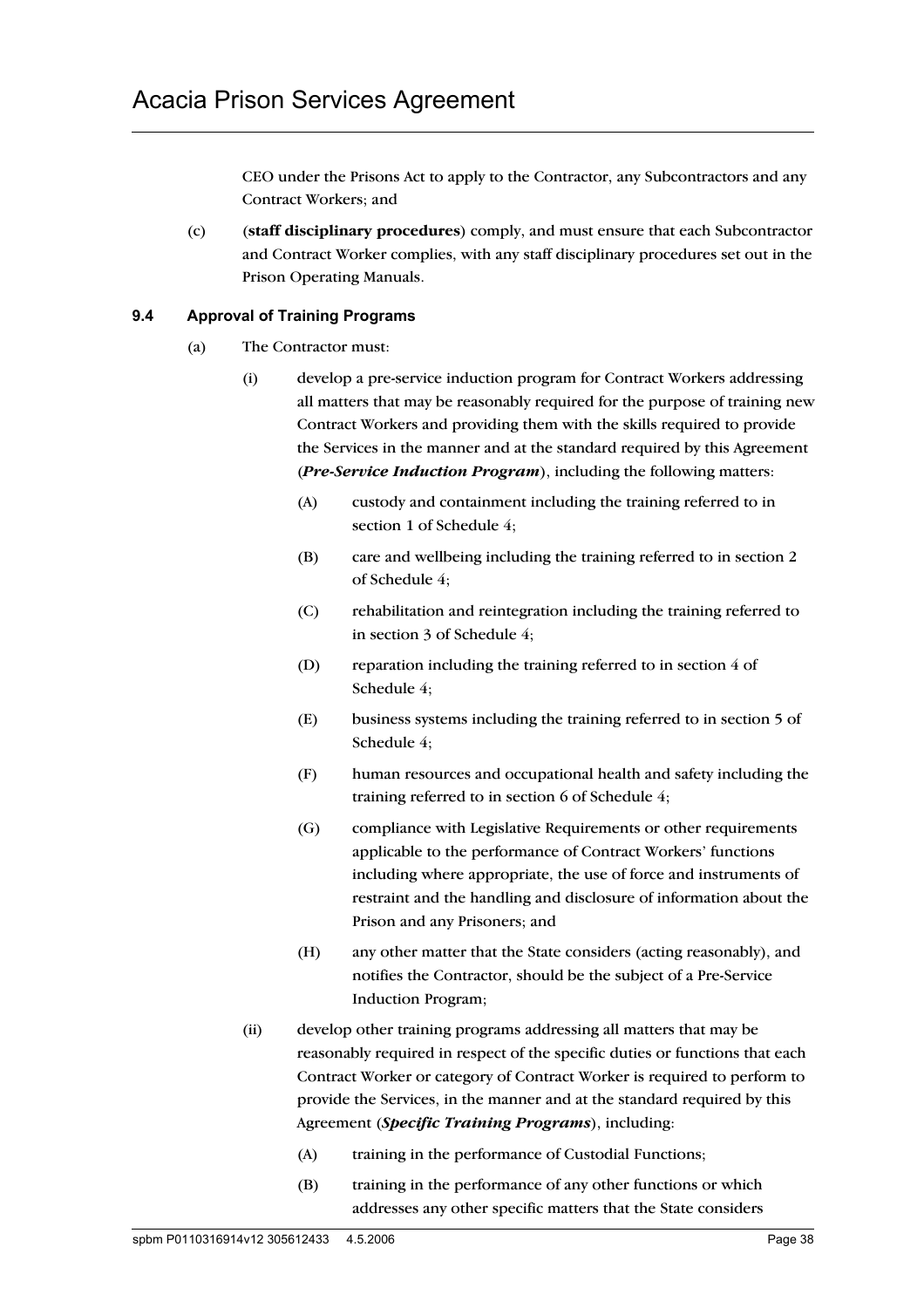(acting reasonably), and notifies the Contractor, should be the subject of a Specific Training Program; and

- (iii) develop ongoing training and staff development for Contract Workers who have completed the Pre-Service Induction Program or Specific Training Programs (*Ongoing Training Programs*), for the purpose of:
	- (A) updating and developing Contract Workers' skills required in the performance of their duties and functions, in the manner and at the standard required by this Agreement;
	- (B) where required, assisting Contract Workers to achieve the training qualifications referred to in section 6.9 of Schedule 4; and
	- (C) addressing any other matters that the State considers (acting reasonably), and notifies the Contractor, should be the subject of an Ongoing Training Program.
- (b) The Contractor must prepare and submit to the State, within 1 month after the Commencement Date, a timetable setting out:
	- (i) the date by which the Contractor will submit each Training Proposal to the State; and
	- (ii) the date by which the State is required to notify the Contractor that the State approves each Training Proposal, with or without amendment, or rejects it, which date must be no earlier than 20 Business Days after submission of the Training Proposal.

The timetable must provide for the submission of all of the Training Proposals to the State within 12 months after the Commencement Date.

- (c) The State must notify the Contractor within 20 Business Days of receiving the timetable that the State approves the timetable, with or without amendment.
- (d) The Contractor must submit each Training Proposal to the State, and the State must notify the Contractor that the State approves each Training Proposal, with or without amendment, or rejects it, by the date specified in the timetable approved by the State under subclause (c).
- (e) If the State rejects a Training Proposal or approves it with specified amendments, the Contractor must submit to the State a further Training Proposal within 10 Business Days of receiving the State's notice under subclause (d).
- (f) If the Contractor fails to submit any Training Proposal as required under this clause 9.4 or the State does not approve unconditionally a further Training Proposal submitted by the Contractor under subclause (e) then:
	- (i) the State may itself prepare or revise the Training Program the subject of the Training Proposal (as the case may be) and the State's Training Program or revised Training Program will apply under this Agreement; and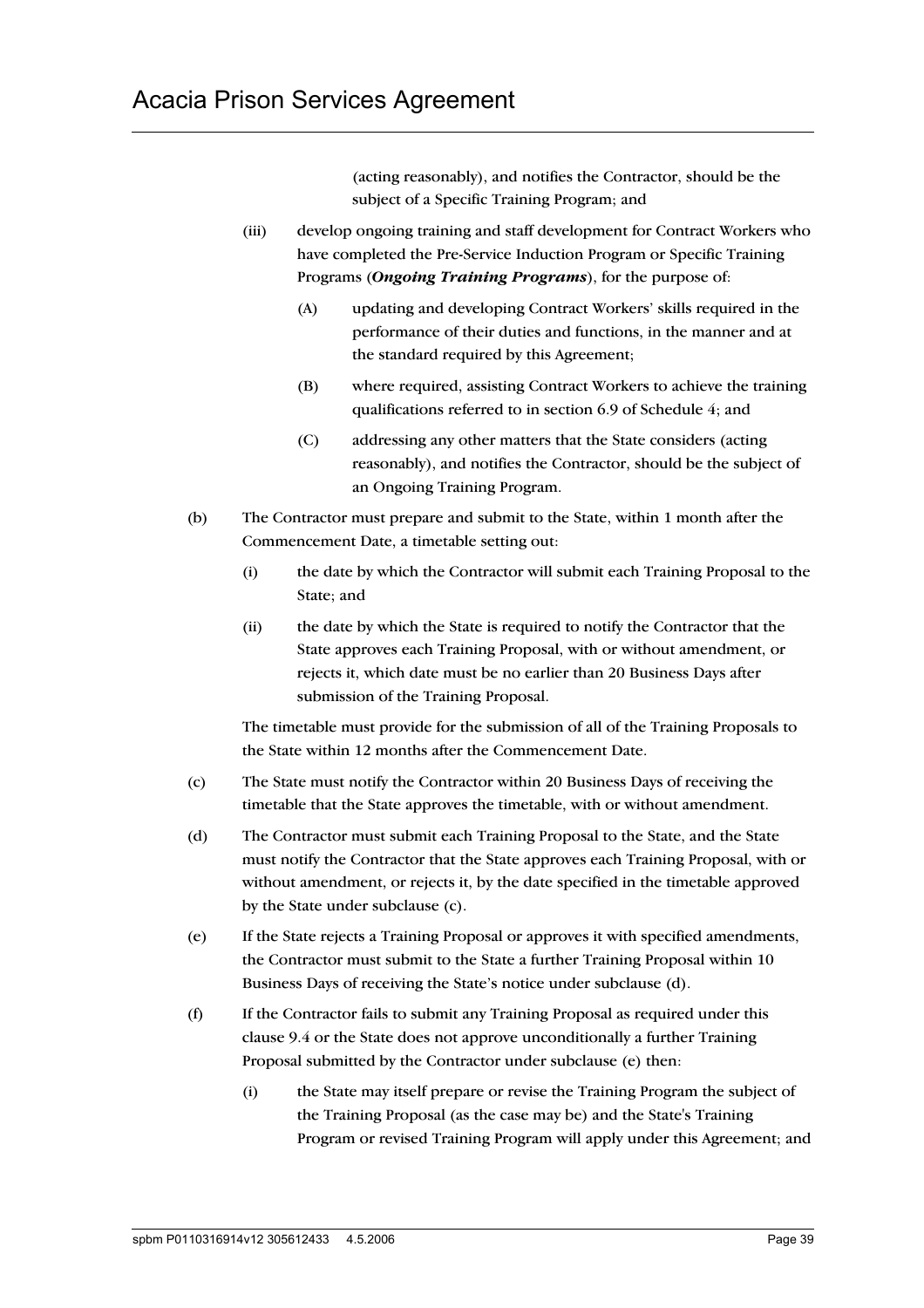- (ii) the Contractor must reimburse the State on demand for any reasonable costs incurred in preparing or revising a proposed Training Program under this subclause.
- (g) The Contractor must review each Training Program approved by the State pursuant to this clause 9.4 every 12 months after its approval, to ensure its content is updated as may be required or appropriate and, within 20 Business Days of the date for review, submit a revised Training Program for approval by the State. The State must notify the Contractor within 20 Business Days after receipt of the revised Training Program whether the State approves the revised Training Program (with or without amendment) or rejects it. If the State rejects the revised Training Program or approves it with specified amendments, then subclauses (e) and (f) will apply as though each reference to 'Training Proposal' in those subclauses were a reference to 'revised Training Program'.
- (h) At any time after the approval of a Training Program under this clause, the Contractor may submit to the State a proposal to revise or replace that Training Program, or the State may notify the Contractor of any amendment to or replacement of that Training Program which it considers reasonably necessary. To the extent that any such revision is approved (with or without amendment), the Training Program will take effect as revised under this subclause (h).

## **9.5 Training and qualifications of Contract Workers**

- (a) The Contractor must ensure that each Contract Worker:
	- (i) has satisfactorily completed the Pre-Service Induction Program approved by the State under clause 9.4 before the Contract Worker has any contact with Prisoners;
	- (ii) has satisfactorily completed all Specific Training Programs approved by the State under clause 9.4 before the Contract Worker commences performance of any duties and functions to which the Specific Training Program relates; and
	- (iii) satisfactorily completes any Ongoing Training Programs approved by the State under clause 9.4 as may be required from time to time for the purposes of this Agreement.
- (b) A Contract Worker will be deemed to have satisfactorily completed a Training Program if the Contract Worker has been formally assessed as having passed the relevant Training Program or, where no formal assessment is required to be made, the Contract Worker has completed the class hours scheduled for that Training Program.
- (c) The Contractor must provide the State with the information necessary for the State to assess the Contractor's compliance with this clause 9.5, or to determine that the Training Programs for Contract Workers have been satisfactorily completed, as the case may be, within 14 days after receiving a written request from the State for such information.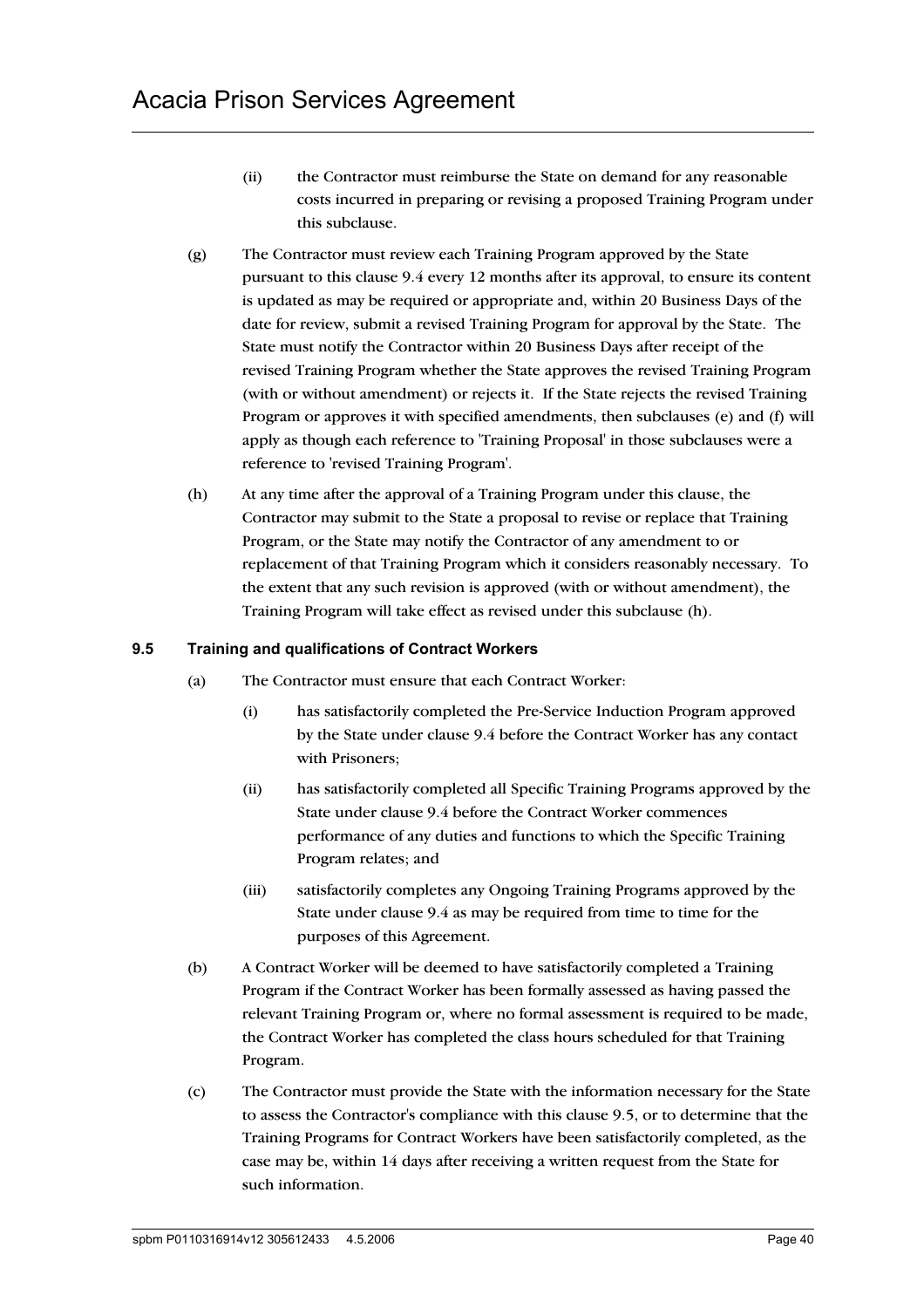## **9.6 Contract Worker uniforms**

- (a) Subject to subclause (b), the Contractor must ensure that all Contract Workers required to perform Custodial Functions wear uniforms at all times when performing the Services.
- (b) The style of any uniform to be worn by Contract Workers performing Custodial Functions:
	- (i) must be distinguishable from the style of uniform worn by the employees of the State and the State's Associates; and
	- (ii) is subject to the prior approval of the State.

## **9.7 Use of force by Contract Workers**

- (a) The Contractor must not, and must ensure that Contract Workers do not, use force or instruments of restraint to control Prisoners or the behaviour of a Visitor other than:
	- (i) to the degree permitted by, and in accordance with the requirements of, the Prisons Act and any other Legislative Requirements; and
	- (ii) at the minimum level and for the minimum time necessary to control the relevant behaviour and only where no other means of control is reasonably available.
- (b) The Contractor must ensure that the use of force and instruments of restraint by Contract Workers pursuant to this clause 9.7, and the degree to which force and instruments of restraint are used, are reasonable in the circumstances.
- (c) The Contractor acknowledges that the Prisons Act empowers the CEO to authorise the use of force by Contract Workers against a Prisoner or Prisoners in certain circumstances, including the degree of force to be used.

## **9.8 Removal of Contract Workers**

- (a) The State may, at any time by notice to the Contractor:
	- (i) withdraw its approval of the engagement of any Contract Worker; and
	- (ii) require the Contractor or, in the case of a Contract Worker engaged by a Subcontractor, require the Contractor to cause a Subcontractor, to terminate the engagement of any Contract Worker of whom the State has withdrawn its approval and remove that person from:
		- (A) the Prison; and
		- (B) the performance of any Services.
- (b) If the State issues a notice under subclause (a), the Contractor must comply with the State's notice and must not thereafter engage, or allow that person to be engaged by a Subcontractor:
	- (i) at the Prison without the State's prior consent; or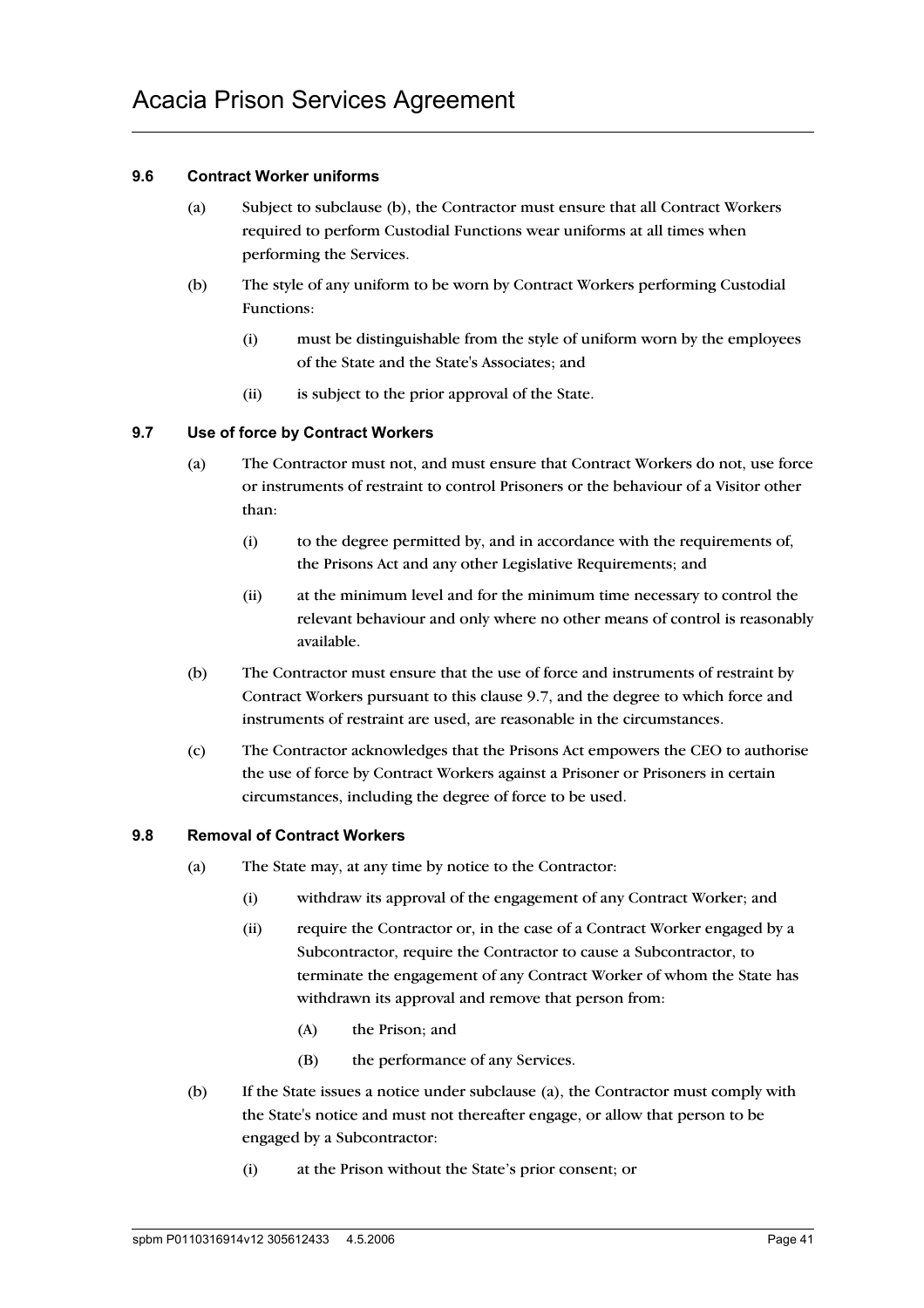- (ii) in any capacity without the State's prior consent, which consent may not be unreasonably withheld.
- (c) The Contractor must provide the State with the information necessary for the State to determine whether to withdraw its approval of the engagement of any Contract Worker within 14 days after receiving a written request from the State for such information.

## **9.9 High-Level Security Work**

- (a) The Parties acknowledge that the Prisons Act permits certain Contract Workers to perform High-level Security Work and the Contractor agrees that the requirements of Part IIIA Division 4 of the Prisons Act apply to any Contract Workers performing, or proposing to perform, High-level Security Work.
- (b) In addition to any requirements in this clause 9 applying to Contract Workers generally, the Contractor must ensure that each Contract Worker who performs High-level Security Work:
	- (i) holds the necessary permit and all other authorisations as may be required under the Prisons Act to perform that High-level Security Work;
	- (ii) performs the High-level Security Work in accordance with the relevant permit and any conditions and limitations specified in that permit and all other authorisations; and
	- (iii) has received all training as may be required under the Prisons Act to perform that High-level Security Work.
- (c) The Contractor acknowledges the CEO's power under the Prisons Act to:
	- (i) determine the suitability of any applicant for a permit to perform Highlevel Security Work having regard to the matters referred to in section 15P of the Prisons Act in respect of the applicant;
	- (ii) refuse to issue a permit to perform High-level Security Work in accordance with section 15S of the Prisons Act;
	- (iii) determine the suitability of a Contract Worker, in accordance with section 15T of the Prisons Act, to continue to perform High-level Security Work; and
	- (iv) suspend or revoke a permit issued to perform High-Level Security Work under section 15U of the Prisons Act.
- (d) The Contractor must, on request by the State:
	- (i) assist the State to make the enquiries contemplated under section  $15T(1)$ and 15Q(1) of the Prisons Act about a Contract Worker who applies for a permit to perform High-level Security Work, including any enquiries about the honesty and integrity of the Contract Worker's known associates; and
	- (ii) provide to the State the information contemplated under section  $15T(2)$ and 15Q(2) of the Prisons Act.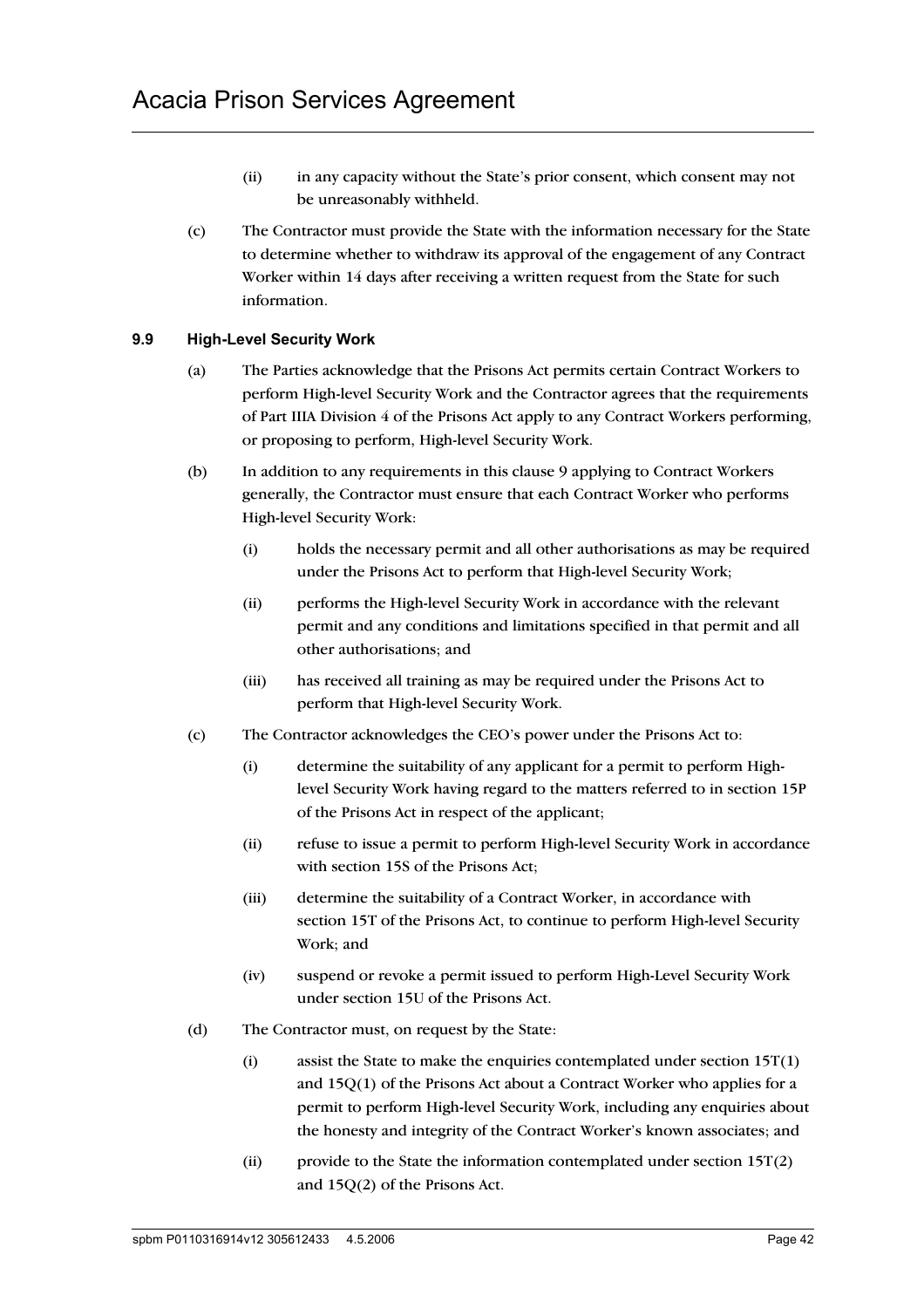(e) In this clause 9.9 the word "perform" includes the exercise of a power, responsibility or authority.

## **9.10 State's approvals under this clause**

The Contractor acknowledges that an approval given by the State under this clause 9 does not imply:

- (a) any release of the Contractor from the Contractor's Obligations; or
- (b) any assumption by the State of any responsibility or liability as to the adequacy of the Contractor's staffing arrangements to meet the Contractor's Obligations.

#### **9.11 Contractor to keep records relating to Contract Workers**

The requirements of clause 13 in relation to records apply to the Contractor's Obligations under this clause and the Contractor must, in particular, keep records of the following matters relating to each Contract Worker:

- (a) the name, address and relevant personal details of the Contract Worker;
- (b) the results of the Contractor's pre-engagement enquiries as to suitability to perform Services and the Contract Worker's resume;
- (c) the qualifications, accreditation, permits and licences held, and training completed, by the Contract Worker;
- (d) any disciplinary proceedings conducted against the Contract Worker arising in connection with the performance of the Services;
- (e) any offence for which the Contract Worker has been charged; and
- (f) any other material matters relating to the Contract Worker or their performance of the Services and any matters of which the State may notify the Contractor from time to time.

## **9.12 Payment of Contract Workers**

The State may, not earlier than 10 Business Days before a payment is due to be made to the Contractor under this Agreement, direct the Contractor to:

- (a) provide to the State a statutory declaration by a representative of the Contractor (or any Subcontractor where any Contract Workers are engaged by that Subcontractor) who is in a position to know the facts declared, that all Contract Workers have, at the date of the direction, been paid all moneys due and payable to them in connection with the provision of the Services; and
- (b) provide documentary evidence that, at the date of the direction, all Contract Workers have been paid all moneys due and payable to them in connection with the provision of the Services.

## **9.13 Withholding payment**

If the Contractor fails, within 5 Business Days after a direction by the State, to provide any statutory declaration or the documentary evidence required under clause 9.12 the State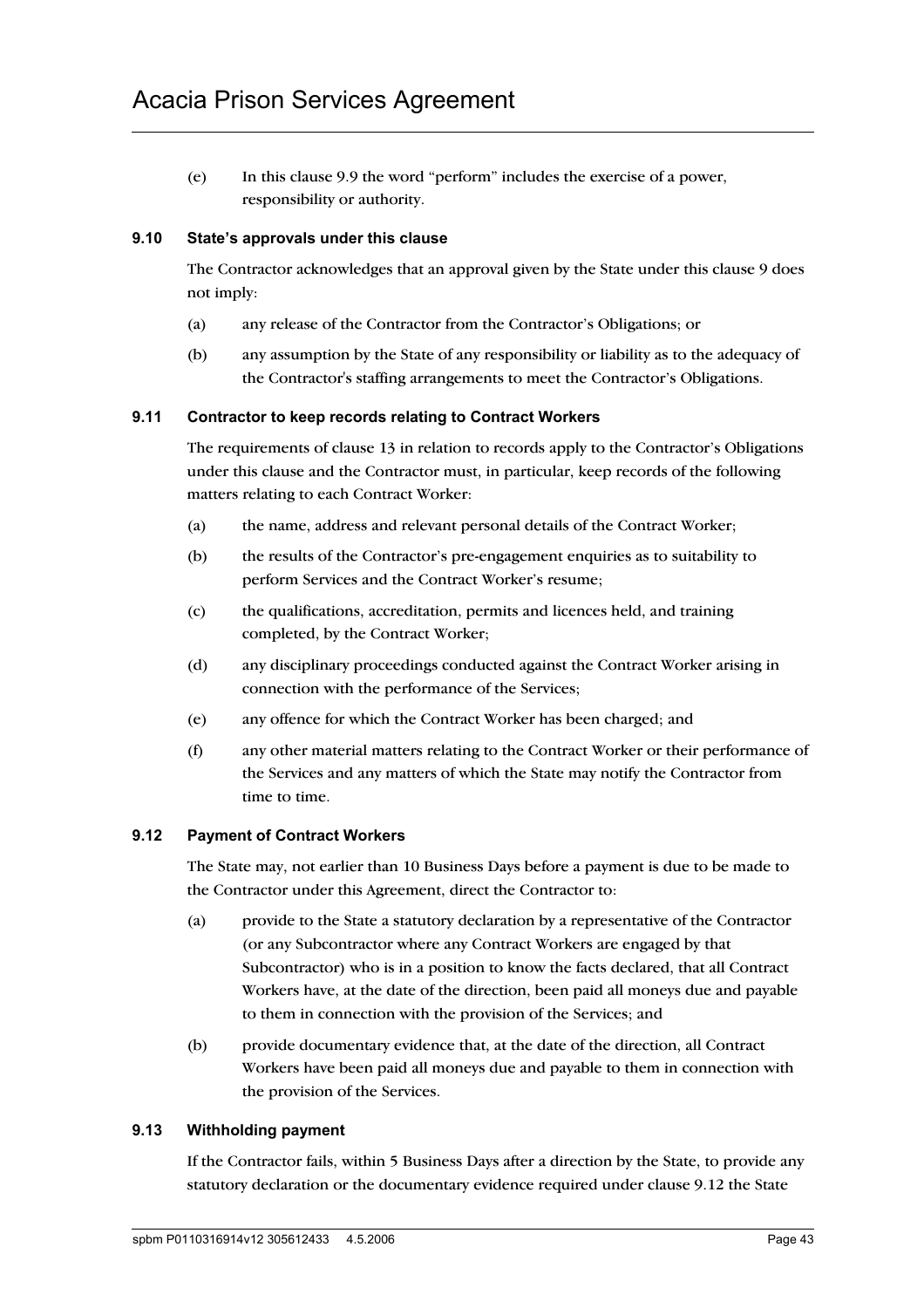may withhold payment of any money due to the Contractor until the State receives that statutory declaration or documentary evidence.

## **9.14 Form of statutory declaration**

Any statutory declaration that the Contractor provides must be in a form approved by the State.

## **9.15 Direct payments**

- (a) Subject to subclause (b), the State may, on behalf of the Contractor or any Subcontractor, and out of monies payable to the Contractor, make payments directly to any Contract Worker as the State may determine.
- (b) The State must not make a payment under subclause (a), unless:
	- (i) the State has given notice to the Contractor that the State intends to make the payment; and
	- (ii) the Contractor does not, within 5 Business Days of service of the notice under subclause  $(b)(i)$ , notify the State in writing that there is a dispute between the Contractor (or, where relevant, a Subcontractor) and the Contract Worker and that it is not appropriate for the State to make the payment specified in subclause (a).
- (c) If any Contract Worker:
	- (i) obtains a court order in respect of any unpaid money; and
	- (ii) produces to the State that court order and a statutory declaration that the money in question remains unpaid,

the State may pay the amount of the order, and costs included in the order, to that Contract Worker.

## **9.16 Effect of direct payment**

If the State makes a payment to any Contract Worker as contemplated in clause 9.15 or in compliance with any Act or requirement of a Government Agency, the State may deduct or set off that amount from or against any money payable by the State to the Contractor.

# **10. INDUSTRIAL RELATIONS**

## **10.1 Good relations**

The Contractor must use reasonable endeavours to maintain good industrial and employee relations with the Contract Workers.

## **10.2 Industrial disputes**

If an industrial dispute, ban, limitation of work or denial of facilities or services involving any Contract Workers occurs, or is threatened, the Contractor must:

(a) immediately inform the State and continue to keep the State informed throughout the course of the dispute, ban, limitation or denial;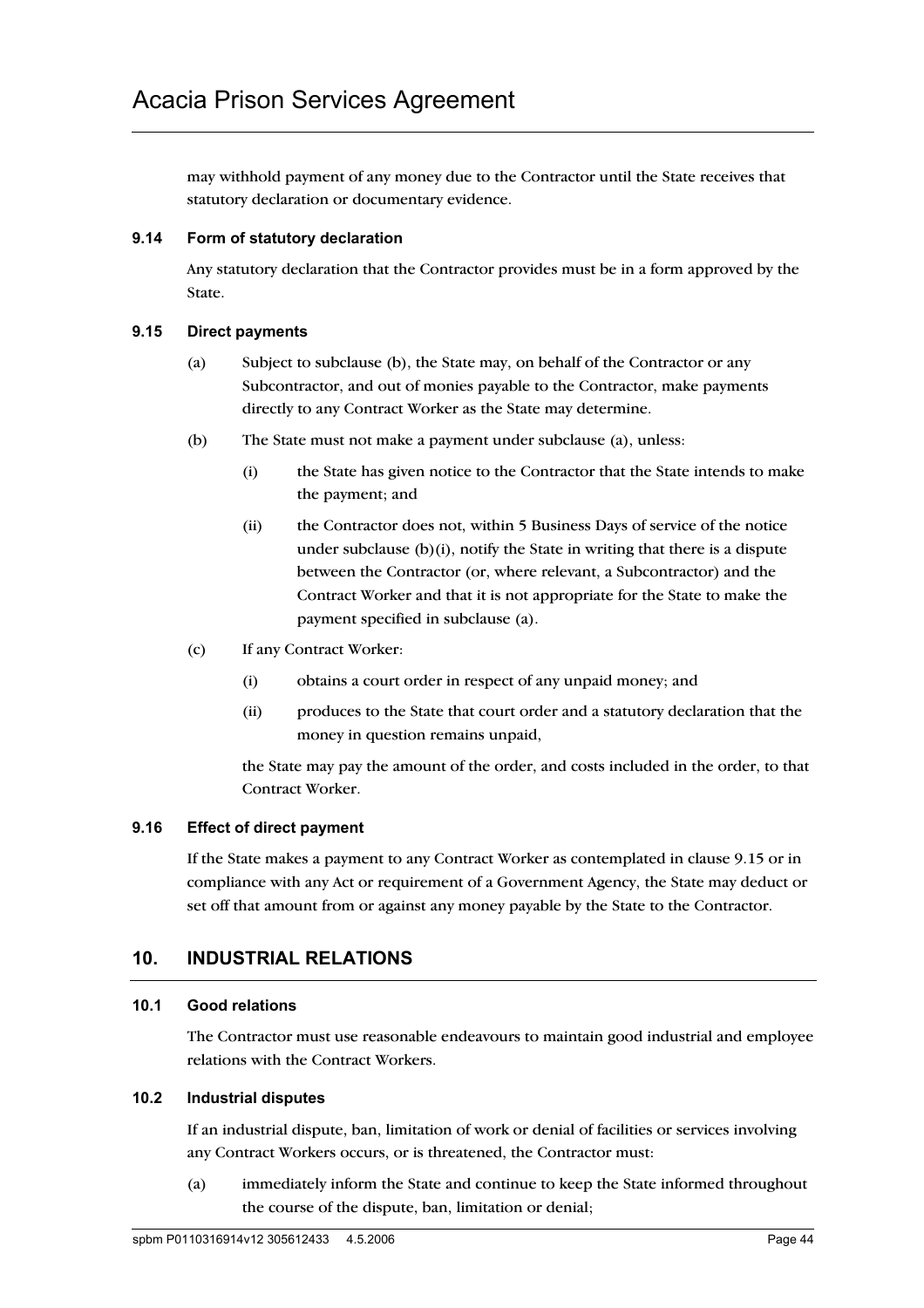- (b) take all reasonable action required to bring the dispute, ban, limitation or denial to an end in the shortest time practical, including notifying the dispute to the relevant state or federal Industrial Relations Commission;
- (c) take all reasonable action to ensure that the Contract Workers conform to the provisions of any dispute settling procedures provided for in an applicable Industrial Instrument; and
- (d) while appropriate steps are implemented to resolve the dispute, ban, limitation or denial:
	- (i) continue to provide Essential Services; and
	- (ii) use reasonable endeavours to provide all other Services.

## **10.3 Minimising adverse effects**

The State and the Contractor must co-operate to endeavour to minimise the adverse effect of any actual or threatened industrial dispute, ban, limitation of work or denial of facilities or services involving any Contract Workers.

## **11. PRISON, PRISON ACCESS AND PRISON MAINTENANCE**

#### **11.1 Access to Prison**

- (a) The State grants the Contractor, the Contract Workers and any Subcontractors access to the Prison for the purposes of providing the Services and performing the Contractor's Obligations. The Contractor must not use the Prison for any other purpose without the State's prior consent.
- (b) Except as expressly provided by this Agreement, the Contractor's access to the Prison ceases at the end of the Operation Period, and the Contractor must not, and must ensure that no Contract Worker or Subcontractor, uses or occupies the Prison for any purpose after that date, except with the State's prior consent.
- (c) The Contractor must, and must ensure that all Contract Workers and Subcontractors in the Prison:
	- (i) comply with those security measures in relation to the Prison as directed by the State;
	- (ii) carry suitable identification while in the Prison;
	- (iii) not examine, copy, remove or otherwise interfere with any thing on or in the Prison except for the purpose of performing the Services; and
	- (iv) comply with the directions given by the State from time to time in relation to its access to the Prison.
- (d) Where the State gives a direction under subclauses  $(c)(i)$  or  $(c)(iv)$  and the direction involves any variation of the Services, the provisions of clause 16.4 will apply as if the direction was given under clause 16.2.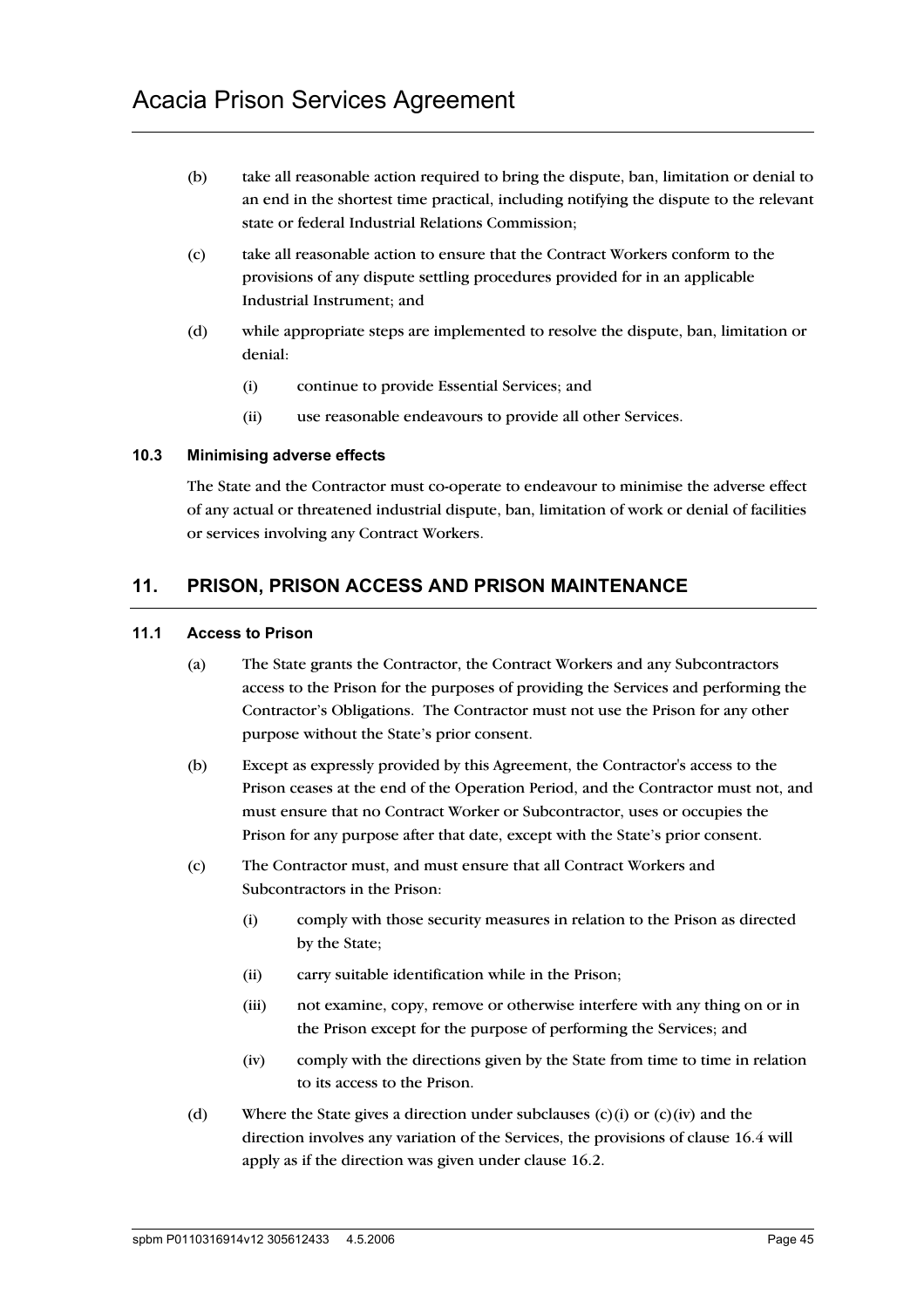- (e) The rights granted to the Contractor under this clause do not:
	- (i) create any proprietary interest in the Prison; or
	- (ii) confer any exclusive occupation of the Prison.
- (f) The Contractor must not:
	- (i) create, or permit to be created, any Encumbrance over the Prison; or
	- (ii) permit any person other than Contract Workers and Subcontractors, to use or occupy the Prison without the State's prior consent or except as otherwise specified in this Agreement.
- (g) The Contractor must not store any property (other than the Contractor's Resources), or permit any Contract Worker or Subcontractor, to store any property, at the Prison.
- (h) The Contractor acknowledges that the access rights under this clause are subject to the State's and the State's Associates' unfettered 24 hour access to enter onto the Site and to access any part of the Prison subject to compliance with the Contractor's security procedures applying to movement of persons within the Prison. In particular, the State may at any time:
	- (i) inspect the state of repair and condition of the Prison; and
	- (ii) carry out works to the Prison, subject to consulting with the Contractor to minimise any interference with the provision of the Services or the Contractor's Obligations.

## **11.2 Contractor to provide space and facilities**

- (a) The Contractor must provide the State and the Maintenance Contractor with access to and use of those working areas and facilities at the Prison as they may reasonably require to perform their functions, including:
	- (i) a secure office area with sufficient working space for five employees or agents of the State in locations nominated by the State;
	- (ii) a secure office area with sufficient working space for two employees or agents of the Maintenance Contractor and a maintenance workshop and storage space for use by the Maintenance Contractor of a size and standard at least equivalent to those in existence immediately prior to the Commencement Date;
	- (iii) power, air-conditioning, desks, chairs, telephones and lockable storage facilities in office areas contemplated under subclauses (i) and (ii) and access to staff meal areas, toilets and meeting facilities;
	- (iv) reasonable use of office equipment at the Prison, including reasonable use of facsimile machines and photocopiers;
	- (v) meals at no cost for employees and agents of the State or the Maintenance Contractor while at the Prison; and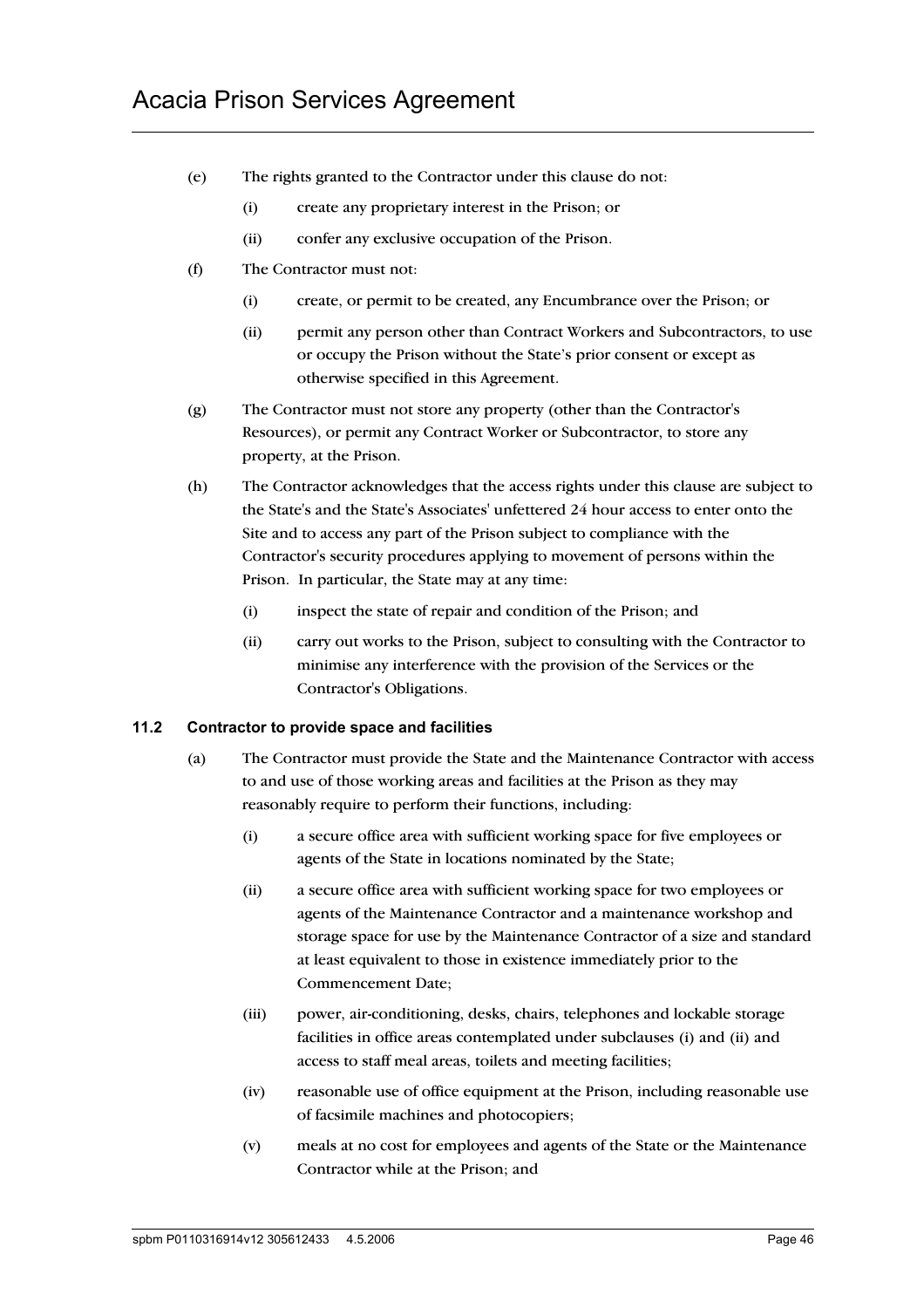- (vi) for the State only, five computers which:
	- (A) provide continuous interface and access to the Contractor Computer on a 24 hour per day and 7 day per week basis (except when maintenance is required from time to time); and
	- (B) permit full electronic transfer from the Contractor Computer of all information concerning the Services and performance of the Contractor's Obligations.

## **11.3 Maintenance and repair of the Prison**

- (a) The Contractor must undertake all necessary day to day maintenance, cleaning and gardening, required to maintain the Prison in a neat, clean and tidy condition including the following:
	- (i) the regular cleaning of all parts of the Prison including the grounds;
	- (ii) arranging all necessary minor painting to maintain the proper decoration and presentation of the Prison, including painting to remove any graffiti or marks on the walls within the Prison up to a height of 3 metres; and
	- (iii) all necessary gardening, including the tending of plants and the cutting of grass.

The Contractor is responsible for supplying, at its own cost, all equipment and consumables necessary to comply with this subclause.

- (b) Subject to subclause (a), the State and the Contractor acknowledge that the responsibility for:
	- (i) general preventative and reactive maintenance of the Prison Building; and
	- (ii) the servicing, repair and maintenance and, when necessary, the replacement of, Prison Equipment,

(*Prison Maintenance*) will be undertaken by the Maintenance Contractor.

- (c) The Contractor must consult and co-operate with the State and the Maintenance Contractor in relation to all aspects of Prison Maintenance. In particular, the Contractor must:
	- (i) promptly notify the State and the Maintenance Contractor of any servicing, repair, maintenance or replacement required to the Prison Building or Prison Equipment;
	- (ii) act reasonably in allowing the Maintenance Contractor and its employees, agents and contractors access to the Prison to carry out Prison Maintenance;
	- (iii) make prison escorts available to the Maintenance Contractor at no cost to enable the Maintenance Contractor to carry out Prison Maintenance, and
	- (iv) make Prisoners available to the Maintenance Contractor at no cost in the performance of Prison Maintenance as part of the Contractor's Prison Industry program.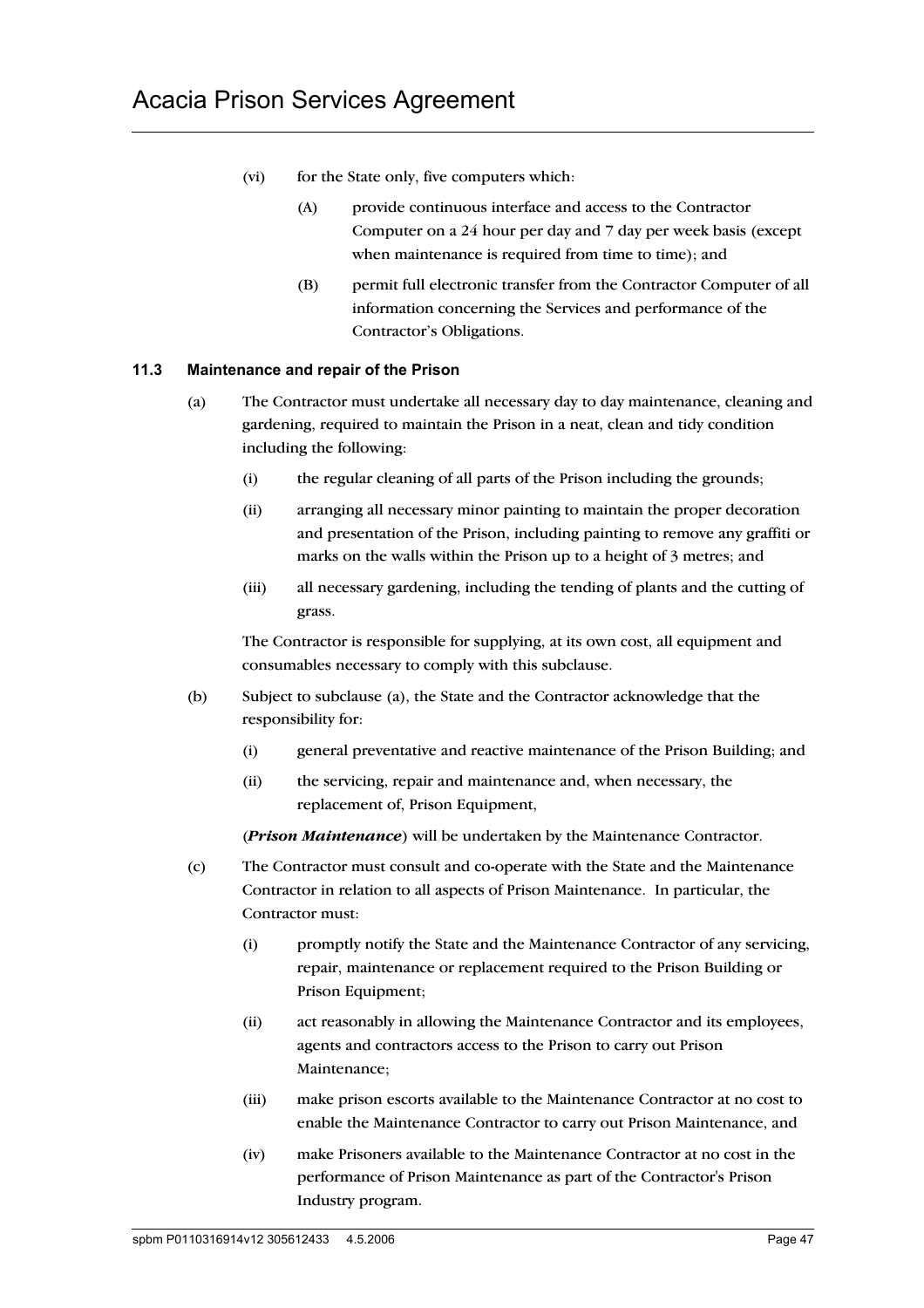- (d) The Contractor must perform the Contractor's Obligations and provide the Services in such a way as not to increase the scope or frequency of Prison Maintenance at the Prison. If the State, acting reasonably, forms the opinion that any of the Contractor's operational practices or procedures at the Prison are causing material increases in the scope or frequency of Prison Maintenance in breach of this subclause, the State may direct the Contractor to change its operational practices and procedures so as to comply with this subclause and the Contractor must comply with that direction except to the extent that the direction is inconsistent with applicable Legislative Requirements. The Contractor will not be entitled to any adjustment to the Operation Payments in respect of a direction under this subclause.
- (e) If any part of the Prison Building or any Prison Equipment or any of the State Resources is damaged or destroyed as a result of the act or omission of the Contractor, any Contractor's Associate, any Contract Worker, any Subcontractor or any Prisoner, the Operator must notify the State and indemnify the State for any Loss incurred by the State as a result of that damage or destruction, including any payments required to be made by the State to the Maintenance Contractor to repair, reinstate or replace the Prison Building or Prison Equipment or State Resources.
- (f) The State must monitor and manage the Maintenance Contractor's performance under the Maintenance Agreement. The Contractor must notify the State of any failure by the Maintenance Contractor to perform its obligations under the Maintenance Agreement and the State must take such action as is reasonable in the circumstances to investigate and seek remedy of any such failure. Nothing in this subclause requires the State to institute dispute processes or litigation against the Maintenance Contractor.
- (g) The State may establish a Maintenance Committee comprising representatives of the Contractor, the Maintenance Contractor and the State. The purpose of the Maintenance Committee will be to discuss any issues arising in respect of the Prison Maintenance and the interface between the Contractor and the Maintenance Contractor at the Prison. The State will determine the regularity, timing and procedures of the Maintenance Committee. The Contractor must make a member of its senior executive team available to be a member of the Maintenance Committee and to attend meetings of the Maintenance Committee.
- (h) The State may, by notice to the Contractor, request the Contractor to accept a novation of the Maintenance Agreement from the Maintenance Contractor. The State's notice under this subclause may be issued at any time within 12 months after the Commencement Date and must specify a novation date which is no earlier than two months after the date of the notice and no later than six months after the date of the notice. If the State issues a notice under this subclause, the Parties must negotiate in good faith the terms of the novation and any changes required to this Agreement. If the Parties have not reached agreement on the terms of the novation and changes required to this Agreement by the novation date specified in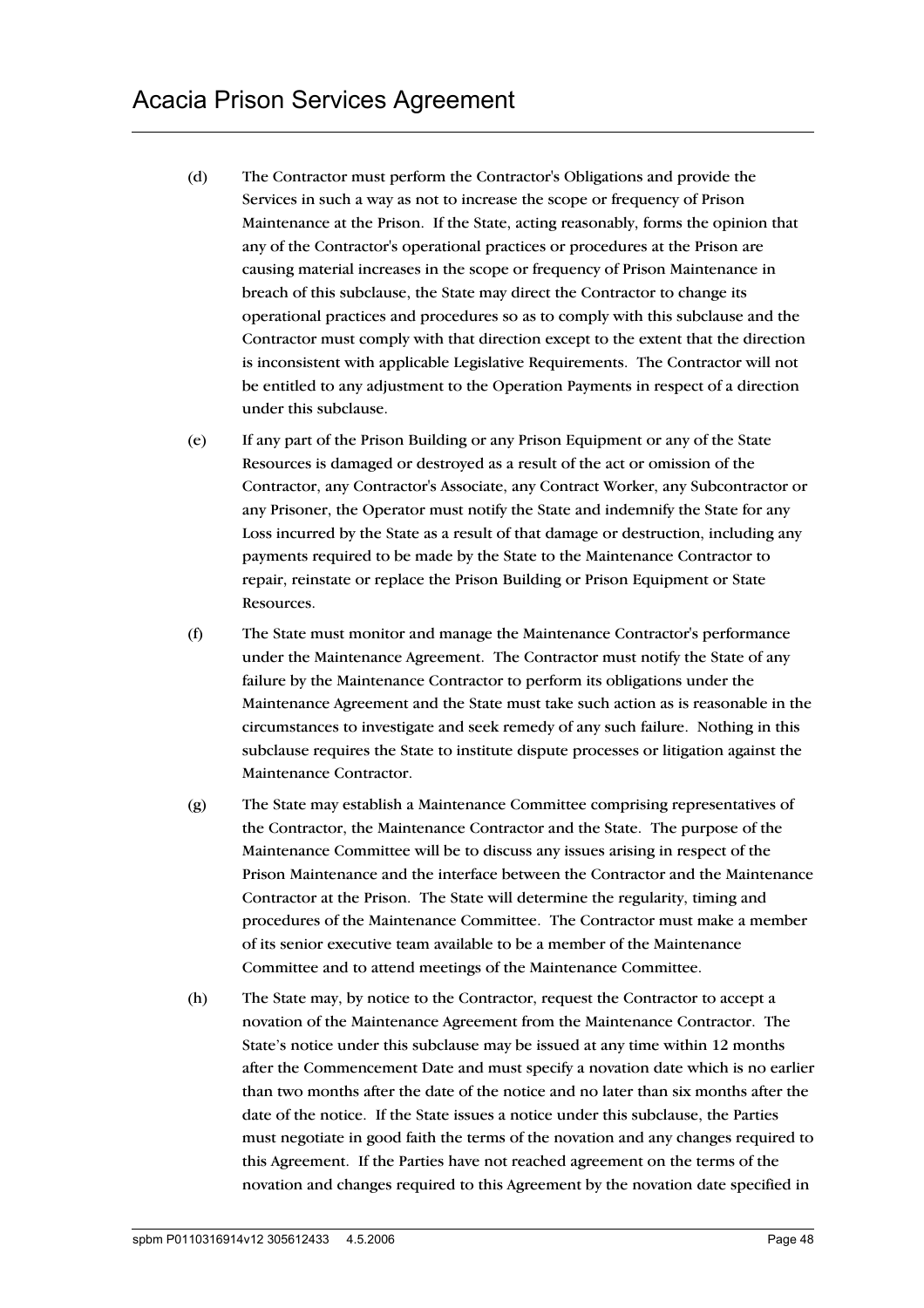the State's notice, their obligation to negotiate in good faith under this subclause will cease.

## **11.4 Utility Services**

The Contractor must:

- (a) arrange the provision of each Utility Service to the Prison; and
- (b) pay all costs in respect of each Utility Service to the person or entity which provides the Utility Service including consumption costs, connection costs, rentals and minimum charges.

#### **11.5 Cell Condition**

- (a) The Contractor must not accommodate Prisoners in any cell at the Prison which is not fit for purpose. In order for a cell to be fit for purpose it must satisfy the following requirements:
	- (i) the cell alarm, which has an integrated cell call intercom system to allow for emergency communication during lock down periods, must be fully operational;
	- (ii) the fire and smoke detection system must be fully operational;
	- (iii) the officer lock on the cell door must be fully operational and the inspection window on the cell door must be enclosed with hardened transparent material;
	- (iv) the window and frame must be secure and in good condition;
	- (v) the toilet, shower and handbasin must be fully operational;
	- (vi) the cell must have access to a supply of potable water;
	- (vii) the cell inspection lights must be fully operational;
	- (viii) all power and light fittings must be safe;
	- (ix) if the cell is used for a special purpose such as punishment, observation or crisis care, it must be free of any hanging points and closed circuit television must be installed and operational;
	- (x) the furniture and fittings must be in serviceable condition; and
	- (xi) the cell must be free of health and safety hazards.
- (b) Except as set out in section  $2.4(d)$  of Schedule 4, the Contractor acknowledges that all cells in the Prison are fit for purpose as at the Commencement Date, subject to any issues identified by a review of cell condition to be completed jointly by the Contractor and the State prior to the Commencement Date. The Contractor and the State must each maintain a register of cells which are fit for purpose.
- (c) The Contractor must notify the State as soon as practicable, but in any event within 24 hours, if any cell ceases to be fit for purpose and of the reasons why the cell has ceased to be fit for purpose. If the reason that the cell is not fit for purpose is due to a requirement for Prison Maintenance or an act or omission of the Maintenance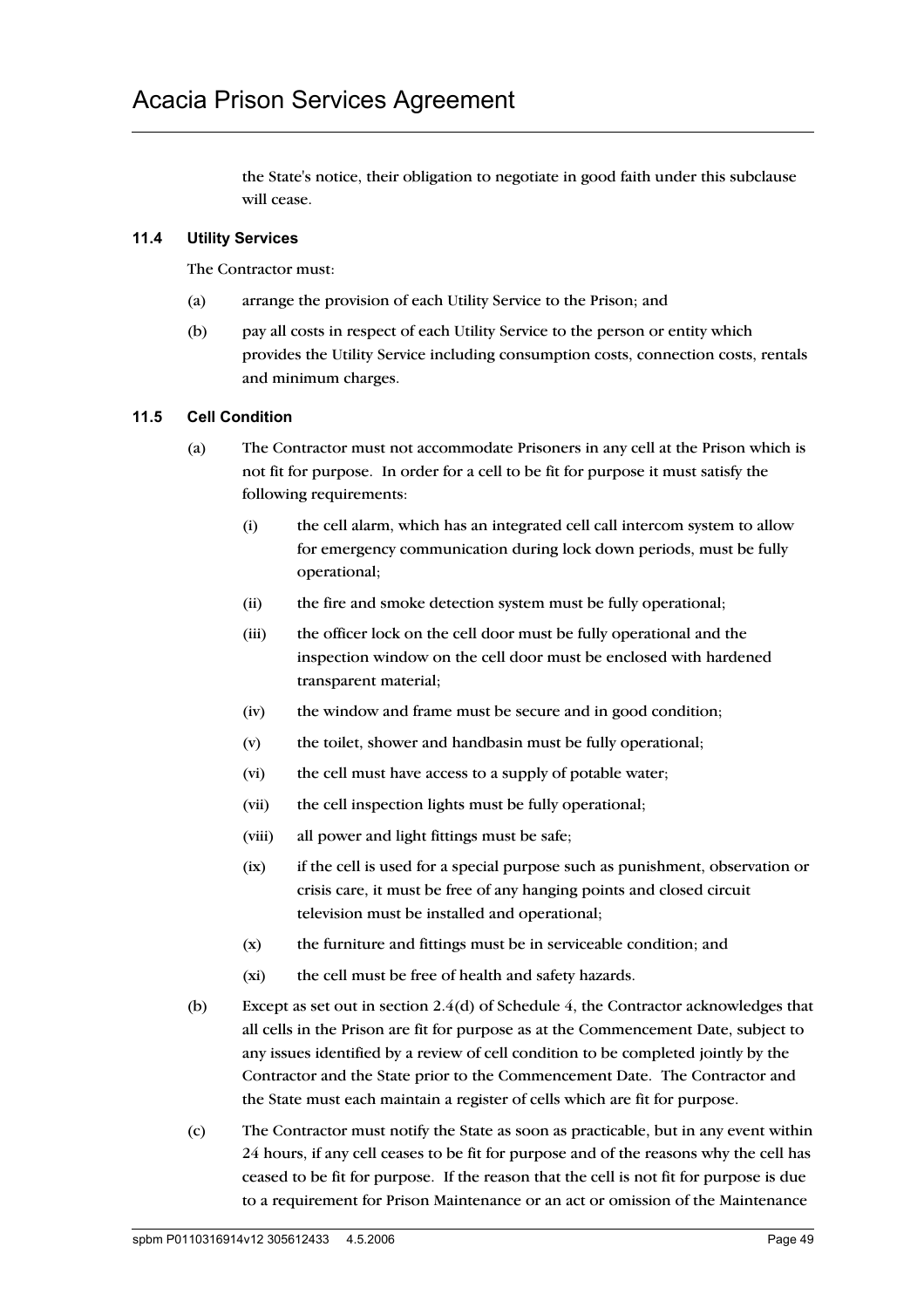Contractor, the Contractor must notify the Maintenance Contractor at the same time as it notifies the State. The Contractor must notify the State as soon as practicable after it becomes aware that the cell is fit for purpose again. Each of the State and the Contractor must update its register of cells by reference to the notifications under this subclause.

(d) If one or more Prisoners must be moved out of the Prison because of unavailability of cells due to a requirement for Prison Maintenance or an act or omission of the Maintenance Contractor, the State must continue to pay the Contractor the Operation Payments as if those Prisoners remained at the Prison, provided that the State may deduct an amount equal to any cost savings achieved by the Contractor as a result of the reduced number of Prisoners in the Prison. The Contractor must, on request by the State, provide the State with a reasonable estimate of the cost savings achieved as a result of the reduced number of Prisoners at the Prison.

#### **11.6 Nuisance, injurious conduct and misuse**

The Contractor must not, and must not permit any other person to:

- (a) do any act or thing or use any plant or machinery in the Prison that, through noise, odours, vibration or otherwise, is a nuisance, offensive or causes damage or disturbance to any person in or in the vicinity of the Prison;
- (b) use any plant, equipment or machinery in a way that is dangerous or likely to cause harm to any person in or in the vicinity of the Prison;
- (c) misuse or abuse the Prison Building, any Prison Equipment, the State Resources or the Contractor Resources or any amenities in the Prison;
- (d) use the Prison Building, any Prison Equipment, the State Resources or the Contractor Resources or any amenities in the Prison for any purpose other than the purpose for which they were constructed or installed or for any purpose which is prohibited by any Legislative Requirement; or
- (e) place in any Prison Equipment, any State Resources, any Contractor Resources or any amenity in the Prison, any sweepings, rubbish, rags or other things that may damage, block or harm the Prison Equipment, State Resources or any Contractor Resources or amenity.

#### **11.7 No alterations or damage**

The Contractor must:

- (a) not, and must not permit any other person to, alter or otherwise interfere with, or damage:
	- (i) the Prison, any State Resources or any amenity at the Prison; and
	- (ii) any of the Contractor Resources; and
- (b) take all reasonable steps to protect and preserve the property referred to in subclause (a) from loss, damage or destruction of any kind.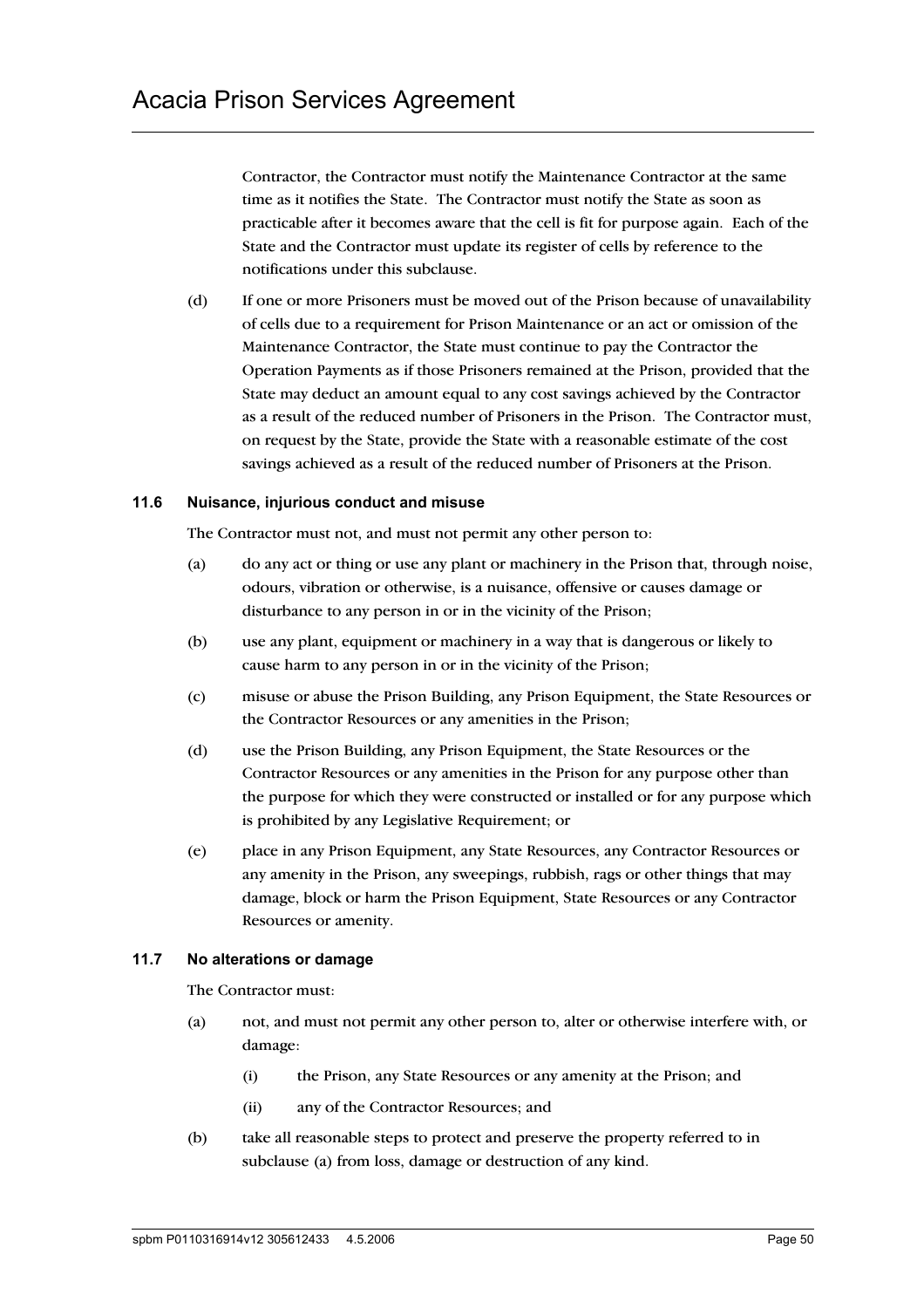## **11.8 Not to pollute**

The Contractor must not, and must not permit anyone else to, cause pollution in, or Contamination of, the Prison or the Site by garbage, waste matter, oil or other pollutants or Hazardous Material, whether by storm water or other run off, or arising from the use of the Prison or the Site.

## **11.9 Removal of garbage**

The Contractor must promptly collect and dispose of all garbage, waste matter, oil and other pollutants from the Prison and the Site in a manner required or approved by the State and every Government Authority having control over the disposal of waste matter and the protection of the Environment.

## **11.10 Inflammable substances**

The Contractor must not, and must not permit any other person to use within, or store in, the Prison or on the Site any chemicals, acetylene, petrol, alcohol or any solid, liquid or gas of any flammable, volatile or explosive nature for any purpose except:

- (a) to the extent that item is necessary for the provision of the Services; or
- (b) if the State has given the State's prior approval for the Contractor to use or store the item at the Prison or on the Site.

### **11.11 Compliance with Environmental Law**

- (a) The Contractor must, and must ensure that all persons at the Prison other than the State's Associates and the Maintenance Contractor, comply with Environmental Law applicable to:
	- (i) performance of the Contractor's Obligations;
	- (ii) the provision of the Services; and
	- (iii) the Prison.
- (b) The Contractor must:
	- (i) maintain adequate procedures to monitor the Contractor's, each Contract Worker's and each Subcontractor's compliance with Environmental Law in relation to the provision of the Services; and
	- (ii) immediately notify the State if the Contractor, any Contract Worker or any Subcontractor, fails to comply with Environmental Law.

## **11.12 Removal of Contamination**

- (a) If any Contamination or Hazardous Materials are discovered at the Prison or on the Site, the Contractor must immediately notify the State and:
	- (i) remove the Contamination or Hazardous Materials from the Site, including the cause of that Contamination or Hazardous Materials; and
	- (ii) comply in all respects with any Legislative Requirements in relation to any Contamination or Hazardous Materials.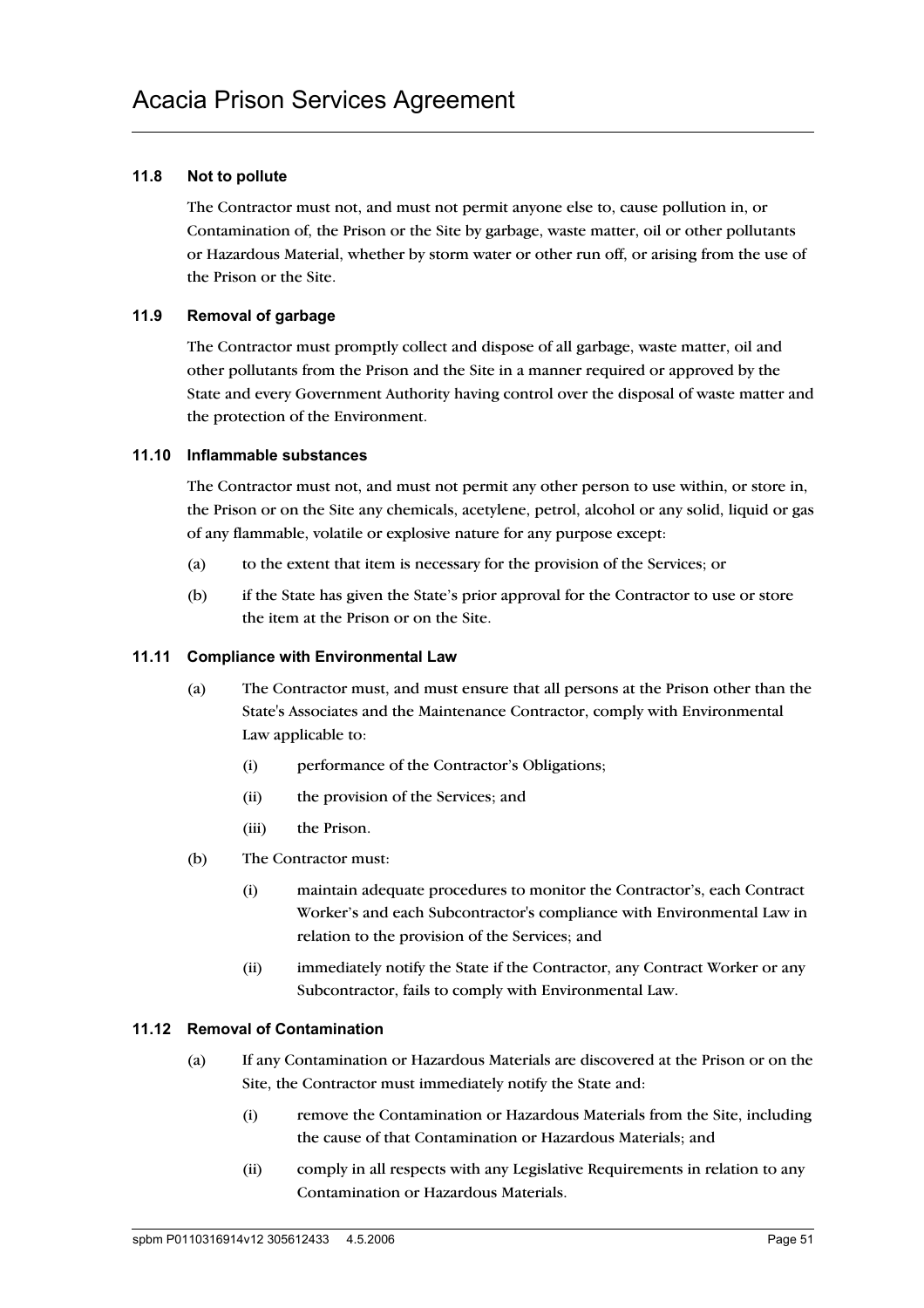If the Contractor does not remove the Contamination or Hazardous Materials within 10 Business Days of discovery, the State may remove the Contamination or Hazardous Materials and the Contractor must reimburse the State for the cost of that removal on demand from the State.

(b) Sub-paragraph (a)(i) does not apply to Hazardous Materials which are kept at the Prison or on the Site for operational reasons and which, if used with care and in compliance with all Legislative Requirements, do not pose a risk to person, property or the Environment.

## **11.13 Expansion of the Prison**

The Contractor acknowledges that the State may at any time carry out works to expand the Prison Buildings and the facilities at the Prison. The Contractor must co-operate with the State, the State's Associates and their respective contractors and employees in relation to any expansion works. The State must use reasonable endeavours to minimise disruption at the Prison during any expansion works. The State will bear the costs of any prison escorts, and utility usage charges, required to carry out the expansion works.

## **12. CONTRACTOR RESOURCES**

#### **12.1 Provision of Contractor Resources**

- (a) The Contractor is responsible for providing all:
	- (i) goods, articles, vehicles, plant, and equipment;
	- (ii) computers and computer based systems, software, hardware, and programmes; and
	- (iii) other property,

which are required to properly perform the Services and the Contractor's Obligations (*Contractor Resources*), but having regard to the Contractor's rights to access and use the Prison Equipment and, where agreed with the State, the State Resources.

- (b) The Contractor must ensure that the Contractor Resources are at all times fit and suitable for performing the Services and the Contractor's Obligations by:
	- (i) arranging for all necessary repairs, replacement of parts and components; and
	- (ii) replacing any Contractor Resources,

as may be necessary from time to time or as directed by the State (acting reasonably) and otherwise to meet the requirements of Best Industry Practice.

- (c) The Contractor acknowledges that the State may, at its discretion:
	- (i) allow the Contractor to access and use the State Resources on terms acceptable to the State;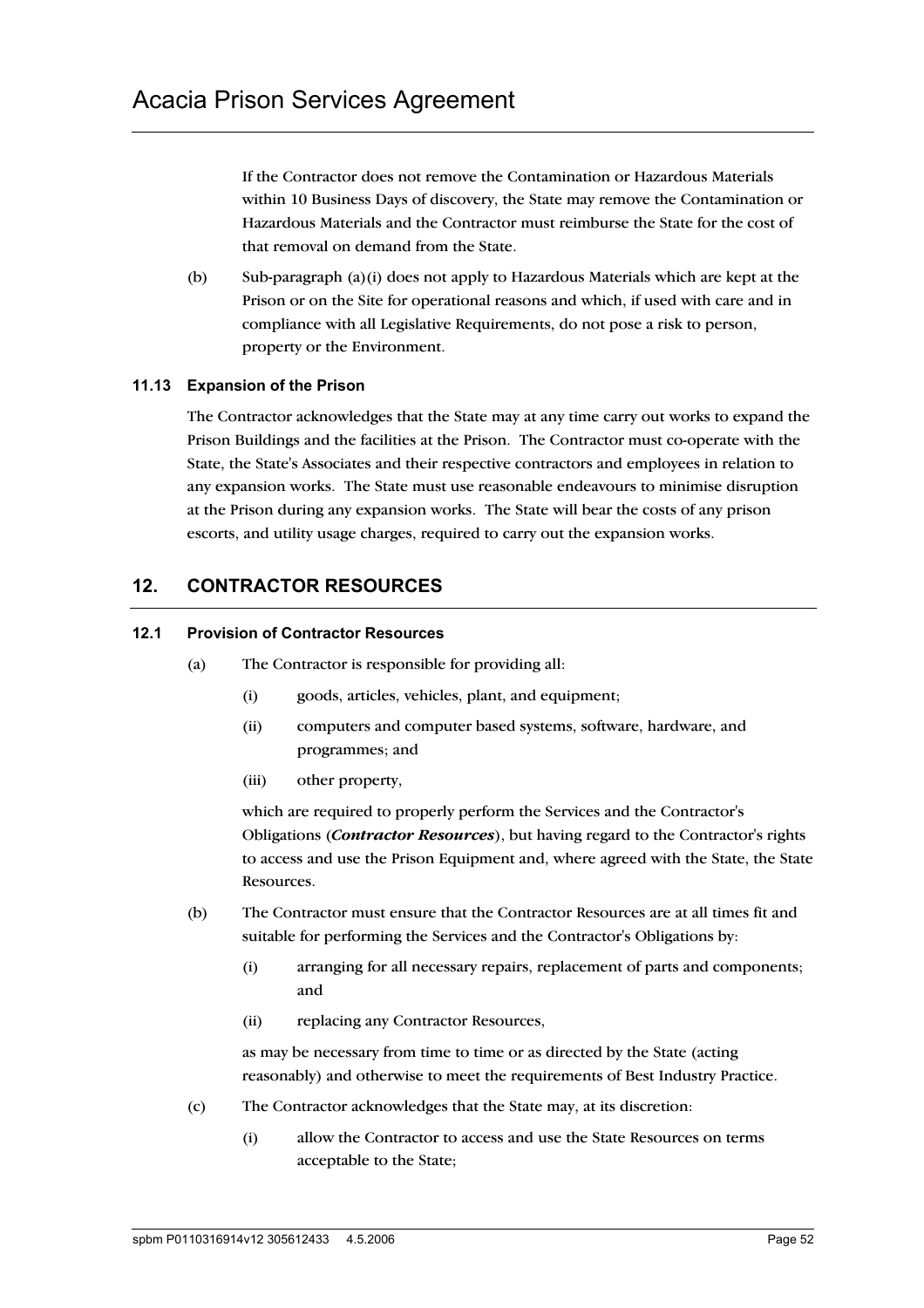- (ii) provide any additional State Resources for access and use by the Contractor; and
- (iii) withdraw from access or use by the Contractor, any State Resources provided by the State, for any period.
- (d) The Contractor must not make any alterations or additions to any State Resources without the prior consent of the State.
- (e) The Contractor must acquire and hold Contractor Resources in a manner that will enable it to comply with clause 20.10 at the end of the Operation Period.

## **12.2 Materials**

Where the Contractor must use any materials, parts or components in relation to the Contractor Resources, or otherwise in performing the Services, the Contractor must use suitable new materials, parts or components unless the State agrees otherwise.

## **12.3 Warranties**

The Contractor must obtain, for the benefit of the Contractor and the State, all manufacturers' and other warranties available for the maximum periods that they are available in relation to the Contractor Resources.

#### **12.4 Contractor Resources Register**

- (a) The Contractor must maintain a register of Contractor Resources (*Contractor Resources Register*) listing and identifying each item of the Contractor Resources used in the performance of the Services and indicating the item's ownership. Each item of the Contractor Resources must be marked with its unique identifying number, which must also be shown in the Contractor Resources Register.
- (b) The State is entitled to inspect any Contractor Resources and review the Contractor Resources Register at any time without prior notification to the Contractor.

## **13. REPORTING AND RECORDS**

## **13.1 Reporting of Notifiable Incidents**

If the Contractor becomes aware of the occurrence of a Notifiable Incident, the Contractor must:

- (a) within 1 hour after becoming aware of its occurrence, notify the State of the occurrence; and
- (b) within 8 hours of becoming aware of its occurrence, provide to the State a written report in respect of the occurrence, prepared in accordance with the policies and content and format requirements of the State, as notified to the Contractor from time to time.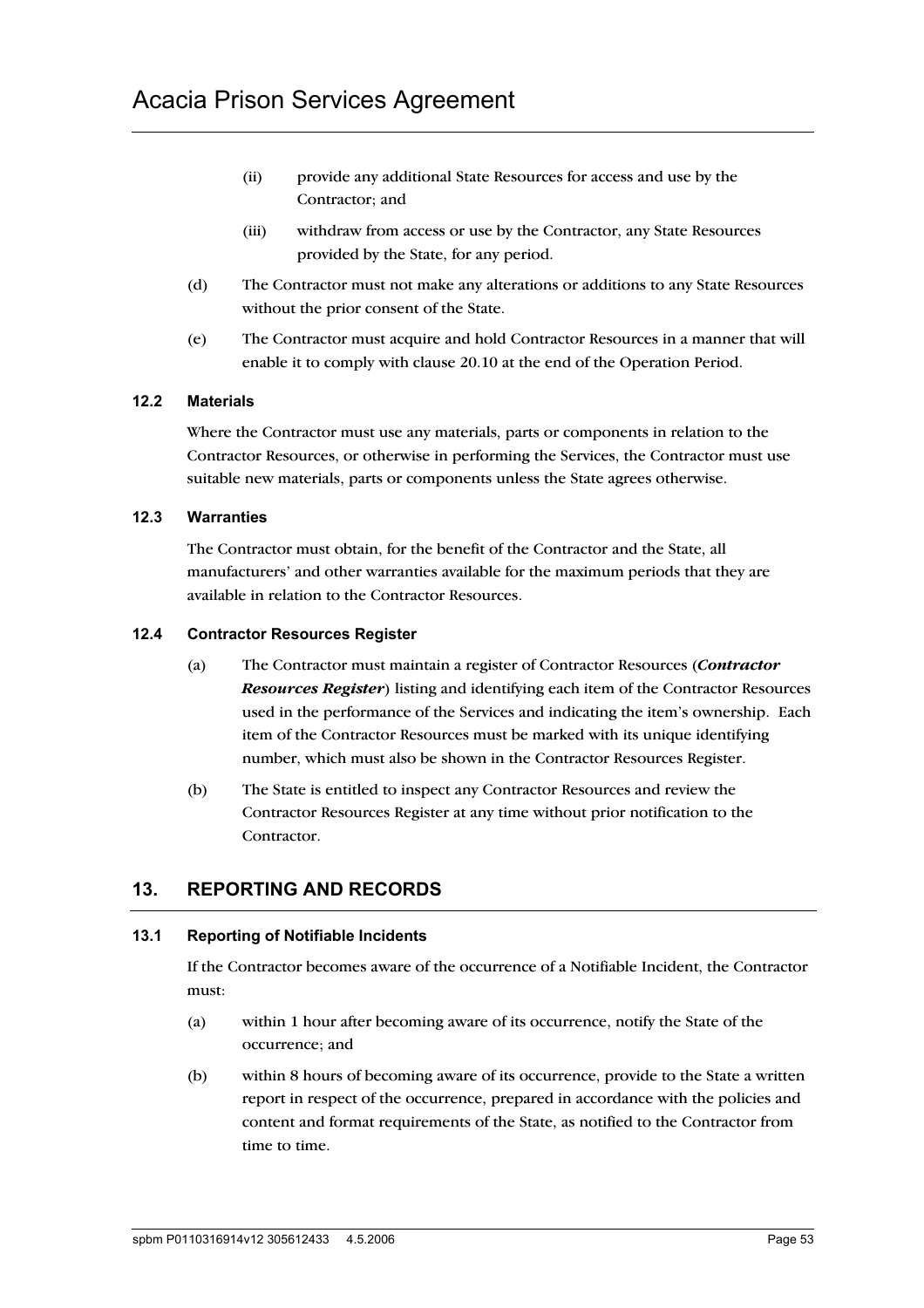## **13.2 Notification of defective performance**

- (a) The Contractor must promptly notify the State in writing of:
	- (i) any defective or sub-standard performance of any of the Services; and
	- (ii) any:
		- (A) notice from a Government Agency;
		- (B) Court order; or
		- (C) notice or demand in writing from any third party,

received by the Contractor relating to the Prison or the Services. The Contractor's notice must attach a copy of that notice, demand or order.

- (b) Where:
	- (i) the Contractor informs the State of a matter specified in subclause (a); and
	- (ii) the State directs the Contractor to undertake a matter or thing arising from a matter specified in subclause (a),

the Contractor must comply with the direction given by the State. A direction under this clause will not constitute a Variation Notice for the purpose of clause 16.

#### **13.3 Periodic reporting by Contractor**

- (a) The Contractor must monitor the performance of the Services and provide to the State the following reports:
	- (i) by no later than 10 Business Days after the end of each Operation Quarter, a report including:
		- (A) a description of the performance of the Services in the relevant Operation Quarter, by reference to the Contractor's Obligations, including any incidents which are the subject of the Performance Measures;
		- (B) a summary of each Notifiable Incident that occurred in the Operation Quarter;
		- (C) particulars of any other matters arising under this Agreement during the relevant Operation Quarter which affected or may affect the nature, quality, function or performance of the Services or the Contractor's Obligations or which may diminish the respect or confidence of the public in, or otherwise impact on the reputation of, the Prison or the State;
		- (D) a summary of the activities and meetings of the Prison Industry reference group established under clause 8.8;
		- (E) any other particulars as the State may require in respect of any matter arising in connection with this Agreement; and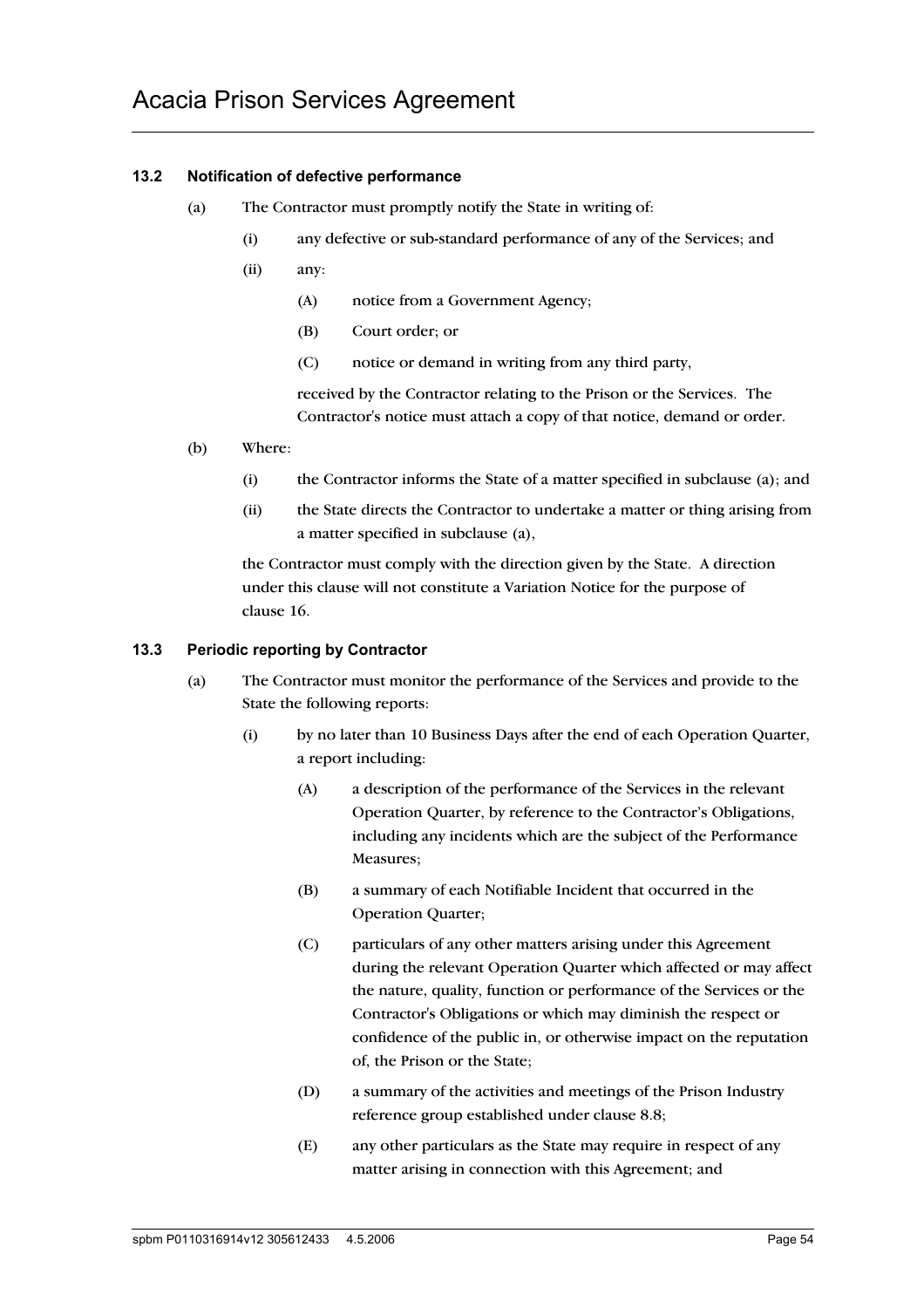- (F) any actions taken or proposed to be taken by the Contractor to address the matters identified in respect of the Operation Quarter; and
- (ii) by no later than one month after the end of each Operation Year, a report including the matters set out in subclauses (A) to  $(F)$  of subclause  $(a)(i)$ except that the report must address those matters in respect of the Operation Year.
- (b) As soon as practicable after the end of each financial year, and in any event not later than 4 months after the end of each financial year, the Contractor must provide to the State a copy of the most recently audited financial accounts of the Contractor and of the Guarantor. For the purposes of this subclause (b), *financial year* means, in respect of the Contractor, the financial year adopted for reporting purposes by the Contractor and, in respect of the Guarantor, the financial year adopted for reporting purposes by the Guarantor.
- (c) Each of the reports and accounts submitted under subclause (a) must be:
	- (i) prepared in accordance with the policies and content and format requirements as the State may notify to the Contractor from time to time; and
	- (ii) accompanied by any working papers and supporting documents which may assist interpretation or analysis of those reports or accounts.

The State must act reasonably in notifying the Contractor under subclause (i) of its requirements regarding the content and format of reports and accounts and must provide reasonable notice of any such requirements.

(d) The State may at any time request, and the Contractor must provide to the State or the State's Associates within a reasonable period, any other information in relation to any specific event or generally in relation to the performance of the Services or the Contractor's Obligations.

## **13.4 Monthly meetings**

- (a) The Contractor Superintendent and the Contract Manager must meet each month to discuss the Contractor's performance in providing the Services and performing the Contractor's Obligations during the preceding month and any other matters relating to the operation of the Prison.
- (b) At each monthly meeting following the receipt by the State of a Quarterly Report, the Contractor Representative and the Contract Manager must:
	- (i) discuss the contents of the Quarterly Report; and
	- (ii) endeavour to agree:
		- (A) whether any incidents occurring during the Operation Quarter to which the Quarterly Report relates (whether or not such incidents were reported in the Quarterly Report), are the subject of the Performance Measures; and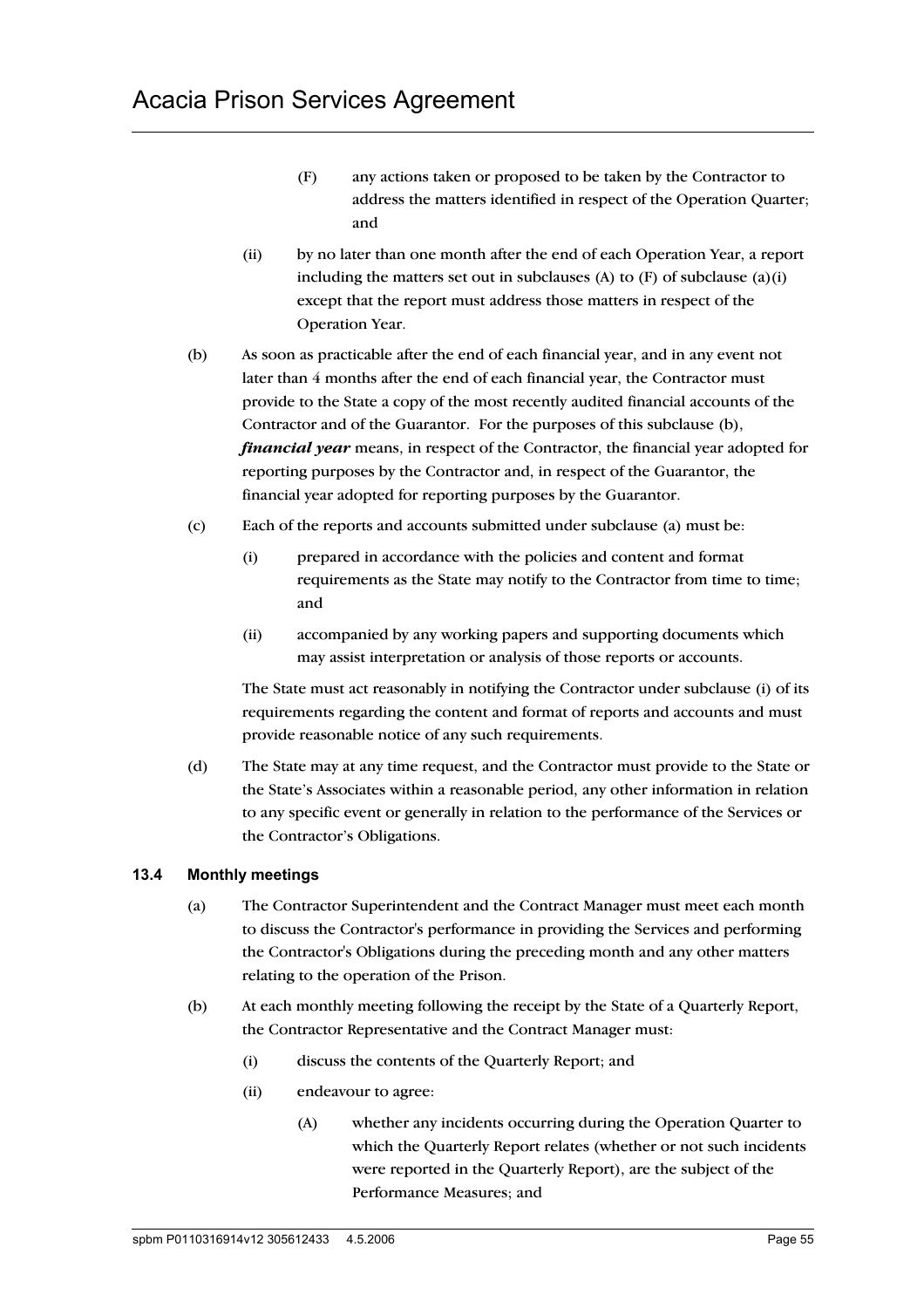- (B) any actions to be taken to address any performance or other matters identified in respect of the Operation Quarter.
- (c) The Contract Manager is responsible for convening monthly meetings and may do so by giving not less than 5 Business Days' notice to the Contractor Representative. The Contract Manager may invite any other person to attend and participate in all or part of any monthly meetings.

## **13.5 Annual performance reviews**

- (a) The Contractor acknowledges that the State may conduct an annual performance review of the Contractor's performance during each Operation Year, which will include consideration of:
	- (i) the information required to be included in the Annual Report for the relevant Operation Year;
	- (ii) the continuing appropriateness of the Performance Measures and the Performance Linked Fee Percentages; and
	- (iii) areas for improvement of the Services.
- (b) The Contractor must co-operate with, and provide any assistance reasonably requested by, the State in the conduct of the annual performance review contemplated by this clause. As soon as reasonably practicable after each annual performance review is completed, the State will provide to the Contractor a report in relation to the matters addressed by the annual performance review, including:
	- (i) the continuing appropriateness of the Performance Measures and the Performance Linked Fee Percentages; and
	- (ii) areas for improvement of the Services for the next Operation Year.
- (c) The Contract Manager and the Contractor Representative must meet within 10 Business Days after the Contractor receives a copy of the report specified in subclause (b):
	- (i) to discuss the report; and
	- (ii) agree any changes to the Performance Measures and the Performance Linked Fee Percentages.
- (d) Subject to subclauses (e) and (f), the Contractor must implement the State's recommendations contained in the report.
- (e) The State must give a direction in accordance with clause 16.2 if:
	- (i) the State's recommendations in the report involve a variation to the Services; and
	- (ii) the State considers it appropriate that they be implemented.
- (f) If the Contract Manager and the Contractor Representative cannot agree changes to the Performance Measures and the Performance Linked Fee Percentages, then, within 10 Business Days after either party gives notice to the other of such failure to agree, the Department's Director, Contracted Services (or a person occupying an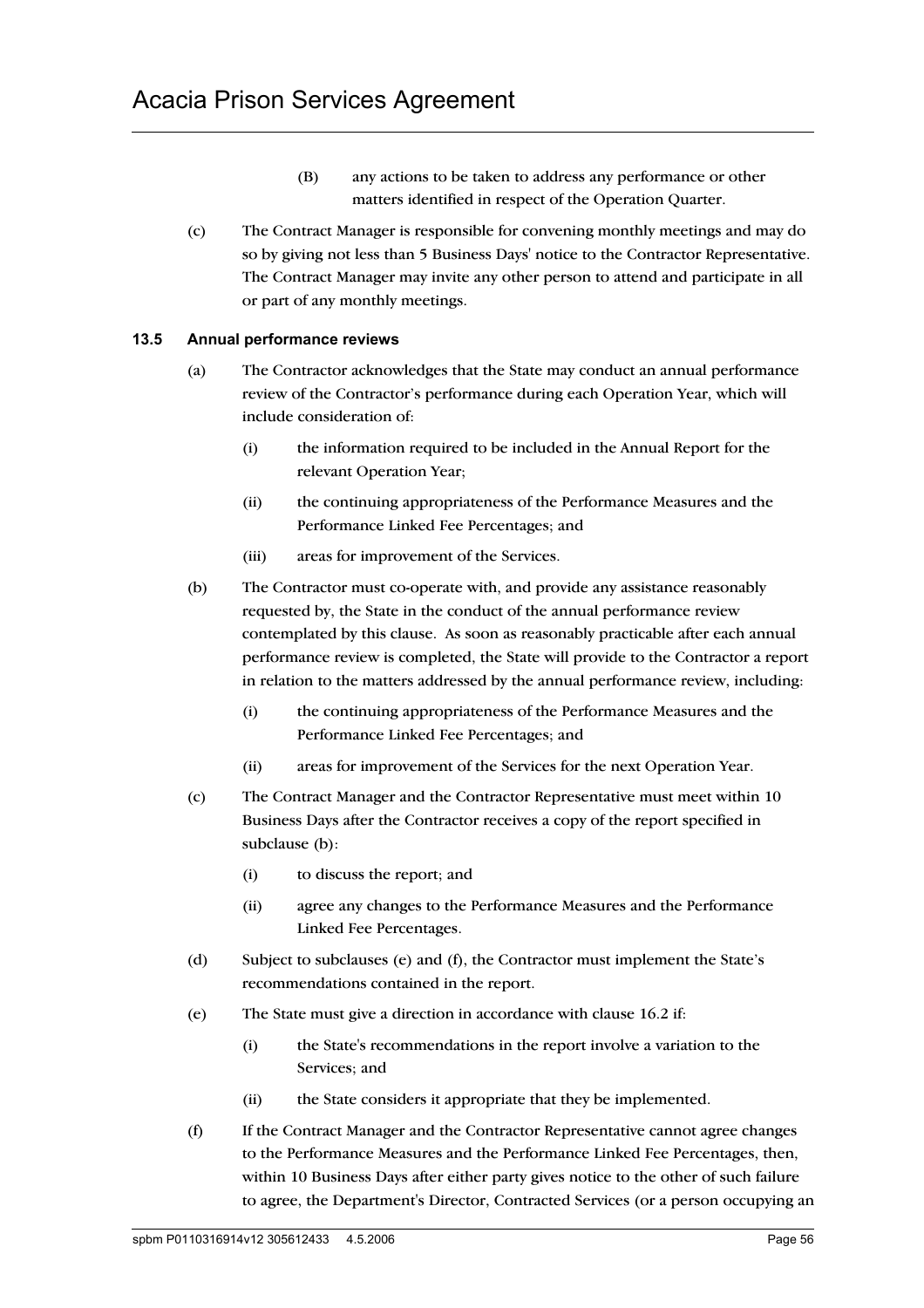equivalent position within the State) and a senior executive of the Contractor must meet and must negotiate in good faith, to agree such changes. If these senior executives cannot agree such changes within 10 Business Days, the matter will be referred for consideration at the next meeting of the Joint Management Board.

## **13.6 Annual Prisons Act reporting by CEO**

The Contractor:

- (a) acknowledges the requirement of section 15G of the Prisons Act for the CEO to prepare and deliver to the Minister by 30 September each year an annual report on each contractor who provided prison services under a contract in the preceding 12 months; and
- (b) without limiting any of the provisions of this clause 13, agrees to provide such information in relation to the performance of the Contractor's Obligations and the provision of the Services, and to provide reasonable assistance to the CEO as the CEO may require, to meet the requirements of section 15G of the Prisons Act in relation to the Contractor.

## **13.7 Reporting future disruption to Services**

- (a) Whenever a Party becomes aware of any thing that will, or is likely to, disrupt the performances of the Services, that Party must promptly notify the other Party of:
	- (i) the cause of the disruption; and
	- (ii) the anticipated extent of the disruption,

whether that thing is an event of Force Majeure or not.

- (b) Whenever the performance of the Services is, or will be, disrupted the State may (without affecting its other rights under this Agreement) give a direction to the Contractor to:
	- (i) defer the performance of those Services; or
	- (ii) omit that part of the Services.

## **13.8 Contractor to keep records**

- (a) The Contractor must establish and maintain true, up to date and complete records relating to all aspects of the provision of the Services and compliance with the Contractor's Obligations including:
	- (i) the ownership, operation and maintenance of Contractor Resources;
	- (ii) its performance against the Operation Service Requirements and Performance Measures, as required by the State;
	- (iii) all its Intellectual Property Rights;
	- (iv) its collection, handling and use of Confidential Information;
	- (v) any information relating to the Prison or a Prisoner as the State may require to be recorded;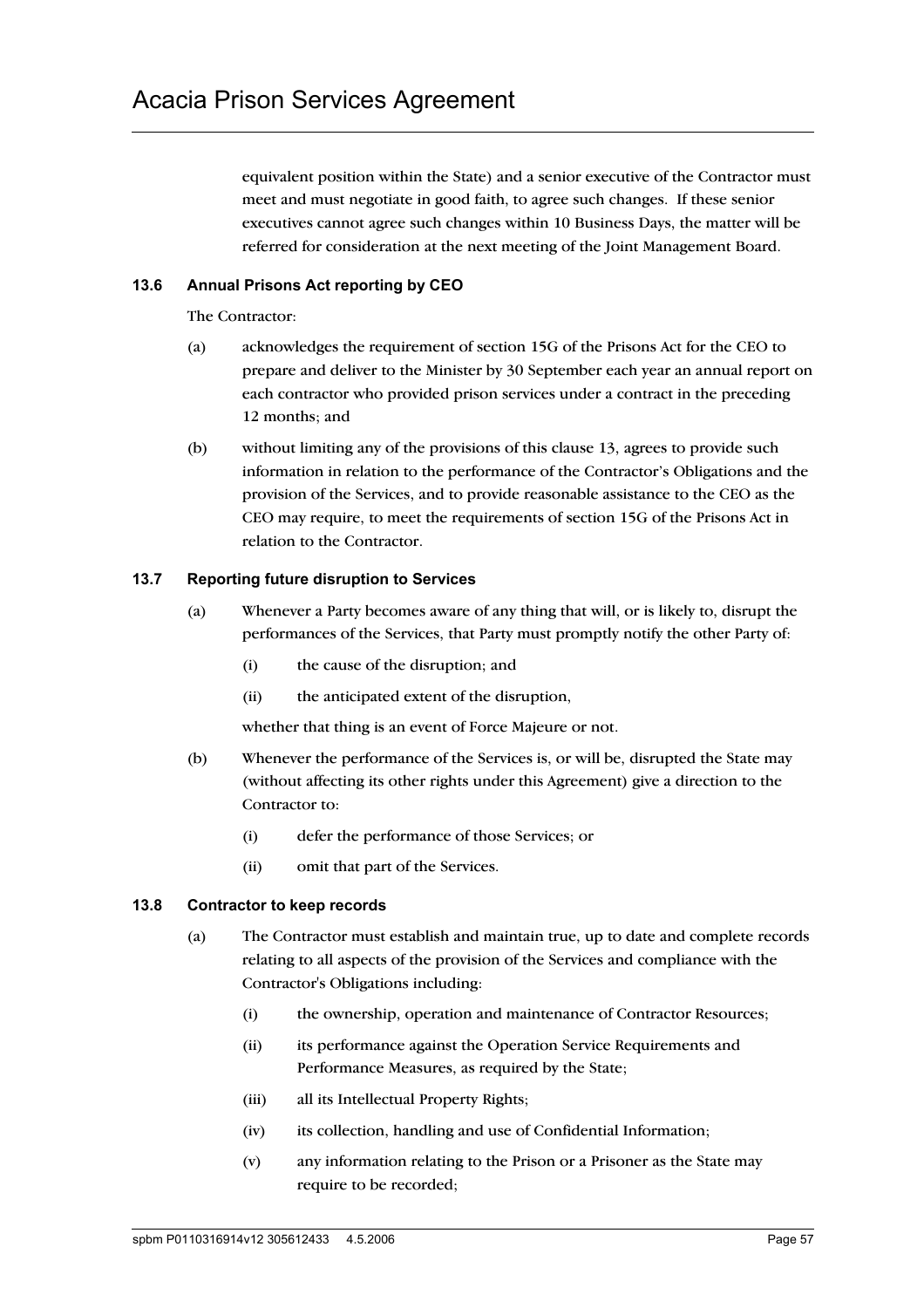- (vi) any other records required to be kept as specified under any other clause of this Agreement.
- (b) The records referred to under subclause (a) must:
	- (i) incorporate the detail; and
	- (ii) meet the standards,

reasonably required by the State, as notified to the Contractor from time to time.

#### **13.9 Financial records**

- (a) Without limiting any other provisions of this clause 13, the Contractor must maintain all those financial and financial planning records that would be expected of a private operator of prisons.
- (b) The records referred to in subclause (a) must:
	- (i) incorporate the detail; and
	- (ii) meet the standards,

reasonably required by the State, as notified to the Contractor from time to time.

#### **13.10 Ongoing access to records and information**

- (a) The Contractor must, at the Contractor's cost:
	- (i) give the State and any persons authorised by the State (including its nominated auditors) full and free access to the records required to be kept in accordance with this clause 13, whether held at the Prison or elsewhere, and permit the State or such other authorised persons to remove or make copies of any of those records or any other original or copied documents or information held in the Contractor's possession relating to the Services or performance of the Contractor's Obligations; and
	- (ii) give the State all information required by the State to assess the Contractor's performance of the Services and the Contractor's Obligations.
- (b) Where any records or information required to be provided by the Contractor under this clause 13 are computerised, the Contractor must give the State and its authorised representatives the use of any computer facilities needed to access any of those records.
- (c) From the Commencement Date the Contractor must establish a link from the Contractor Computer to the Departmental System, using software and systems which are compatible with the Departmental System, so that the State, the State's Associates and their authorised representatives:
	- (i) have online 24 hour access to the records required to be kept in accordance with this clause 13; and
	- (ii) can print out and store the records required to be kept in accordance with this clause 13 on the Departmental System.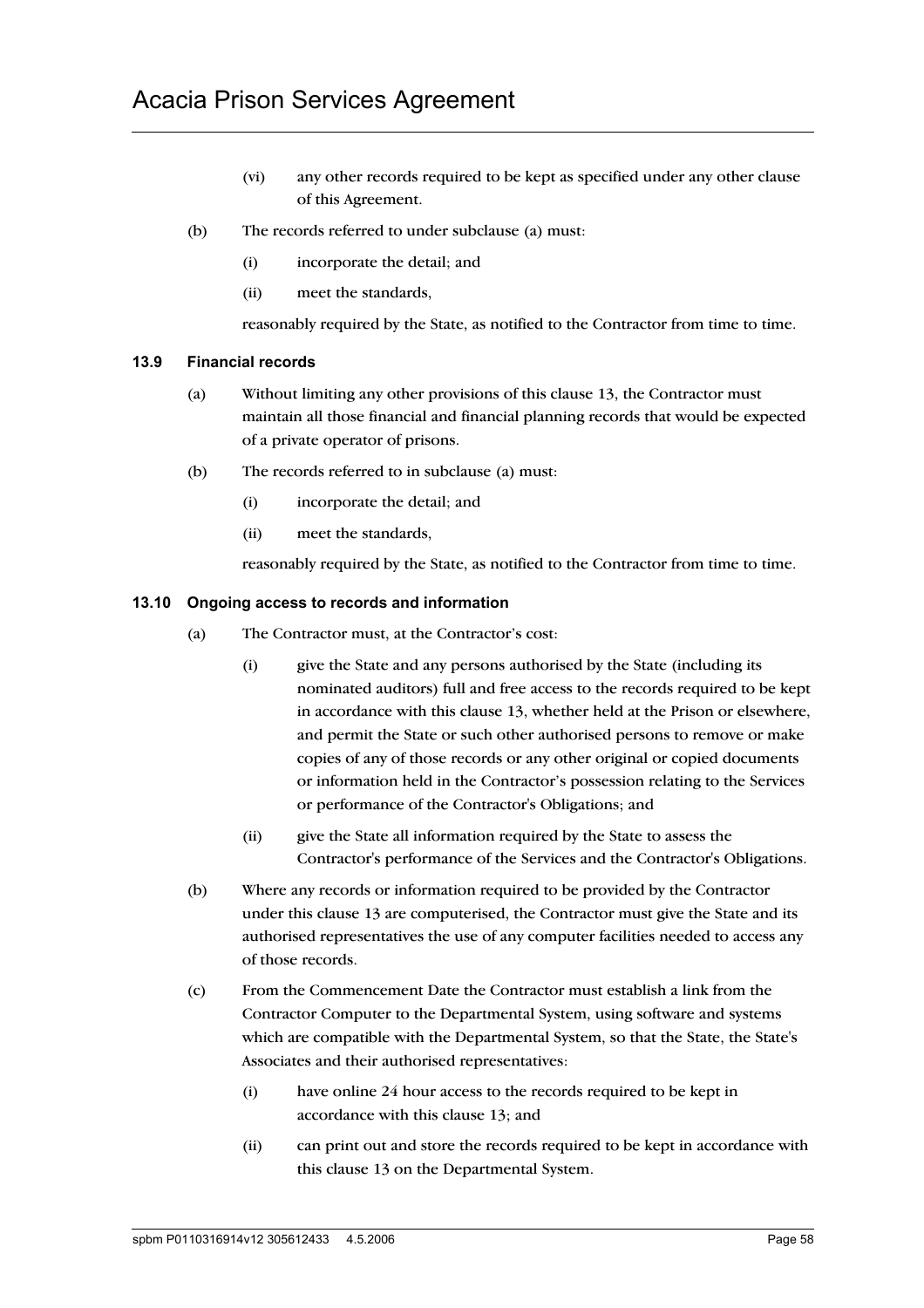- (d) The Contractor must continually, as appropriate, upgrade the software and systems on the Contractor Computer.
- (e) When the Contractor undertakes an upgrade in accordance with subclause (d), the Contractor must as soon as practicable
	- (i) notify the State in writing; and
	- (ii) undertake the work and provide the facilities to ensure that it continues to comply with subclauses (b) and (c).

#### **13.11 Records to be held**

All records required to be maintained in accordance with this clause 13 must be held by the Contractor as required by the *State Records Act 2000* and all other applicable Legislative Requirements.

#### **13.12 Legible reproductions**

If any information or thing referred to in this clause 13 is stored or recorded in:

- (a) a medium other than paper; or
- (b) the Contractor Computer,

the Contractor must, as soon as practicable after the State's request, make available to the State a full, accurate and legible reproduction of that information or thing.

## **13.13 Electronic Prisoner information**

- (a) From the Commencement Date, the Contractor must continue to operate and maintain the technology relating to electronic management of prisoner information as operated and maintained at the Prison immediately prior to the Commencement Date (the *Secure Transactional Environment for Prisoners System* or *STEPS*) and which has the following functionality:
	- (i) processing of orders and payment for purchases of Canteen Goods;
	- (ii) access to Canteen Goods price lists;
	- (iii) access to vending machine goods for purchase;
	- (iv) access to Prison policies and procedures;
	- (v) the storage of personal information in respect of each Prisoner and access by each Prisoner to his personal information including:
		- (A) Prisoner trust account details; and
		- (B) booked visits; and
	- (vi) monitoring of persons' movement around the Prison.

At any time after the Commencement Date, the Contractor may develop and, with the State's prior approval, implement manual systems for monitoring of persons' movement around the Prison to replace the function of STEPS described in subclause (vi).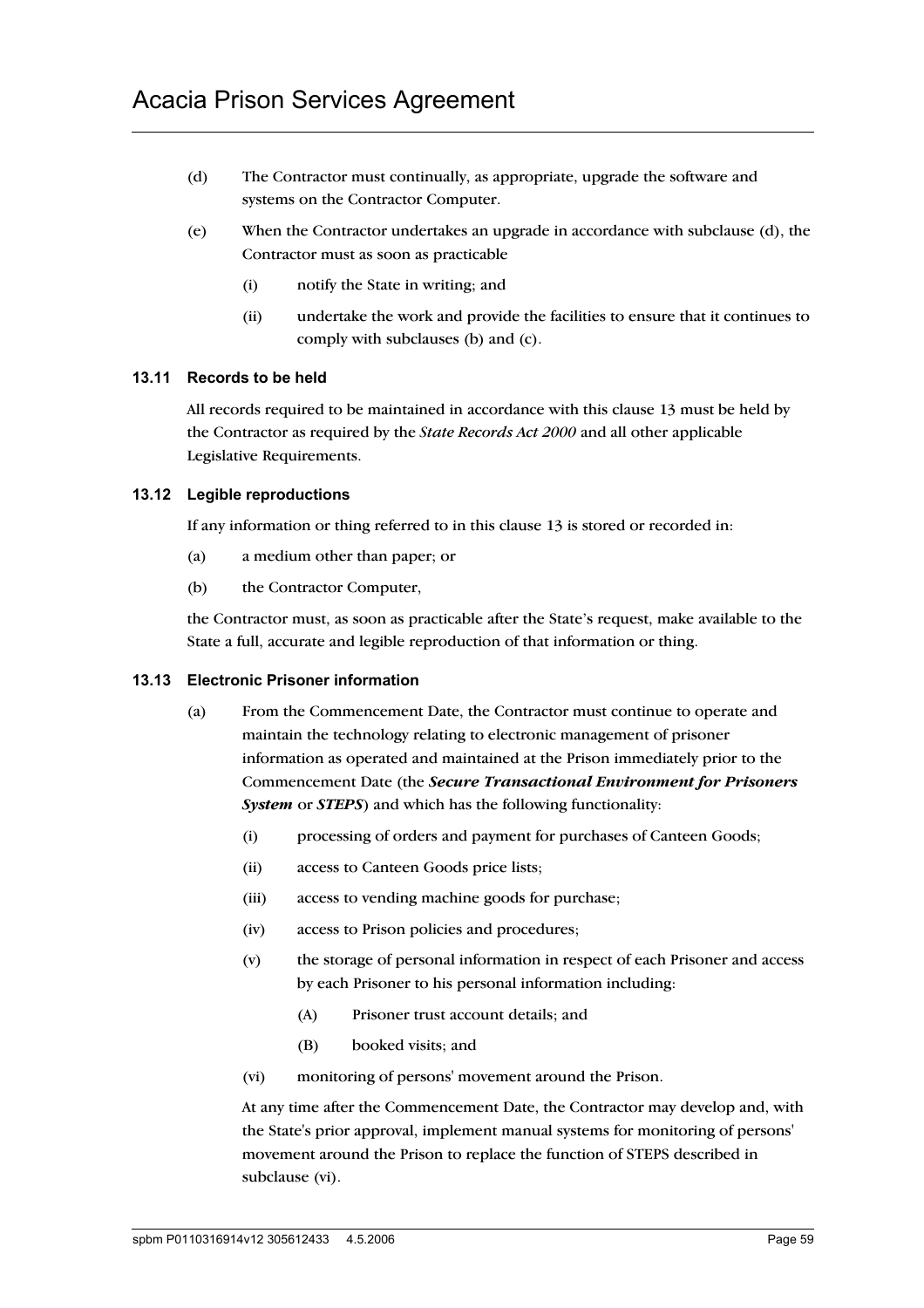(b) The Contractor may submit to the State for its approval a proposal (including a timetable) for the development and implementation of systems utilising new or upgraded technology, which has at least the same functionality as STEPS, but which also communicates with, and is compatible with, the Departmental System. If the State approves the Contractor's proposal, the Contractor must implement the proposal in accordance with the timetable and the provisions of clauses 16.3 and 16.4 will apply as if the State's approval was a direction given under clause 16.2.

#### **13.14 Retention of CCTV and telephone communications recordings**

The Contractor must:

- (a) retain all CCTV recordings made within the Prison, in whatever media such recordings are made, for a period of 14 days and, at the State's request, promptly deliver any CCTV recordings to the State; and
- (b) promptly deliver all recordings of Prisoner telephone communications, in whatever media such recordings are made, to the State.

#### **13.15 Inquiries under the Prisons Act**

The Contractor:

- (a) acknowledges:
	- (i) the CEO's power under the Prisons Act to establish an inquiry into, and report on any matter, incident or occurrence concerning, the security or good order of the Prison, or concerning any Prisoner; and
	- (ii) the role of the Department's Internal Investigations Unit under Policy Directive 40, to conduct an investigation into any matter arising from, or that impacts on, the Prison; and
- (b) agrees to, and to ensure that the Subcontractors and Contract Workers do, cooperate fully, as may be required, with any inquiries or investigations referred to in subclauses  $(a)(i)$  and  $(ii)$  and any other inquiries carried out by the Corruption and Crime Commission, the Western Australia Police and other law enforcement agencies of the State or the Commonwealth in respect of any matter in relation to the Prison.

## **13.16 Periodic testing**

The State may conduct periodic testing of any aspect of the Services or the Prison to verify that the Contractor has complied with the Contractor's Obligations, and the Contractor must fully co-operate in allowing those tests to be undertaken.

#### **13.17 Access to Contract Workers**

The Contractor must allow the State and the State's Associates to have unrestricted access to each Contract Worker and the Contractor will use the Contractor's reasonable endeavours to ensure that the Contract Worker:

(a) is available for interview by;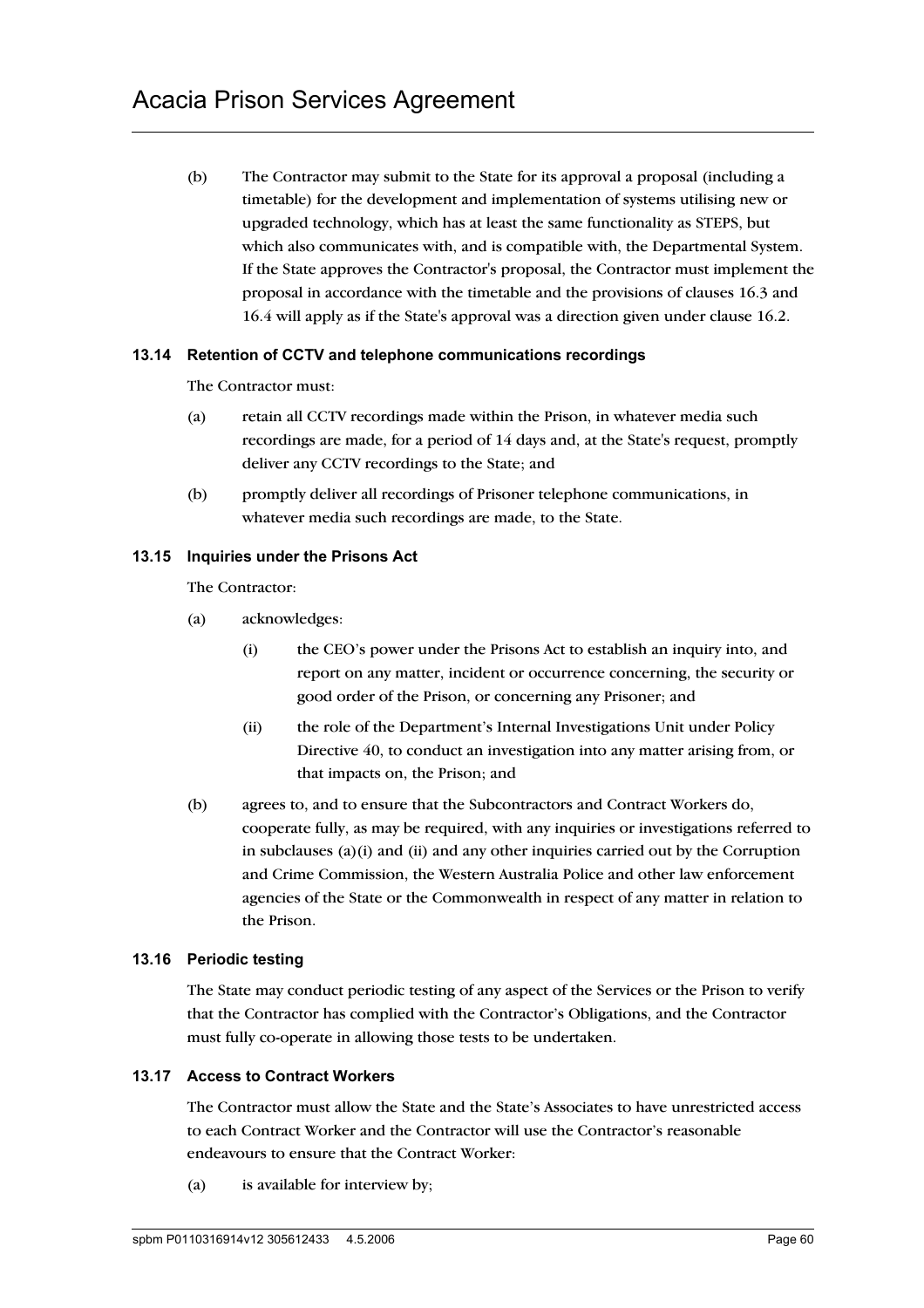- (b) provides information as is required by; and
- (c) otherwise co-operates with,

the State and the State's Associates in undertaking any matter under or for the purposes of this Agreement.

# **14. INTELLECTUAL PROPERTY**

#### **14.1 Intellectual Property Rights warranties by Contractor**

The Contractor represents and warrants to the State that:

- (a) in performing the Services, the Contractor will not infringe or contravene any third party rights, including any third party Intellectual Property Rights, or any Legislative Requirements; and
- (b) use of any Contractor Resources or Intellectual Property by the Contractor will not infringe or contravene any third party rights, including any third party Intellectual Property Rights or any Legislative Requirements.

## **14.2 Intellectual Property Rights of State**

- (a) All Intellectual Property Rights vested in the State, whether before or after the Signature Date, remain vested in and the property of the State, provided that the State grants to the Contractor a non-exclusive, royalty-free licence to use those Intellectual Property Rights of the State as may be required for the purposes of performing the Services during the Operation Period, subject at all times to the Contractor complying with its obligations under clause 25 in respect of the Confidential Information.
- (b) With the exception of subclause (a), the Contractor has no other entitlement or interest, and no right to acquire an entitlement or interest, in the Intellectual Property Rights referred to in subclause (a).
- (c) To the extent permitted by law, and subject to subclause (d), the Contractor irrevocably grants to the State all its right, title and interest in all Intellectual Property Rights in the Intellectual Property which has been invented, created or authorised by or on behalf of the Contractor, or a Subcontractor, specifically for use at, or in the course of operating, or providing the Services or performing the Contractor's Obligations at, the Prison, including:
	- (i) all data and statistics recorded or collected in relation to the operation of the Prison, the provision of the Services and compliance with the Contractor's Obligations;
	- (ii) all software used or developed for the recording or collecting of the data and statistics referred to in subclause (i); and
	- (iii) professional management, detention, case and medical files in relation to Prisoners.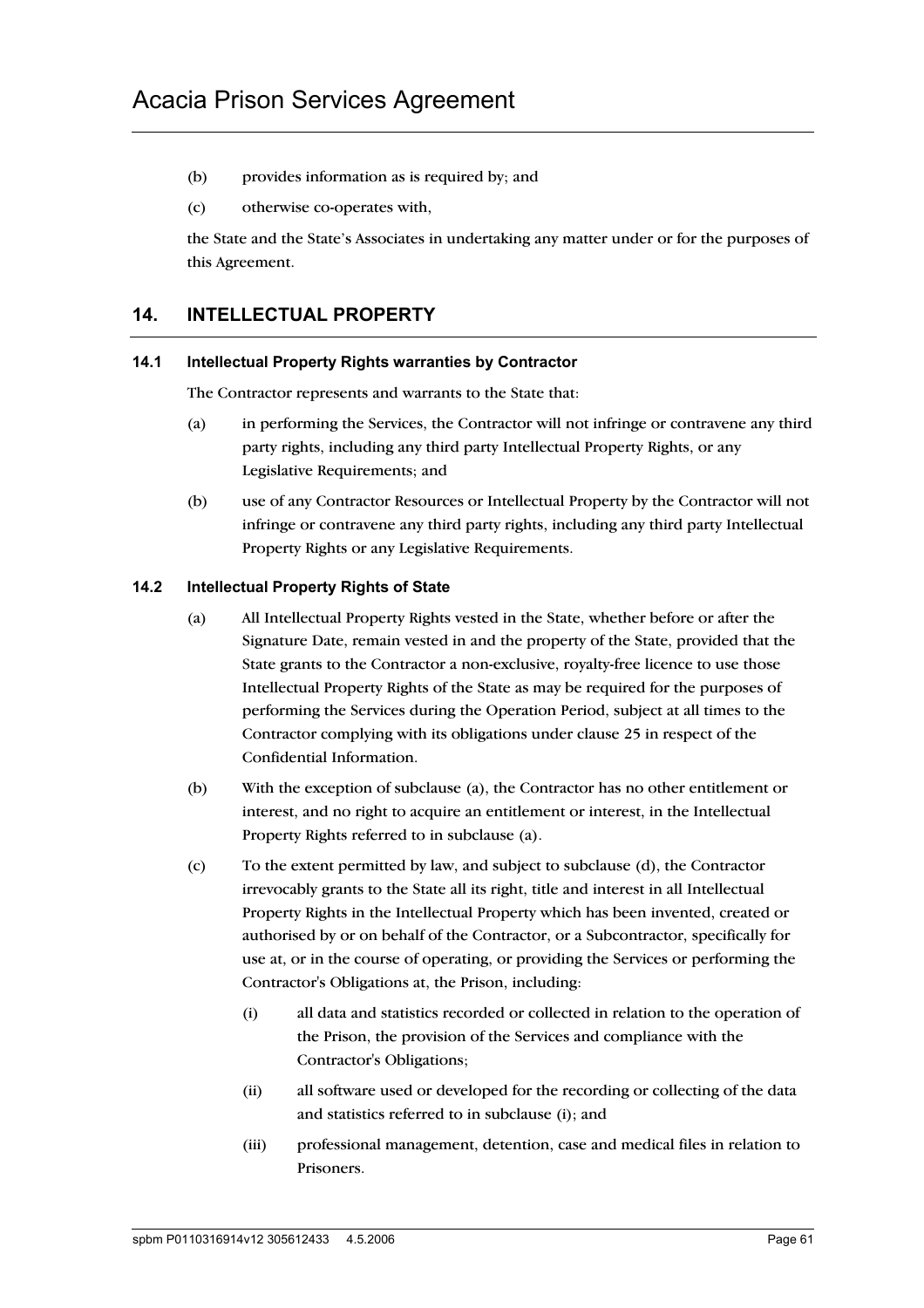(d) Subclause (c) does not apply to any Intellectual Property Rights which the State has agreed in writing are to remain vested in the Contractor.

## **14.3 Licence by Contractor to pre-existing Intellectual Property Rights**

- (a) All Intellectual Property Rights:
	- (i) vested in the Contractor prior to the Signature Date;
	- (ii) vested in the Contractor during the period commencing on the Signature Date and ending on the expiry or earlier termination of this Agreement, excluding those Intellectual Property Rights granted to the State pursuant to subclause  $14.2(c)$ ; or
	- (iii) to which subclause  $14.2(d)$  applies,

remain vested in and the property of the Contractor or the third party owner, but the Contractor grants to the State a non-exclusive, royalty-free and irrevocable licence (with a right to sub-license) to exercise for any purpose any and all Intellectual Property Rights that exist in the Intellectual Property which is used by the Contractor in connection with the performance of the Services or the Contractor's Obligations.

(b) The licence granted under subclause (a) will continue in force for a period of 12 months commencing on the expiry or earlier termination of this Agreement.

## **14.4 Licence by Subcontractors**

The Contractor must ensure that any Subcontract is entered into on the same terms as apply to the Contractor under this clause 14, provided that where a Subcontractor is the owner of any Intellectual Property Rights that exist in the Intellectual Property used in connection with the performance of the Services or the Contractor's Obligations the Contractor must procure the Subcontractor to grant to the State a non-exclusive, royaltyfree, perpetual and irrevocable licence to exercise any and all Intellectual Property Rights that exist in the Intellectual Property that is owned by the Subcontractor.

## **14.5 Sublicensing by State**

- (a) The State may sub-licence its rights under clauses 14.3 and 14.4.
- (b) The licences referred to in clauses 14.3 and 14.4 are separate, severable and independent with respect to each distinct item of Intellectual Property Rights and each distinct item of Intellectual Property.

## **14.6 Moral Rights**

- (a) To the extent permitted by law:
	- (i) the Contractor must, and must ensure that the Subcontractors and the Contract Workers, unconditionally and irrevocably consent to any use, reproduction and modification of, and any an all acts in relation to, all Intellectual Property Rights that are the subject of the licences referred to in this Agreement and this consent is to apply even if the conduct referred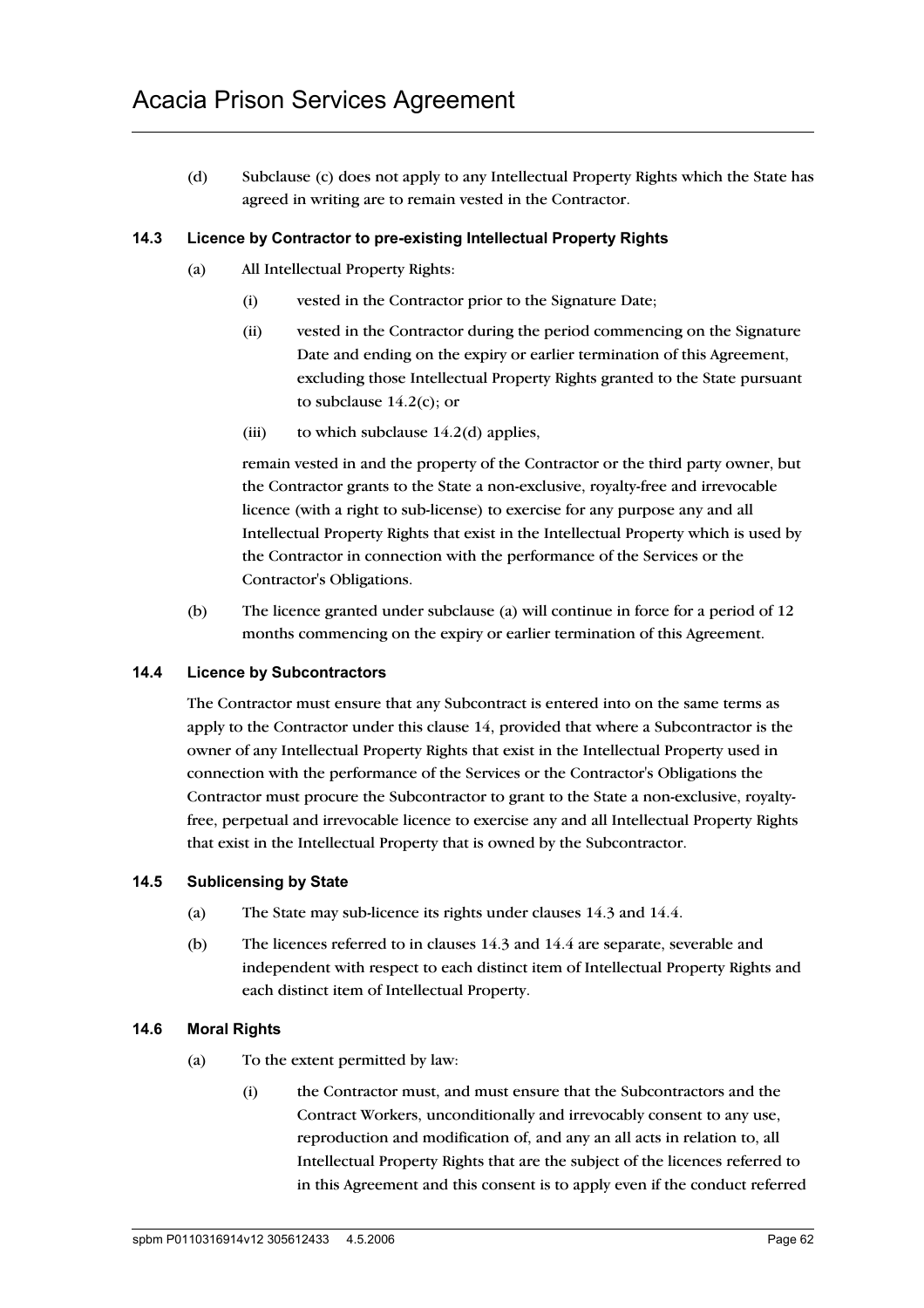to constitutes an infringement of any Moral Rights of the Contractor, a Subcontractor or any Contactor Worker; and

- (ii) the conduct referred to in subclause (a), and which is consented to, includes the omitting of any attribution of the author.
- (b) The consents referred to in subclause (a) are granted to the State, the State's Associates and any Successor Operator.

## **14.7 No right to compensation**

For the avoidance of doubt:

- (a) the State is not obliged to make any payment or other compensation to the Contractor or any Subcontractor in relation to the rights, licences or consents granted to the State, the State's Associates and the Successor Operator under this clause; and
- (b) the Contractor is not obliged to make any payment or other compensation to the State in relation to the rights, licences or consents granted to the Contractor under this clause.

### **14.8 Contractor's assistance**

The Contractor must provide to the State all reasonable facilities and assistance to enable the State to fully exercise its rights under this clause.

#### **14.9 Intellectual Property Rights indemnity**

The Contractor must, at all times, indemnify and keep the State indemnified from and against every Claim and Loss arising from:

- (a) any infringement by the Contractor or any Contract Worker of the State's Intellectual Property Rights; and
- (b) the use by the State, the State's Associates or any Successor Operator of any Intellectual Property Rights in a manner contemplated by this clause.

#### **14.10 Survival of this clause**

This clause 14 survives termination of this Agreement.

## **15. PAYMENTS**

#### **15.1 Operation Payments**

- (a) Subject to the Contractor punctually complying with the Contractor's Obligations, the State must pay to the Contractor the Operation Payments calculated in accordance with Schedule 2 during the Operation Period.
- (b) Within 5 Business Days after the end of each Operation Month, the Contractor must invoice the State for the Operation Payment payable in respect of that Operation Month using an invoice format approved by the State and providing a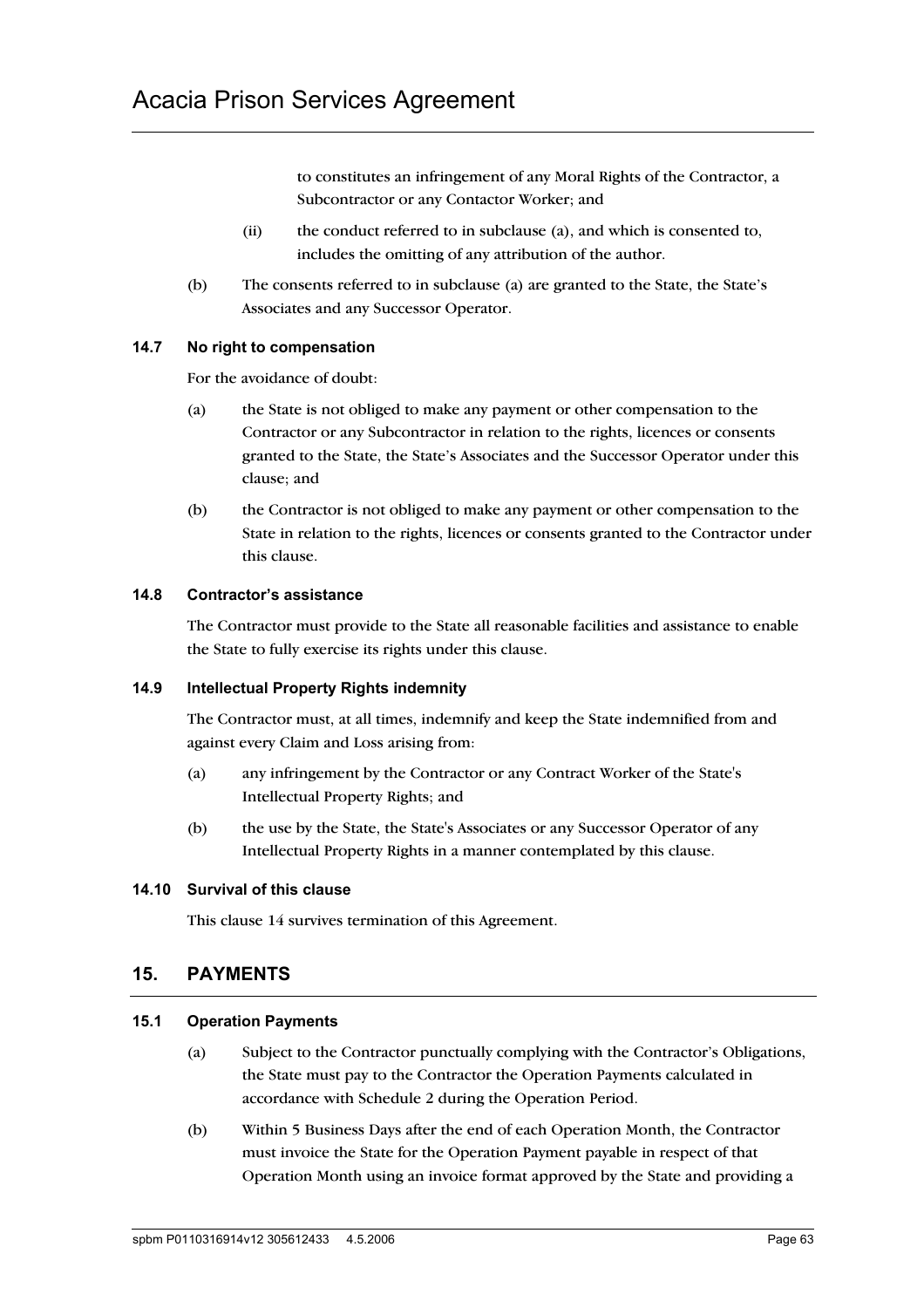sufficient level of detail to enable the State to verify the calculation of the Operation Payment for that Operation Month.

(c) Subject to the Contractor punctually complying with the Contractor's Obligations and the State being satisfied as to the accuracy of the invoice, the State must pay the amount of any invoice issued under subclause (a) to the Contractor within 14 days of receiving the invoice.

## **15.1A DAP Transition Payments**

- (a) If in any Operation Month (the *Transition Month*), the DAP increases so that it moves from one DAP Band to a higher DAP Band, the State must pay the Contractor a DAP Transition Payment equal to the aggregate of:
	- (i) the Band Entry Costs for the applicable DAP Band for the Transition Month; and
	- (ii) the Band Entry Costs for each DAP Band between the applicable DAP Band for the Transition Month and the applicable DAP Band for the preceding Operation Month.

The DAP Transition Payment will be paid once in any Operation Year in respect of the upwards transition into or through any DAP Band despite the fact that the DAP may move up and down between and below those DAP Bands in the Operation Year.

- (b) For the purpose of this clause:
	- (i) A *DAP Band* is each of the number ranges set out in column A of Tables A, B or C of Schedule 2 (as applicable) and the applicable DAP Band for any Operation Month is the DAP Band within which the DAP for that Operation Month falls; and
	- (ii) The *Band Entry Costs* applicable to a DAP Band is the amount set out in Column F of Tables A, B or C of Schedule 2 (as applicable), multiplied by the CPI Adjustment as at the Review Date which immediately precedes the Transition Month.
- (c) Within 5 Business Days after the end of the Transition Month, the Contractor must invoice the State for the DAP Transition Payment payable in respect of the Transition Month using an invoice format approved by the State and providing a sufficient level of detail to enable the State to verify the calculation of the DAP Transition Payment for the Transition Month.
- (d) Subject to the Contractor punctually complying with the Contractor's obligations, and the State being satisfied as to the accuracy of the invoice, the State must pay the amount of any invoice issued under paragraph (c) within 14 days of receiving the invoice.

### **15.1B Initial Transition Payment**

(a) Subject to the Contractor punctually complying with the Contractor's obligations and the receipt of the invoice required under paragraph (b), the State must pay the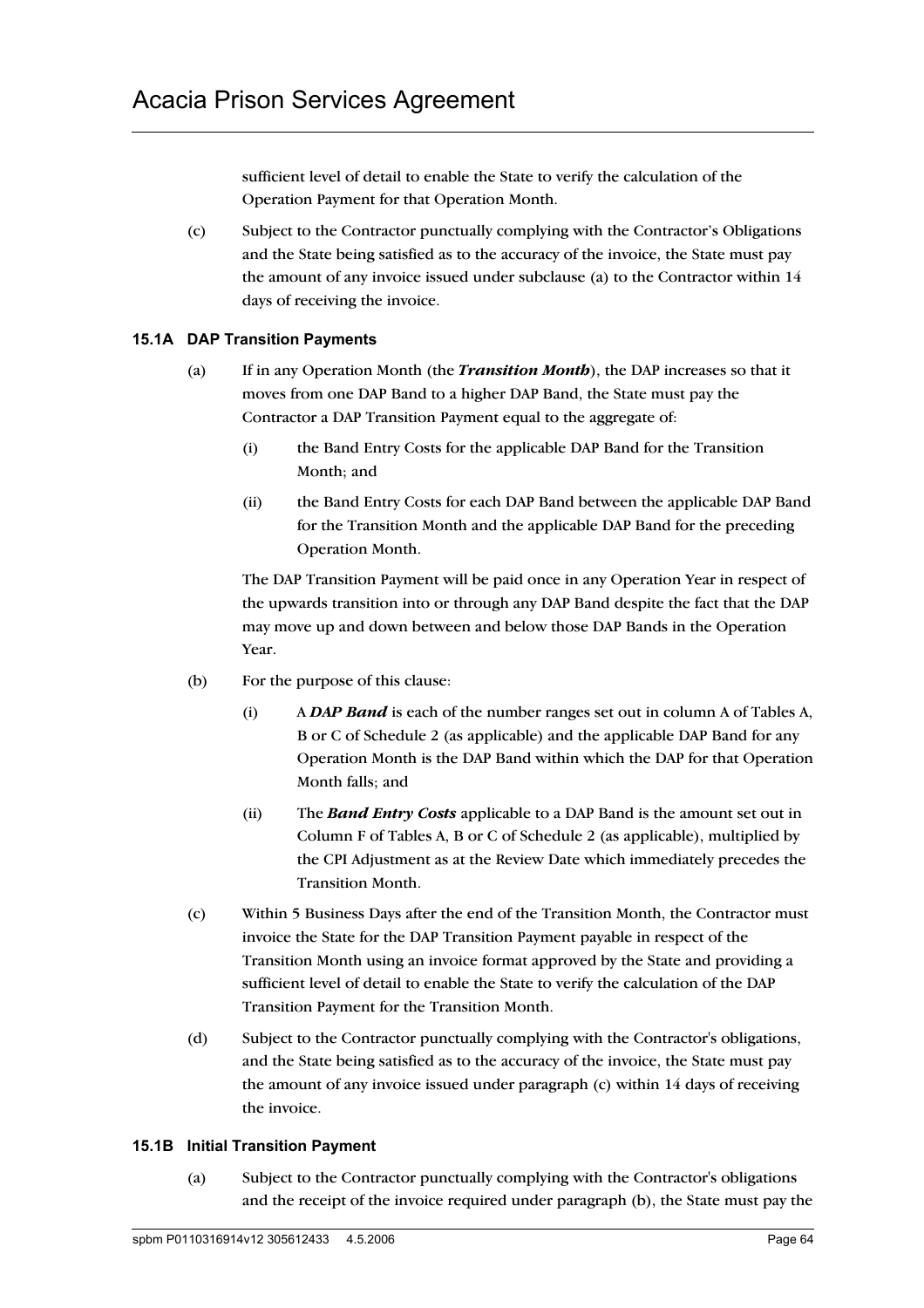Contractor a Transition Payment of \$2,533,306 at the time of payment of the Operation Payment for the Operation Month ending 30 June 2006.

(b) The Contractor must invoice the State for the Transition Payment at the time that it invoices the State for the Operation Payment for the Operation Month ending 30 June 2006.

## **15.2 Innovation Bonus**

- (a) Where the Contractor proposes to implement:
	- (i) a new or varied system or procedure;
	- (ii) a new or varied technology; or
	- (iii) any other matter or thing,

in connection with the Services which has the effect, or potential effect, of:

- (iv) a decrease in the cost of providing Services; or
- (v) improving the operation or management of the Prison,

(in each case an *Innovation*) and the Innovation will be transferable to:

- (vi) other prisons operated by or on behalf of the State; or
- (vii) to the State's criminal justice system,

the Contractor may lodge an Innovation Application in accordance with this clause. (For the purpose of this clause an Innovation does not include any matter or thing which the Contractor is required to perform or undertake pursuant to another clause of this Agreement.)

- (b) The Contractor's Innovation Application must:
	- (i) detail the nature of the Innovation; and
	- (ii) incorporate a business case which demonstrates how the Innovation will satisfy the requirements in subclause (a).
- (c) The State must consider each Innovation Application from the Contractor and determine whether or not to approve the Innovation Application. Any approval by the State must identify the amount of the Innovation Bonus which will be payable on implementation of the Innovation and any specific conditions or requirements which must be satisfied before the Innovation Bonus will be paid. The determination as to whether or not to approve the Innovation Application and the amount of the Innovation Bonus will be in the absolute discretion of the State.
- (d) The State must notify the Contractor of its determination under subclause (c) within 3 months after receipt of the Innovation Application.
- (e) If the State approves the Innovation Application in accordance with subclause (c) the Contractor must proceed to implement the Innovation in accordance with the proposal contained in its Innovation Application and any conditions and requirements of the State specified in the State's approval.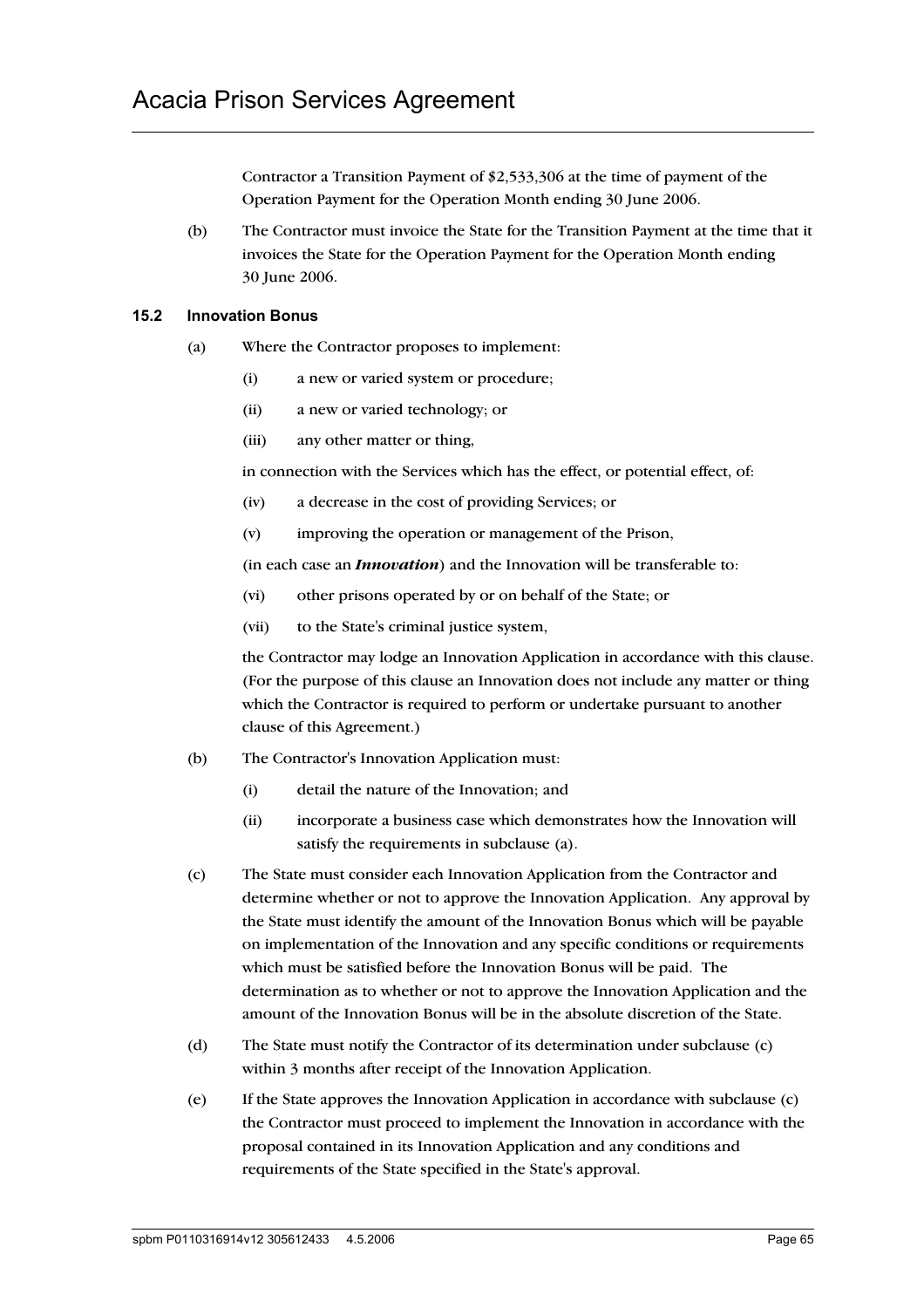- (f) Within one month after the end of each Operation Year, the Contractor may invoice the State all Innovation Bonuses payable in respect of all approved Innovations which have been implemented in that Operation Year. The Contractor's invoice must demonstrate that:
	- (i) each Innovation has been fully implemented in accordance with the Contractor's Innovation Application;
	- (ii) the Innovation has been tested and proven as meeting the objectives set out in subclause (a) and the objectives set out in the Innovation Application; and
	- (iii) any conditions or requirements set out in the State's approval have been satisfied.
- (g) Subject to the State being satisfied, acting reasonably, that the Contractor has demonstrated the matters set out in subclauses  $(f)(i)$  to (iii), and being satisfied as to the accuracy of the calculation of the Innovation Bonuses claimed in an invoice submitted under subclause (f), the State must pay the amount of the invoice to the Contractor within one month of receiving the invoice.
- (h) All Intellectual Property Rights in any Innovation developed and implemented in accordance with this clause will vest in the State unless the Contractor can demonstrate to the reasonable satisfaction of the State that the Intellectual Property Rights of the Innovation were pre-existing and that the Innovation has application to other operations of the Contractor or its Affiliates.
- (i) If the Intellectual Property Rights in any Innovation will not vest in the State in accordance with subclause (h), the Contractor grants the State a perpetual, irrevocable, non-exclusive, transferable licence (with the right to sub-license) to use and apply the Innovation with effect from the date of payment of an Innovation Bonus in respect of that Innovation.
- (j) The maximum amount payable by the State in any one Operation Year by way of Innovation Bonuses pursuant to this clause is \$250,000.
- (k) An Innovation Bonus in the amount of \$250,000 will be payable for the Operation Year ending 30 June 2007 on successful implementation of the Transition Plan. Within one month of successful implementation of the Transition Plan, the Contractor may invoice the State for the Innovation Bonus payable under this subclause. The Contractor's invoice must demonstrate that the Transition Plan has been successfully implemented. Subject to being satisfied, acting reasonably, that the Transition Plan has been successfully implemented, the State must pay the amount of the invoice within one month of receiving the invoice. No other Innovation Bonus will be payable under this clause in respect of the Operation Year ending 30 June 2006.
- (l) If this Agreement is terminated due to a Termination Event, no Innovation Bonus will be payable in respect of the last Operation Year.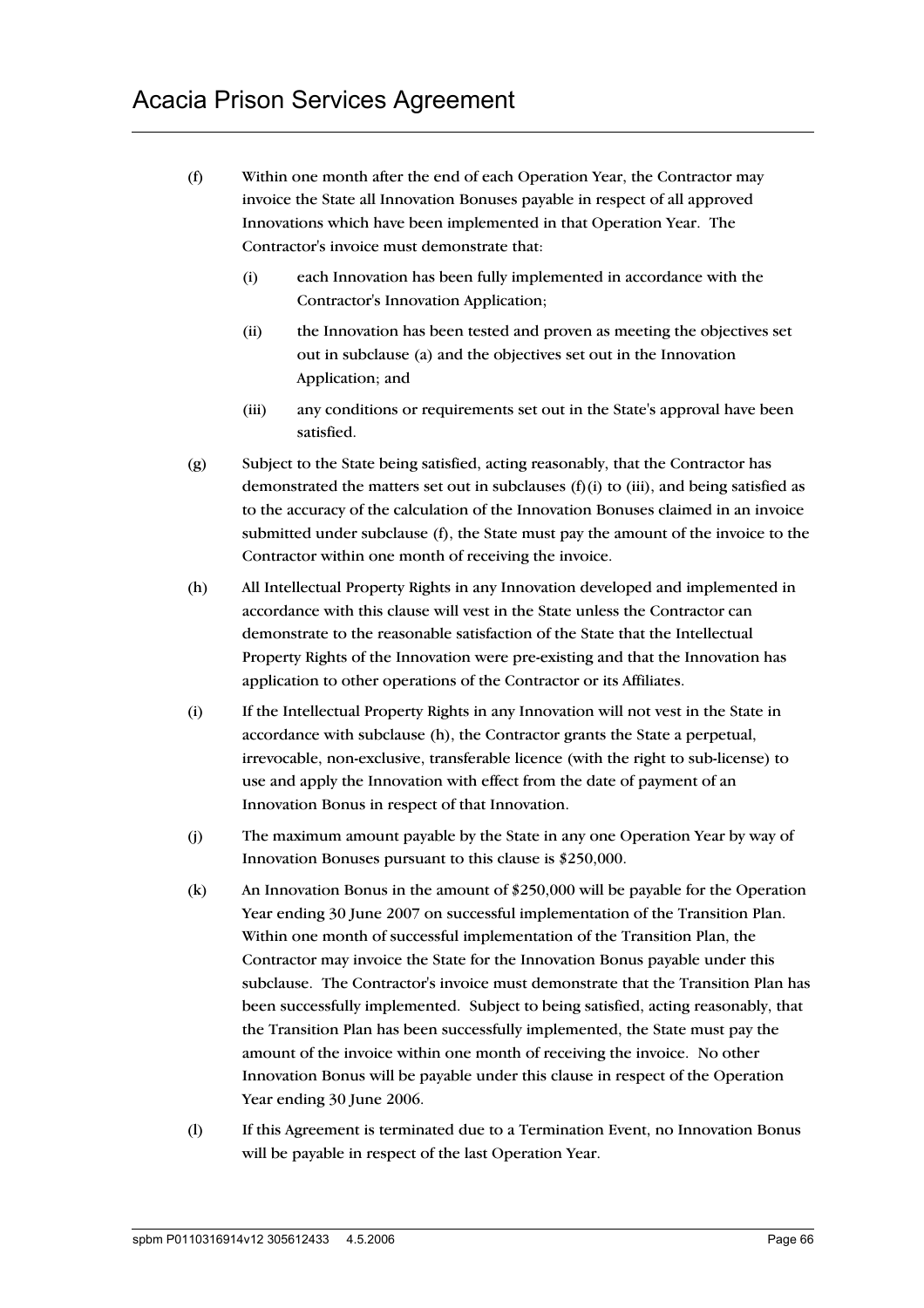## **15.3 Performance Linked Fee**

A Performance Linked Fee will be calculated and payable for each Operation Year in accordance with Schedule 5.

## **15.4 Abatement Amounts**

- (a) The Operator acknowledges that the State's agreement to make the Operation Payments is subject to the Contractor operating the Prison, and providing the Services, in such a way as to avoid the occurrence of any Specified Event. In the event of the occurrence of a Specified Event the State may deduct from the Operation Payments an amount equal to the Abatement Amount in respect of that Specified Event in Schedule 1. If more than one Specified Event occurs, the State may deduct the aggregate of the Abatement Amounts applicable to those Specified Events. The State must notify the Contractor of the occurrence of a Specified Event and the Abatement Amount that must be deducted in respect of that Specified Event as soon as reasonably practicable after the occurrence of the Specified Event.
- (b) The Contractor acknowledges that that the Abatement Amount for each Specified Event:
	- (i) has been determined by the State in good faith; and
	- (ii) is a genuine pre-estimate of the reduction in value of the Services as a result of the occurrence of any Specified Event;
	- (iii) has been designed to avoid the difficulties of proof of damages in connection with the occurrence of a Specified Event; and
	- (iv) is reasonable and not intended to operate as a penalty.

# **15.5 GST**

### (a) **GST to be added to amounts payable**

If GST is payable on a Taxable Supply made under, by reference to or in connection with this Agreement, the party providing the Consideration for that Taxable Supply must also pay the GST Amount as additional Consideration. This clause does not apply to the extent that the Consideration for the Taxable Supply is expressly agreed to be GST inclusive.

### (b) **Tax Invoice and Adjustment Note**

No payment of any amount pursuant to subclause (a), and no payment of the GST Amount where the Consideration for a Taxable Supply is expressly agreed to be GST inclusive, is required until the supplier has provided a Tax Invoice or Adjustment Note as the case may be to the recipient.

### (c) **Liability net of GST**

Any reference in the calculation of Consideration or of any indemnity, reimbursement or similar amount to a cost, expense or other liability incurred by a party, must exclude the amount of any Input Tax Credit entitlement of that party in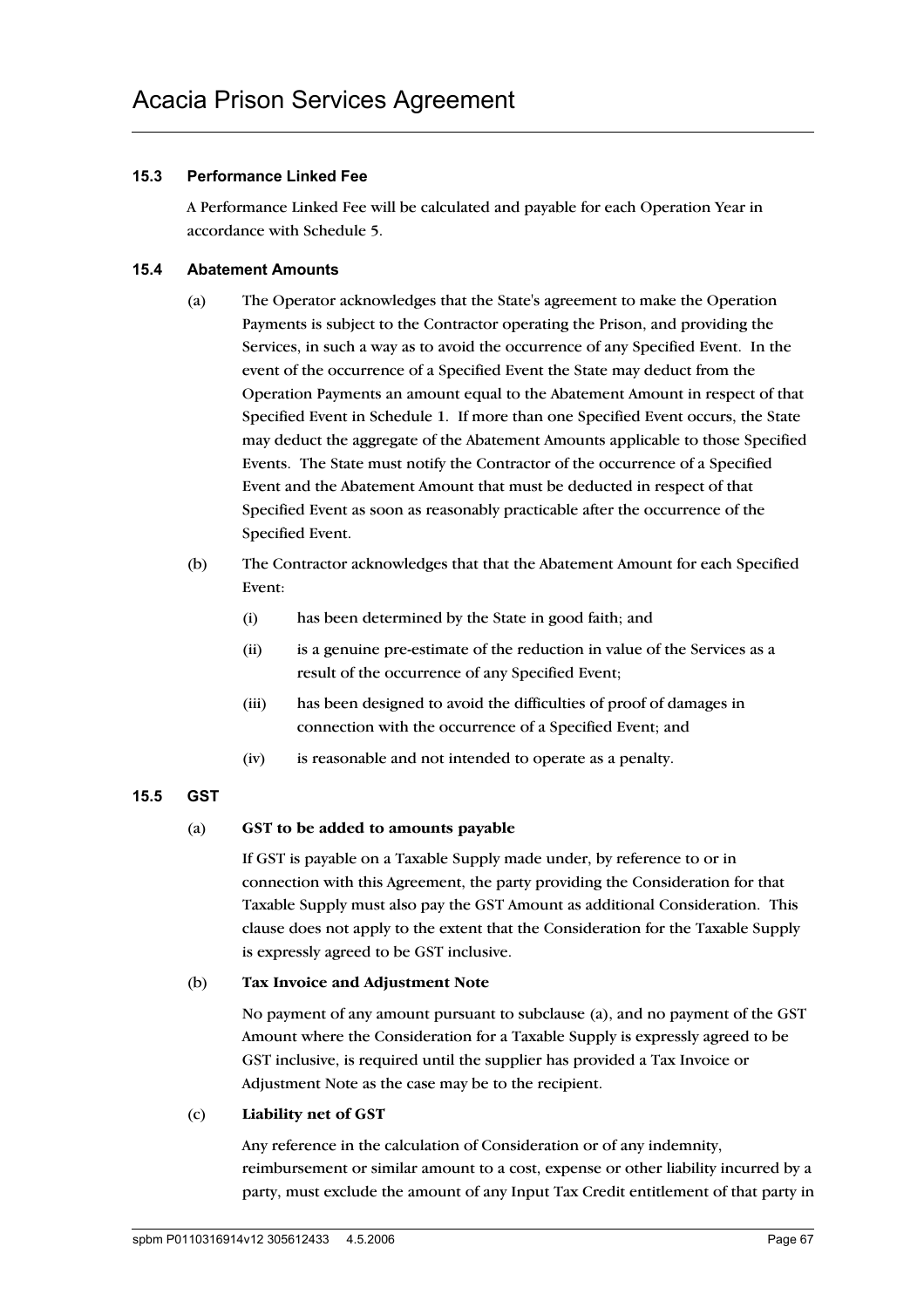relation to the relevant cost, expense or other liability. A party will be assumed to have an entitlement to a full Input Tax Credit unless it demonstrates otherwise prior to the date on which the Consideration must be provided.

#### (d) **Revenue exclusive of GST**

Any reference in this Agreement to price, value, sales, revenue or a similar amount **(***Revenue***)**, is a reference to that Revenue exclusive of GST.

#### (e) **Cost exclusive of GST**

Any reference in this Agreement (other than in the calculation of Consideration) to cost, expense or other similar amount (*Cost*), is a reference to that Cost exclusive of GST.

#### (f) **GST obligations to survive termination**

This clause 15.5 survives termination of this Agreement.

### **15.6 Overpayment, adjustments and disputes**

- (a) If the State makes an overpayment to the Contractor, the Contractor must:
	- (i) notify the State in writing of the overpayment immediately after it becomes aware of the overpayment; and
	- (ii) repay to the State the full amount of any overpayment,

within 10 Business Days after it becomes aware of the overpayment.

- (b) If the State discovers an overpayment to the Contractor, the State may notify the Contractor and the Contractor must repay the full amount of the overpayment within 10 Business Days after receipt of the State's notice.
- (c) If the State fails to make any adjustment or deduction which the State is entitled to make to any payment, the State may make that adjustment or deduction at any later time.
- (d) If the State disputes any amount claimed in an invoice:
	- (i) the State may withhold the disputed amount; and
	- (ii) any withholding will not:
		- (A) be a breach of the State's Obligations; or
		- (B) entitle the Contractor to suspend performance of the Services.

### **15.7 Set-off**

- (a) The State may set off against any Operation Payment or other payment payable by it under this Agreement any amount payable to the State under this Agreement. If the amount payable to the State is unascertained, the State may in good faith estimate that amount and set off in respect of the estimate, subject to the State accounting to the Contractor when that amount is ascertained.
- (b) The Contractor must make all payments under this Agreement without set off or counterclaim and without any deduction.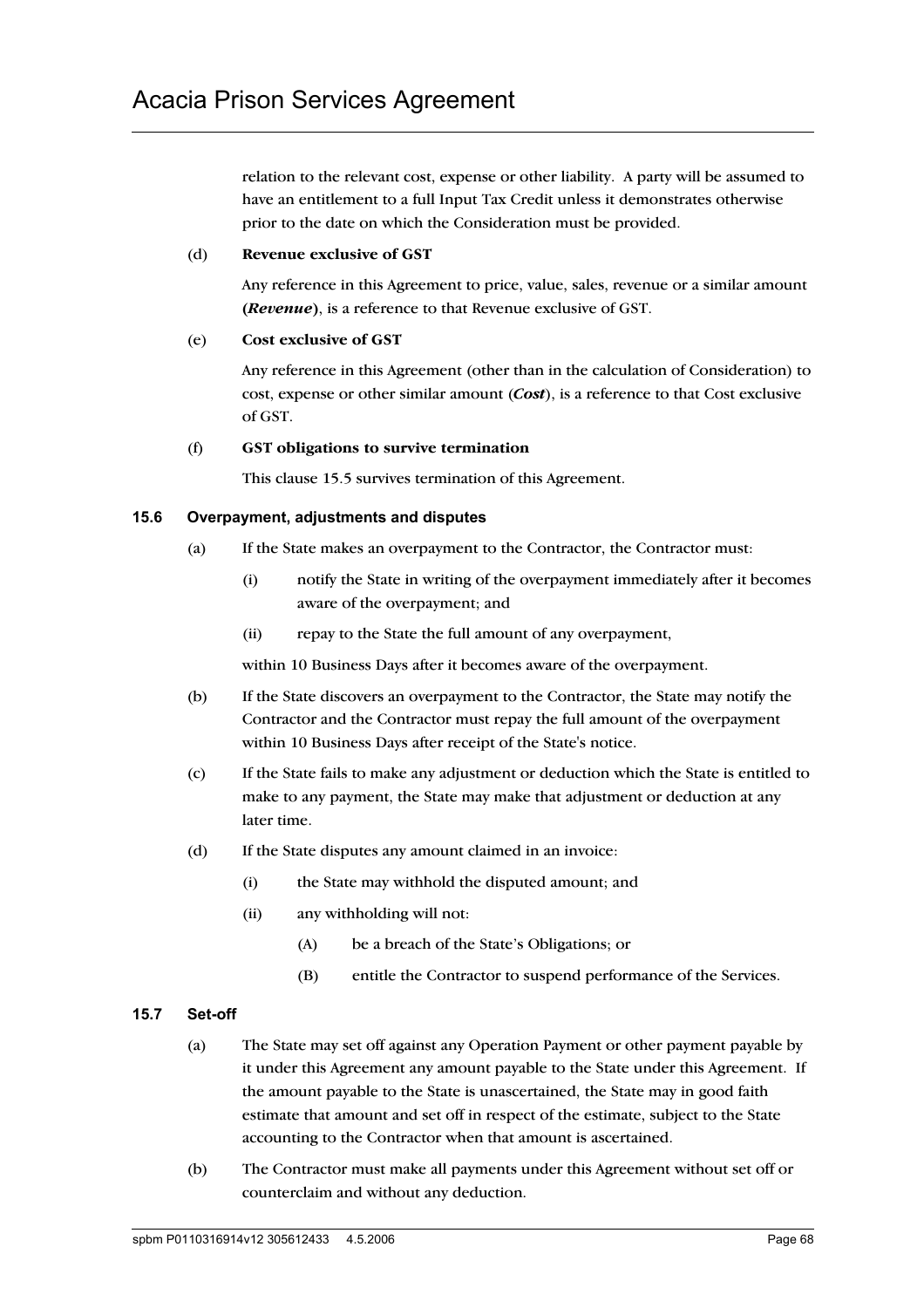(c) Nothing in subclause (a) is effective to create a Security Interest. Subclause (a) is without prejudice to any right of set off or other right to which the State is at any time otherwise entitled (whether by operation of law, contract or otherwise).

#### **15.8 Payment not acknowledgment that Services satisfactory**

Payment by the State of the Operation Payments is not an acknowledgment or acceptance by the State that the Services have been carried out satisfactorily.

#### **15.9 Interest on overdue payments**

- (a) If either Party fails to pay any amount due to the other Party under this Agreement within 20 Business Days after the due date for payment, that party must pay interest to the other party at the Default Rate.
- (b) The provisions of subclause (a):
	- (i) do not affect any other right of a Party under this Agreement; and
	- (ii) are in addition to any other right of a Party under this Agreement.

#### **15.10 Interest to accrue daily**

Interest will accrue daily, and will be calculated from the due date of payment until the date of payment in full.

# **16. VARIATIONS**

### **16.1 Contractor Proposal**

- (a) The Contractor may, by giving notice in writing to the State at any time during the Operation Period:
	- (i) request the State to vary the Services by expanding or reducing the scope or volume of the Services (or any part of them) or by the inclusion of a new or improved service (provided that the new or improved service is not in breach of applicable Legislative Requirements) (*Contractor Proposal*); and
	- (ii) where the Contractor considers that the Contractor Proposal will result in a material increase in the cost to the Contractor in providing the varied Services as determined in accordance with clause 16.4(d), propose the adjustment to the Operation Payment that would apply in respect of the Contractor Proposal.
- (b) On receiving a Contractor Proposal, the State must negotiate in good faith with the Contractor regarding the Contractor Proposal, but the State shall be under no obligation to approve it. If the State approves the Contractor Proposal it shall be deemed to be a Variation Notice for the purpose of clause 16.2 and the adjustment to the Operation Payment, if any, approved by the State shall be deemed to be an adjustment to the Operation Payment agreed between the parties in relation to the Variation Notice for the purpose of clause 16.4(b).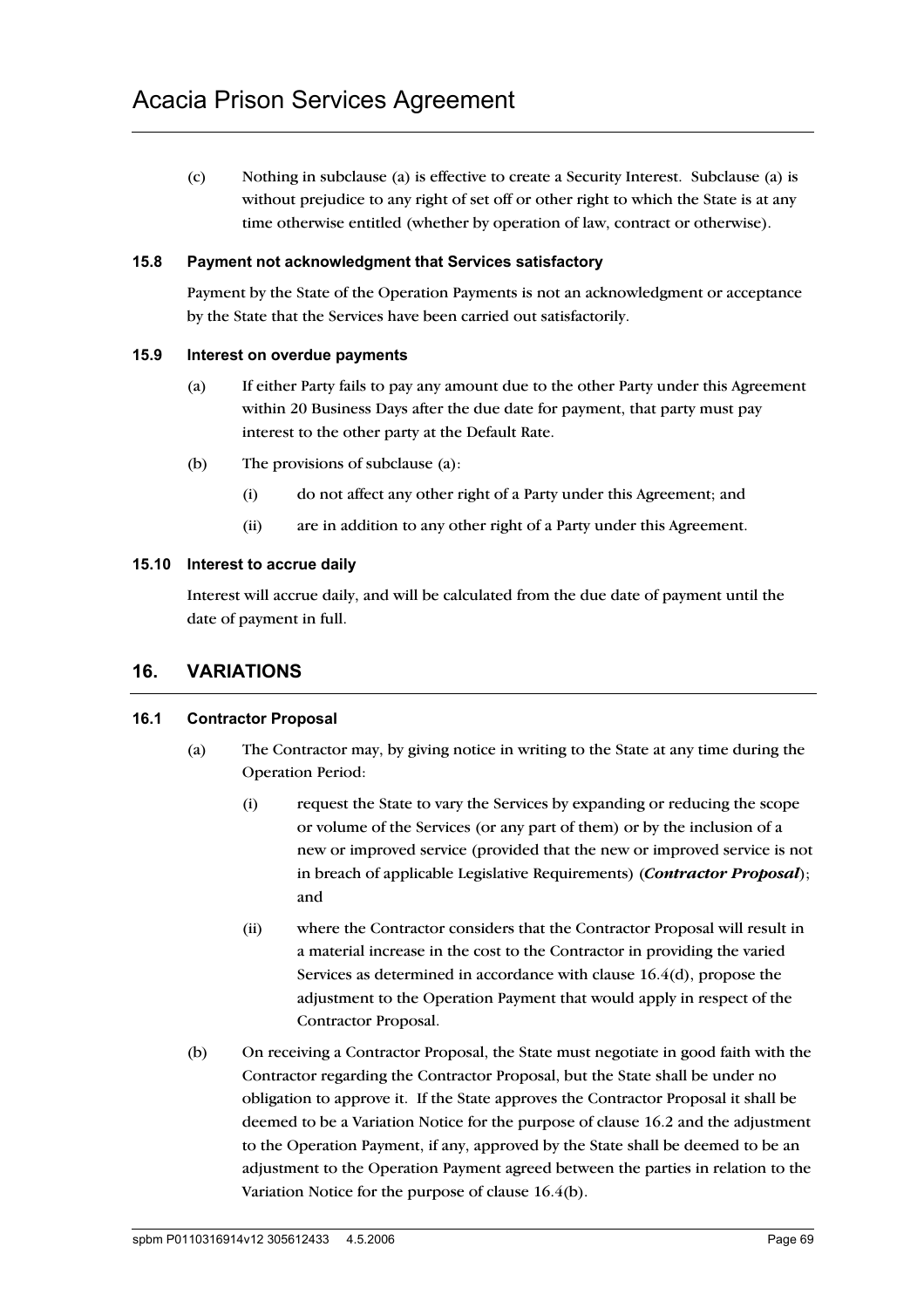## **16.2 Variations by the State**

The State may, by giving notice in writing to the Contractor at any time during the Operation Period, direct the Contractor to vary the Services by expanding or reducing the scope or volume of the Services (or any part of them), by the inclusion of a new service (provided that new service is in the nature of the services contemplated by the Prisons Act) or by imposing higher or stricter standards or measures for performance of the Services (a *Variation Notice*).

### **16.3 Contractor to comply**

The Contractor must comply with a Variation Notice given under clause 16.2 and either:

- (a) commence to perform any such varied or additional Services as soon as reasonably practicable after receipt of the Variation Notice, taking into account the nature of the variation and any arrangements required to be made by the Contractor to provide such varied or additional Services; or
- (b) cease to provide any Services as directed by a Variation Notice, from the date of receipt of the Variation Notice or other later date specified in it.

#### **16.4 Price for variation**

- (a) Where the State has given a Variation Notice to the Contractor and the State or the Contractor considers (acting reasonably) that the direction to vary the Services will result in a material increase or a material decrease in the cost to the Contractor in providing the varied Services as determined in accordance with subclause (d), the State or the Contractor (as the case may be) may give a notice to the other Party requesting an adjustment to the Operation Payments and setting out full details of why that Party considers that the variation of the Services will result in such material increase or material decrease (as the case may be) (*Price Adjustment Notice*). A Price Adjustment Notice given by:
	- (i) the State, must be given at the same time as the Variation Notice is given; and
	- (ii) the Contractor, must be given to the State within 10 Business Days after receipt of the Variation Notice.
- (b) Following a Party's receipt of a Price Adjustment Notice given by the other Party, the Parties must negotiate in good faith with a view to agreeing a reasonable adjustment to the Operation Payments to take into account the increased costs or decreased costs (as the case may be) of providing the Services as varied under this clause 16.
- (c) If the Parties cannot agree an adjustment to the Operation Payments within 20 Business Days after receipt of a Price Adjustment Notice and the State has not withdrawn the direction to vary the Services within that period, then the variation to the Operation Payments will be determined in accordance with clause 26.
- (d) For the purposes of subclause (a) there will be a material increase or decrease in the cost to the Contractor in providing the Services where the variation to the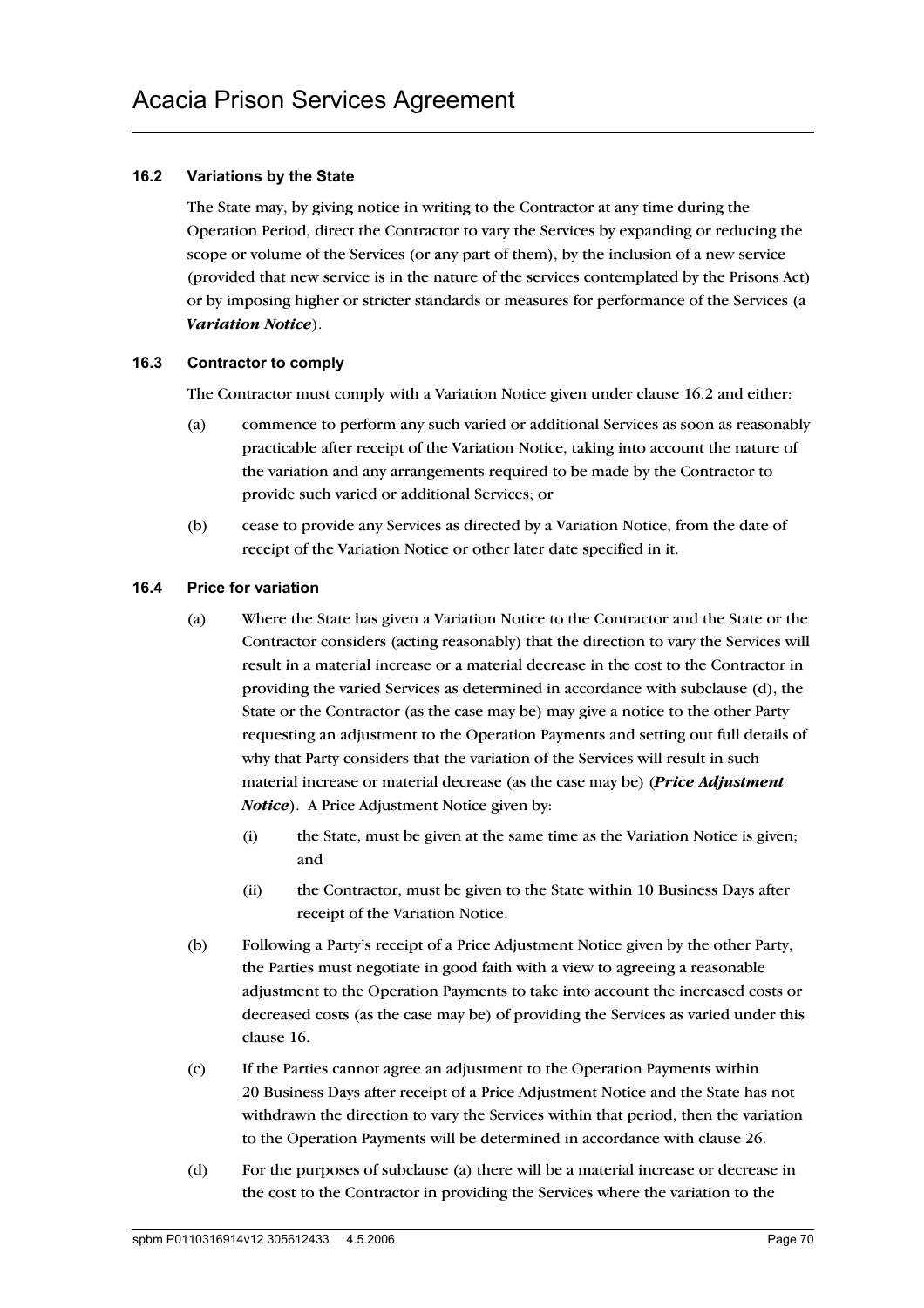Services results in a cost increase or decrease of \$10,000 or more. Where one or more variations to the Services in the same Operation Year result in a cost increase or decrease of less than \$10,000 each but, when aggregated, result in a total cost increase or decrease of \$10,000 or more in that Operation Year, those variations may be aggregated and will be deemed together to result in a material increase or decrease for the purpose of subclause (a). In determining whether a cost increase or decrease is equal to \$10,000 or more:

- (i) the netting effect of cost increases and decreases resulting from different variations in the same Operation Year will be taken into account; and
- (ii) any variation in the same Operation Year which has previously resulted in a variation to the Operation Payments will not be taken into account.

### **16.5 Changes after Signature Date**

- (a) If at any time after the Signature Date:
	- (i) there is an amendment to the Prisons Act, the Prisons Regulations or any instrument issued under them which affects the provision of the Services or the performance of the Contractor's Obligations; or
	- (ii) there is an amendment to a Legislative Requirement which specifically applies to prisons in Western Australia, including the Prison, and not generally to the community,

(each a *Change*) and the effect of the Change is that the Services are varied or there is a requirement to vary the Services, either Party may give the other Party a notice setting out the details of the Change and the provisions of subclause (b) will apply in respect of the Change as if it were a direction by the State to vary the Services under clause 16.2.

- (b) Where subclause (a) applies:
	- (i) a Party's notice setting out the details of the Change will be treated as a direction to vary the Services under clause 16.2; and
	- (ii) clause 16.4 will apply except that either Party may give to the other Party a Price Adjustment Notice within 10 Business Days after receipt of the notice setting out the details of the Change given under subclause (a).
- (c) If either Party disputes the occurrence, nature, or effect of a Change notified by the other Party under subclause (a), the dispute will be determined by an independent expert in accordance with clause 26.5.

### **16.6 Expansion or modification of Prison**

For the avoidance of doubt, an expansion in the volume of the Services as a result of an extension or modification of the Prison by the State as contemplated in clause 11.13, or an increase in Prisoner numbers at the Prison, does not constitute a variation or a Change for the purposes of this clause 16.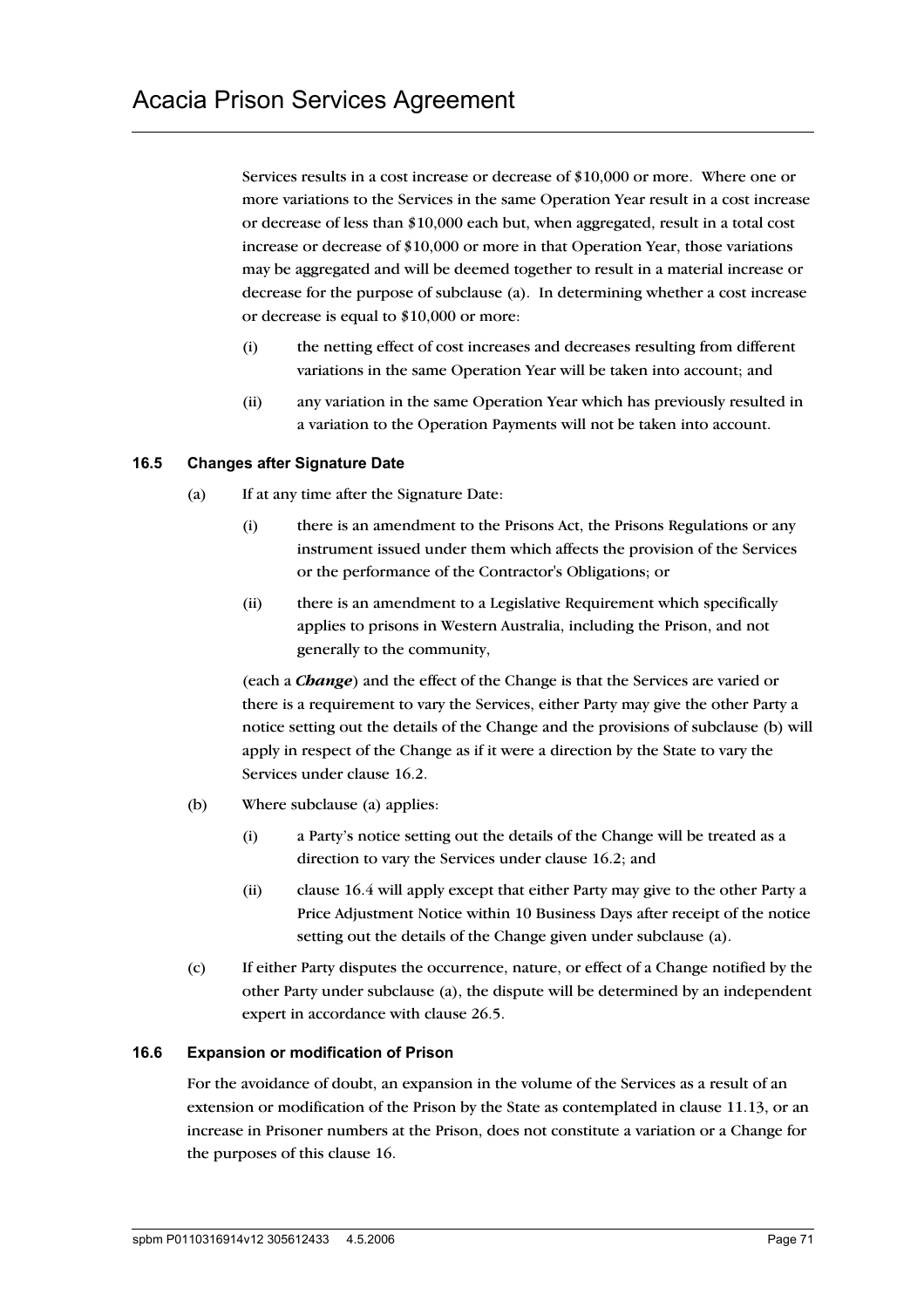## **16.7 Directions**

For the avoidance of doubt, a direction given by the State will not constitute a Variation Notice unless it is expressed to be a Variation Notice.

# **17. PERFORMANCE IMPROVEMENT REQUEST AND DEFAULT**

### **17.1 Performance Improvement Requests**

- (a) Where the State assesses that the Contractor has breached a Contractor Obligation or has failed to perform any element of the Services in the manner or in accordance with the standards required under this Agreement, the State may request the Contractor to improve its performance of the Services, including by implementing a better or alternative method of performing the Services (*Performance Improvement Request*).
- (b) Each Performance Improvement Request:
	- (i) must specify the Contractor's breach or failure;
	- (ii) must outline the nature of the improvement being requested, what action or outcome the State reasonably considers is required in respect of the Services and the time frame for the Contractor to complete the action or achieve the outcome specified, provided that the Contractor must be given at least 10 Business Days to complete that action or achieve that outcome; and
	- (iii) may require the Contractor to:
		- (A) provide further information in respect of its performance of the relevant Services;
		- (B) meet with the State to discuss the Performance Improvement Request; and
		- (C) submit its plans to improve performance in the areas identified by the Performance Improvement Request,

and in each case the State must specify the time frames for the Contractor to provide the information, meet with the State and submit its plans (as may be relevant).

- (c) The Contractor must respond to, and fully comply with, all Performance Improvement Requests and any failure by the Contractor to do so:
	- (i) will be deemed to be a Default that is not capable of being cured and in respect of which clause 17.3(b) applies; and
	- (ii) pursuant to clause 15.4, may result in the deduction of the Abatement Amount specified in Item 3(e) of Schedule 1.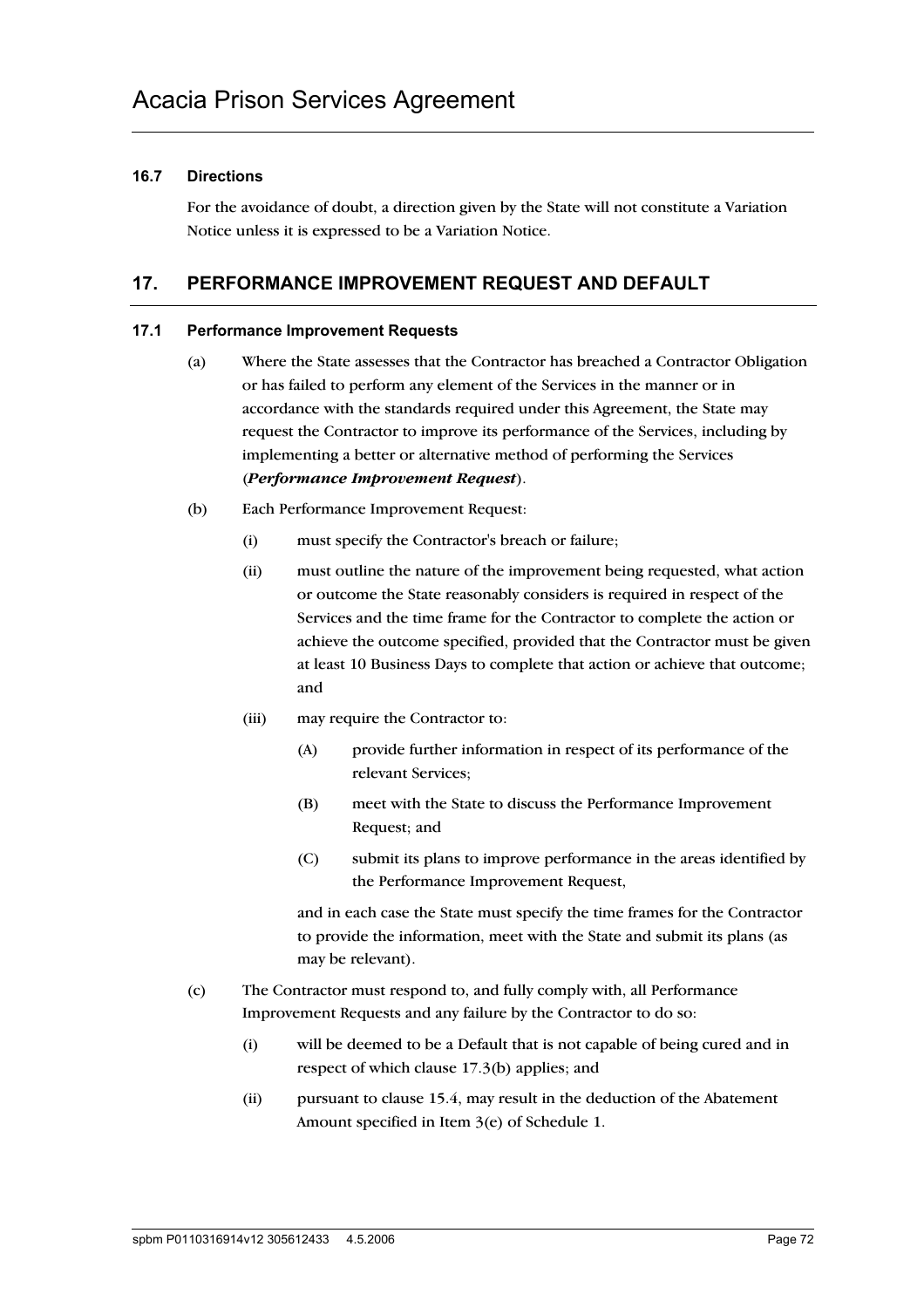## **17.2 Default Notice**

If there is a Default by either Party then the other Party may give the defaulting Party a Default Notice.

## **17.3 Cure of Default**

- (a) On receipt of a Default Notice in respect of a Default that is capable of being cured, the defaulting Party must at its own cost:
	- (i) in the case of a Default in the payment of money, cure that Default, within 5 Business Days from the date of service of the Default Notice or within such longer period specified in the Default Notice;
	- (ii) in the case of a Default by the Contractor in relation to the provision of an Essential Service, cure that Default as soon as the Default may be rectified, and in any event, within 24 hours from service of the Default Notice; and
	- (iii) in any other case, cure the Default within 10 Business Days from the date of service of the Default Notice or within such longer period specified in the Default Notice.
- (b) Where the Contractor commits a Default that is not capable of being cured because of the nature of the Default or the passing of the time or date for performance of the relevant Contractor's Obligation or the Default is in respect of the Contractor's failure to comply with a Performance Improvement Request, the State may, at its discretion, after giving a Default Notice to the Contractor, direct the Contractor to rectify the Default by:
	- (i) performing that Contractor Obligation despite the time for performance having elapsed;
	- (ii) paying compensation to the State in respect of that Default; and
	- (iii) taking such measures as may be necessary (and which may include the provision of additional Contractor Resources or Contract Workers) to prevent a recurrence of the Default.

The Contractor must comply with any direction of the State under this subclause within the timeframes specified by the State.

- (c) If a defaulting Party determines that it requires the benefit of an extended cure period under subclause (a)(iii) it must, as soon as reasonably practicable after receiving the Default Notice (but not later than the expiration of the then current cure period as specified in the Default Notice), give notice to the non-defaulting Party that the applicable cure period is insufficient to rectify the Default, giving a reasonable explanation as to why it is insufficient and requesting that the cure period be extended by the further period referred to in the defaulting Party's notice and the non-defaulting Party may, at its discretion, agree to extend the cure period by either:
	- (i) the further period requested; or
	- (ii) an alternative further period determined by the non-defaulting Party.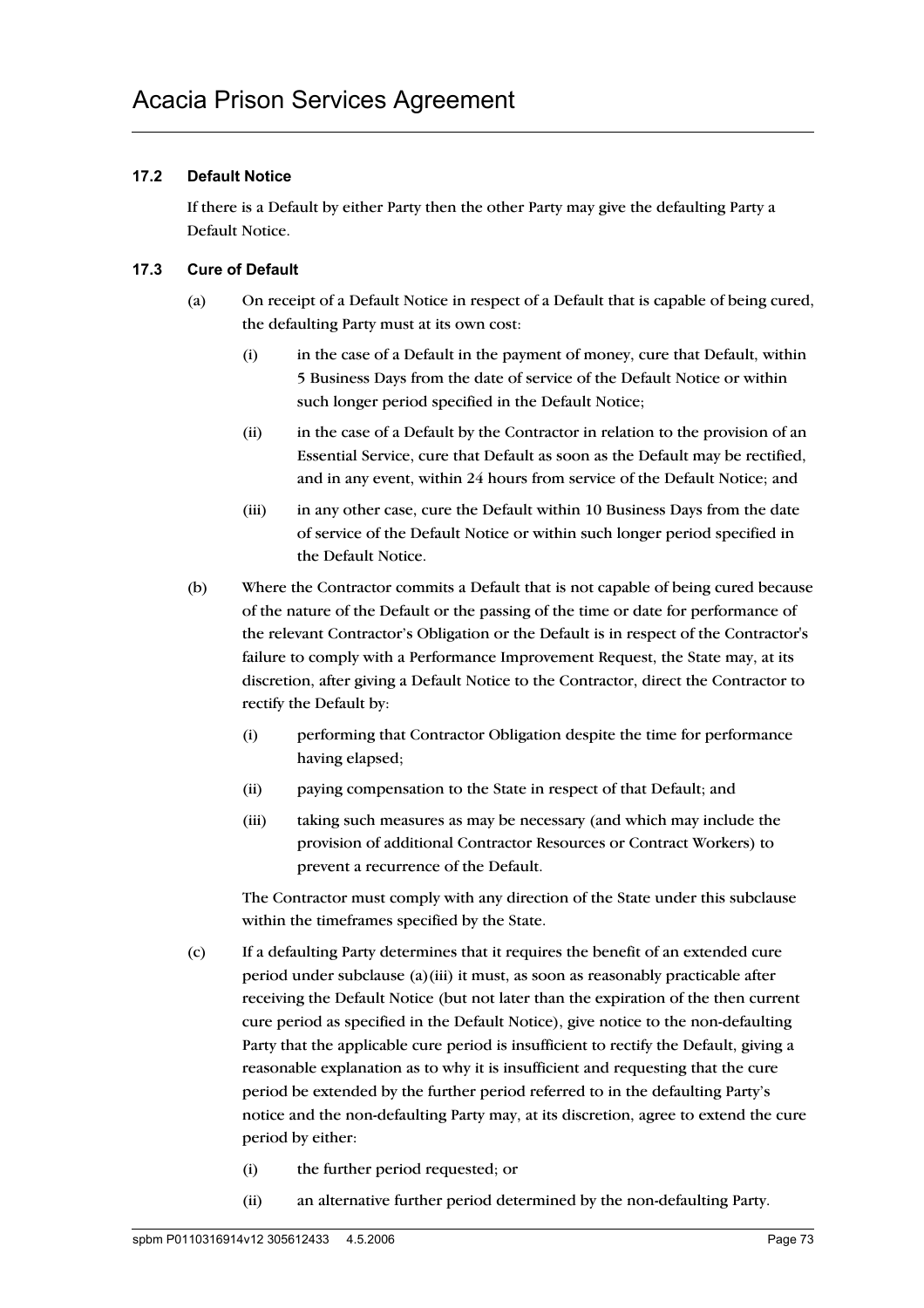- (d) If, during the period referred to in subclause (a)(iii) (as may be extended by subclause (c)), the cure of the Default is not, or is no longer being, diligently pursued, the cure period in respect of that Default will be deemed to have expired.
- (e) If the Contractor:
	- (i) fails to cure a Default referred to in subclause (a) within the cure period specified in respect of the Default, or
	- (ii) fails to comply with a direction by the State under subclause (b) in respect of a Default that is not capable of being cured; or
	- (iii) commits a Default which is not capable of being cured and the State does not issue a direction under subclause (b) in respect of that Default,

the State may, at its discretion, cure or rectify the Default and take such measures as are necessary to prevent its recurrence and the Contractor must immediately, on written demand by the State, pay compensation to the State in respect of the Default and reimburse the State for all costs, charges and expenses incurred by the State in taking appropriate measures to prevent its recurrence.

## **17.4 Suspension of payments**

- (a) If the Contractor commits a Default by failing to provide any of the Services or by providing Services which do not meet the requirements or standards set out in this Agreement the State may:
	- (i) deduct and retain amounts from any money owing to the Contractor and, in particular, any money owing to the Contractor in respect of the Operation Payment; or
	- (ii) suspend payment of the whole or part of the Operation Payments and the Performance Linked Fees to the Contractor,

on the basis that the State considers commensurate with the reduction in the quantum or quality of the Services provided by the Contractor.

- (b) Where the State:
	- (i) deducts and retains amounts from monies due to the Contractor, whether in respect of the Operation Payment or otherwise; or
	- (ii) suspends payment of any money due to the Contractor whether in respect of the Operation Payment, the Performance Linked Fees or otherwise,

and the Contractor disputes the entitlement of the State to make the deduction or the suspension or the amount deducted or suspended under subclause (a), the issue of whether the State is entitled to make the deduction or suspend the payment or as to the amount deducted or suspended will be determined by an independent expert in accordance with clause 26.5.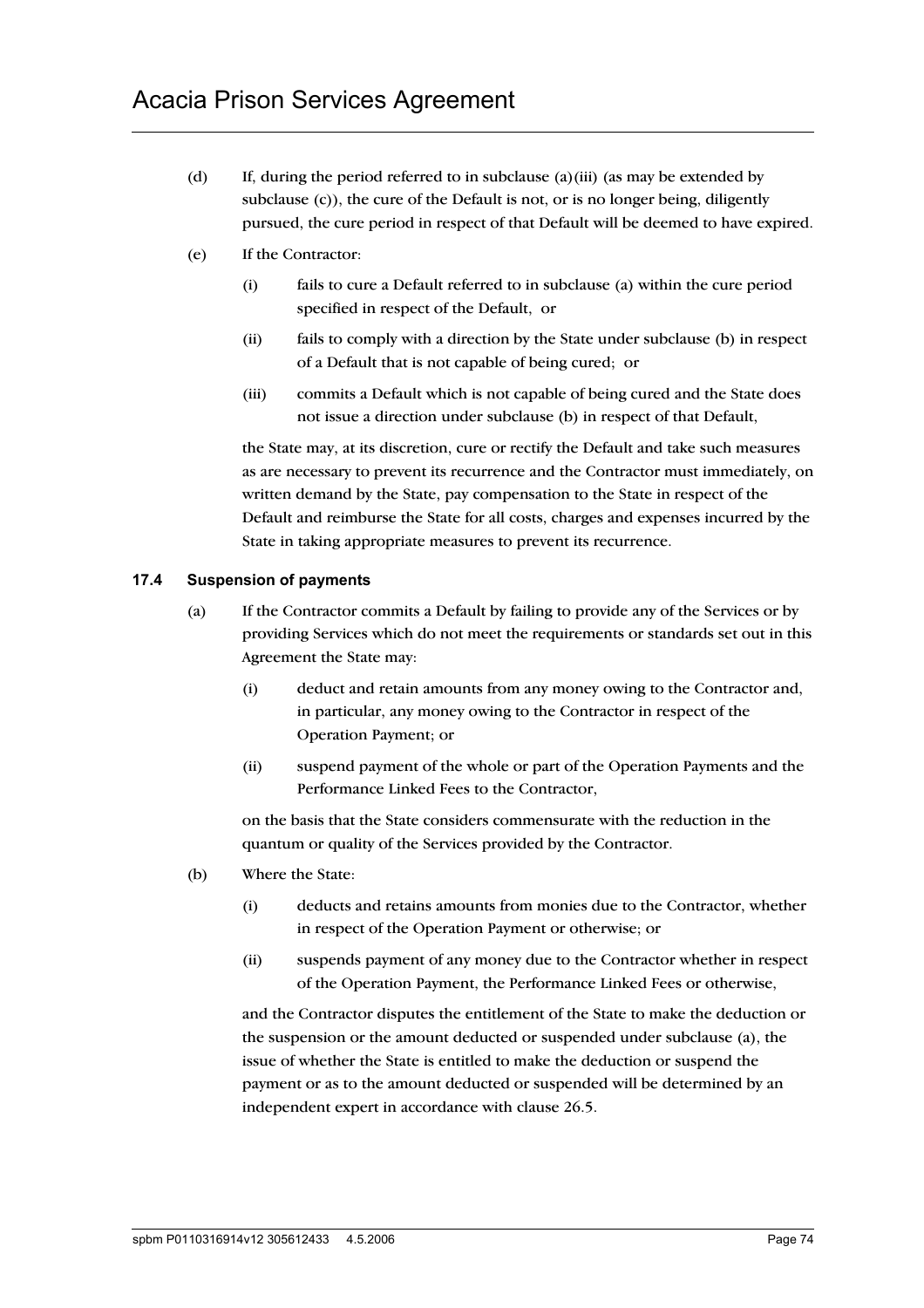# **18. TERMINATION**

#### **18.1 Termination by the State**

- (a) The State may terminate this Agreement by notice to the Contractor if:
	- (i) the Contractor has committed a material Default which:
		- (A) is not remedied within the timeframe specified in clause  $17.3(a)$ ; or
		- (B) is not capable of being cured, whether because of the nature of the Default, the passing of the time or date for performance of the relevant Contractor's Obligation or any other reason and the State has not issued a direction under clause 17.3(b) in respect of the Default, or the Contractor has failed to comply with the direction issued by the State under clause 17.3(b); or
	- (ii) any of the following events (each a *Termination Event*) occurs:
		- (A) an Insolvency Event occurs in relation to the Contractor or the Guarantor;
		- (B) without the prior written consent of the State, there is a Change of Control in respect of the Contractor, the Guarantor or a Material Subcontractor;
		- (C) the Contractor breaches clause 27 or 31.6;
		- (D) it becomes unlawful for the Contractor to operate the Prison or provide the Services;
		- (E) a representation, warranty or statement by or on behalf of the Contractor in this Agreement or in a document provided under or in connection with this Agreement, including the Contractor's Proposal, is not true in a material respect or is misleading when made or repeated which, if it had been known to the State before signing this Agreement, would it have resulted in the State not entering into this Agreement or entering into this Agreement on materially different terms;
		- (F) the Contractor abandons, ceases or suspends the conduct of all or a substantial part of the Services or it threatens or expresses an intention to do so;
		- (G) there are in any Operation Year:
			- (1) 2 or more separate and isolated instances of a death of a Prisoner at the Prison, or outside the Prison while in the lawful custody, care and control of the Contractor, (being a death by other than natural causes as lawfully determined by a coroner under the *Coroners Act 1996* (WA));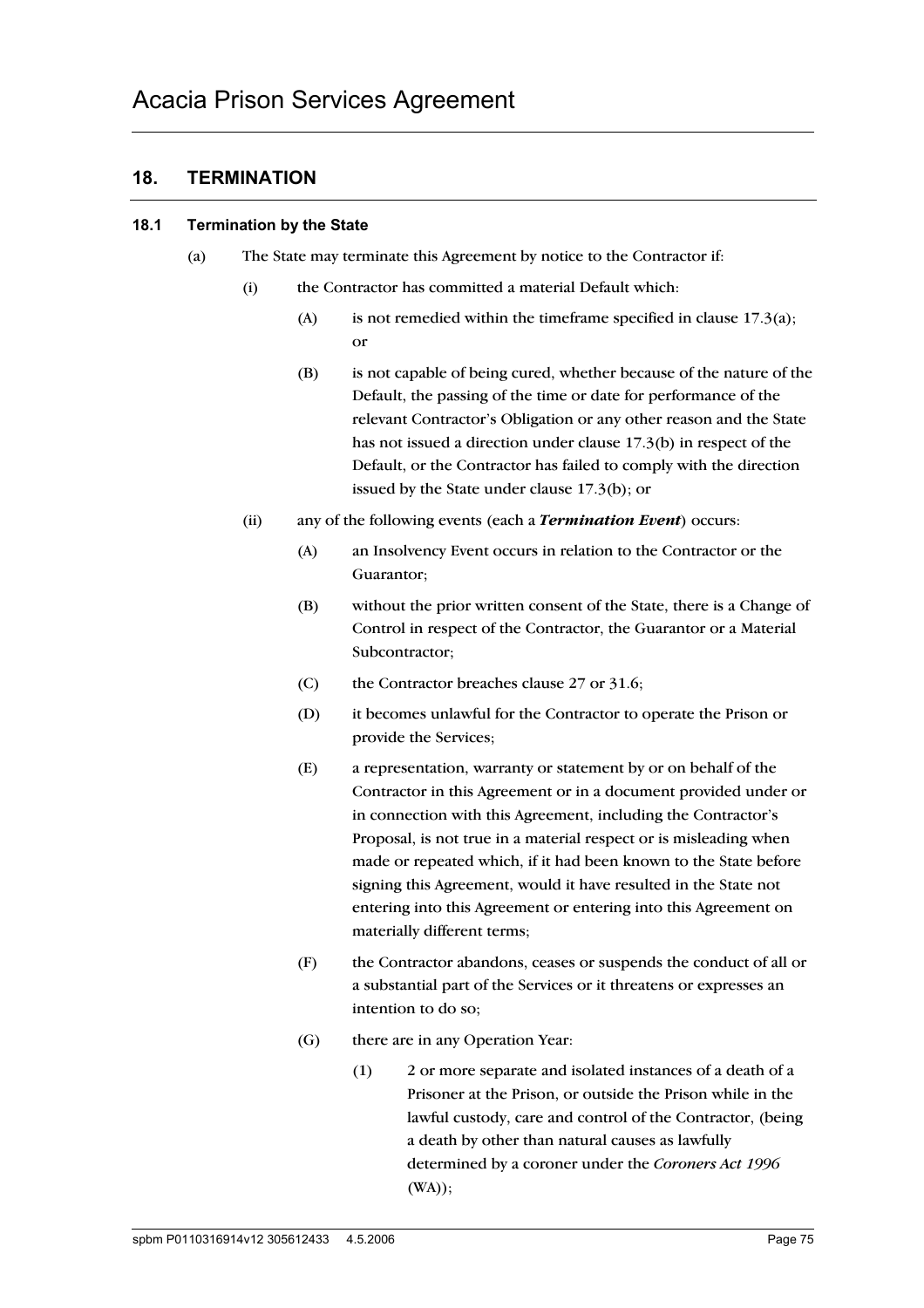- (2) 2 or more separate and isolated incidents involving an Escape (each incident may result in more than one Escape, but will be treated as a single incident for the purpose of this subclause); or
- (3) 2 or more separate and isolated instances of a Loss of Control; or
- (H) the Contractor performs the Services at a level which entitles the Contractor to receive 50% or less of the Performance Linked Fee for any Operation Year.
- (b) The State may exercise its right under subclause (a):
	- (i) in the case of subclauses (ii)(A), (B), (C), (D) or (F) immediately on service of a notice to the Contractor; and
	- (ii) in the case of all other subclauses, by 3 days notice to the Contractor,

and in each case, this Agreement will terminate on the date specified in that notice.

### **18.2 State's costs of preparation and service of termination notice**

The Contractor must, on written demand by the State, reimburse the State for all costs, charges and expenses (including reasonable solicitor's costs on an indemnity basis), incurred by the State, in connection with the preparation and service of a termination notice referred to in clause 18.1.

### **18.3 Termination by agreement**

This Agreement may be terminated by the agreement in writing of the State and the Contractor.

### **18.4 Statutory termination by CEO**

This Agreement may be terminated by the CEO pursuant to an exercise of the CEO's Statutory Powers of termination under Division 5 of Part IIIA of the Prisons Act.

### **18.5 Rights preserved on termination**

The termination of this Agreement will not affect any rights of a Party against the other Party in respect of any act, omission, matter, or thing occurring under this Agreement prior to termination or as a result of any Default by the other Party before the date of termination, nor will it affect the coming into force or the continuance in force of any provision of the Agreement which is expressly or by implication intended to come into, or continue in, force on or after termination, including the provisions in clause 20.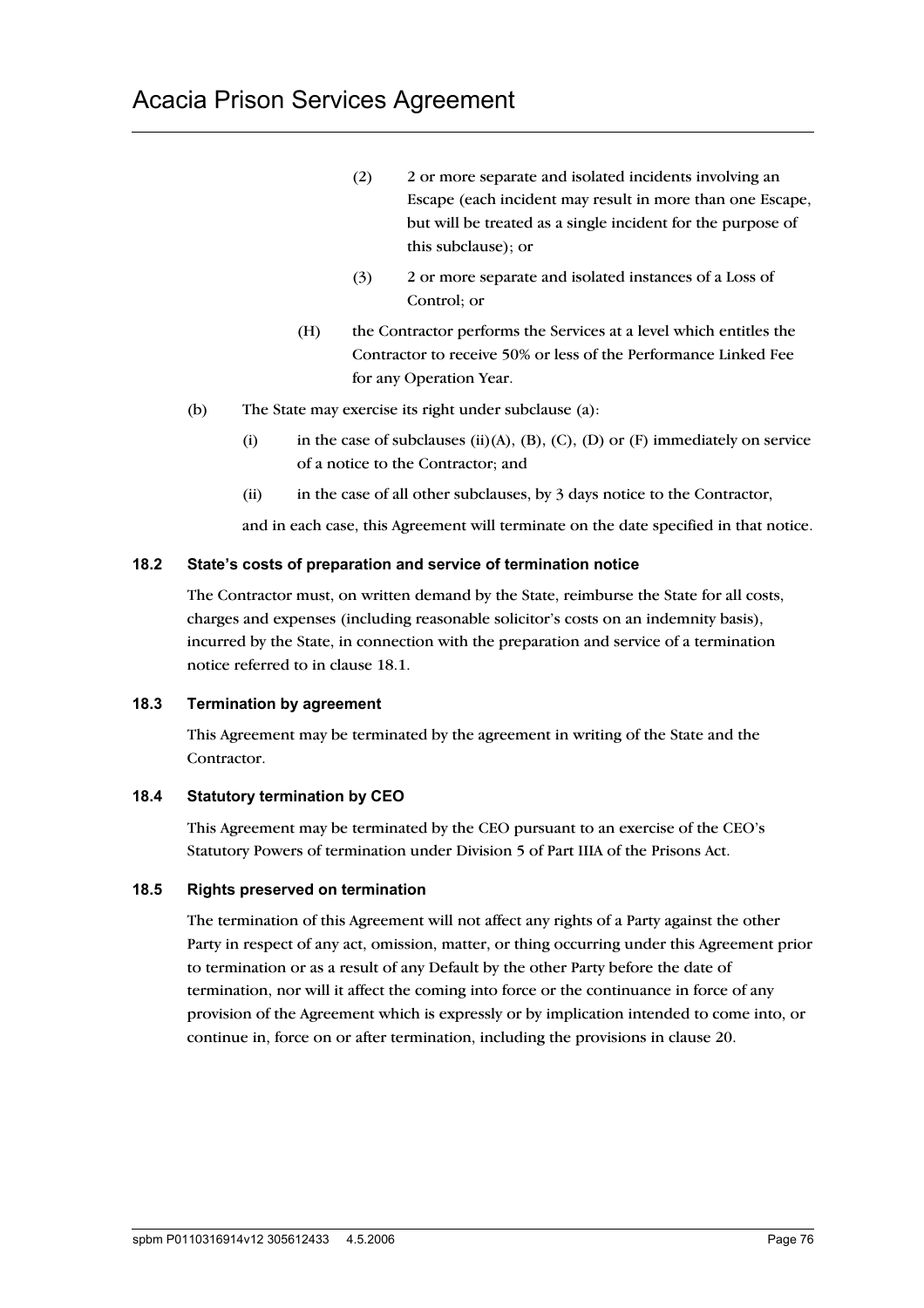# **19. STATUTORY INTERVENTION, SUSPENSION AND TERMINATION**

#### **19.1 Definitions in this clause**

In this clause:

- (a) *administrator* means a person appointed or engaged under section 15Y or 15Z of the Prisons Act; and
- (b) *intervene* has the meaning given in the Prisons Act.

### **19.2 Operation of Prisons Act**

- (a) The Parties acknowledge:
	- (i) that nothing in this Agreement limits the operation of Division 5 of Part IIIA of the Prisons Act in respect of intervention in, suspension or termination of, this Agreement in certain prescribed situations or the appointment of an administrator for those purposes;
	- (ii) that the State's rights under clauses 17 and 18 are contractual rights existing under this Agreement and, to the extent permitted by law, are in addition to and do not limit in any way, any rights or remedies available to the State or the State's Associates including any Statutory Powers granted under Division 5 of Part IIIA of the Prisons Act; and
	- (iii) the requirements of section 15C(g) of the Prisons Act for this Agreement to specify the financial and other consequences of:
		- (A) intervening in this Agreement under section 15W;
		- (B) terminating or suspending this Agreement under section 15X; and
		- (C) requisitioning property under section 15ZC.

### **19.3 Intervention in Agreement under section 15W**

- (a) The Contractor acknowledges that the Statutory Powers granted under the Prisons Act in respect of intervention in this Agreement authorise:
	- (i) the CEO to intervene in this Agreement in the circumstances prescribed in section 15W of the Prisons Act and:
		- (A) give directions as to the manner in which the Services are to be provided; and
		- (B) provide any Services;
	- (ii) the CEO, to appoint an administrator to do any of the things specified in subclauses (i)(A) and (i)(B), for an initial period not exceeding 1 year; and
	- (iii) the CEO and the administrator (with the CEO's approval), to requisition any property used in relation to the provision of the Services and use that property for the ongoing provision of the Services for a period not longer than 12 months,

in accordance with the requirements of Division 5 of Part IIIA of the Prisons Act.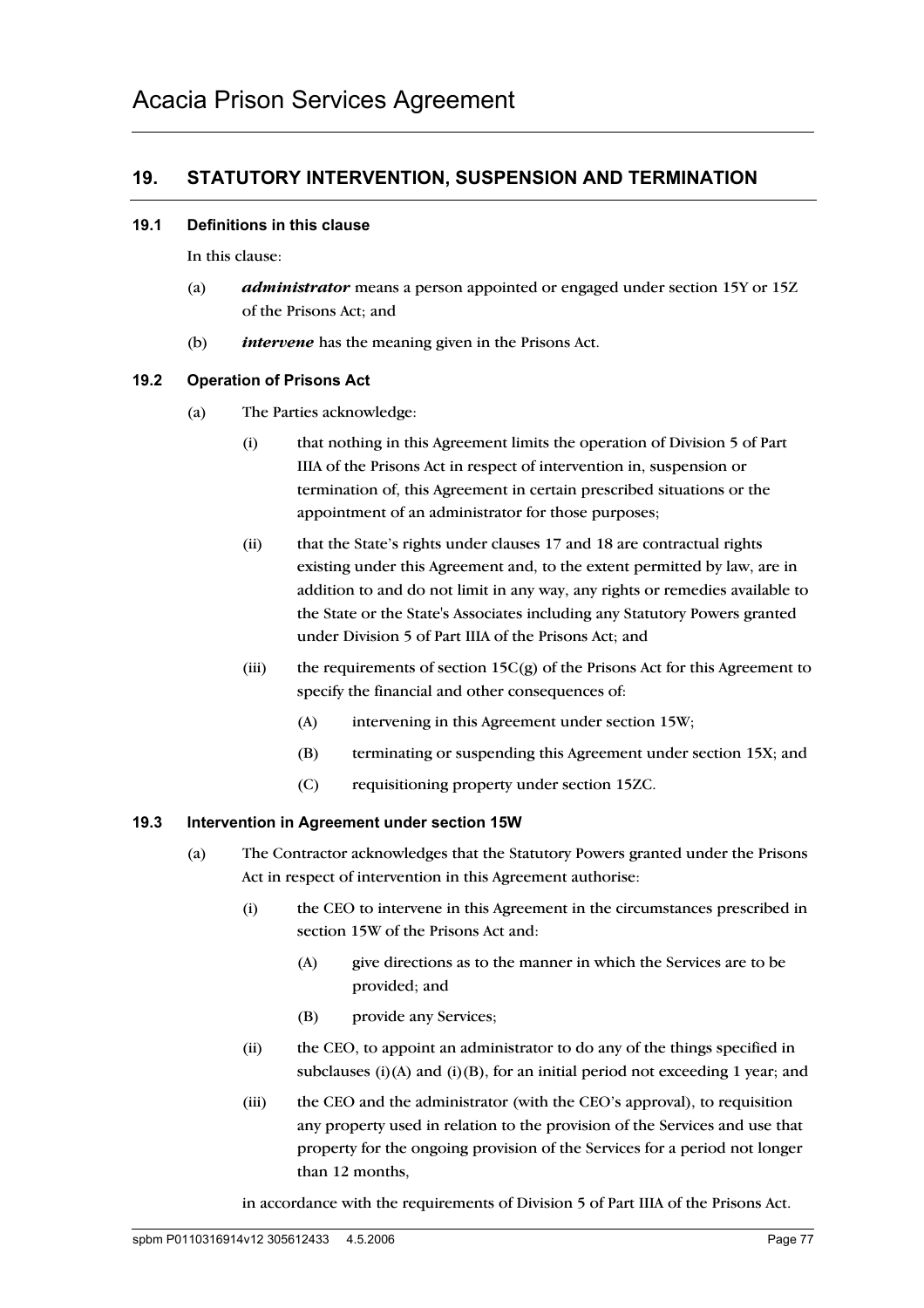(b) The Contractor acknowledges its obligations to, and to ensure that each Contract Worker does, comply with the lawful directions of the CEO or an administrator appointed for the purposes of section 15W of the Prisons Act.

## **19.4 Consequences of intervention**

- (a) If the CEO intervenes in this Agreement under section 15W of the Prisons Act:
	- (i) the State may reduce or suspend the Operation Payment and other payments under this Agreement in accordance with clause 19.8; and
	- (ii) except to the extent required under clause 19.9, neither the State nor the State's Associates nor any other person is liable to pay any compensation or make any other payment to the Contractor, a Subcontractor, Contract Worker or other person under this Agreement or in connection with the intervention.
- (b) The Contractor must pay to the State the reasonable costs of the CEO intervening in this Agreement under section 15W of the Prisons Act, without prejudice to any of the State's other rights.

### **19.5 Suspension or termination under section 15X**

- (a) The Contractor acknowledges that the Statutory Powers granted under Division 5 of Part IIIA of the Prisons Act in respect of the termination or suspension of prison services contracts authorise:
	- (i) the CEO to:
		- (A) with the Minister's approval, terminate or suspend (wholly or partially) this Agreement in the circumstances prescribed in section 15X of the Prisons Act; and
		- (B) provide, or appoint an administrator for an initial period not exceeding 1 year to provide, any Services after the termination, or during the suspension, (as the case may be) of this Agreement; and
	- (ii) the CEO and the administrator (acting with the CEO's approval), to requisition any property used in relation to the provision of the Services and use that property for the ongoing provision of the Services for a period not longer than 12 months,

in accordance with the requirements of Division 5 of Part IIIA of the Prisons Act.

#### **19.6 Consequences of termination or suspension**

- (a) If the CEO terminates or suspends this Agreement under section 15X of the Prisons Act:
	- (i) the State may reduce or suspend the Operation Payment and other payments under this Agreement in accordance with clause 19.8; and
	- (ii) except to the extent required under clauses 19.7 and 19.9, neither the State, nor the State's Associates nor any other person is liable to pay to the Contractor or any Subcontractor, Contract Worker or other person, any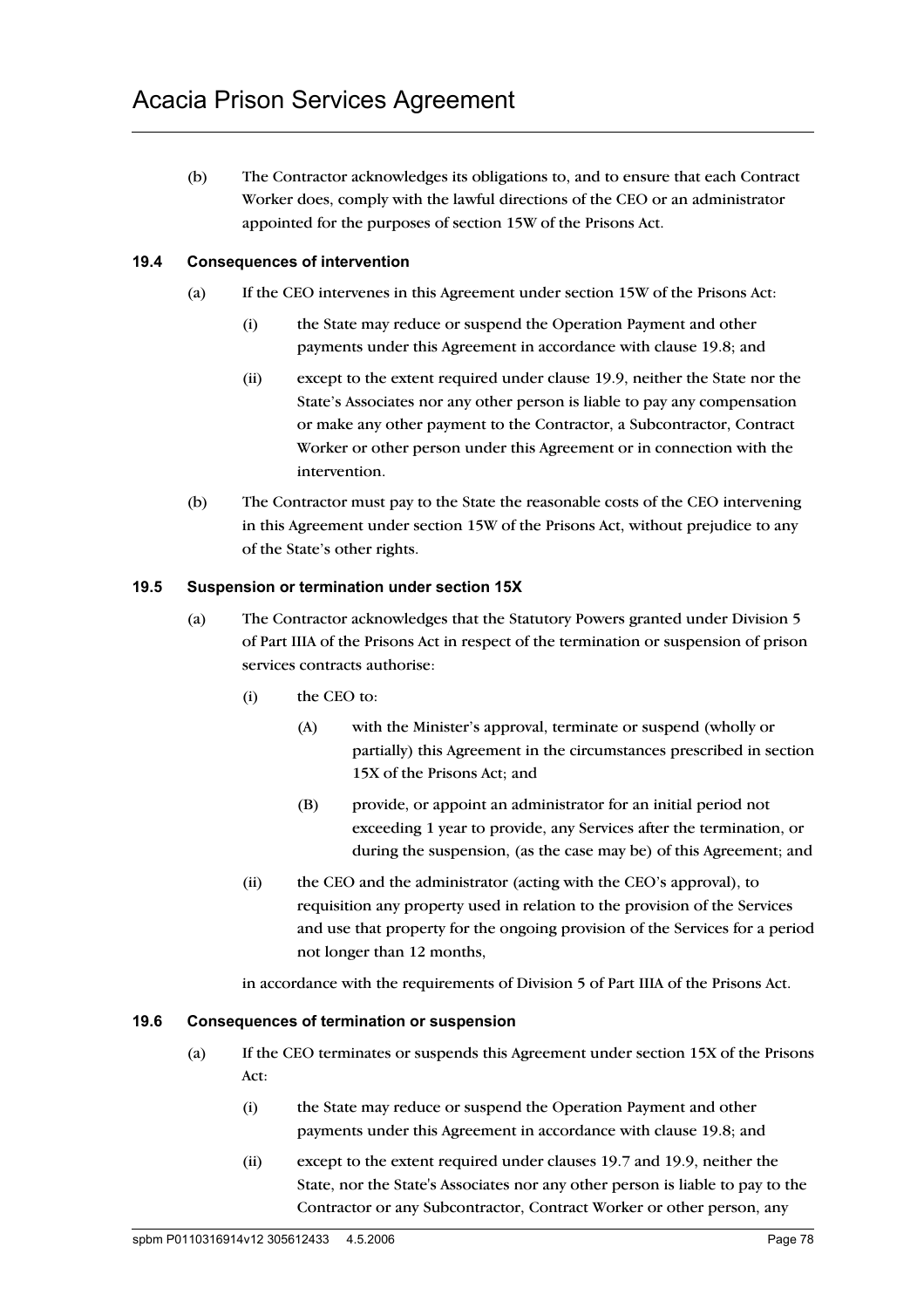compensation in respect of the termination or suspension of this Agreement under section 15X.

- (b) The Contractor waives any other rights it might have to pursue a claim of restitution of any kind, including a claim of unjust enrichment, as a result of suspension or termination of this Agreement under section 15X of the Prisons Act.
- (c) The Contractor must, in each Subcontract or order placed with any Subcontractor for the purpose of this Agreement, reserve a right of termination or suspension to take account of the CEO's Statutory Power to terminate or suspend this Agreement under Division 5 of Part IIIA of the Prisons Act.
- (d) Without prejudice to any of the State's other rights, the Contractor must pay to the State the reasonable costs of the CEO arising in connection with the termination of this Agreement under section 15W of the Prisons Act, including any costs arising in connection with the appointment or engagement of the administrator.

# **19.7 Consequences of termination or suspension under section 15X(2)(e) of the Prisons Act**

- (a) If the CEO terminates or suspends this Agreement solely on the ground set out in section 15X(2)(e) of the Prisons Act and the State is not otherwise entitled to terminate this Agreement in accordance with its terms and the suspension or termination has the effect that the Contractor will not be providing any Services after the termination or during the suspension, the State:
	- (i) must, subject to subclause (b), indemnify the Contractor against any loss, liabilities or expenses which are reasonably and properly incurred by the Contractor in connection with this Agreement, to the extent that those liabilities or expenses were incurred in consequence of the termination or suspension of this Agreement under the Prisons Act; and
	- (ii) is not required to pay to the Contractor any amount by way of indemnity under subclause (i) in excess of an amount equal to 100 percent of the Operation Payment for the Operations Year in which the termination or suspension occurs.
- (b) The Contractor must do, and must ensure that each Contract Worker does, everything possible to mitigate the Contractor's losses, liability or expenses arising in consequence of termination or suspension of this Agreement under the Prisons Act.

# **19.8 Intervention in and termination or suspension of part of Services**

- (a) If the CEO intervenes in, or suspends, this Agreement with the effect that the Contractor will no longer be providing any Services or performing any of the Contractor's Obligations for the period of the intervention or suspension, the State may suspend payment of all Operation Payments and other payments under this Agreement for the period of that suspension or intervention.
- (b) If the CEO intervenes in, or suspends or partially terminates, this Agreement (under clause 18 or as contemplated by this clause) with the effect that the scope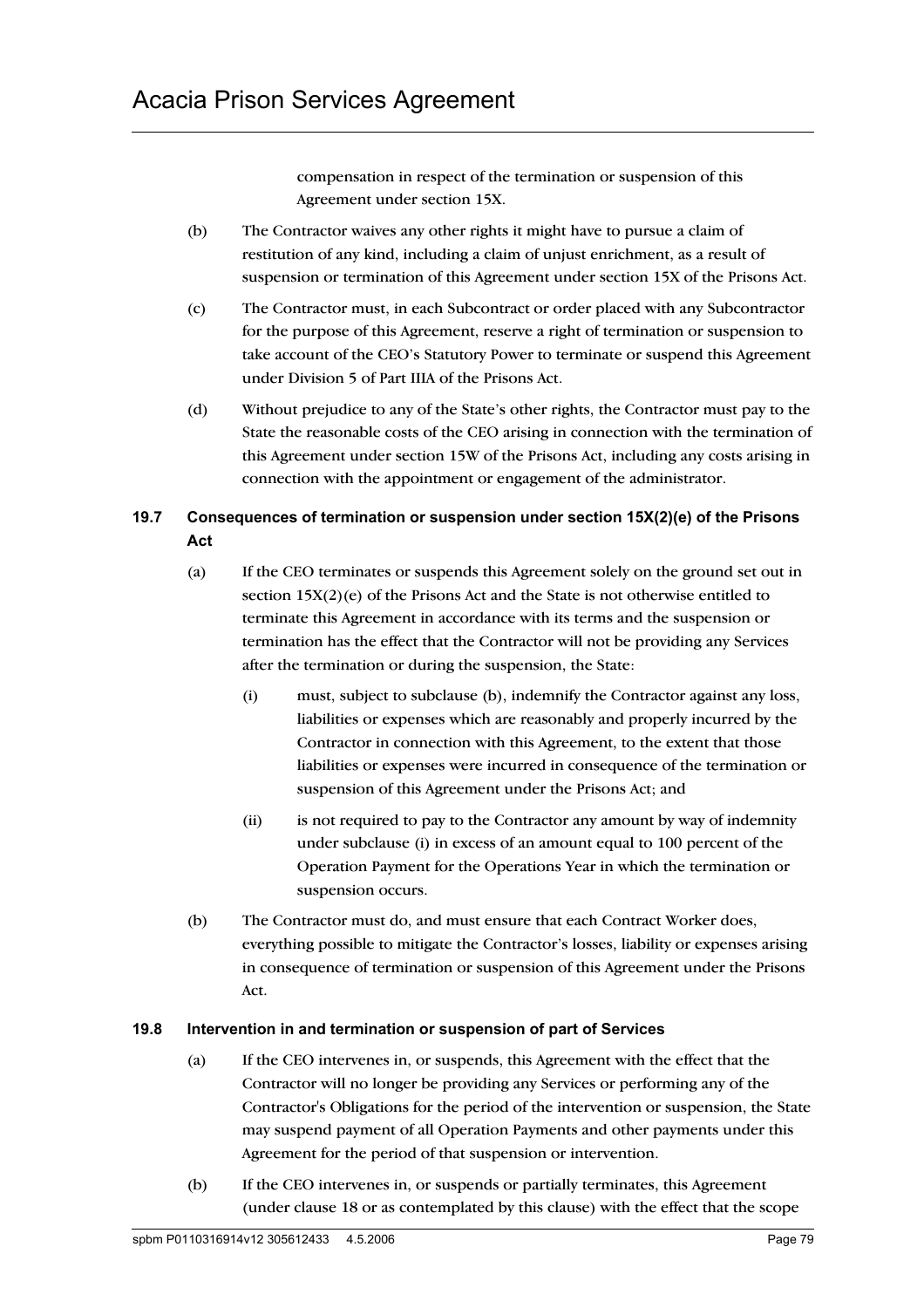or volume of the Services required to be provided by the Contractor under this Agreement is reduced, the State may reduce the amount of, or suspend, payment of the Operation Payments and any other payments under this Agreement on the basis that the State considers, acting reasonably, is commensurate with the reduction in the Services.

(c) Where the State reduces the amount of, or suspends, the Operation Payment or the Performance Linked Fees under subclause (a) and the Contractor disputes the entitlement of the State to make that reduction or suspension, the issue of whether the State is entitled to make the reduction or suspension or as to the amount deducted or the period suspended, will be determined by an independent expert in accordance with clause 26.5.

### **19.9 Compensation for requisitioning Contractor Resources**

If any Contractor Resources are requisitioned under Division 5 of Part IIIA of the Prisons Act, the State must pay to the Contractor, as full and final compensation for the loss of the use of the Contractor Resources for the period in which they are requisitioned:

- (a) an amount agreed by the State and the Contractor; or
- (b) failing agreement under subclause (a) within 10 Business Days of the requisition, an amount as determined by an independent valuer appointed by the President of the Arbitrators Australia Western Australian Branch on the application of either Party.

### **19.10 No consequential or economic loss for intervention, suspension or termination**

Neither the State nor any of the State's Associates nor any other person is liable to make any payment to the Contractor in respect of any indirect or consequential loss (within the meaning of clause 23.5) suffered by the Contractor, any Subcontractor, any Contract Worker or any other person in connection with the exercise of a Statutory Power of intervention, termination or suspension under the Prisons Act.

# **20. SERVICE HANDOVER AND RETENDERING OF SERVICES**

### **20.1 Retendering of prison services**

The State may, at its discretion, at any time and without derogating from the State's rights under clause 4.3, invite any person (including the Contractor) to tender for the operation of all or any part of the Services for the period commencing after the end of the Operation Period (*Service Retender*).

### **20.2 Preparation for Service Retender**

(a) The Contractor must, if requested by the State, provide the State and the State's Associates with reasonable access to the Contract Workers and the books, records and other material kept by or on behalf of the Contractor in connection with the Prison, the Services and this Agreement, for the purpose of the State and the State's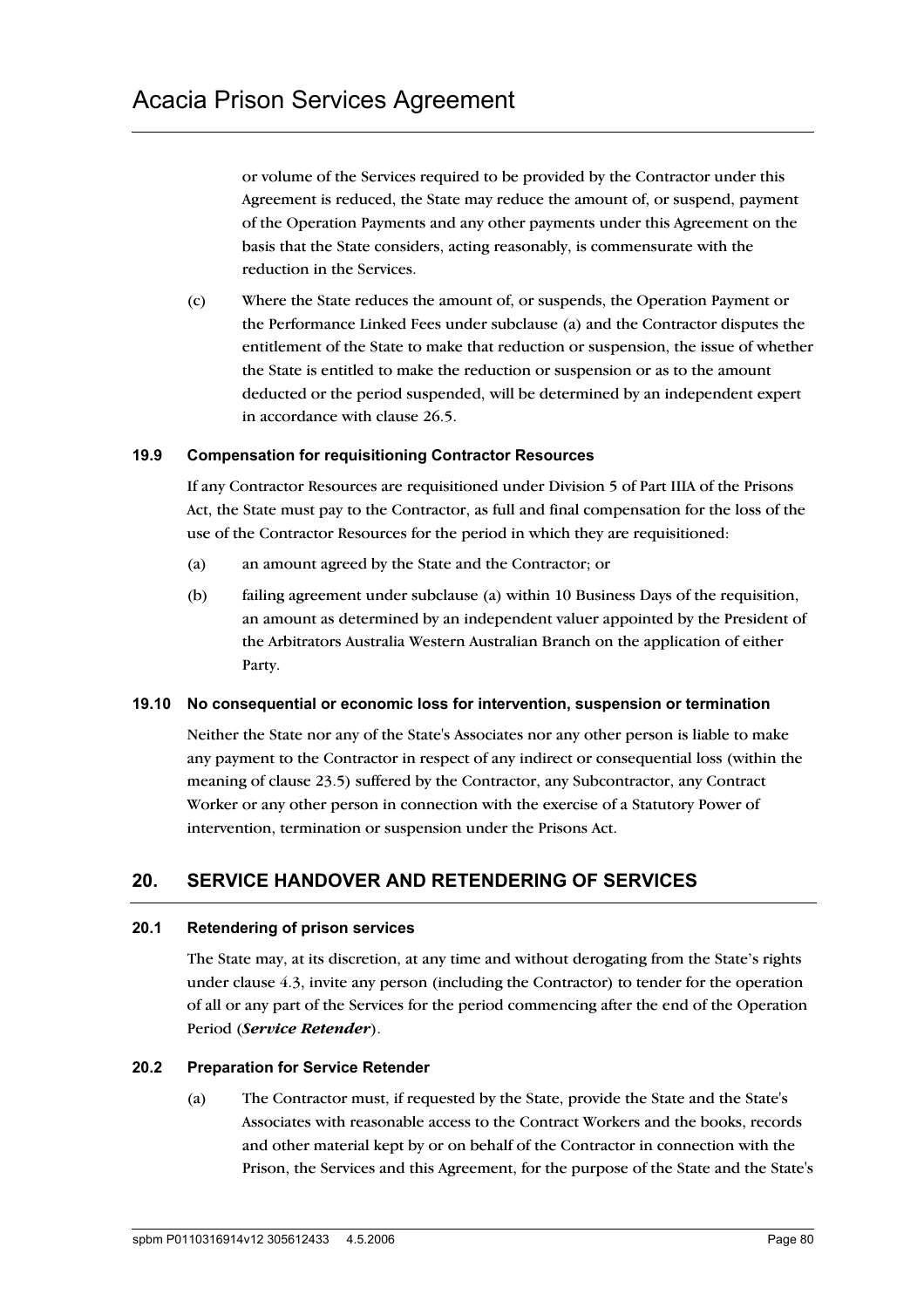Associates preparing reports or other documents in connection with a Service Retender.

- (b) The Contractor must use reasonable endeavours to assist the State in the preparation for, and the conduct of, a fair and competitive Service Retender process. In particular, the Contractor must make available to the State and the State's Associates any information, assist in the verification of any information (including the provision of answers to verification questions) and make premises and activities undertaken at the Prison reasonably available for inspection by a prospective Successor Operator, as the State may reasonably require in connection with the Service Retender process. The Contractor's obligations under this subclause do not require the Contractor to undertake activities which will unduly interfere with the operation of the Prison and provision of the Services but the Contractor acknowledges that compliance with this subclause may cause some disruption or interference with the operation of the Prison and provision of the Services.
- (c) The Contractor warrants to the State that, to the best of its belief, all information it provides under subclause (b) will be, at the time it is provided, true and correct in all material respects and will not be misleading, by omission or otherwise. The State may not provide or purport to provide the benefit of this warranty to any other recipient of the information and must use reasonable endeavours to ensure that the Contractor obtains the benefit of any disclaimer or exclusion of liability in respect of the information which the State obtains from the recipient of the information.

### **20.3 Service Handover**

- (a) The Contractor must assist and fully co-operate with the State, the State's Associates and the Successor Operator for the purposes of:
	- (i) achieving an efficient transition of the operation of the Prison and performance of the Services to a Successor Operator; and
	- (ii) facilitating the continuity of the operation of the Prison and all or any part of the Services on the last day of the Operation Period,

(*Service Handover*). In particular, the Contractor must comply with:

- (iii) the Service Handover Plan;
- (iv) the requirements of this clause 20; and
- (v) any reasonable directions of the State.
- (b) The Parties agree that the Service Handover Period is the period:
	- (i) in the case of a termination of this Agreement under clause 18, or as contemplated under clause 19, commencing on the date on which the State serves a termination notice on the Contractor and ending on expiry or termination of the Operation Period; and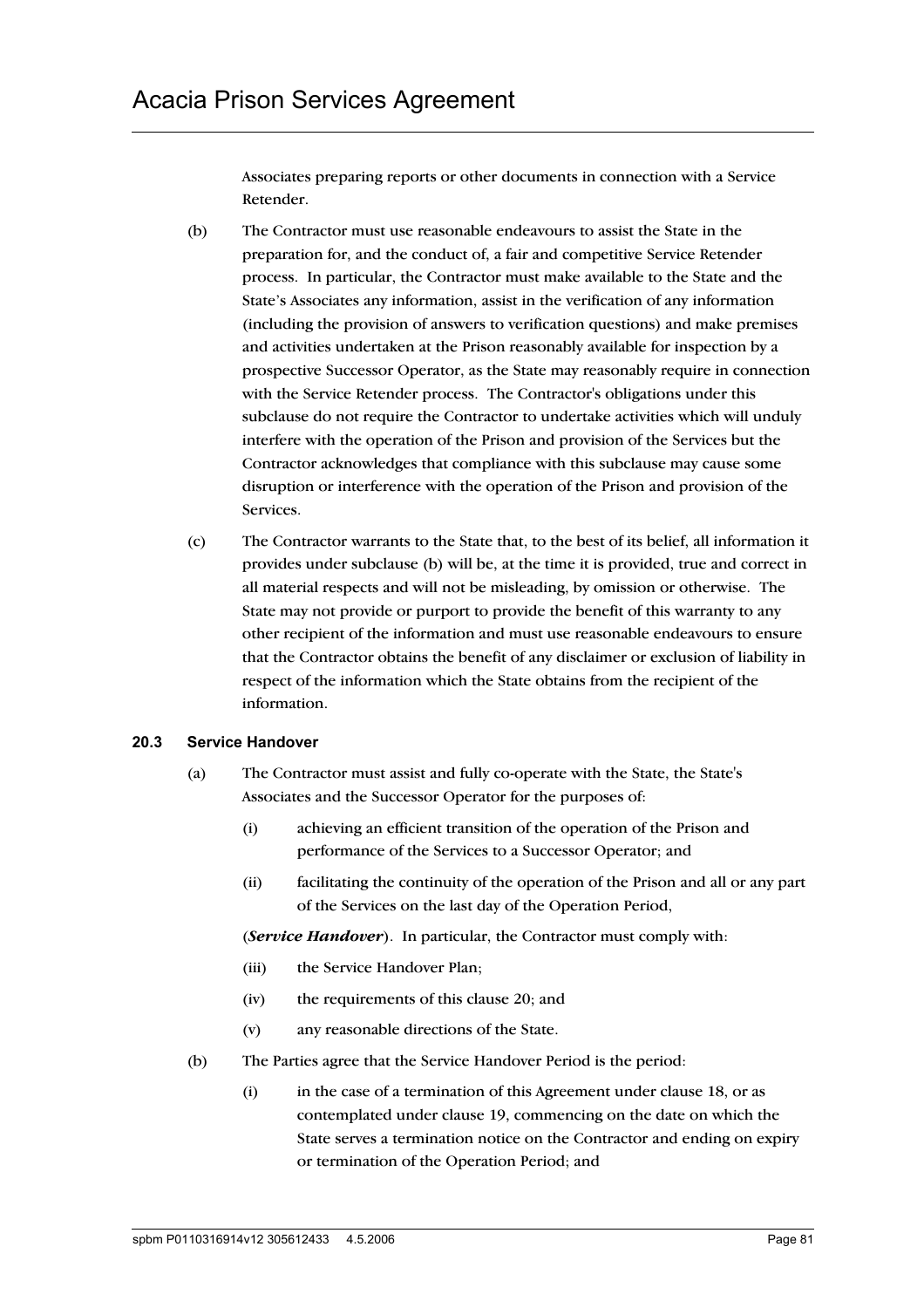(ii) in the case of a Service Handover as a result of the expiry of the Operation Period, the period commencing on the date which is 6 months prior to the expiry of the Operation Period and ending on the last day of the Operation Period.

## **20.4 Continuing obligations of Contractor**

The Contractor acknowledges that it may be required pursuant to clause 4.3, to continue to provide the Services (or any part of them) in accordance with this Agreement after the end of the Operating Period.

### **20.5 Service Handover Plan**

- (a) The Contractor must:
	- (i) prepare, with the assistance of the State, a plan providing for Service Handover in accordance with this clause (*Service Handover Plan*);
	- (ii) submit, within 6 months of the Signature Date, the proposed Service Handover Plan for approval by the State; and
	- (iii) review the Service Handover Plan approved by the State pursuant to this clause every 12 months after its approval and submit, within 20 Business Days of the date for review, any amendments to that Service Handover Plan for approval by the State.
- (b) The Service Handover Plan must specify the Contractor's estimate of the period of time likely to be required to effect the Service Handover and detail how the Contractor proposes to address the following further matters on Service Handover:
	- (i) management of Prisoners, including any transitional arrangements during the Service Handover Period;
	- (ii) management, care and identification of State Resources and Prison Equipment;
	- (iii) management, care, identification and transfer of Contractor Resources;
	- (iv) delivery of documentation, materials, records and other information;
	- (v) assignment of relevant contracts and Subcontracts;
	- (vi) management and transfer of Contract Workers, including any transitional arrangements during the Service Handover Period;
	- (vii) management and transfer of the Contractor Computer;
	- (viii) continuity of the Services and operation of the Prison; and
	- (ix) any other matters that the State requires to be addressed.
- (c) The State must review the Service Handover Plan submitted under subclause (a)(ii), and any proposed amendment submitted under subclause (a)(iii), within 20 Business Days of the date on which the Service Handover Plan or amendment was submitted for approval and either:
	- (i) approve the proposal, with or without amendment; or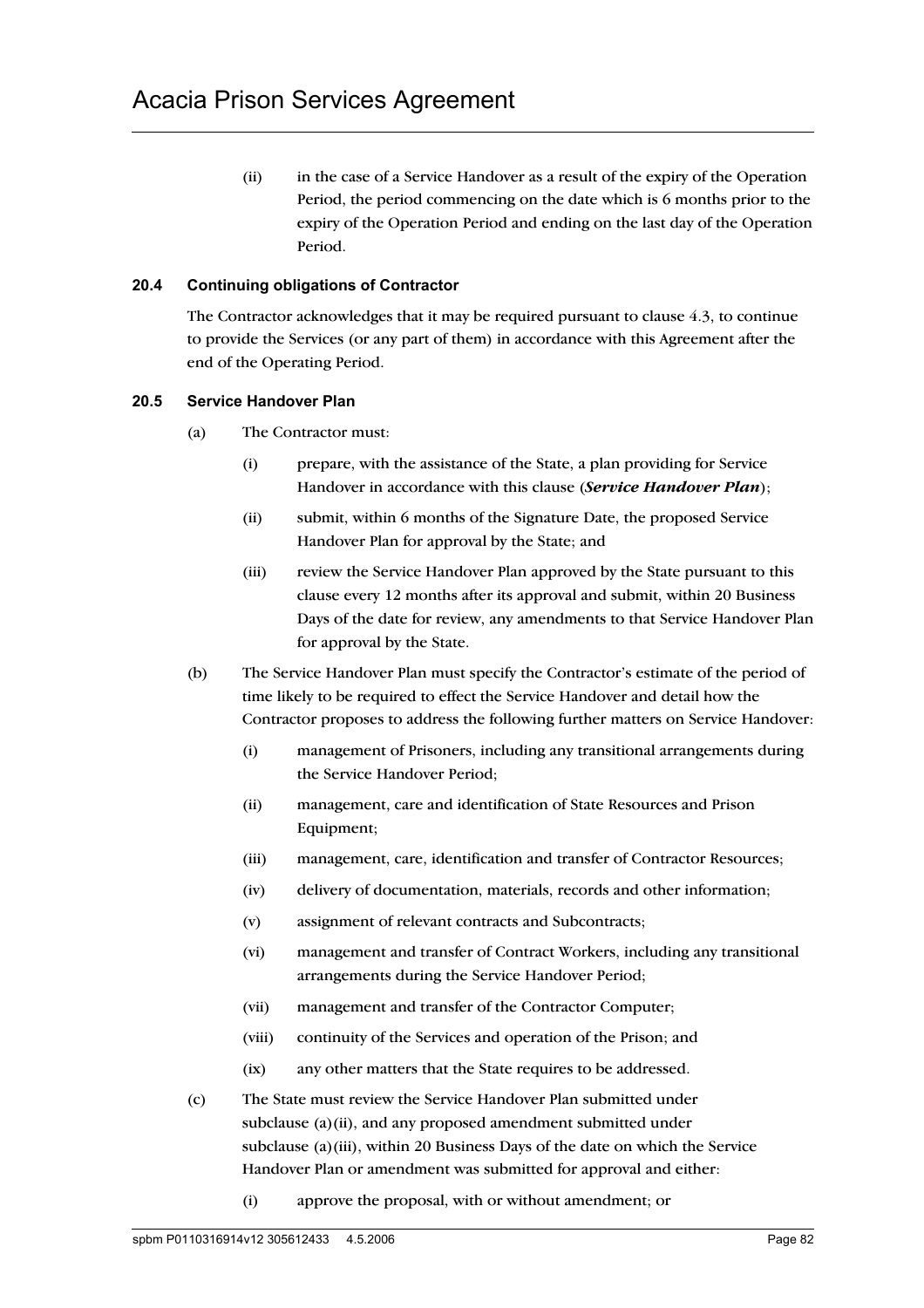(ii) reject it.

### (d) If:

- (i) the State does not approve a proposed Service Handover Plan or any proposed amendment to the Service Handover Plan, or approves it with specified amendments, the Contractor must submit to the State a revised proposal, provided that if the State does not approve the revised proposal submitted by the Contractor within a further 20 Business Days; or
- (ii) the Contractor fails to provide a Service Handover Plan or a revised Service Handover Plan in accordance with subclause (a)(ii) or (a)(iii),

then the State may itself prepare or review the Service Handover Plan (as the case may be) and the State's Service Handover Plan or amendments (as the case may be) will apply on Service Handover. The Contractor, must, on demand by the State, pay the State's reasonable costs and expenses incurred in the preparation of the State's Service Handover Plan.

#### **20.6 Non-frustration of Service Handover**

The Contractor must not do anything which directly or indirectly avoids, or materially prejudices or frustrates the Service Handover.

#### **20.7 Contract Workers**

The Contractor must:

- (a) use reasonable endeavours to ensure that the Successor Operator has access to the Contract Workers immediately after the State notifies the Contractor that a Successor Operator has signed a contract with the State for the provision of the Services for the purpose of:
	- (i) receiving information in respect of the Prison and the Services; and
	- (ii) preparations by the Successor Operator for the Service Handover,

but only to the extent that any of the above does not unduly interfere with the operation of the Prison or the provision of the Services;

- (b) ensure that an appropriate number of Contract Workers, having sufficient skills, qualifications and experience (having regard to the number, skills, qualifications and experience of employees required by the Contractor to operate the Prison and provide the Services), are available to be employed by and/or seconded to the Successor Operator following the expiry or termination of the Operation Period to enable the Successor Operator to operate the Prison and provide the Services. The Contractor must assist the State or the Successor Operator for that purpose:
	- (i) by releasing, subject to the Contractor being lawfully able to do so, those of the Contract Workers as the State may nominate, from any contract with the Contractor, so that the State or the Successor Operator may engage those persons if those persons are willing to be so engaged; and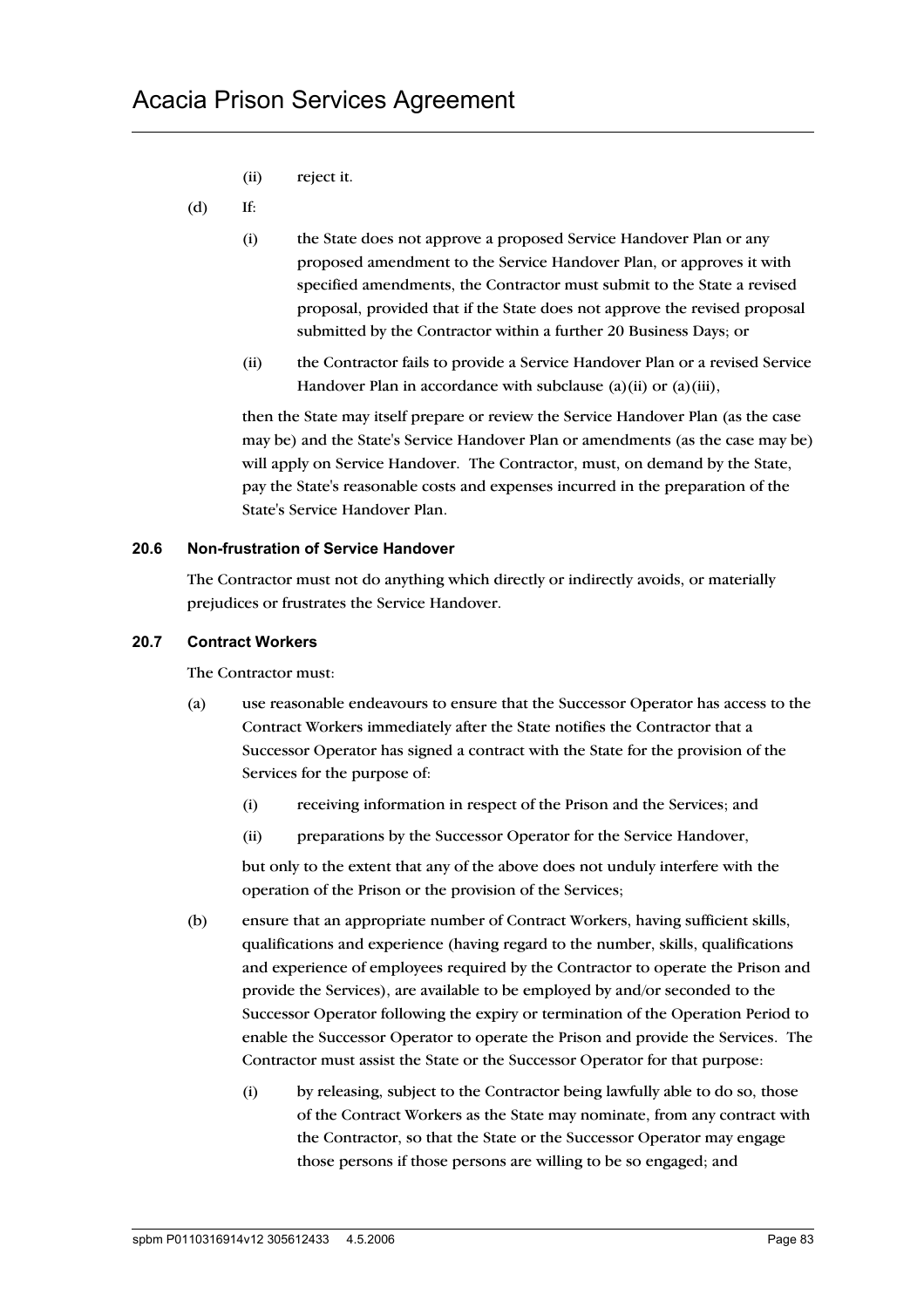- (ii) by the preparation of job specifications, advertising and the interviewing of persons for recruitment;
- (c) provide to the State and the Successor Operator the employment records of those Contract Workers currently engaged by the Contractor in the provision of Services; and
- (d) provide training to the Successor Operator and those of its staff to be engaged in the performance of prison services at the Prison.

### **20.8 Variation of Terms and Conditions of Employment in Service Handover Period**

The Contractor must not, without the prior written consent of the State (which may not be unreasonably withheld), vary, or purport or promise to vary, the terms or conditions of employment (including superannuation entitlements) of any Contract Worker employed by the Contractor where:

- (a) the variation takes effect in the Service Handover Period, unless it is in the ordinary course of business or is a variation imposed by a determination or order of the Australian Industrial Relations Commission and, when aggregated with any other variation which takes effect during that period, represents a percentage increase in the remuneration of the Contract Worker of no more than the percentage increase in CPI over the 12 month period ending on the month for which that index was last published;
- (b) all or part of the variation first takes effect after the end of the Operation Period;
- (c) the variation results in the employment being for a fixed term, the expiry of which is more than 6 months after the end of the Operation Period;
- (d) the variation relates to a payment or the provision of a benefit triggered by termination of employment (other than the employee's entitlements at law);
- (e) the variation relates to the provision of a benefit (but excluding base salary and the employee's legal entitlements) which the employee will, or may have, a contractual right to receive after the end of the Operation Period; or
- (f) the variation prevents, restricts or hinders the employee from working for a Successor Operator or from performing the duties the employee performed for the Contractor.

#### **20.9 Third party contracts and the supply of goods and services**

The Contractor must, at the State's option:

- (a) transfer or assign to the State or the Successor Operator (as the State may require) any contract of the Contractor with third parties relating to the Services, including Subcontracts and any leases or other agreements under which Contractor Resources are held or used, that are required by the State or the Successor Operator to perform the Services; and
- (b) otherwise provide reasonable assistance to the Successor Operator in securing the supply to the Successor Operator of goods and/or services to the extent that such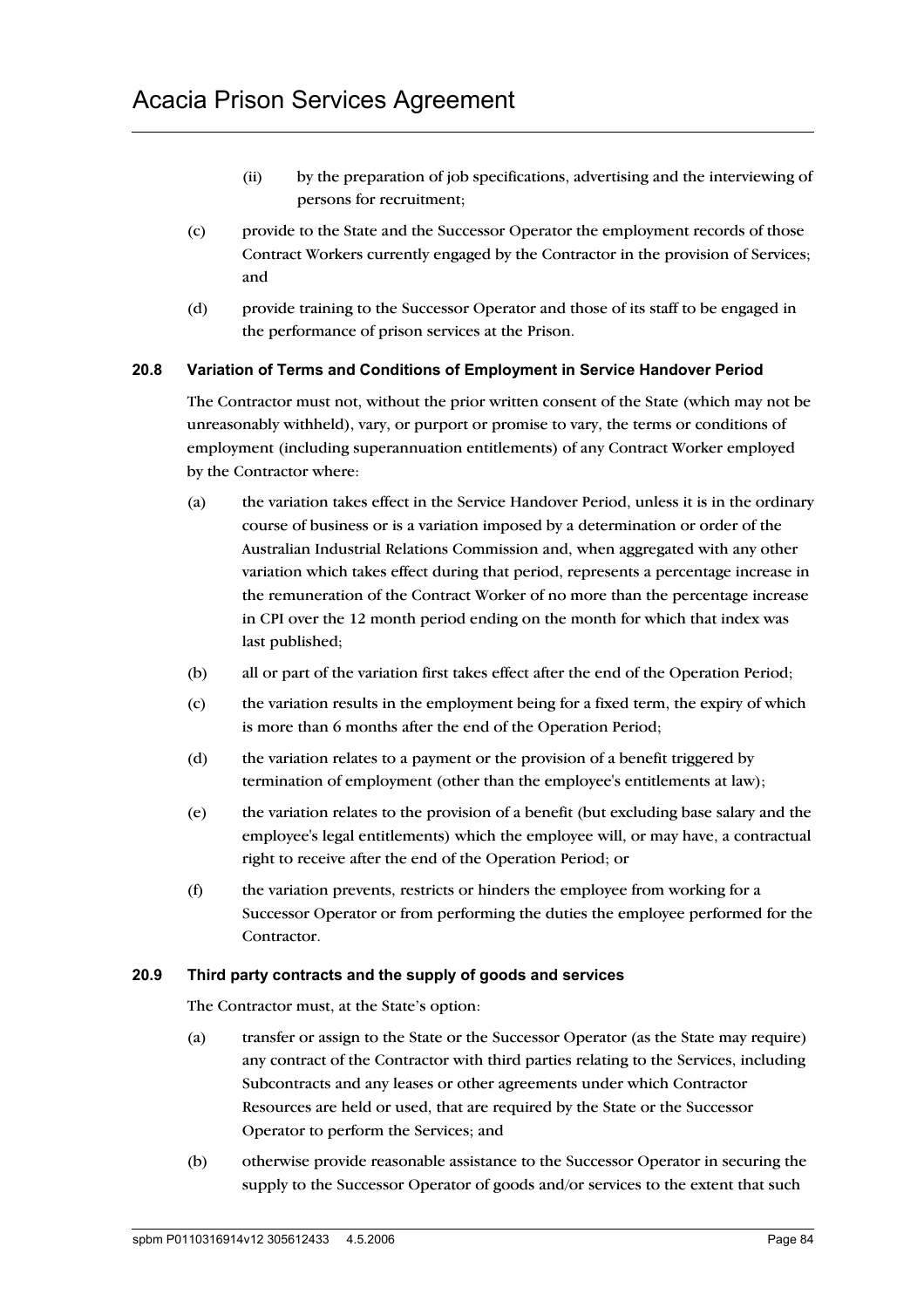supply is necessary for the operation of all or any part of the Prison or provision of the Services.

### **20.10 Transfer of Contractor Resources**

The Contractor must, if directed by the State, promptly on the termination or expiry of the Operation Period, transfer and deliver the Contractor Resources, or that part of them as the State may require, to the State or the State's nominee (including the Successor Operator), free from encumbrances, in that state of repair and condition that is in accordance with the Contractor's Obligations.

### **20.11 Transfer price**

- (a) If the Contractor has transferred and delivered to the State or the State's nominee the Contractor Resources in accordance with clause 20.10, the State must pay, or procure that the State's nominee pays, to the Contractor that price for those Contractor Resources:
	- (i) as agreed between the Contractor and the State; or
	- (ii) failing agreement within 10 Business Days of that transfer and delivery, as determined by an independent valuer appointed by the President of the Institute of Arbitrators Australia Western Australian Branch on the application of either Party.
- (b) The valuer referred to in subclause (a)(ii) will act as an expert not an arbitrator and the valuer's determination will be final and binding on the State and the Contractor.
- (c) The State and the Contractor must each pay half of any costs of the valuer referred to in subclause (a)(ii).

### **20.12 Time for payment of transfer price**

The State must pay the amount or price referred to in clause  $20.11(a)$ , within one month after:

- (a) the agreement as to the price; or
- (b) failing agreement as contemplated under clause 20.11(a), the valuer referred to in clause  $20.11(a)(ii)$  determining that price.

## **20.13 Removal of Contractor Resources**

Subject to clause 20.10, the Contractor must within 14 days after the end of the Operation Period remove from the Prison all the moveable Contractor Resources and other goods that the Contractor has installed or provided at the Prison, including any stock in trade relating to the Prison Canteen Service.

### **20.14 Rectification of damage**

The Contractor must make good to the State's satisfaction all damage to the Prison caused by the Contractor removing the Contractor Resources.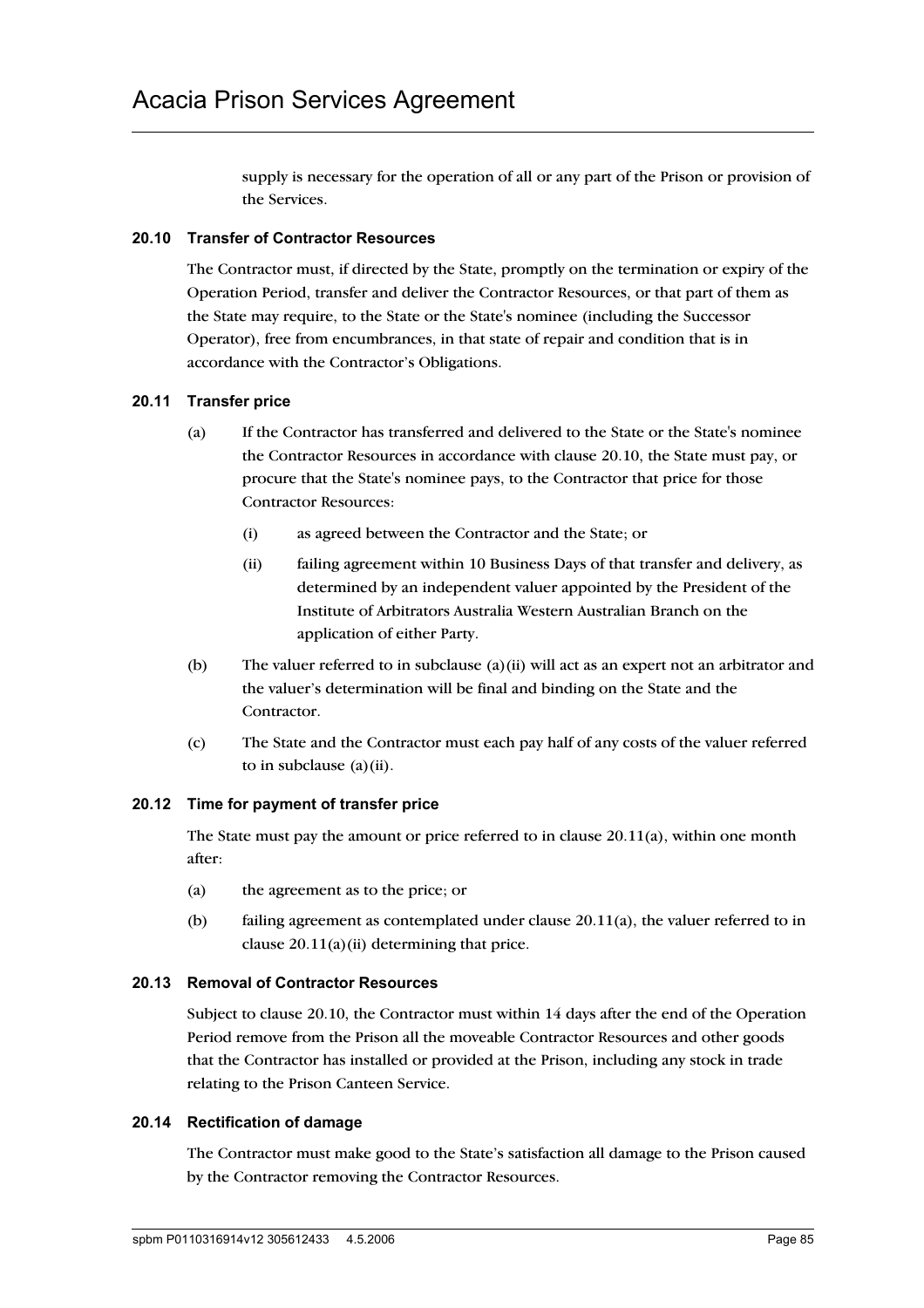## **20.15 Contractor Resources left**

Subject to clause 20.10, if the Contractor fails to remove from the Prison any Contractor Resources or other goods within the period referred to in clause 20.13:

- (a) those Contractor Resources or goods:
	- (i) will be treated as abandoned by the Contractor; and
	- (ii) will become the property of the State; and
- (b) the State may elect to:
	- (i) retain the abandoned Contractor Resources; or
	- (ii) dispose of those Contractor Resources as the State thinks fit, and retain any money that the State may receive in respect of any disposal.

### **20.16 Condition of the Prison and State's Property**

At the end of the Service Handover Period, the Contractor must:

- (a) vacate and leave in a clean and tidy condition and otherwise in a state of repair and condition that is in accordance with the Contractor's Obligations all of the Prison, Prison Equipment, Prison Building and other State Resources; and
- (b) deliver to the State all keys, security access cards and other devices associated with security and movement throughout the Prison.

#### **20.17 Additional Powers**

The State's Powers under this clause are in addition to any other Powers the State has, and the State may exercise its Powers under this clause notwithstanding that there has been no breach of this Agreement.

### **20.18 Return of Information**

- (a) Subject to subclause (c), the Contractor must immediately on the end of the Operation Period, or on demand, deliver to the State all originals and copies of information of whatever kind (whether in hard copy or electronic format) which is owned by or is in the control or possession of the Contractor or its related bodies corporate (including Confidential Information) other than documents containing confidential or strategic planning information of the Contractor or which do not primarily relate to the Services or the performance of the Contractor's Obligations.
- (b) Where information (including Confidential Information) required to be delivered to the State under subclause (a) is stored in electronic form, the Contractor must destroy all electronic copies after delivery to the State of that information.
- (c) The Contractor may:
	- (i) retain copies of training manuals and policy and procedure manuals developed by the Contractor; and
	- (ii) retain originals or copies of information (including Confidential Information) required by the Contractor to comply with its obligations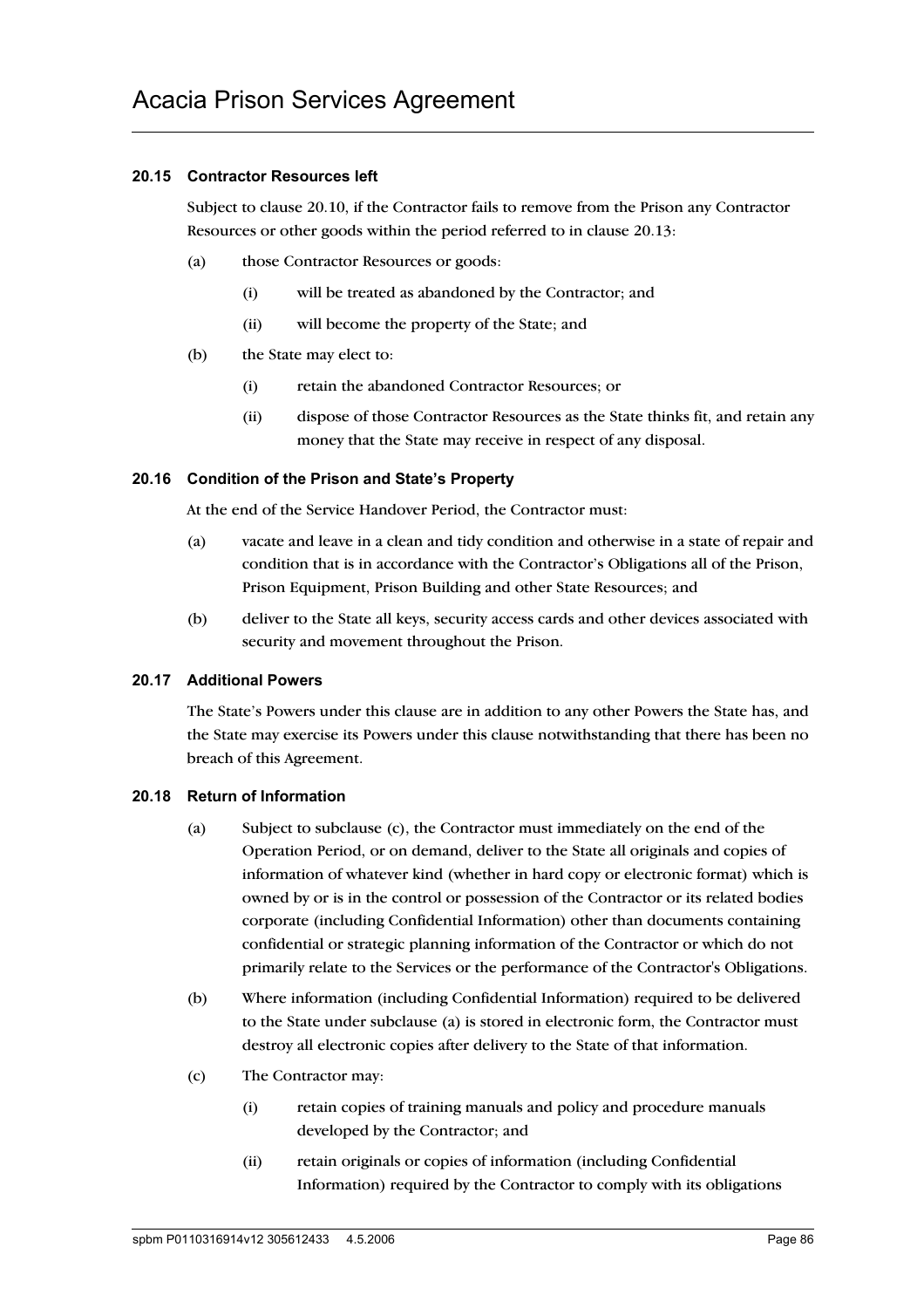under any Act or the requirements of a Government Agency, provided that the Contractor:

- (A) notifies the State in writing of the information or Confidential Information retained;
- (B) in the case of originals retained, delivers copies to the State;
- (C) in the case of copies retained, delivers the originals to the State; and
- (D) destroys any electronic copies after complying with subclauses (B) or (C), as the case may be.

# **21. INSURANCES**

#### **21.1 Contractor to effect and maintain insurances**

The Contractor must effect and maintain the following insurances, with insurers having a Standard and Poor's rating of 'A' or higher or otherwise approved by the State, and on conditions approved by the State (including all exclusions and excesses), which approval the State may not unreasonably withhold:

#### (a) **Building insurance**

Building insurance to cover any damage or destruction arising from flood, fire, explosion, riot or other malicious act, act of God or any other risk against which a prudent owner of a correctional institution would insure extending to:

- (i) the Prison Building and Prison Equipment;
- (ii) the Contractor Resources;
- (iii) the State Resources; and
- (iv) any materials, plant, equipment and other things that are brought into the Prison by or on behalf of the Contractor for the purpose of providing the Services or that are entrusted to the Contractor for that purpose,

for an amount not less than the full replacement and reinstatement value of the items specified in subclauses (a)(i) to (a)(iv), and in any event not less than the amount set out in Item 1(a) of Schedule 1.

#### **(b) Employer's indemnity insurance**

Employer's indemnity and workers compensation insurance against all Claims against, and Loss suffered by, the Contractor for death, disability, illness or injury to Contract Workers arising out of their employment including liability arising:

- (i) under any Act;
- (ii) at common law; or
- (iii) otherwise.

The common law component of the insurance must be not less than the amount set out in Item 1(b) of Schedule 1.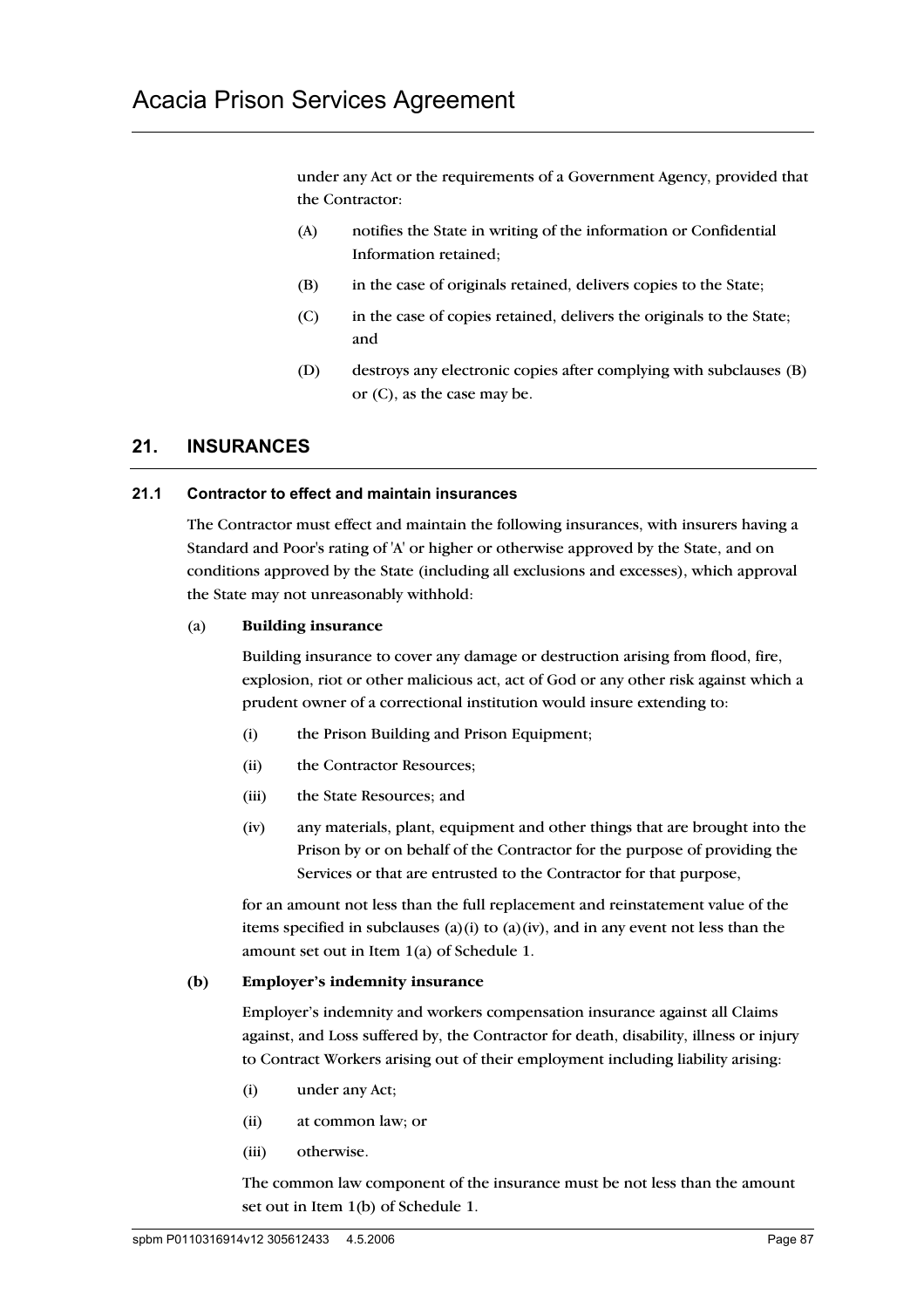#### **(c) Public and product liability insurance**

Public liability insurance and product liability insurance covering all Claims and Loss, caused by the negligence of the Contractor, including but not limited to:

- (i) Claims and Loss arising in respect of:
	- (A) any injury or illness to or death of any person;
	- (B) any physical loss, damage or destruction to any property including the State's property; or
	- (C) the loss of use of tangible property, including the State's property whether or not that tangible property that has been physically lost, destroyed or damaged; and
- (ii) Claims and Loss arising out of any sudden or accidental pollution, defined as Injury (including death or disease) or loss or damage to property arising from pollution or contamination which is unintended and unexpected and takes place in its entirety during the period of insurance and excluding fines or penalties.

These insurances must each provide cover in respect of each occurrence for not less than the amount set out in Item 1(c) of Schedule 1.

#### **(d) Professional indemnity insurance**

Professional indemnity insurance for not less than the amount set out in Item 1(d) of Schedule 1 to be maintained from the Signature Date until the second anniversary of the end of the Operation Period.

#### **(e) Motor vehicle third party liability insurances**

Motor vehicle third party liability insurance in respect of all motor vehicles used in connection with the provision of the Services, regardless of whether any motor vehicle is licensed as a motor vehicle, for an amount not less than the amount set out in Item 1(e) of Schedule 1, and unlimited in the aggregate, in respect of all Claims and Loss. The insurance must include third party bodily injury gap protection.

### **(f) Medical treatment insurance**

Medical treatment insurance for not less than the amount set out in Item  $1(f)$  of Schedule 1 to be maintained from the Commencement Date until the second anniversary of the end of the Operation Period.

### **(g) Other insurances**

Any other insurance required by law or reasonably required by the State, in which case the State will meet the increased cost of the premiums for such insurances, under the provisions of section 4 of Schedule 2 where applicable.

Except where stated to the contrary, the insurances required under subclauses (c), (d) and (e) must be maintained from the Signature Date, and the insurances required under subclauses (a), (b), (f) and (g) must be maintained from the Commencement Date, to the end of the Operation Period.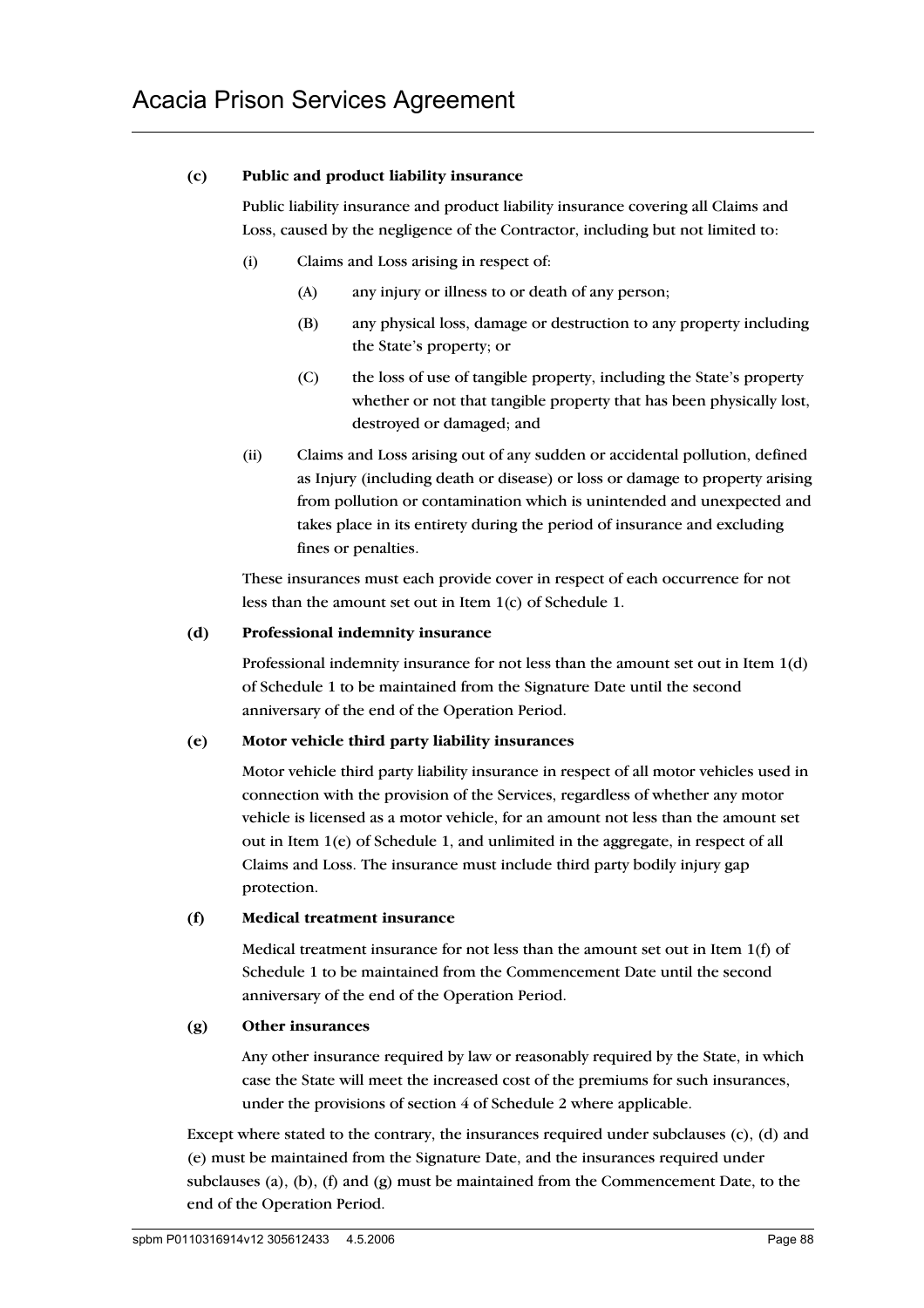## **21.2 Insurance provisions**

The insurances referred to in this clause must:

- (a) except for those specified in subclauses  $21.1(b)$ ,  $21.1(d)$  and  $21.1(f)$ , and unless prohibited by law, be endorsed or amended to include:
	- (i) the State and the State's Associates as Additional Insureds with the Contractor; and
	- (ii) clauses whereby:
		- (A) the Insurers waive all express or implied rights of subrogation they may have against the State and the State's Associates;
		- (B) insofar as any insurance may cover more than one insured, all insuring agreements and endorsements with the exception of limits of liability will operate as if there were a separate policy of insurance covering each person comprising the insured;
		- (C) acts, omissions, non-disclosures or misrepresentations by any insured will not affect or prejudice the insurances in regard to any other insured;
		- (D) the Insurers will not:
			- (1) materially vary any insurances, or
			- (2) cancel any insurances or permit them to lapse,

until the Insurers have given the State not less than 10 Business Days' notice of the intention to vary, cancel or permit the insurance to lapse; and

(E) if GST is payable by the State or the State's Associates in respect of, or otherwise arising out of, a payout by the insurers under the insurance policies, the total amount recoverable by the State and the State's Associates under the policies includes or is otherwise increased by an amount equal to that GST.

### **21.3 Evidence of insurance**

- (a) The Contractor must, not later than 7 days prior to the Anticipated Commencement Date, provide to the State:
	- (i) such details of each policy of insurance taken out by the Contractor under this clause, as the State may reasonably require; and
	- (ii) written proof that each policy of insurance required to be maintained from the Signature Date under clause 21.1 is current and each policy of insurance required to be maintained from the Commencement Date under clause 21.1 will be current from the Commencement Date.
- (b) On, or prior to, the date for renewal of a policy of insurance specified in this clause, the Contractor must provide to the State proof of the renewal of that policy of insurance.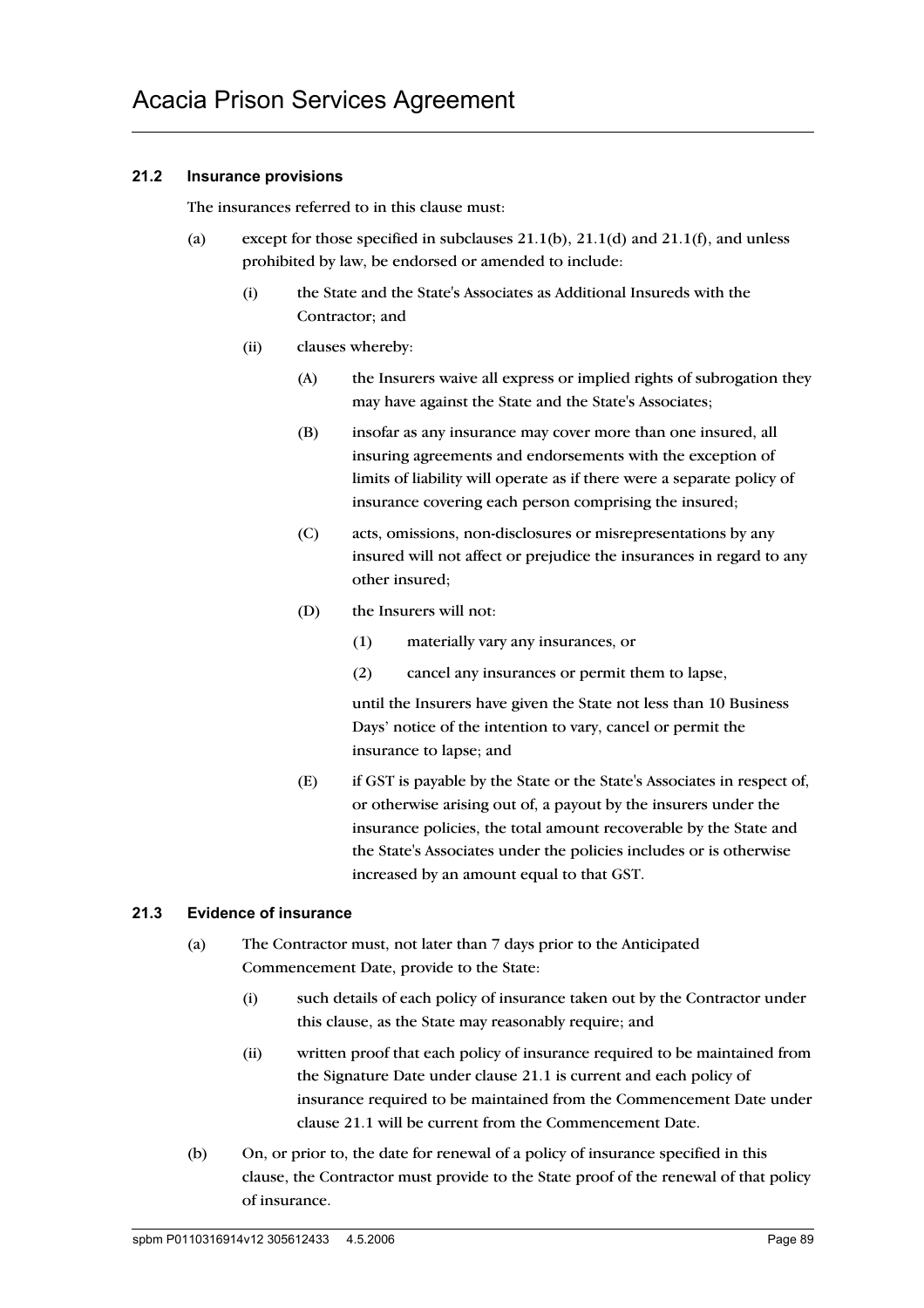- (c) Where, in accordance with the provisions of clause 21.7, a policy of insurance is varied or replaced, the Contractor must, not later than 5 Business Days following the date of variation or replacement, provide to the State such details of each policy of insurance that has been materially varied or replaced, as the State may reasonably require.
- (d) The Contractor must, on reasonable request by the State at any time during the Operation Period (or the period during which an insurance is required to be maintained), provide to the State written evidence that a policy of insurance as specified by the State is current.

#### **21.4 Failure to insure**

If the Contractor fails to take out or maintain any insurance required under this clause, the State may in the State's discretion:

- (a) take out and maintain the insurance, and the cost incurred by the State in that regard will be a debt due to the State from the Contractor; or
- (b) treat that failure to insure, or failure to maintain insurance, as a Default of the Contractor.

#### **21.5 Subcontractors**

The Contractor must ensure that each Subcontractor takes out and maintains insurance of a kind consistent with that contemplated by this clause.

### **21.6 Notification**

The Contractor must:

- (a) as soon as practicable, notify the State, in writing, of any occurrence associated with the Prison, the Services or this Agreement of which the Contractor becomes aware that, in the reasonable opinion of the Contractor, may give rise to a Claim under any policy of insurance taken out by the Contractor under this clause;
- (b) keep the State informed of subsequent developments concerning the occurrence; and
- (c) use the Contractor's reasonable endeavours to ensure that the Subcontractors, in respect of their operations, similarly inform the State.

## **21.7 No variation to insurances**

The Contractor must not do or permit to be done anything whereby any insurance required to be taken out and maintained under this clause:

- (a) is materially varied; or
- (b) cancelled or allowed to lapse,

unless:

(c) the Contractor has notified the State in writing of a proposed variation as specified in subclause (a) and the State has agreed to that variation; or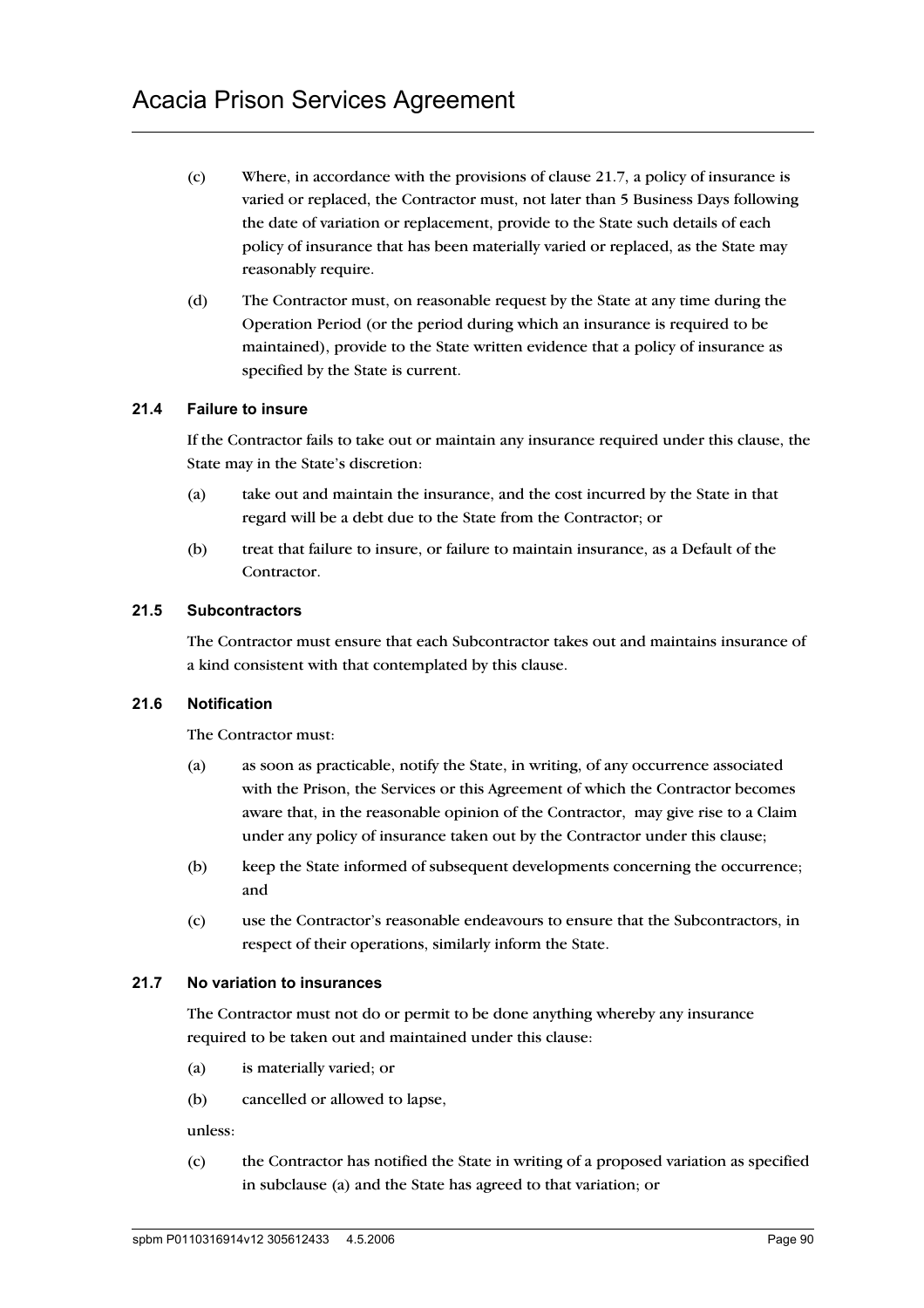- (d) the Contractor has notified the State in writing of a matter specified in subclause (b), and the proposal of the Contractor to take out an alternative policy of insurance, and the State has granted approval in writing for the alternative insurance and the alternative policy of insurance has been obtained; or
- (e) the relevant insurance has become commercially unavailable at that particular time due to market conditions beyond the control of the Contractor, subject to the Contractor demonstrating such commercial unavailability to the reasonable satisfaction of the State.

### **21.8 Certification by Insurer**

- (a) The Contractor must, not later than 7 days prior to the Anticipated Commencement Date, provide to the State, a written certification by each insurer or its duly authorised insurance broker that provides appropriate confirmation that each insurance policy issued by the insurer complies with the relevant provisions of this clause.
- (b) Where the Contractor takes out a new policy of insurance or a policy of insurance is:
	- (i) varied; or
	- (ii) cancelled or allowed to lapse,

in accordance with the provisions of clause 21.7, the Contractor must, not later than 5 Business Days after the variation, or issue of a new policy, provide to the State:

- (iii) a written certification by the insurer or its duly authorised broker; and
- (iv) such details of the new policy of insurance as the State may reasonably require which complies with the relevant provisions of this clause.

### **21.9 Access to Insurer**

- (a) Subject to subclause (b), the Contractor authorises:
	- (i) the State to communicate directly with each Insurer in writing, or orally, in respect of:
		- (A) any insurance taken out under this clause; or
		- (B) any occurrence that has been notified to an Insurer in respect of a policy of insurance under this clause; and
	- (ii) each Insurer to provide any information requested by the State in respect of any insurance taken out for the purposes of this clause, including any information requested by the State in respect of an occurrence or claim, under the policy of insurance issued by the Insurer.
- (b) The Contractor must, on written request from the State, provide to the State, in a form determined by the Contract Manager, an executed authority in writing from the Contractor to an Insurer that:
	- (i) confirms the authorities specified in subclause (a); and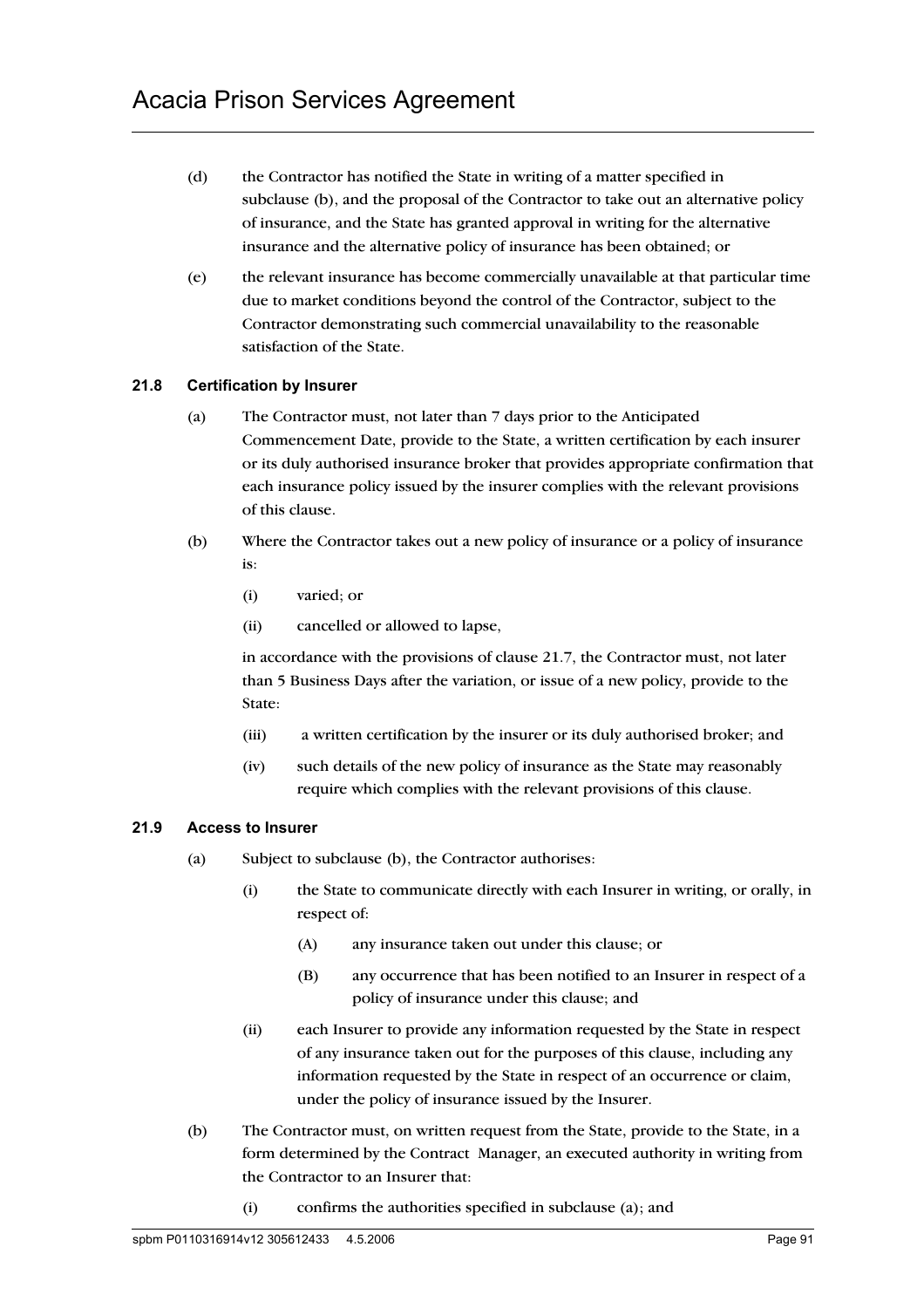- (ii) expressly authorises the Insurer to provide any information requested by the State in respect of a policy of insurance and any occurrence or claim under a policy of insurance issued by the Insurer under this clause.
- (c) The provisions of subclause (b) will not apply to the insurance specified in clause 21.1(d).
- (d) Where reasonable to do so, the State will accept communications with, and information from, an Insurer's duly authorised insurance broker in lieu of the Insurer in respect of subclauses (a) and (b).

### **21.10 Admissions and settlement**

The Contractor must not, without the State's prior written consent:

- (a) make any admission of liability on behalf of the State or the State's Associates; or
- (b) settle, or instruct any Insurer to settle, any Claim relating to any insurance under this Agreement.

### **21.11 No effect on Contractor's other obligations**

The effecting of any insurance referred to in this clause, does not limit any liability or obligation of the Contractor under the provisions of this Agreement.

# **22. BANK GUARANTEE**

### **22.1 Provision of Bank Guarantee**

The Contractor must, on or prior to the Commencement Date and on or prior to the commencement of any Further Period, procure the issue to the State of an unconditional bank guarantee:

- (a) with a face value equal to the Guarantee Amount;
- (b) issued by a bank approved by the State;
- (c) with an expiry date no earlier than 12 months after the expiry of the Operation Period (including any extension of the Operation Period under clause 4.2) (the *Guarantee Expiry Date*);
- (d) payable at an office of the issuer in Perth; and
- (e) in a form acceptable to the State.

### **22.2 Demands under Bank Guarantee**

The State must not make a demand under the Bank Guarantee except in accordance with the following:

- (a) the State may make a demand under the Bank Guarantee in respect of any amount which the State considers:
	- (i) is payable (but which has not been paid) by the Contractor to the State under, or as a result of a breach of, this Agreement; or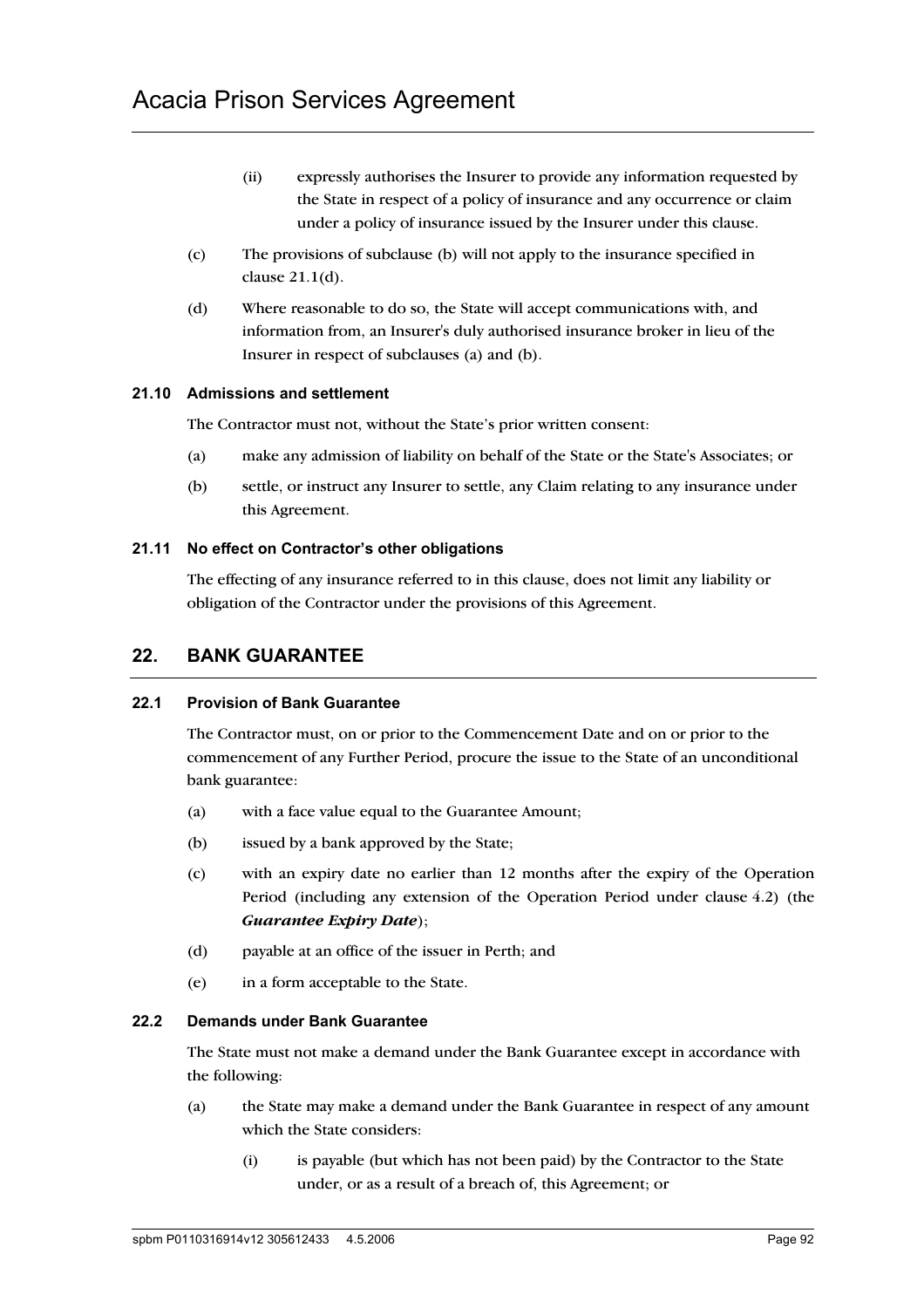- (ii) the Contractor may become liable to pay to the State under, or as a result of a breach of, this Agreement if a contingency occurs and that contingency is unlikely to occur until after the date the State is obliged to return the Bank Guarantee; and
- (b) the State may make a demand in respect of an amount referred to in subclause (a) irrespective of whether the amount is, or the circumstances relating to the amount are:
	- (i) in dispute;
	- (ii) subject to dispute resolution procedures set out in clause 26; or
	- (iii) subject to any court or other proceedings.

### **22.3 Repayment by the State**

If a payment is made to the State as a result of a demand made under the Bank Guarantee and all or part of the amount in respect of which demand was made was not actually payable by the Contractor to the State, then State must pay to the Contractor:

- (a) all or, as the case may be, that part of the amount (*Relevant Amount*) which was not actually payable by the Contractor to the State or for which the Contractor did not in fact become liable to pay the State; and
- (b) interest at the Interest Rate on the Relevant Amount on a daily basis from (and including) the date the payment under the Bank Guarantee is made in respect of the Relevant Amount to the date the Relevant Amount is paid to the Contractor, which interest must be paid on the date the Relevant Amount is paid to the Contractor.

#### **22.4 Notice of demand under Bank Guarantee**

The State must, as soon as practicable after it has made a demand under the Bank Guarantee, give notice to the Contractor specifying the amount of the demand and the State's reasons for making the demand.

#### **22.5 Guarantee to be kept in force**

The Contractor must ensure that the Bank Guarantee is kept in full force and effect until the Guarantee Expiry Date.

#### **22.6 Return of Bank Guarantee**

The State will return the Bank Guarantee or the balance of the Bank Guarantee to the Contractor on the earlier of:

- (a) the Guarantee Expiry Date; and
- (b) when the State is satisfied that there are no amounts which are or may become payable as contemplated by clause 22.2.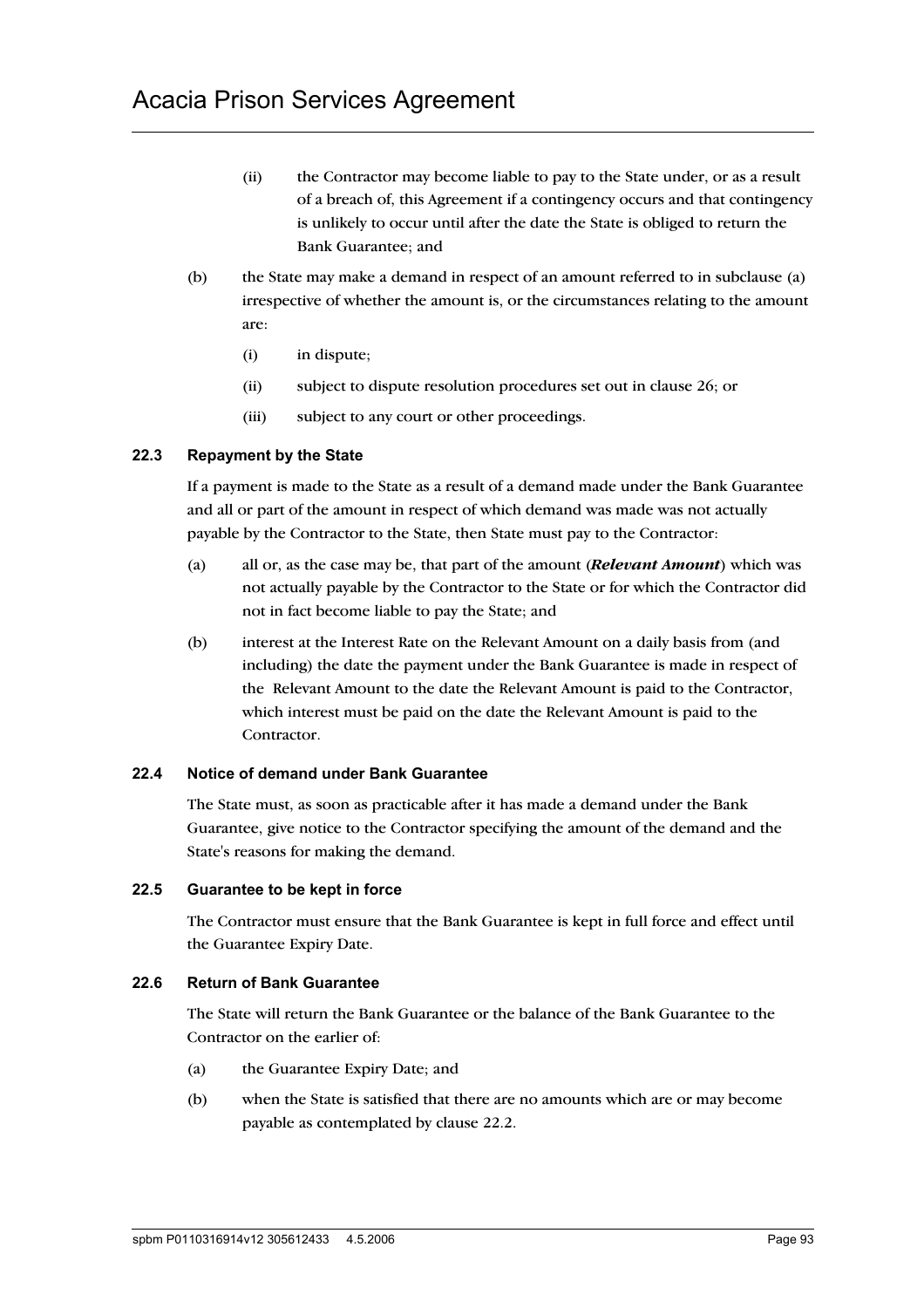## **22.7 Review of Guarantee Amount**

On each Review Date the Guarantee Amount will be adjusted according to the following formula:

GAN = GAO x CPI Adjustment

Where:

*GAN* means the Guarantee Amount to apply from and after the Review Date.

*GAO* means the Guarantee Amount as set out in Item 5 of Schedule 1.

### **22.8 Contractor to provide additional or substitute guarantees**

- (a) The Contractor must, within 20 Business Days after any Review Date, provide an additional or substitute Bank Guarantee so as to ensure that the aggregate amount available to be drawn under all Bank Guarantees equals the adjusted Guarantee Amount for the increased Guarantee Amount.
- (b) If at any time prior to the Guarantee Expiry Date, the amount available to be drawn under the Bank Guarantee (or if there is more than one Bank Guarantee, the aggregate amounts available to be drawn under all Bank Guarantees) is less than the Guarantee Amount as at that time the Contractor must within 20 Business Days procure the issue to the State of an additional or substitute guarantee so as to ensure that the aggregate amounts available to be drawn under all Bank Guarantees equals the Guarantee Amount at that time.
- (c) If at any time prior to the Guarantee Expiry Date the credit rating of the issuer of any Bank Guarantee is downgraded, the Contractor must notify the State and the State may notify the Contractor that it requires the Contractor to procure a replacement of that Bank Guarantee from a bank or insurance company approved by the State and the Contractor must comply with that requirement within 20 business Days after the State's notification.
- (d) The provisions of clause  $22.1(b)$ , (c), (d) and (e) will apply to the additional or substitute Bank Guarantee provided in accordance with subclauses (a), (b) or (c).

### **22.9 Failure to provide substitute or additional Bank Guarantees**

The State may make a demand under any Bank Guarantee if a Bank Guarantee is not provided to the State in accordance with clause 22.8, in the amount of the face value of the Bank Guarantee which is required to be provided under clause 22.8.

### **22.10 Survival of this clause 22**

This clause 22 survives termination of this Agreement.

# **23. RISK, INDEMNITIES AND LIMITATION OF LIABILITY**

### **23.1 Assumption of risk by Contractor**

Except as otherwise provided in this Agreement, the Contractor operates and occupies the Prison, and provides the Services, at its own risk.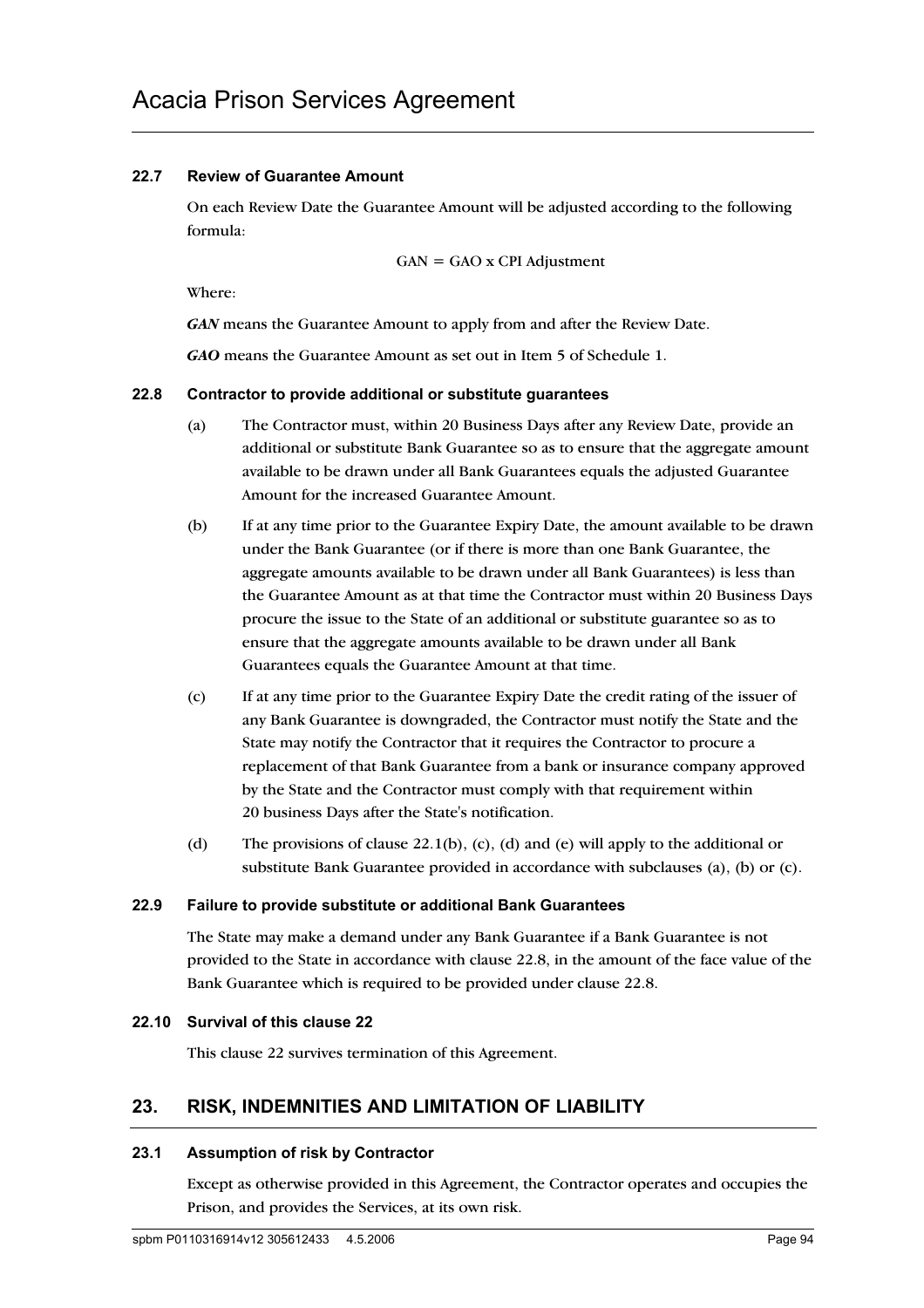## **23.2 Indemnity**

- (a) The Contractor indemnifies and must keep indemnified the State and the State's Associates from and against all Losses and Claims of every kind that may be incurred or sustained by any or all of them in respect of or arising from:
	- (i) any act, omission or neglect on the part of the Contractor, or any Contract Worker or any Subcontractor;
	- (ii) any breach by the Contractor, or any Contract Worker or Subcontractor, of the Contractor's Obligations;
	- (iii) the occurrence of any Termination Event;
	- (iv) any infringement by the Contractor or any Contract Worker or Subcontractor of any Intellectual Property Rights;
	- (v) any death, personal injury, loss or damage suffered by any Prisoner, the State, the State's Associates or by any third party arising at or within the Prison, or arising out of or in relation to this Agreement or the provision of the Services; or
	- (vi) any damage to or destruction of any Prison Building, Prison Equipment, State Resources or other property of the State.
- (b) The indemnity given in respect of subclauses  $(a)(v)$  and  $(vi)$  will not apply to a Force Majeure event, or other event or occurrence beyond the reasonable control of the Contractor, which the Contractor demonstrates to the reasonable satisfaction of the State is uninsurable or uninsurable on commercially acceptable terms.
- (c) This indemnity will not apply to the extent that the Loss or Claim is caused or contributed to by fraud, wilful default or a negligent act or negligent omission on the part of the State or the State's Associates or on the part of the Maintenance Contractor or its employees, agents and contractors.
- (d) The State and the State's Associates must use reasonable endeavours to mitigate the Losses that may be incurred or sustained by each of them respectively for which they are indemnified under this clause 23.2.
- (e) This indemnity will not exclude any other right of the State or the State's Associates to be indemnified by the Contractor.
- (f) For the avoidance of doubt (and subject to the obligation to mitigate under subclause (d)), the Losses which must be indemnified under subclause (a) include:
	- (i) the costs, charges and expenses of any administrator, agent, attorney or nominee appointed by the State to operate any or all of the Prison, or provide all or any part of the Services, on or after an occurrence of the Default of the Contractor or a Termination Event;
	- (ii) the costs, charges and expenses incurred by the State and the State's Associates in engaging a Successor Operator, including any retender and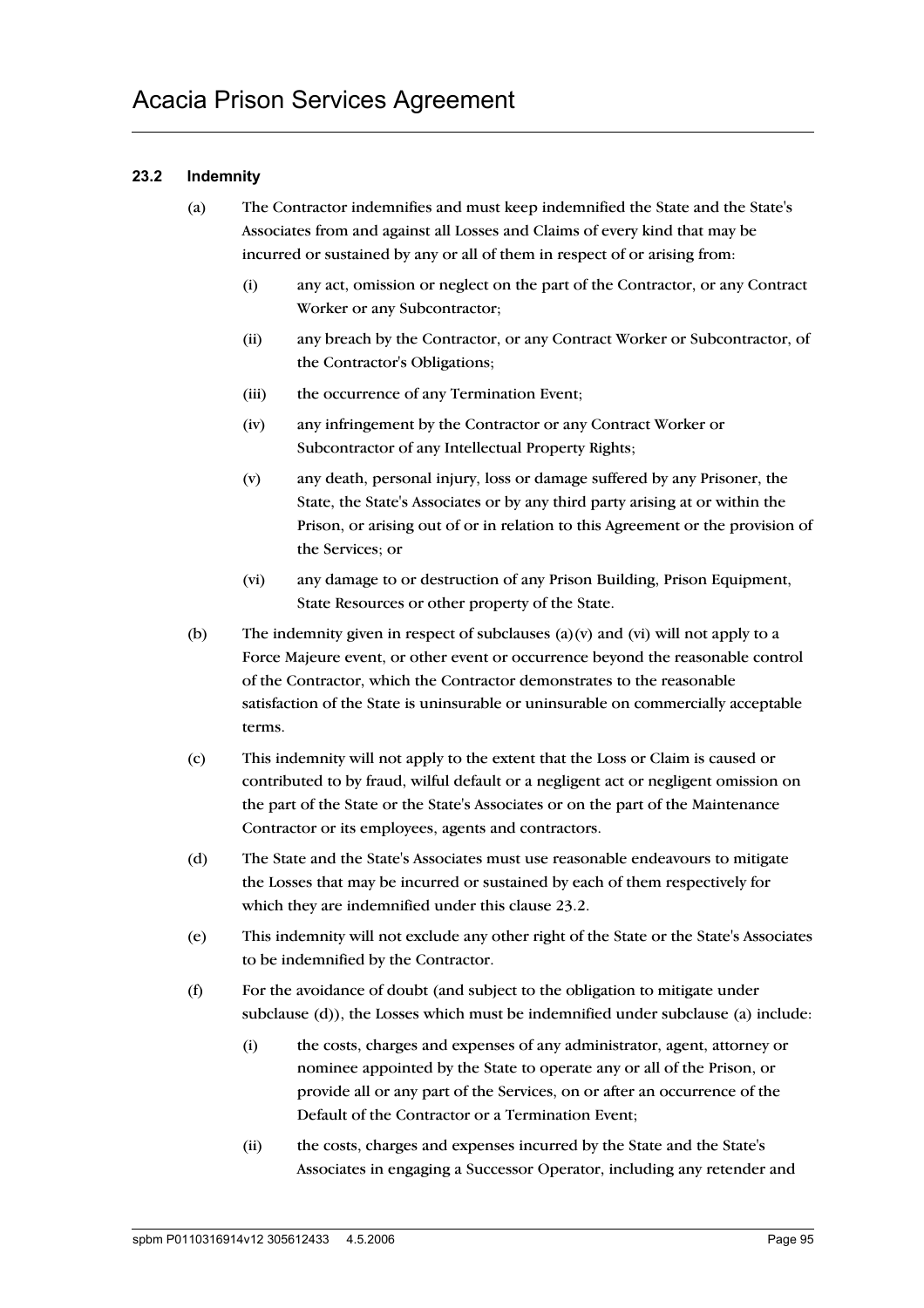transaction costs and the costs of any consultants and advisers engaged in connection with the appointment of the Successor Operator; and

(iii) the amount of operation payments or other payments payable to any Successor Operator for operation of any or all of the Prison or provision of all or any part of the Services, for the remainder of the unexpired portion of the Operating Period, to the extent those payments exceed the payments payable under this Agreement,

provided that those Losses in subclauses (i) to (iii) do not exceed \$45 million (*Cap*).

(g) On each Review Date the Cap will be adjusted according to the following formula:

$$
CN = CO x CPI Adjustment
$$

Where:

*CN* means the Cap to apply from and after the Review Date.

*CO* means the Cap as set out in subclause (f).

#### **23.3 Duration of Indemnities**

All indemnities in this Agreement, including the indemnities in this clause 23, survive the expiry of termination of this Agreement.

### **23.4 Contractor Release**

The Contractor releases to the full extent permitted by law the State and the State's Associates from all losses, damages, liabilities, actions, suits, claims, demands, costs and expenses of every kind which arise from:

- (a) the Contractor's operation of the Prison or the provision of the Services or the performance of the Contractor's Obligations; or
- (b) any act, omission, accident, loss of life, injury, damage, malfunction or other event in the Prison,

except to the extent caused or contributed to by the State, the State's Associates or the Maintenance Contractor or any of its agents, employees or contractors.

### **23.5 Exclusion of indirect or consequential loss**

Despite any other provision of this Agreement, neither the State nor any of the State's Associates are liable to make any payment (by way of indemnity, damages or otherwise) to the Contractor in respect of any indirect or consequential loss incurred or sustained by the Contractor as a result of any breach or negligence of the State. Despite any other provision of this Agreement, the Contractor is not liable to make any payment (by way of indemnity, damages or otherwise) to the State or any of the State's Associates in respect of any indirect or consequential loss incurred or sustained by the State or any of the State's Associates as a result of any breach or negligence of the Contractor or any Contract Worker or Subcontractor. For the purpose of this clause it is agreed that: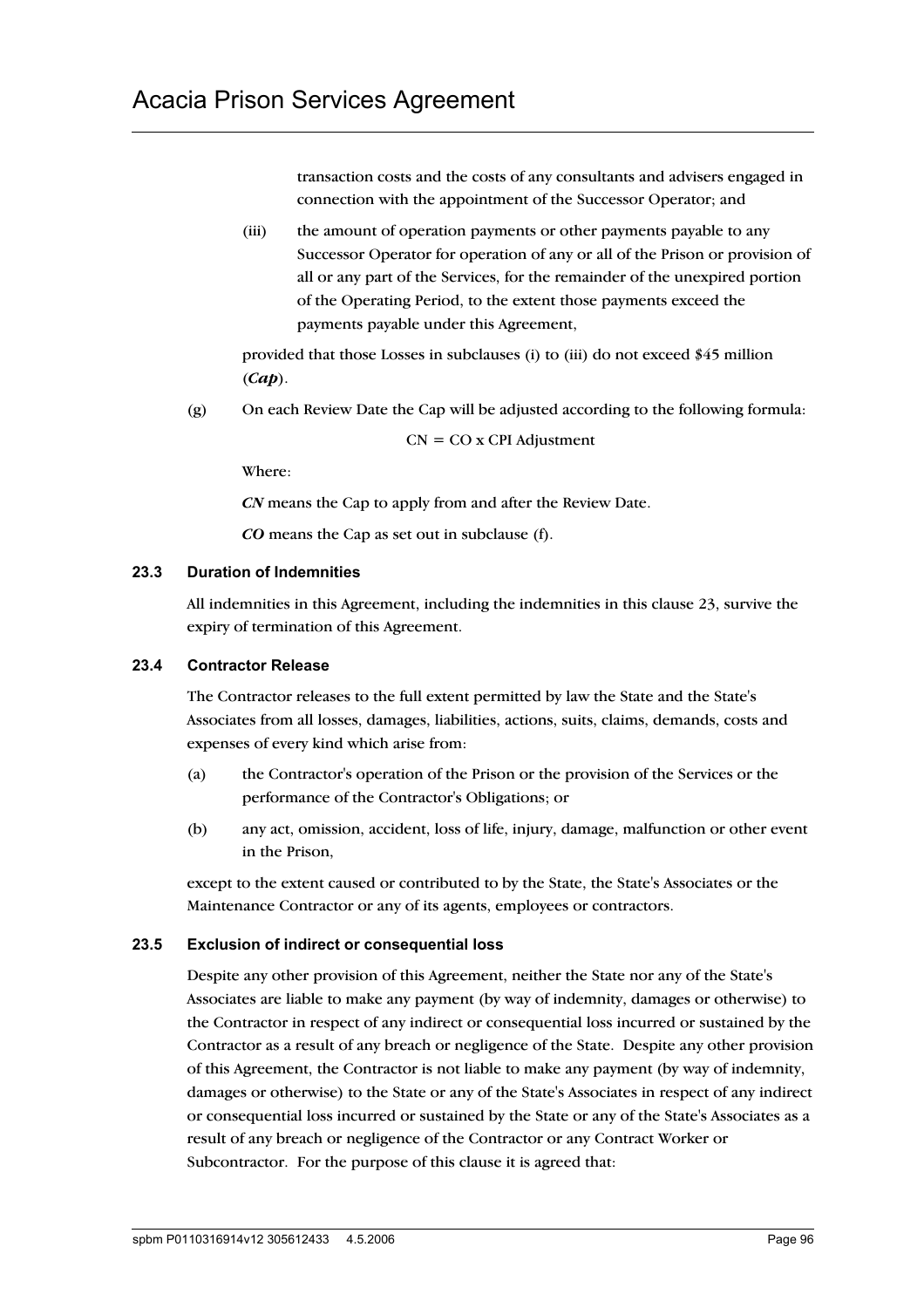- (a) the following losses are not included in the term "indirect or consequential": property damage or losses arising from third party claims in respect of property damage, personal injury, nervous shock or death; and
- (b) the following losses are included in the term "indirect or consequential": loss of Operation Payments and Performance Linked Fees, loss of revenue, loss of profits, payment of liquidated sums, penalties or damages under any agreement (other than this Agreement), loss of goodwill or credit, loss of business reputation, future reputation or publicity, loss of use, loss of interest, damage to credit rating or increased overhead costs.

## **23.6 Lost property**

If the Contractor loses or destroys or is otherwise not able to locate any property belonging to any Prisoner which is held by the Contractor on behalf of a Prisoner, the Contractor must pay compensation to that Prisoner for the value of the lost or destroyed property and the indemnity in clause 23.2 will apply to:

- (a) any Loss or Claim incurred by the State or the State's Associates as a result of the lost or destroyed property; and
- (b) any Loss or Claim incurred by and in respect of that lost property.

## **23.7 Liability of officers, employees and agents**

Every:

- (a) exemption from, and limitation of, liability;
- (b) defence; and
- (c) immunity,

of whatever nature that applies to the State, or to which the State is entitled, will also be available and extend to protect every one of the State's Associates.

### **23.8 State trustee**

For the purposes of clause 23.7, the State will be treated as acting as agent or trustee on behalf of or for the benefit of the State's Associates.

# **24. FORCE MAJEURE**

# **24.1 Notice by Force Majeure Party**

If a Force Majeure Party is unable, wholly or in part, by reason of Force Majeure:

- (a) to perform any obligation imposed on the Force Majeure Party under this Agreement (the *Affected Obligations*); and
- (b) notifies the Non Affected Party that the Force Majeure Party is affected by Force Majeure,

the Affected Obligations will be suspended during, and the time for undertaking the Affected Obligations under this Agreement will be extended by, the period: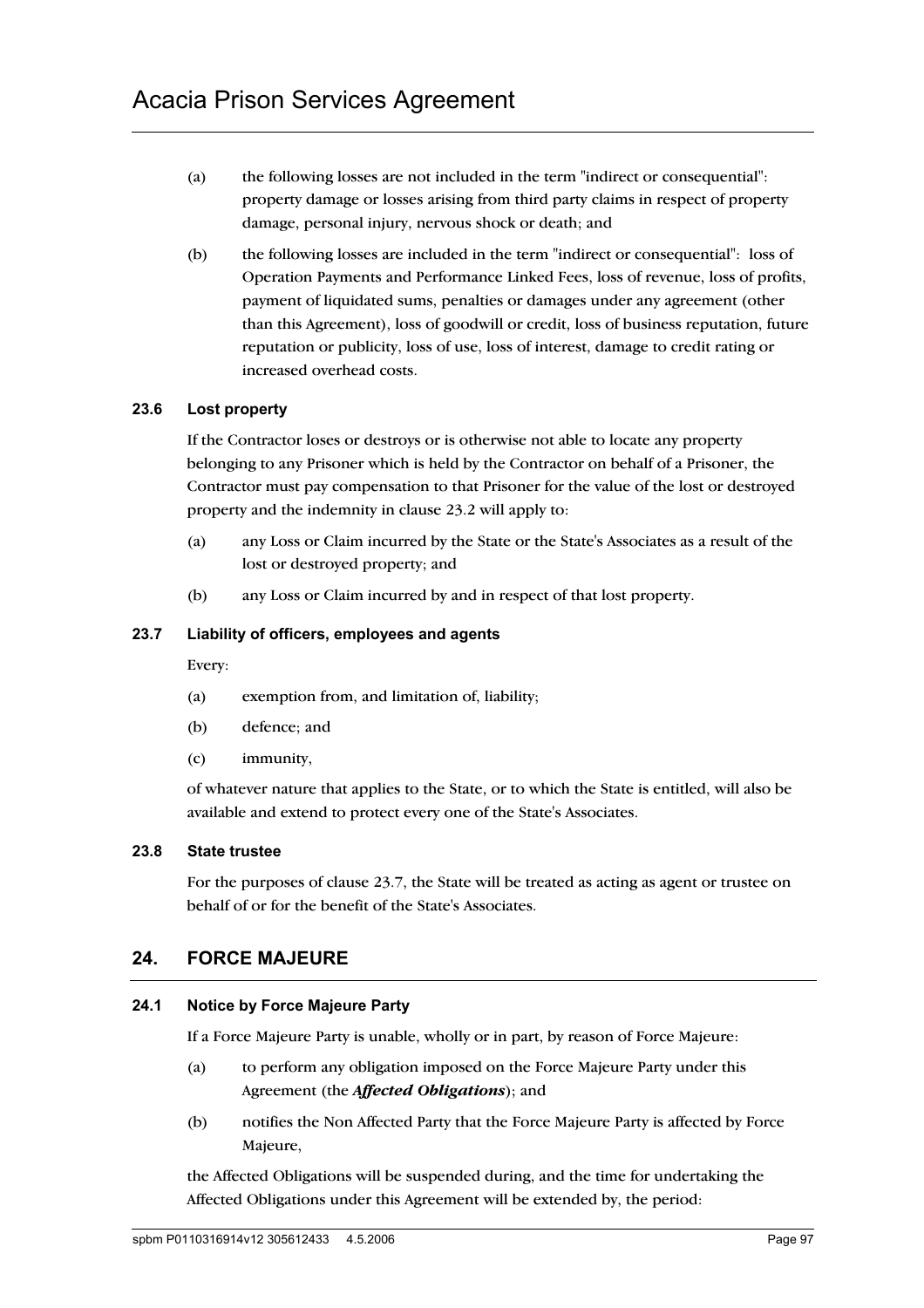- (c) from the giving of the notice that the Force Majeure Party is affected by Force Majeure; and
- (d) until the effects of Force Majeure on the Affected Obligations cease.

### **24.2 Notice to provide particulars**

The notice claiming Force Majeure must contain:

- (a) the particulars of the Force Majeure; and
- (b) the extent to which the Force Majeure Party is unable to perform or will be delayed in performing an obligation under this Agreement.

#### **24.3 Force Majeure Party will implement reasonable procedures**

A Force Majeure Party must implement all reasonable procedures to remedy, or remove the Force Majeure, and the effect of the Force Majeure, as soon as practicable.

#### **24.4 Force Majeure Party to keep Non Affected Party advised of developments**

- (a) Where a Force Majeure Party gives a notice under this clause, the Force Majeure Party must, after the giving of the notice, and during the continuance of the Force Majeure, at least every 3 Business Days, give further notice to the Non Affected Party of:
	- (i) the extent to which the Force Majeure Party will be unable to perform, or be delayed in performing, the obligations of the Force Majeure Party; and
	- (ii) any significant changes in relation to the Force Majeure since the Force Majeure Party gave its last notice to the Non Affected Party.
- (b) The State may require the Contractor to give notice under subclause (a) at periods of less than 3 Business Days.
- (c) The Contractor must comply with any request made under subclause (b).

#### **24.5 Reduction in Operation Payment**

- (a) If the Force Majeure results in a reduction of Services provided under this Agreement, the Operation Payment will be reduced by agreement between the parties to reflect the reduction in the Services.
- (b) If agreement cannot be reached as to the reduction in the Operation Payment, the provisions of clause 26 will apply.

# **25. CONFIDENTIAL INFORMATION**

#### **25.1 Contractor's obligations of Confidentiality**

Subject to clause 25.3, the Contractor must keep the Confidential Information confidential, and must not without the State's prior written consent:

(a) disclose the Confidential Information to any person, other than those Contract Workers requiring the Confidential Information for the purposes of: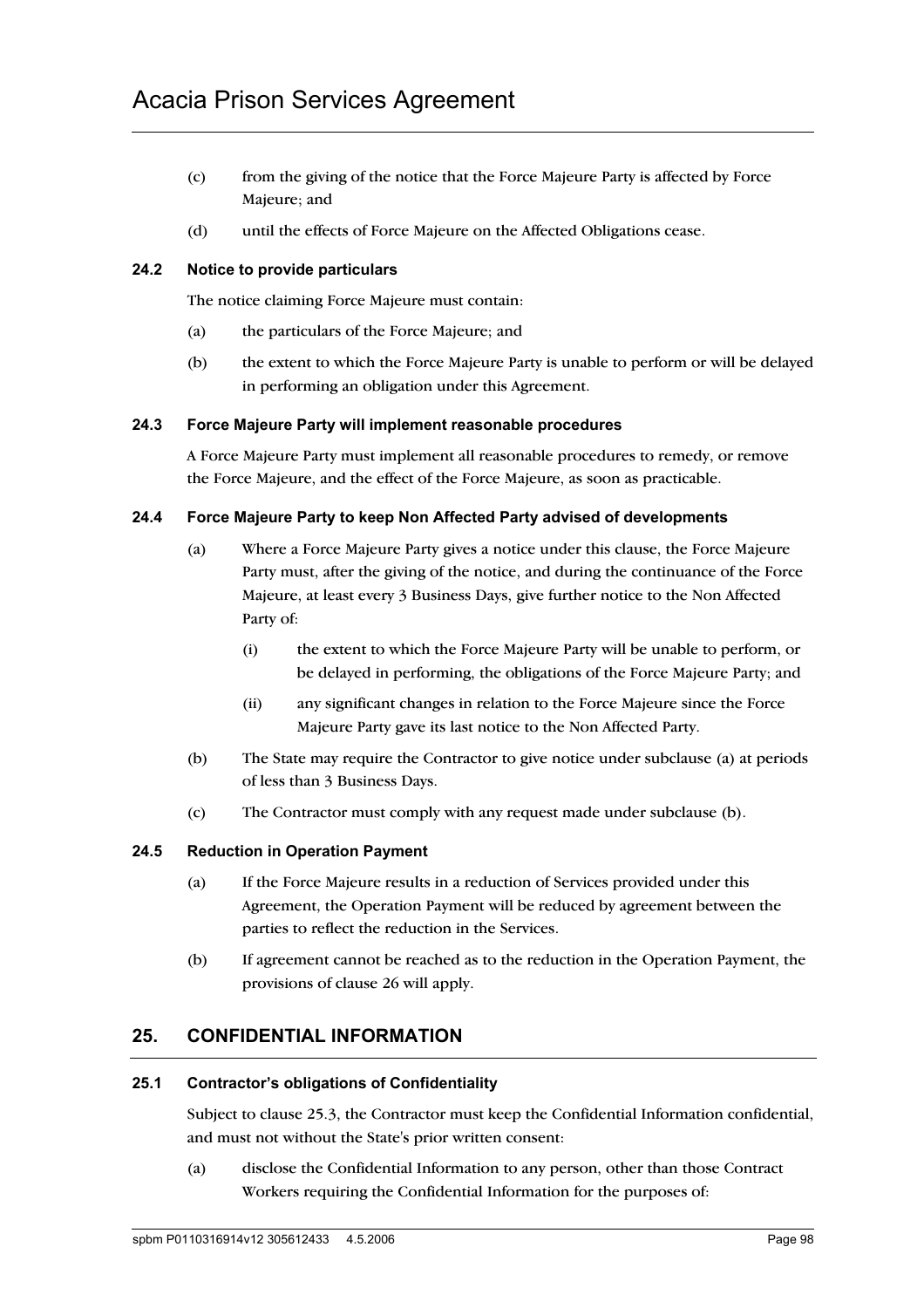- (i) this Agreement;
- (ii) provision of the Services or performance of the Contractor's Obligations; or
- (iii) complying with any Act or the requirements of any Government Agency; and
- (b) use or permit any Contract Worker to use any of the Confidential Information for any purpose other than the purposes specified in subclause (a).

### **25.2 Departmental System**

The Parties agree that:

- (a) the information stored on the Departmental System forms part of the Confidential Information; and
- (b) the requirements of this clause 25 apply to all information stored on the Departmental System.

### **25.3 Permitted disclosure**

The Contractor may disclose Confidential Information:

- (a) which is at the time lawfully in the possession of the proposed recipient of the information through sources other than the Contractor, or an Affiliate of the Contractor;
- (b) in enforcing this Agreement or in a proceeding arising out of or in connection with this Agreement;
- (c) in order to comply with any applicable Legislative Requirements or the applicable rules of any stock exchange on which the Contractor's or Guarantor's shares may be listed;
- (d) as required or permitted by this Agreement;
- (e) to its legal advisers for the purposes of this Agreement or for the purposes of advising the Contractor in relation to this Agreement; or
- (f) with the prior written consent of the State.

### **25.4 Third parties**

The Contractor undertakes and warrants that any person to whom Confidential Information is made available, communicated or disclosed as permitted under this clause, will be subject to, and maintain, the obligations of confidentiality contained in this clause 25.

### **25.5 Compulsory disclosure**

(a) If the Contractor, or any person to whom the Contractor discloses the Confidential Information, becomes legally compelled to disclose the Confidential Information, the Contractor must immediately notify the State so that the State may seek a protective order or other appropriate relief.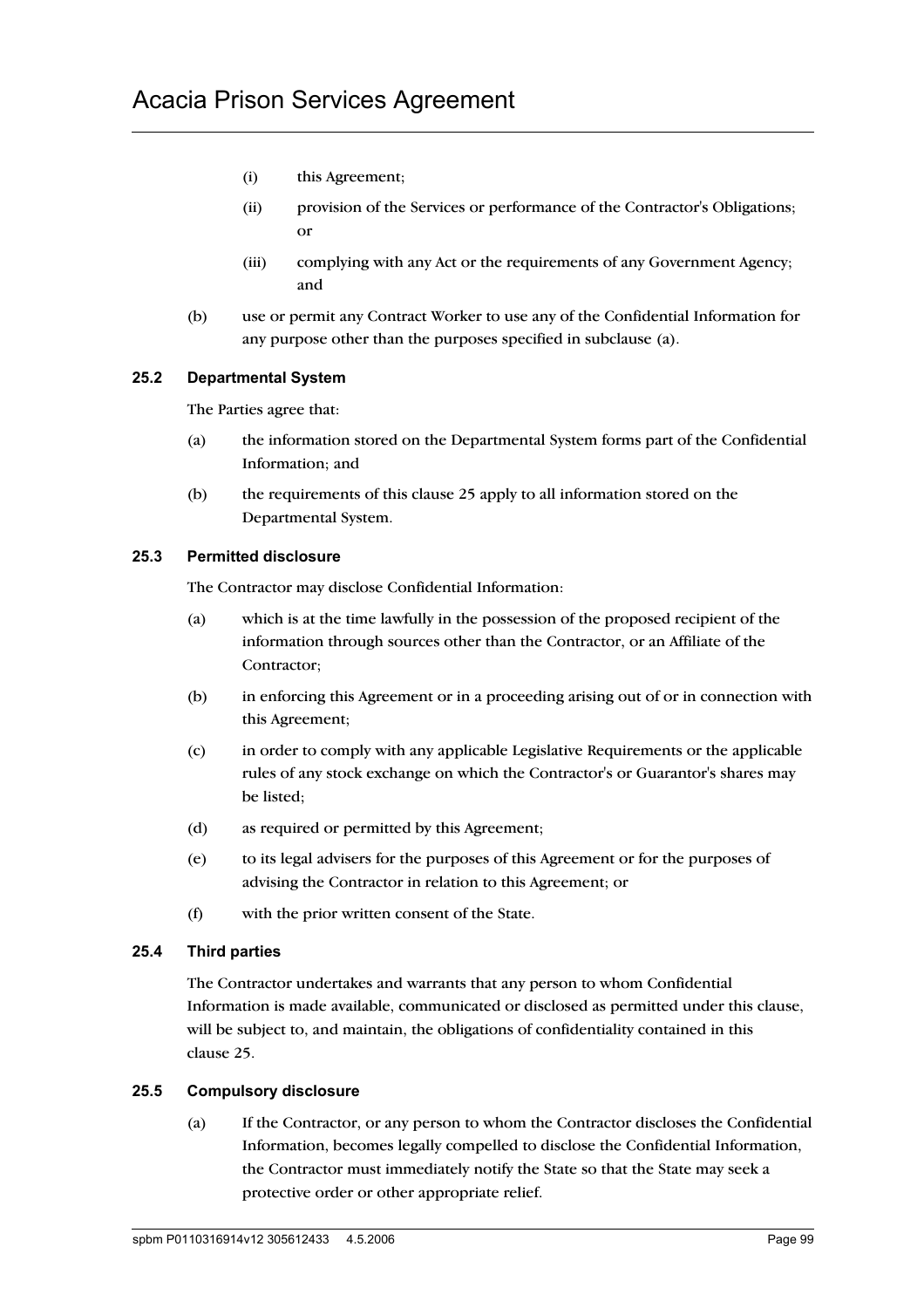(b) The Contractor must only disclose that part of the Confidential Information which is legally required to be disclosed and will take all reasonable steps to obtain a protective order or other assurances that the confidentiality of the Confidential Information will be maintained.

#### **25.6 Media releases**

The Contractor must:

- (a) obtain the State's prior written consent to:
	- (i) issue any information, document or article in respect of the Services, the Prison or this Agreement for publication in any media; or
	- (ii) nominate the Prison or the Services for any award;
- (b) give due recognition to the State where the State consents to a matter specified in subclause (a); and
- (c) refer all enquiries from any media concerning the Prison, the Services or this Agreement to the State, and thereafter, promptly provide to the State details of all enquiries, and any material or information released by the Contractor following the State's consent.

#### **25.7 Public Documents**

- (a) The Contractor acknowledges that the State is obliged under the Prisons Act to lay before each House of Parliament:
	- (i) certain reports concerning the operations of the Contractor, the Services, the Prison and this Agreement; and
	- (ii) this Agreement and any amendments to this Agreement.
- (b) Nothing in this Agreement prevents or restricts the State from complying fully with its obligations under the Prisons Act.
- (c) The Contractor further acknowledges that this Agreement and any amendment to this Agreement will become public documents.

#### **25.8 Continuing Obligation**

This clause 25 will survive the termination of this Agreement.

### **26. DISPUTE RESOLUTION**

#### **26.1 Negotiation by Contract Manager and Contractor's Representative**

If either party notifies the other party of a dispute between the parties relating to or arising out of this Agreement, then within 10 Business Days of the date of the dispute notice, the Contract Manager and the Contractor's Representative must meet and must use reasonable endeavours, acting in good faith, to resolve the dispute by joint discussions.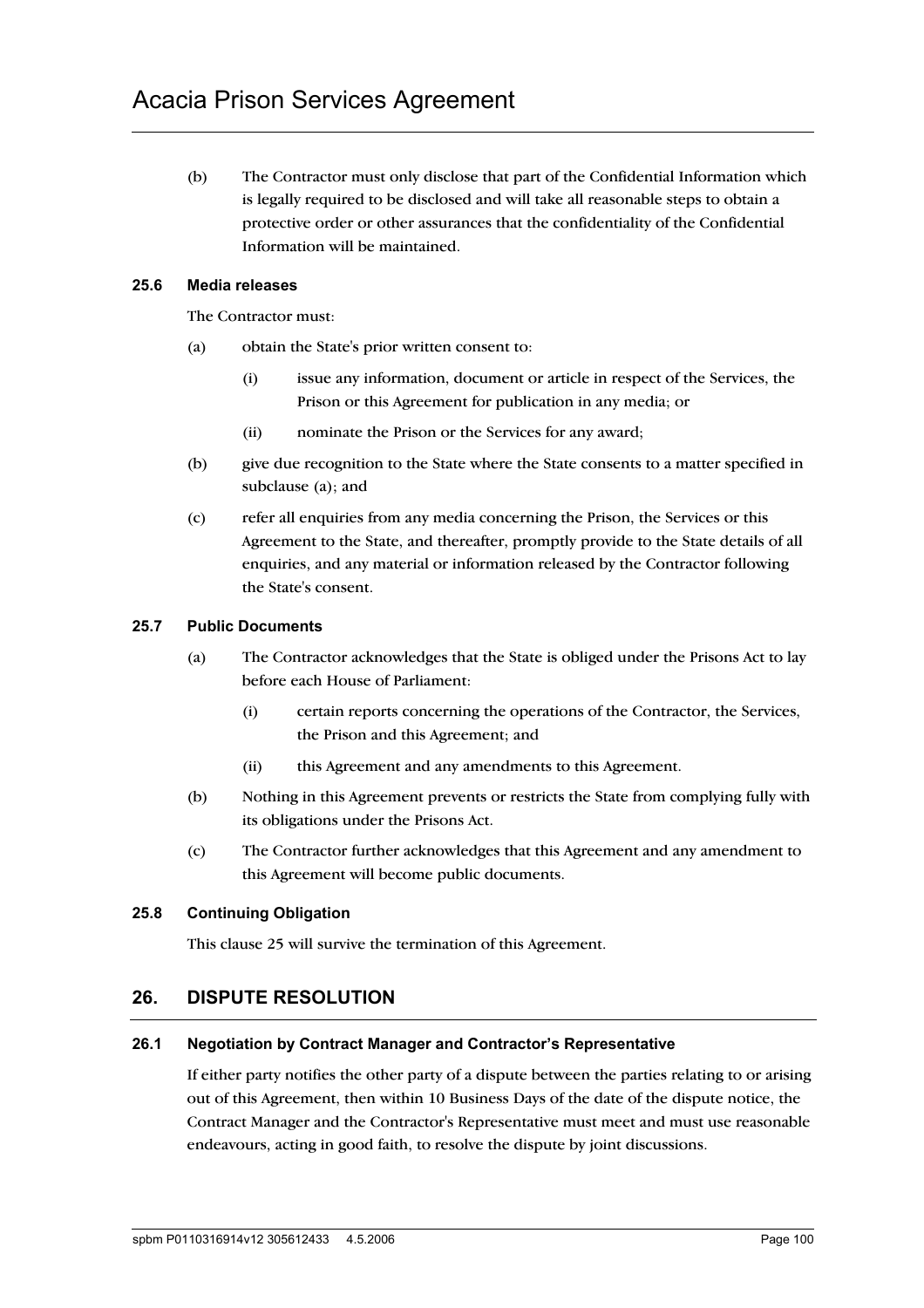#### **26.2 Negotiation by senior representatives of the parties**

If the dispute is not settled under clause 26.1 within 15 Business Days after the date of the dispute notice then, within 20 Business Days after the date of the dispute notice the Director, Contracted Services, or person occupying an equivalent position within the State, and a senior executive of the Contractor must meet and must use reasonable endeavours, acting in good faith, to resolve the dispute by joint discussions.

#### **26.3 Referral to Joint Management Board**

If the dispute is not settled under clause 26.2 within 25 Business Days after the date of the dispute notice then the parties must refer the dispute to the Joint Management Board, which must use reasonable endeavours, acting in good faith, to resolve the dispute.

#### **26.4 No effect on available rights and remedies**

Clauses 26.1 to 26.3 do not:

- (a) prevent either party applying to a court at any stage for injunctive or other relief; or
- (b) apply to any dispute which is required under this Agreement to be referred to an independent expert or to any matter which this Agreement provides is to be determined by an accountant or independent valuer.

#### **26.5 Independent expert**

If either party notifies the other of a Dispute under a provision of this agreement which requires the Dispute to be determined by an independent expert, or which the parties agree is best resolved by an independent expert, the parties will submit to the following procedure:

- (a) the parties must choose and appoint an independent expert;
- (b) in the absence of agreement by the parties as to the independent expert within 5 Business Days of notice of a dispute, the independent expert will be appointed on the application of any party by the President of the Institute of Arbitrators Australia;
- (c) the independent expert must make a determination or finding on the issues in dispute as soon as practicable and in any event within 15 Business Days, or such longer period as may be agreed between the parties;
- (d) the independent expert will act as an expert and not as an arbitrator and may adopt such procedures as he or she sees fit subject to any provisions to the contrary in this Agreement;
- (e) the independent expert's decision will be final and binding on the parties; and
- (f) the costs of the independent expert will be borne by the parties equally or as the independent expert may otherwise determine and each party will bear its own costs relating to the independent expert's decision.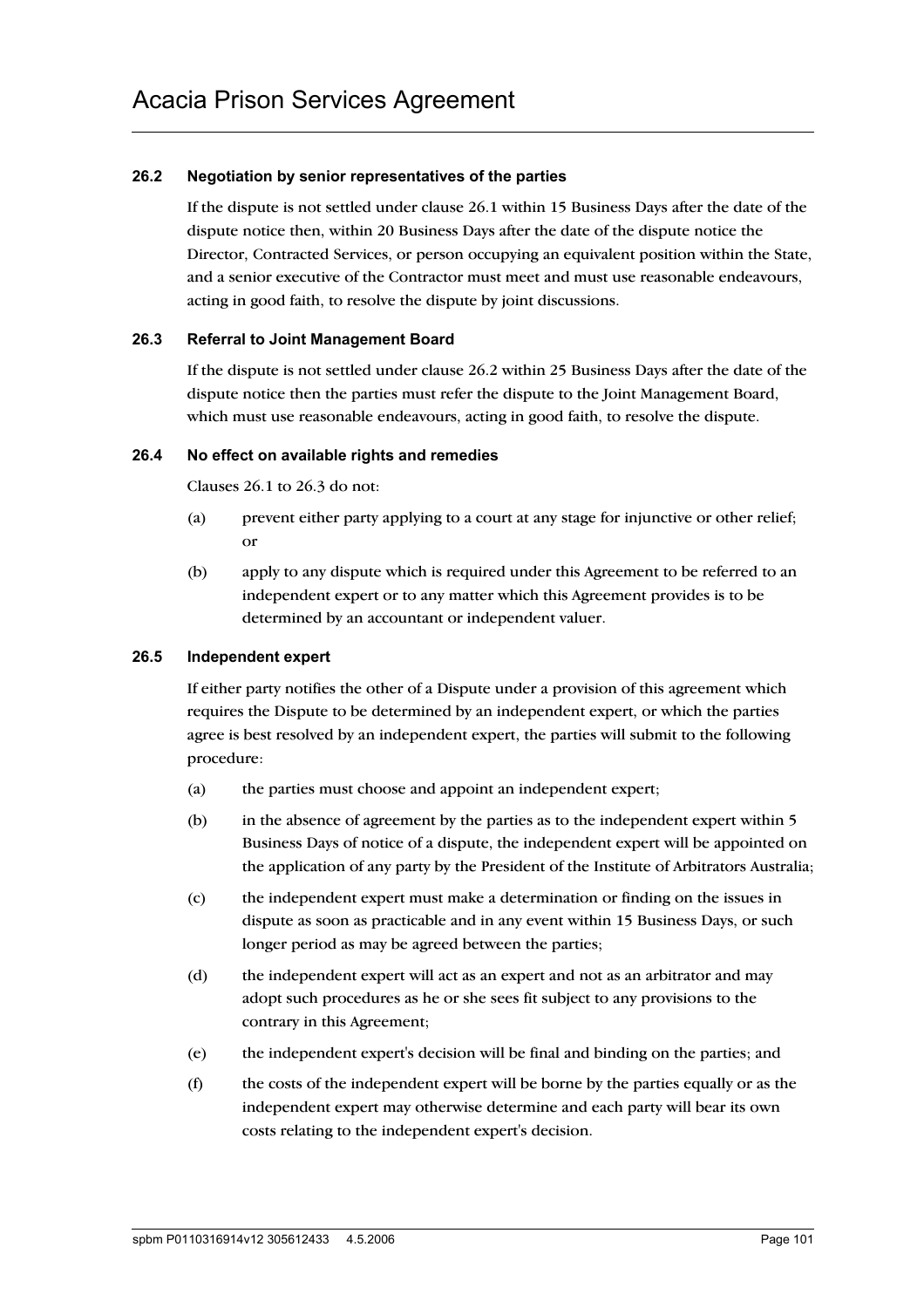#### **26.6 Contractor must continue to perform Services**

The Contractor must continue to perform the Services and comply with the Contractor's Obligations, notwithstanding any Dispute, except for any obligations that cannot be performed because of the Dispute.

# **27. DEALING WITH AGREEMENT AND CHANGE IN CONTROL**

#### **27.1 Contractor may not Deal With Agreement**

The Contractor may not Deal With:

- (a) this Agreement;
- (b) the Contractor's interest under this Agreement;
- (c) the right to any money or payment under this Agreement;
- (d) any other interest under this Agreement;
- (e) the Prison, the Site or any part of it; or
- (f) any of the Contractor Resources if such a Dealing could affect the Contractor's ability to provide the Services in accordance with, or to comply with the Contractor's Obligations,

without the State's prior written consent.

#### **27.2 State may Deal With Agreement**

The State may at any time, without the consent of the Contractor, Deal With:

- (a) this Agreement;
- (b) any payment or any right to receive payment under this Agreement; or
- (c) any other right, benefit or interest of the State under this Agreement,

provided that the performance of the State's Obligations remains undertaken or guaranteed by the State. The Contractor must, on the State's request, do everything reasonably necessary to give effect to any Dealing by the State, including the execution of documentation.

#### **27.3 Notice of change in control**

Without derogating from the State's rights under subclause 18.1(a), the Contractor must give notice to the State immediately the Contractor becomes aware of a Change of Control, of:

- (a) the Contractor;
- (b) the Guarantor; or
- (c) any Subcontractor.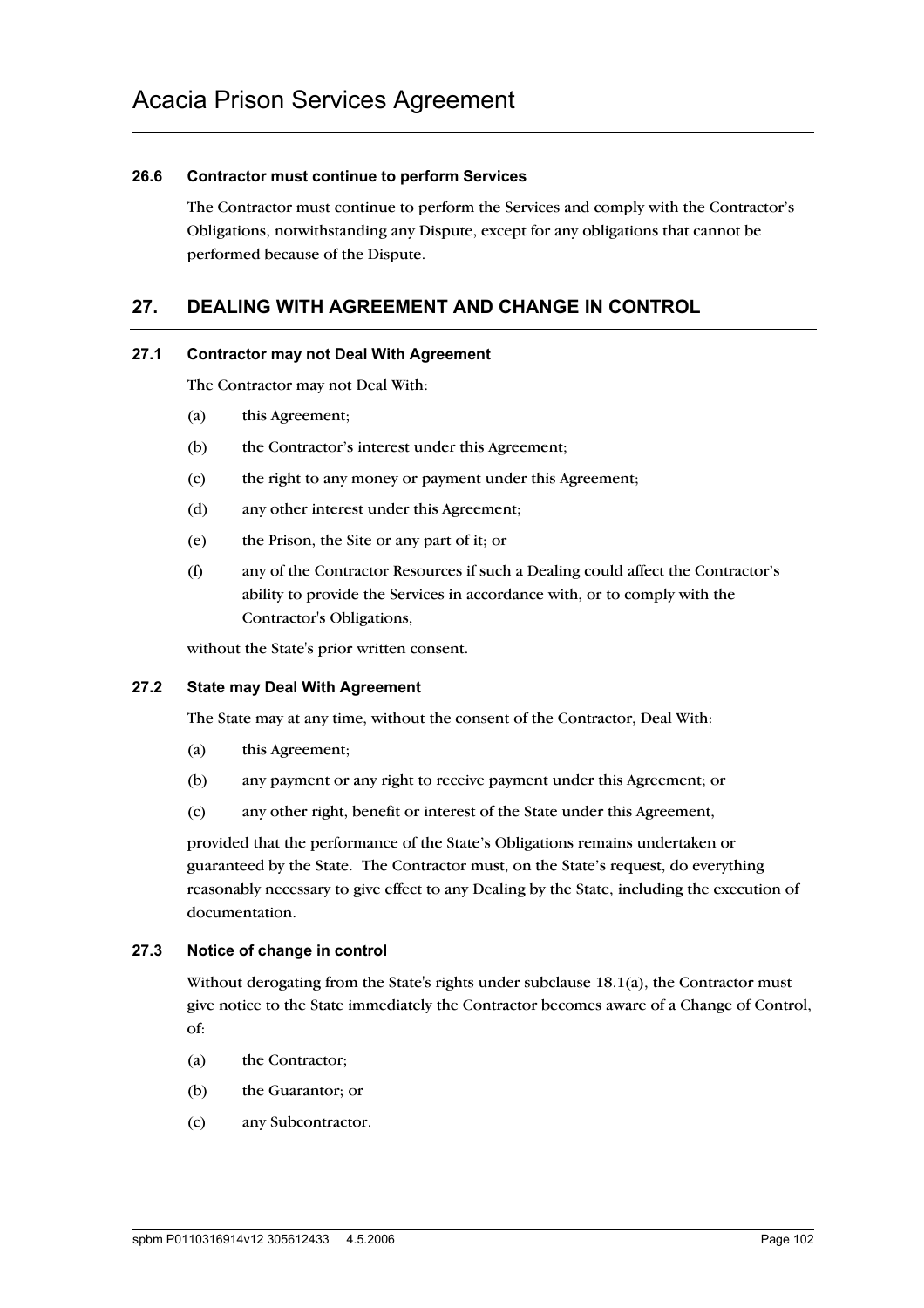# **28. SUBCONTRACTING AND THIRD PARTY SERVICES**

#### **28.1 Prohibition on subcontracting all of the Services**

The Contractor may not subcontract any part of the Services described in subclauses (a) and (b) of the definition of Services in clause 1.1 except in accordance with the requirements of this clause 28.

#### **28.2 Permitted subcontracting**

- (a) Subject to subclause (b), the Contractor must obtain the State's prior consent to enter into any Subcontracts.
- (b) The Contractor may not subcontract the whole of the Services.

#### **28.3 Application for Consent to Subcontractors**

In seeking approval of a proposed Subcontract, the Contractor must clearly specify in writing:

- (a) the specific components of the Services that the Contractor proposes to Subcontract;
- (b) the scope of the proposed Subcontract; and
- (c) the identity, background and qualifications of the proposed Subcontractor and any other information required for a fit and proper person check.

#### **28.4 Conditions for Subcontractors**

Unless the State otherwise approves, all Subcontracts must:

- (a) contain requirements that the Subcontractor must:
	- (i) have established, and maintain, an occupational health and safety policy and plan approved by the State;
	- (ii) as a minimum, pay all the Subcontractor's employees the rates and allowances set out in applicable Industrial Instruments; and
	- (iii) have appointed, and use, in performing any Services, persons who possess appropriate skill, expertise and qualifications to meet the requirements of this Agreement;
- (b) contain an acknowledgment of the State's rights of intervention, suspension and termination in terms substantially equivalent to clause 19; and
- (c) provide that if this Agreement is terminated the Contractor's rights, benefits, obligations and liabilities under the Subcontract may be novated to the State, or to a person nominated by the State on terms acceptable to the State.

#### **28.5 State's Approval of Subcontract**

The State may:

(a) approve or disapprove any proposed Subcontract in the State's discretion and may attach conditions of approval;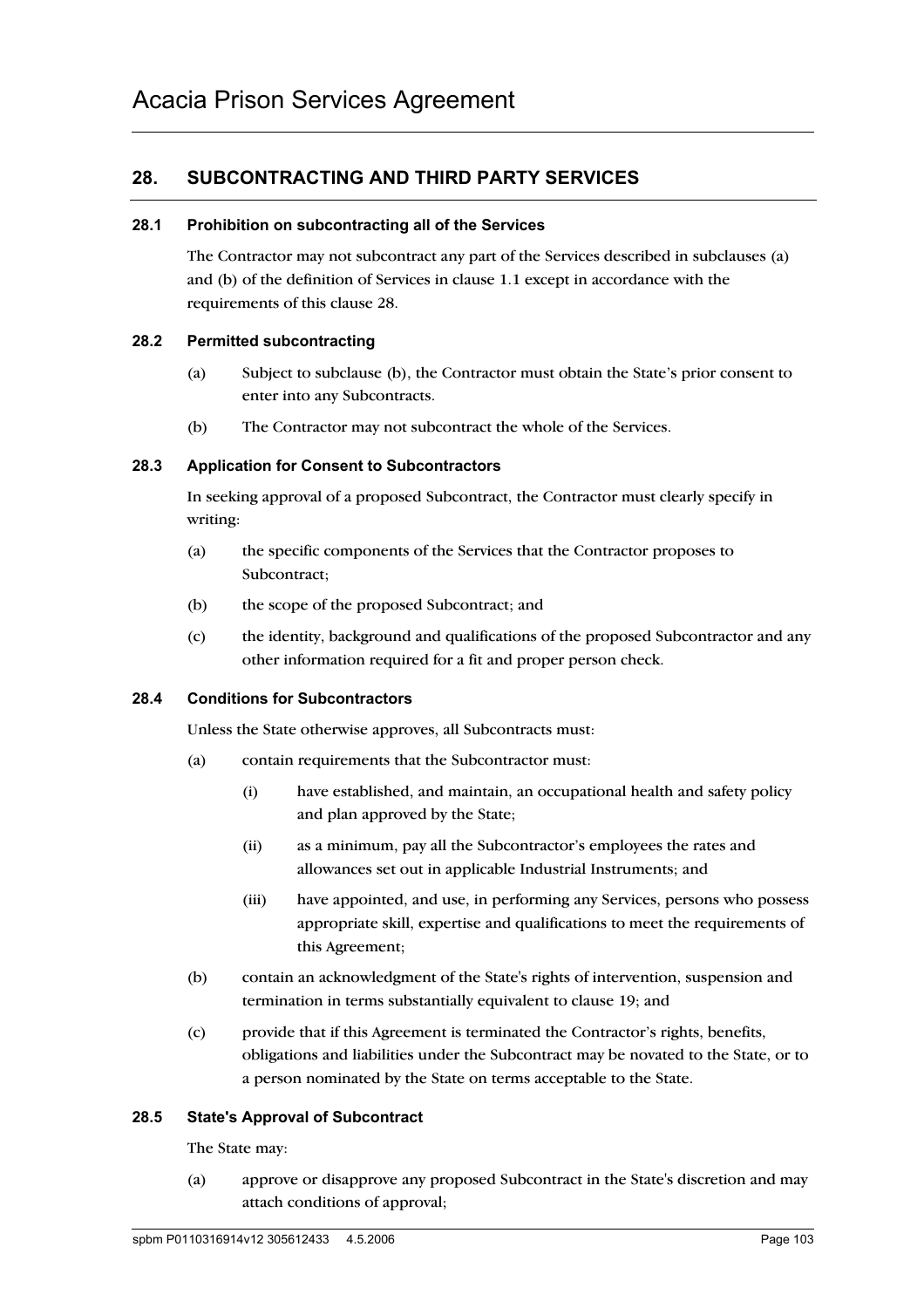- (b) in approving a proposed Subcontract under subclause (a), notify the Contractor if it considers the Subcontractor to be material (*Material Subcontractor*) in terms of the nature of the services the Subcontractor provides under the Subcontract or the monetary value of the Subcontract; and
- (c) at any time during the Operation Period, withdraw approval of any Subcontract if:
	- (i) the Subcontractor's performance under the Subcontract is deficient;
	- (ii) material misrepresentations were made to the State by the Contractor or by the Subcontractor in relation to the Subcontract;
	- (iii) the State so determines on the basis of any other disputes or unsatisfactory dealings with the Subcontractor; or
	- (iv) the State has any other reasonable cause for doing so.

#### **28.6 Information requirements**

The Contractor must:

- (a) provide to the State a copy of the Subcontract after it has been executed;
- (b) keep the State informed in relation any material issues that may arise in relation to the Subcontract and its performance;
- (c) maintain an audit trail of processes undertaken to identify and select Subcontractors; and
- (d) ensure that each Subcontractor undergoes security screening and movement control and maintain, and give the State access to, records of the security screening and movement control in accordance with clause 13.

#### **28.7 Contractor's liability not affected**

If the Contractor enters into a Subcontract, the Contractor:

- (a) is not relieved of any obligation or liability under this Agreement;
- (b) must ensure the full and complete performance of the Services in accordance with this Agreement; and
- (c) must ensure that where any person is engaged or to be engaged as a Contract Worker by a Subcontractor, all provisions of this Agreement dealing with Contract Workers are fully complied with as if that person were engaged directly by the Contractor.

#### **28.8 Liability for Subcontractors**

The Contractor will be fully liable to the State for any Claim made against, or Loss suffered or incurred by, the State as a result of any:

- (a) act, default, neglect or omission on the part of; or
- (b) lack of skill or judgment by,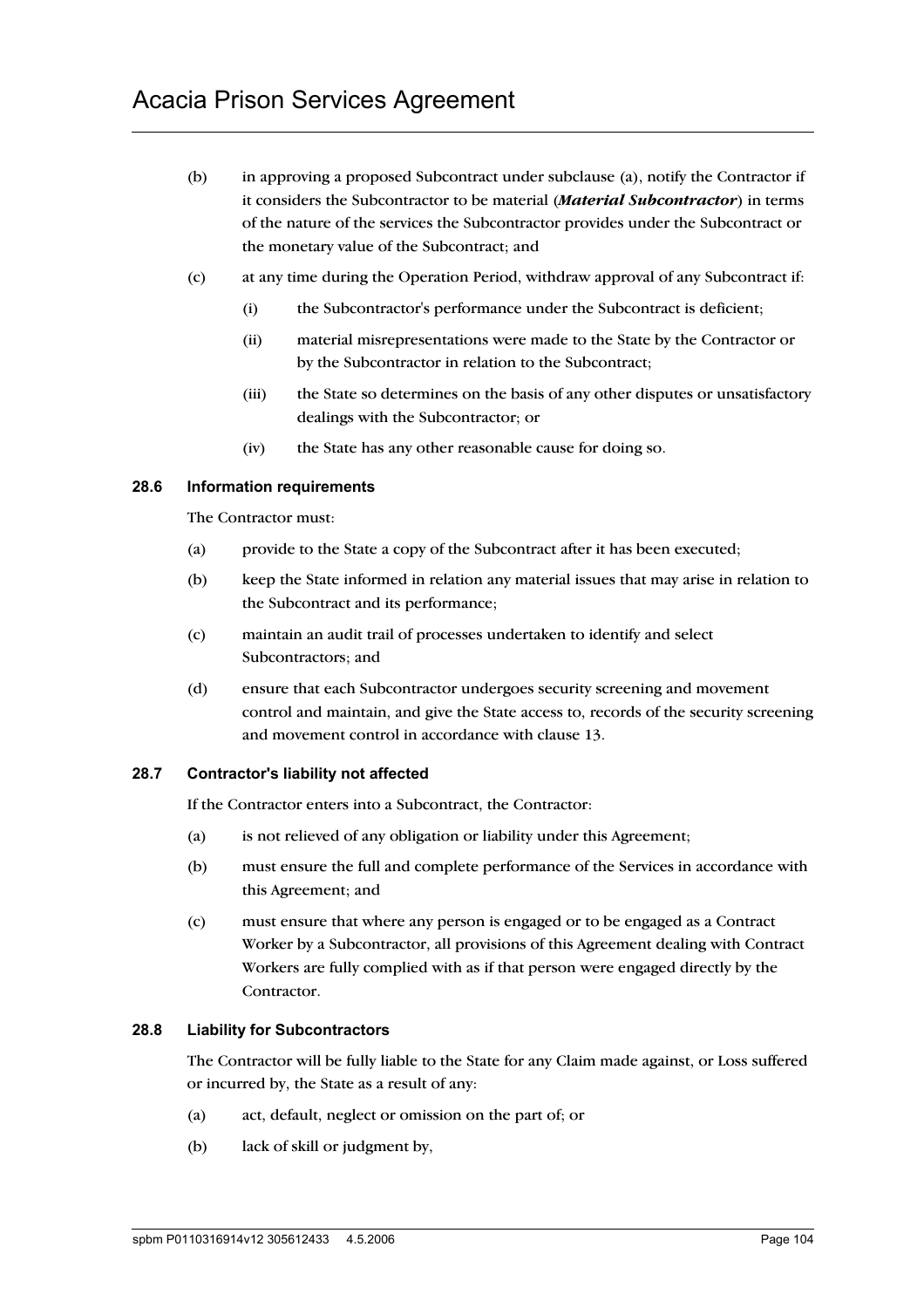any Subcontractor or any employee, agent or contractor of the Subcontractor, as if that act, default, neglect or omission, or lack of skill or judgment (as the case may be) was the Contractor's.

#### **28.9 No contractual relationship with Subcontractors**

Nothing in this Agreement creates any contractual relationship between the State and any Subcontractor or supplier to the Contractor.

#### **28.10 Third party services and supplies**

- (a) Where any services or supplies are provided to the Contractor by a third party, including by an Affiliate of the Contractor, which are necessary for the ongoing continuity of the Services or for the operation, management or security of the Prison, but which are not themselves Services as contemplated in this Agreement, the Contractor must:
	- (i) ensure that all the relevant arrangements relating to the provision of those services or supplies, including the nature and scope of the services or supplies and the terms and conditions applicable to their provision, are contractually documented;
	- (ii) advise the State of the matters contemplated in subclause (i) as soon as reasonably practicable after any arrangements are entered into and provide to the State copies of all executed contractual documents and all other relevant documents;
	- (iii) advise the State of any material variations to any of the matters in subclause (i) and provide to the State copies of all variation documents as soon as reasonably practicable after those variations are agreed; and
	- (iv) ensure that the Contract Manager is informed as soon as reasonably practicable as to any matters that arise in the course of the provision of those services or supplies that may have a significant impact on any aspect of the provision of Services in accordance with the terms of this Agreement.
- (b) Subclause (e) is without prejudice to the operation of this clause 28 in relation to any Subcontract in respect of any part of the Services.

# **29. WARRANTIES AND REPRESENTATIONS**

#### **29.1 Representations and warranties**

The Contractor represents and warrants to the State that:

- (a) *authority*: the Contractor has full power and authority to enter into this Agreement, provide the Services and perform the Contractor's Obligations;
- (b) *authorisations*: the Contractor has taken all necessary action to authorise the execution, delivery and performance of this Agreement in accordance with its terms;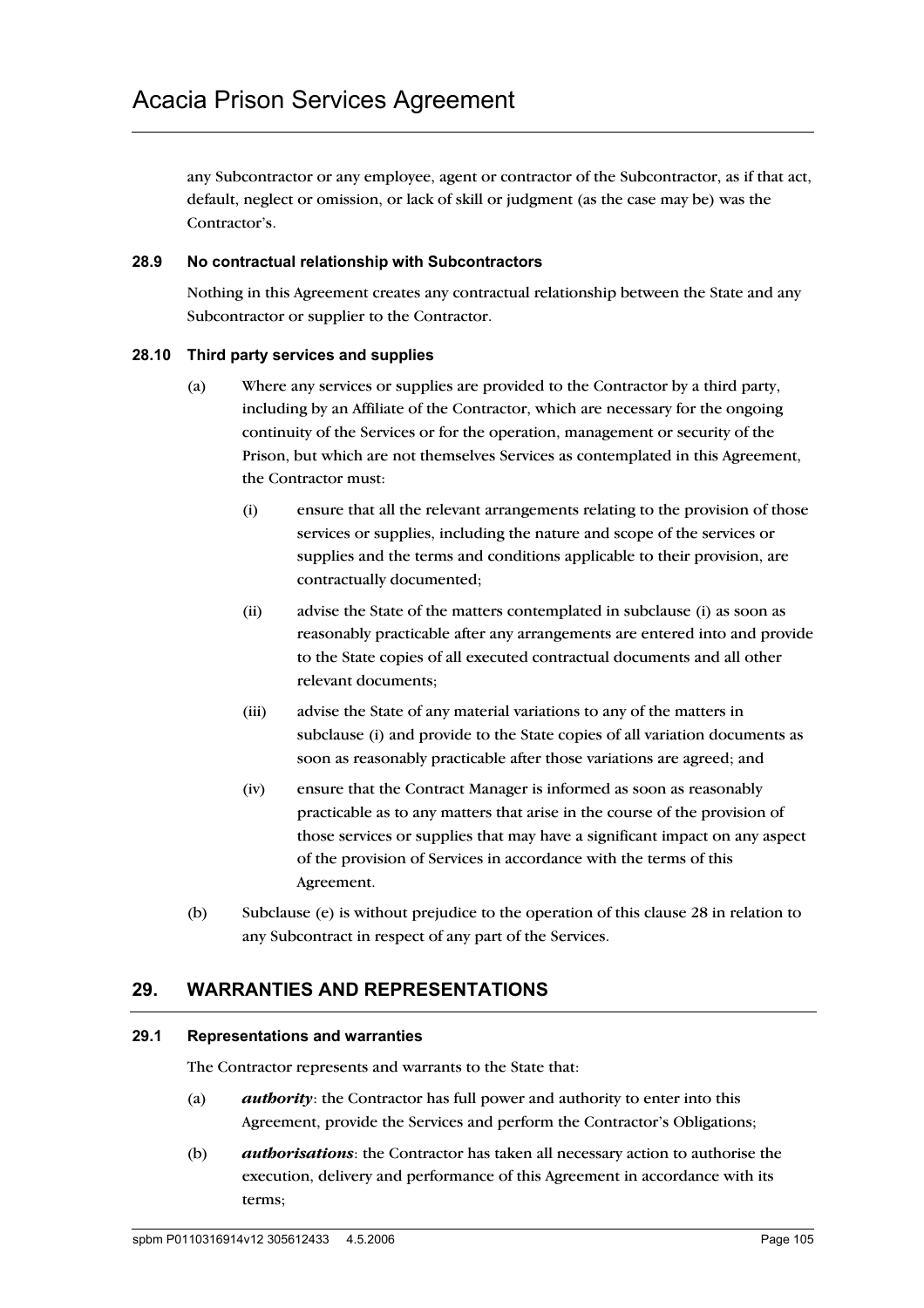- (c) *transaction permitted*: the execution, delivery and performance by the Contractor of this Agreement do not and will not violate:
	- (i) any law, regulation, authorisation, Government Authorisation, ruling, consent, judgment, order or decree of any Government Agency;
	- (ii) its constitution or other constituent documents; or
	- (iii) any Encumbrance or document that is binding on the Contractor or any of the Contractor's assets,

and does not and will not result in:

- (iv) the creation or imposition of any Encumbrance, or restriction of any nature, on any of the Contractor's assets; or
- (v) the acceleration of the date of payment of any obligation existing under any Encumbrance, or document that is binding upon the Contractor;
- (d) *Government Authorisation*: the Contractor has in full force and effect every Government Authorisation necessary to enter into this Agreement, provide the Services, perform the Contractor's Obligations and to permit this Agreement to be enforced;
- (e) *binding obligations*: this Agreement and the Parent Guarantee constitute legal, valid and binding obligations and, subject to any necessary stamping and registration, are enforceable in accordance with their terms, subject to laws generally affecting creditors' rights, and to principles of equity;
- (f) *statements in Contractor's Proposal*: all statements, representations and information contained in the Contractor's Proposal are true and accurate, and not misleading;
- (g) *own enquiries*: in entering into this Agreement, the Contractor has relied entirely on its own enquiries, inspections and investigations relating to this Agreement, the Services and the Prison and the Contractor has:
	- (i) examined all information relevant to the risks, contingencies and other circumstances that could affect the Contractor's Obligations, and that the Contractor could have obtained by making usual and reasonable inquiries;
	- (ii) visited and examined the Site and its surroundings and done everything possible to inform itself fully as to any condition or characteristic of the Site affecting or that may affect the Contractor's performance of the Services;
	- (iii) fully considered all actual and potential risks, contingencies and other circumstances which could have an effect on the cost of performing the Services;
	- (iv) informed itself completely of the nature and extent of the work and Contractor Resources necessary to perform the Services;
	- (v) informed itself as to the availability and cost of: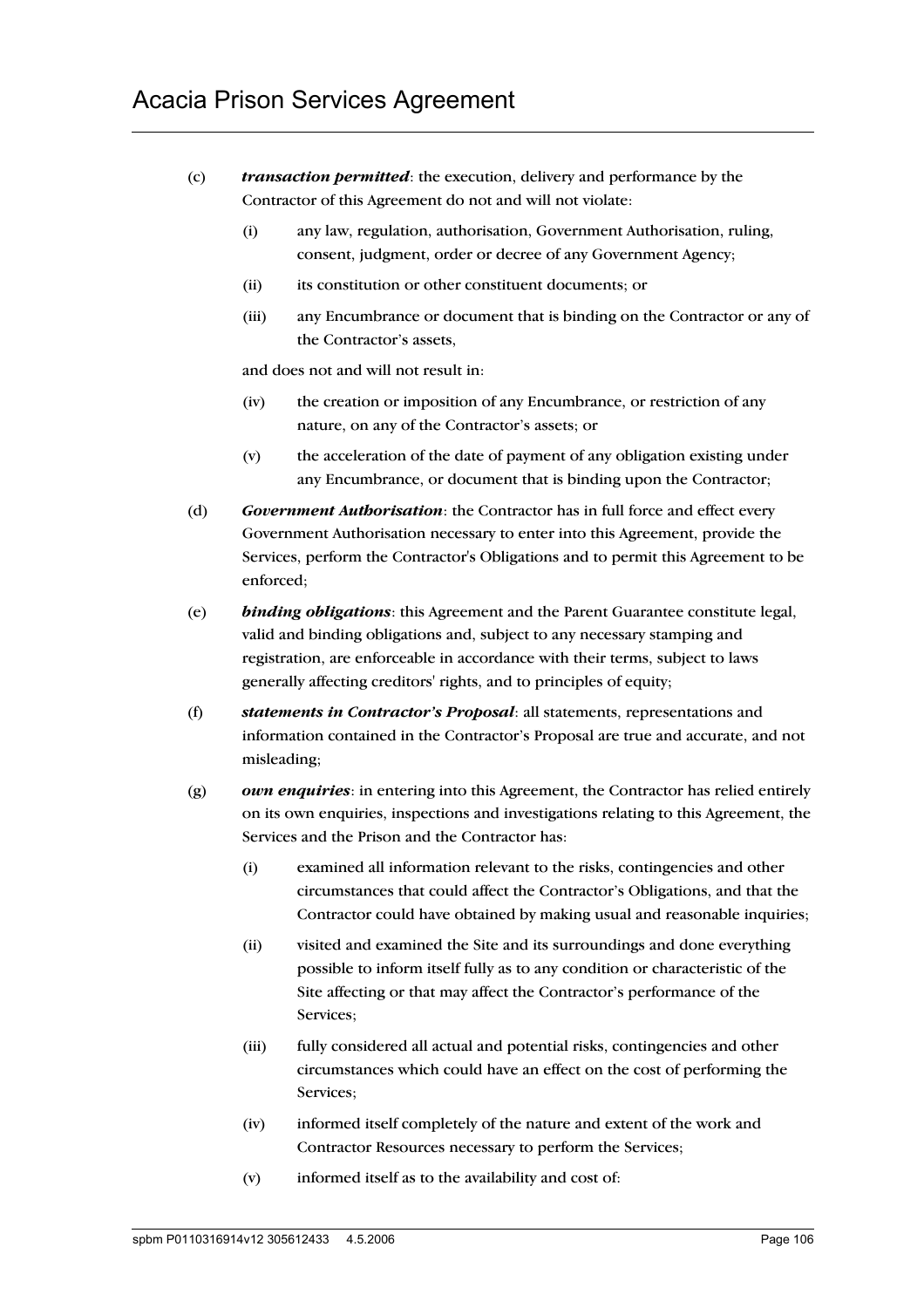- (A) labour in respect of Contract Workers, including the cost of complying with obligations imposed by any Industrial Instrument; and
- (B) of any materials or other goods or plant and equipment required as part of the Contractor Resources;
- (vi) informed itself of the requirements of every applicable Act and in relation to the Prison and, in relation to measures necessary to protect the Environment from any adverse effect or damage arising from performance of the Services; and
- (vii) obtained all appropriate professional and technical advice on all matters and circumstances in respect of the matters referred to in this clause, prior to entering into this Agreement;
- (h) *no inducements*: the Contractor was not induced to enter into this Agreement by, and has not relied on:
	- (i) any statements, representations or warranties, whether orally or in writing, or contained in any brochures, expression of interest, tender or request for proposal documents provided by the State or the State's Associates including any statements, representations, or warranties relating to or in any way connected with this Agreement, the Services or the Prison, or about any financial return or income to be derived from the Services or this Agreement; or
	- (ii) any information or data made available or provided by the State or the State's Associates to the Contractor as to the Prison or the Site;

#### (i) *no collusive arrangements*:

- (i) the Contractor had no knowledge of the price of any other proponent for the Services at the time the Contractor submitted the Contractor's Proposal;
- (ii) except as disclosed in the Contractor's Proposal, the Contractor has not entered into any contract, agreement, arrangement or understanding to pay or allow any money, directly or indirectly, to or on behalf of any other proponent, in relation to the Contractor's Proposal or any contract to be entered into consequent thereon, nor paid or allowed any money on that account, nor will the Contractor pay or allow any money on that account;
- (iii) the Contractor has not paid or allowed or entered into any contract, agreement, arrangement or understanding to pay or allow any money, directly or indirectly:
	- (A) to or on behalf of any other proponent; nor
	- (B) received any money or allowance from or on behalf of any other proponent in relation to the Contractor's Proposal or any contract entered into consequent thereon, nor will the Contractor pay or allow any person to receive any money on that account; and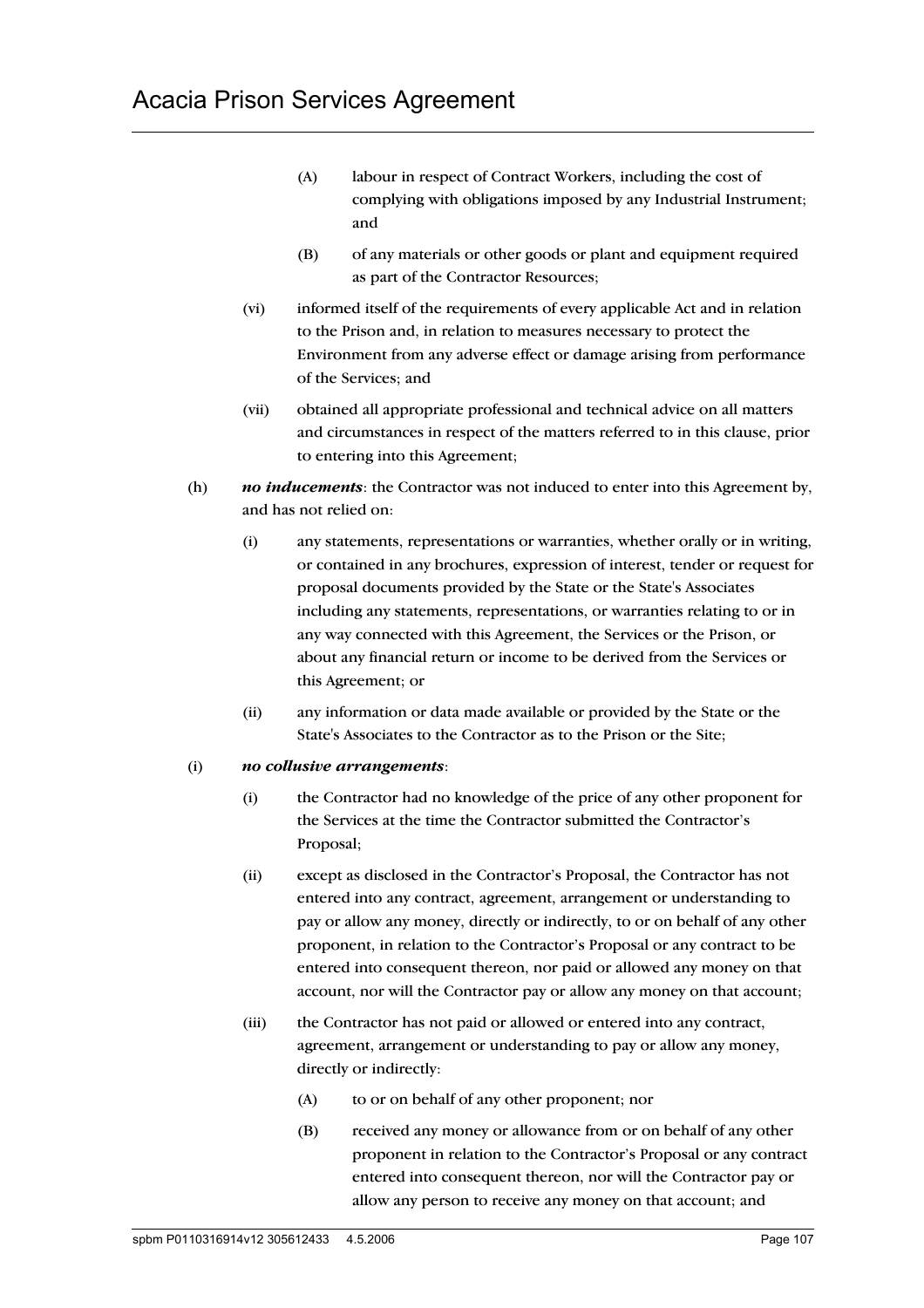- (iv) if the Contractor paid or allowed to another proponent any money in breach of these conditions:
	- (A) the Contractor must hold that money on trust for, and immediately pay that money to the State; and
	- (B) the State may withhold from any payment due to the Contractor on any account an equivalent sum as liquidated damages;
- (j) *ownership of Contractor Resources*: the Contractor is the beneficial owner of, and has good title to the Contractor Resources;
- (k) *fitness of Contractor Resources*: any Contractor Resources used, or that will be used, by the Contractor in performing the Services are and will be:
	- (i) of good and merchantable quality; and
	- (ii) fit in all respects for the purposes for which they are to be used;
- (l) *no conflict*: the Contractor has no professional or contractual obligations that as at the Signature Date, or during the Operation Period, will conflict with the performance of the Services;
- (m) *no trustee*: the Contractor is not entering this Agreement as the trustee of any trust or for and on behalf of any other person.

#### **29.2 State's reliance on Contractor's representations and warranties**

The Contractor acknowledges that in entering into this Agreement the State is relying on:

- (a) the Contractor's Proposal;
- (b) the Contractor's advice, skill and judgment in performing the Services; and
- (c) each of the Contractor's representations and warranties contained in this Agreement.

#### **29.3 Continuation, repetition and survival of Contractor's representations and warranties**

The Contractor warrants that all representations and warranties given by the Contractor under this Agreement:

- (a) will remain unaffected despite any review, comment, approval or direction by the State or any of the State's Associates;
- (b) survive the execution of this Agreement and the expiry of the Operation Period;
- (c) are regarded as repeated on each day during the Operation Period with respect to the facts and circumstances then subsisting; and
- (d) are independent, and are not limited by reference to any other warranties in this Agreement.

#### **29.4 State's representations and warranties**

The State represents and warrants that:

(a) *authority*: the State has full power and authority to enter into and perform the State's Obligations;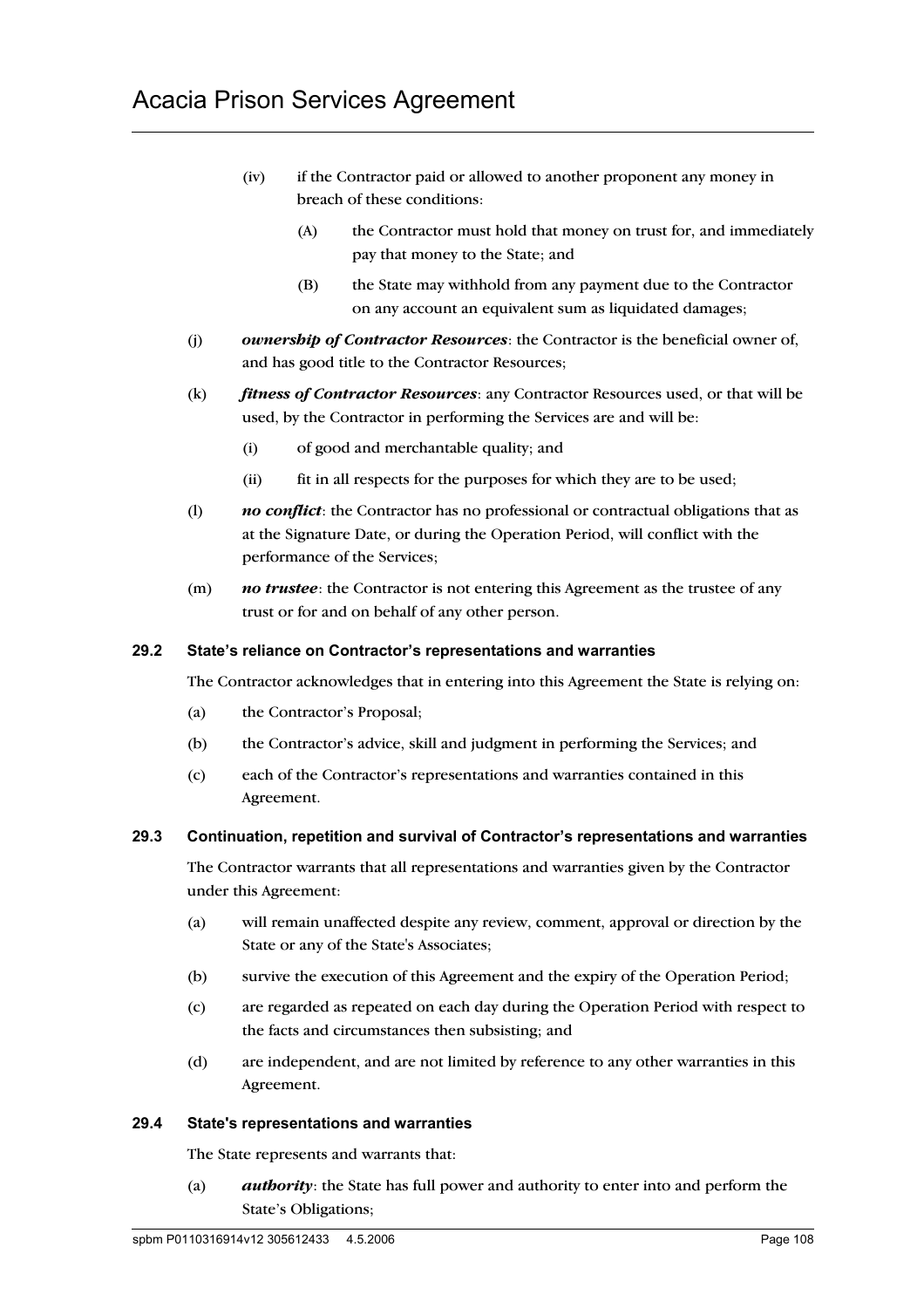- (b) *authorisations*: the State has taken all necessary action to authorise the execution, delivery and performance of this Agreement in accordance with its provisions;
- (c) *binding obligations*: this Agreement constitutes legal, valid and binding obligations and, subject to any necessary stamping and registration, is enforceable in accordance with its provisions, subject to principles of equity; and
- (d) *transaction permitted*: the execution, delivery and performance by the State of this Agreement does not and will not violate any law, regulation, authorisation, Government Authorisation, ruling, consent, judgment, order or decree of any Government Agency.

#### **29.5 No other representations or warranties by State**

The Contractor acknowledges that, except for:

- (a) the express representations and warranties set out in this Agreement;
- (b) those implied provisions or warranties that are imposed by any Act that are mandatory and cannot be excluded,

the State gives no warranties regarding:

- (c) this Agreement;
- (d) the Services, the Site, the Prison, the Prison Building or the Prison Equipment;
- (e) the State Resources or any other goods or services, supplied or to be supplied to the State; or
- (f) the accuracy or adequacy of any information provided to the Contractor as to the Prison or Site, and the State will not be liable to the Contractor, and the Contractor will have no Claim against the State, in respect of any information provided to the Contractor in respect of the Prison or the Services.

# **30. CONTRACTOR'S RELATIONSHIP WITH THE STATE**

#### **30.1 Independent contractor**

The Contractor is an independent contractor and must, unless otherwise provided by this Agreement, exercise independent control, management and supervision in the performance of the Services.

#### **30.2 Relationship**

The relationship between the State and the Contractor is that of principal and independent contractor, and nothing in this Agreement is to be taken as constituting the Contractor or any Contract Workers or Subcontractors as employees or agents of the State or the State's Associates.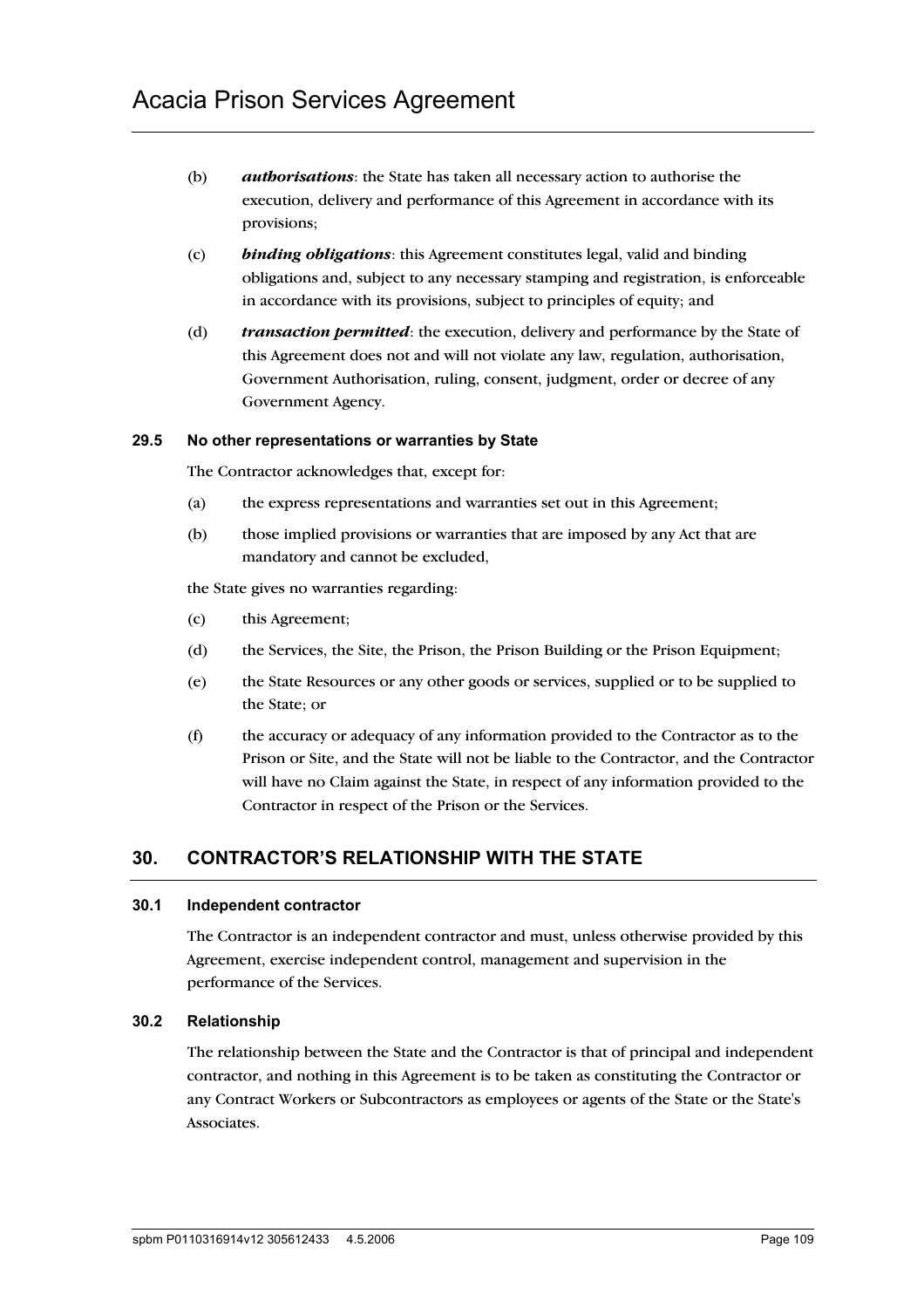#### **30.3 No agency**

- (a) The Contractor acknowledges that, except to the extent otherwise expressly provided in this Agreement:
	- (i) the Contractor is not the legal representative, agent, joint venturer or partner of the State, or of any of the State's Associates for any purpose; and
	- (ii) neither the Contractor nor any Contract Worker has any right or authority to assume or create any obligations of any kind, or to make any representations or warranties or behalf of the State, or any of the State's Associates in any respect.
- (b) The State acknowledges that, except to the extent otherwise expressly provided in this Agreement:
	- (i) neither the State nor or any of the State's Associates is, for the purposes of this Agreement, the legal representative, agent, joint venturer or partner of the Contractor for any purpose; and
	- (ii) neither the State nor or any of the State's Associates has any right or authority to assume or create any obligations of any kind, or to make any representations or warranties on behalf of the Contractor or to bind the Contractor in any respect.

#### **30.4 No employment**

Notwithstanding that any person employed by the Contractor may be, or be treated as being under the control or direction of the State or the State's Associates:

- (a) neither the State, nor any of the State's Associates is to be considered the employer of that person; and
- (b) the Contractor is fully responsible for all obligations and liabilities arising out of the employment of that person in connection with any work under this Agreement whether in respect of the death of or injury to that person or anything else relating to that person.

#### **30.5 Contrary Legislative Requirement**

Clause 30.4 and each other provision of this Agreement is subject to any contrary Legislative Requirement.

# **31. PROTECTION OF THE INTERESTS OF STATE AND STATE'S ASSOCIATES**

#### **31.1 Reputation**

The Contractor must take all reasonable action to protect the State's and the State's Associates' name, image, reputation and interests.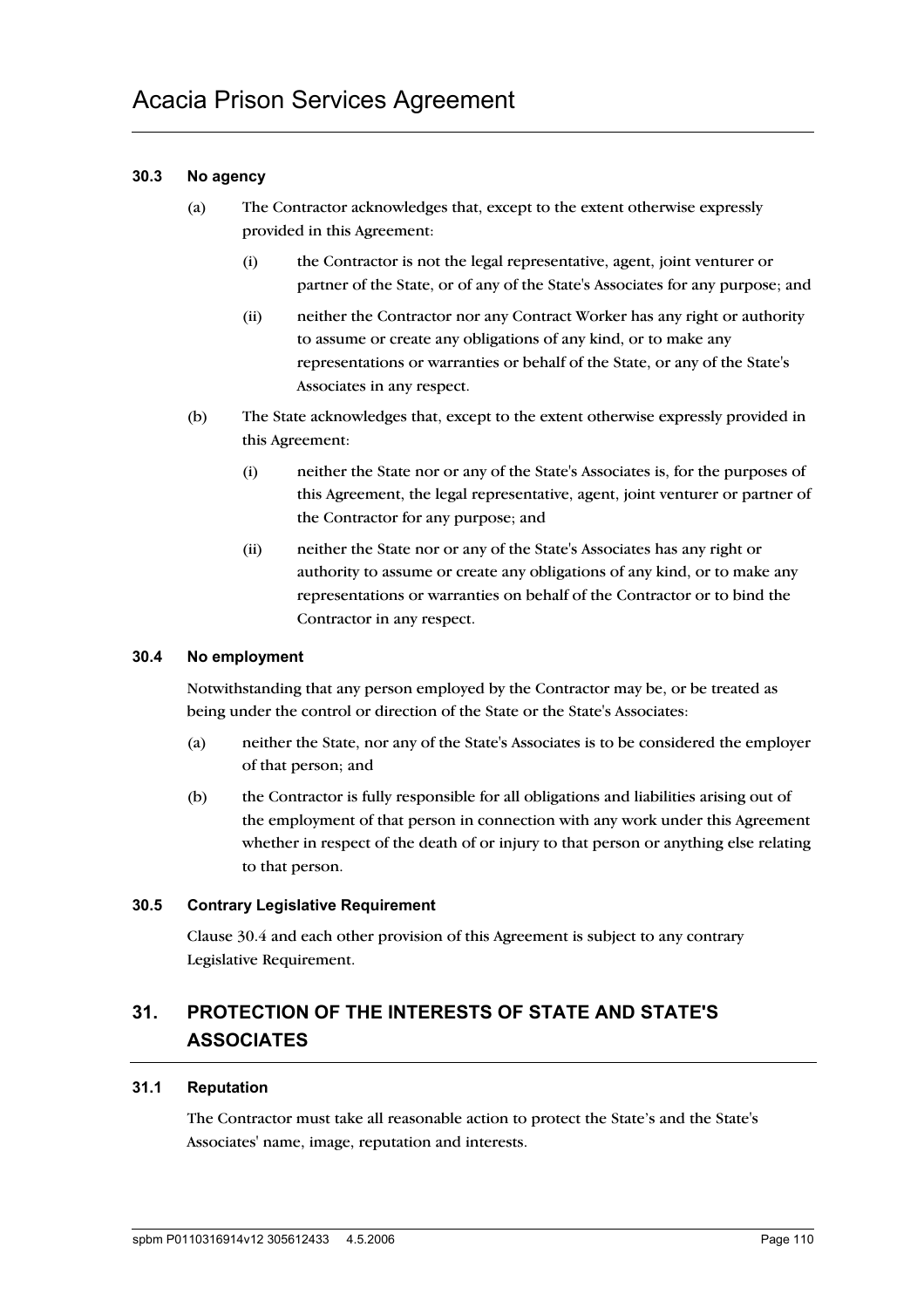#### **31.2 Conflict of interest**

The Contractor must not engage in any activity that would in any way adversely affect:

- (a) the Contractor's ability to provide the Services independently and in the manner required under this Agreement; or
- (b) the interests of the State or any of the State's Associates.

#### **31.3 Good faith**

The Contractor will exercise a duty of good faith to the State and the State's Associates in the provision and performance of the Services and in complying with the Contractor's Obligations.

#### **31.4 No association**

The Contractor must not:

- (a) use the State or the State's Associates' name or attempt to obtain a benefit from the State or any of the State's Associates' image and reputation in any way; or
- (b) hold out to any third party that the Contractor has an association or connection with the State or any of the State's Associates other than the Contractor's engagement under this Agreement,

without obtaining the State's prior written consent.

#### **31.5 Provisions of any permitted association**

The Contractor acknowledges that the State may stipulate provisions in relation to the State's consent to any proposal or action by the Contractor by which the Contractor may benefit from association or connection with the State, including a condition requiring the payment of remuneration to the State on provisions to be agreed.

#### **31.6 Corrupt Gifts and Payments of Commission**

- (a) The Contractor must not:
	- (i) give, or offer or agree to give, to any person in the employ of the State any gift, benefit, incentive or consideration of any kind as an inducement or reward for showing or not showing favour or disfavour to any person in relation to this Agreement or any other contract with the State; and
	- (ii) enter into this Agreement or any other contract with the State or any Government Agency if:
		- (A) the Contractor has paid or agreed to a commission (or other similar payment), or
		- (B) another person has paid a commission on the Contractor's behalf, or the Contractor is otherwise aware that such a commission has been paid,

unless before the contract is made, the Contractor has disclosed in writing to the State the particulars of the commission and the terms and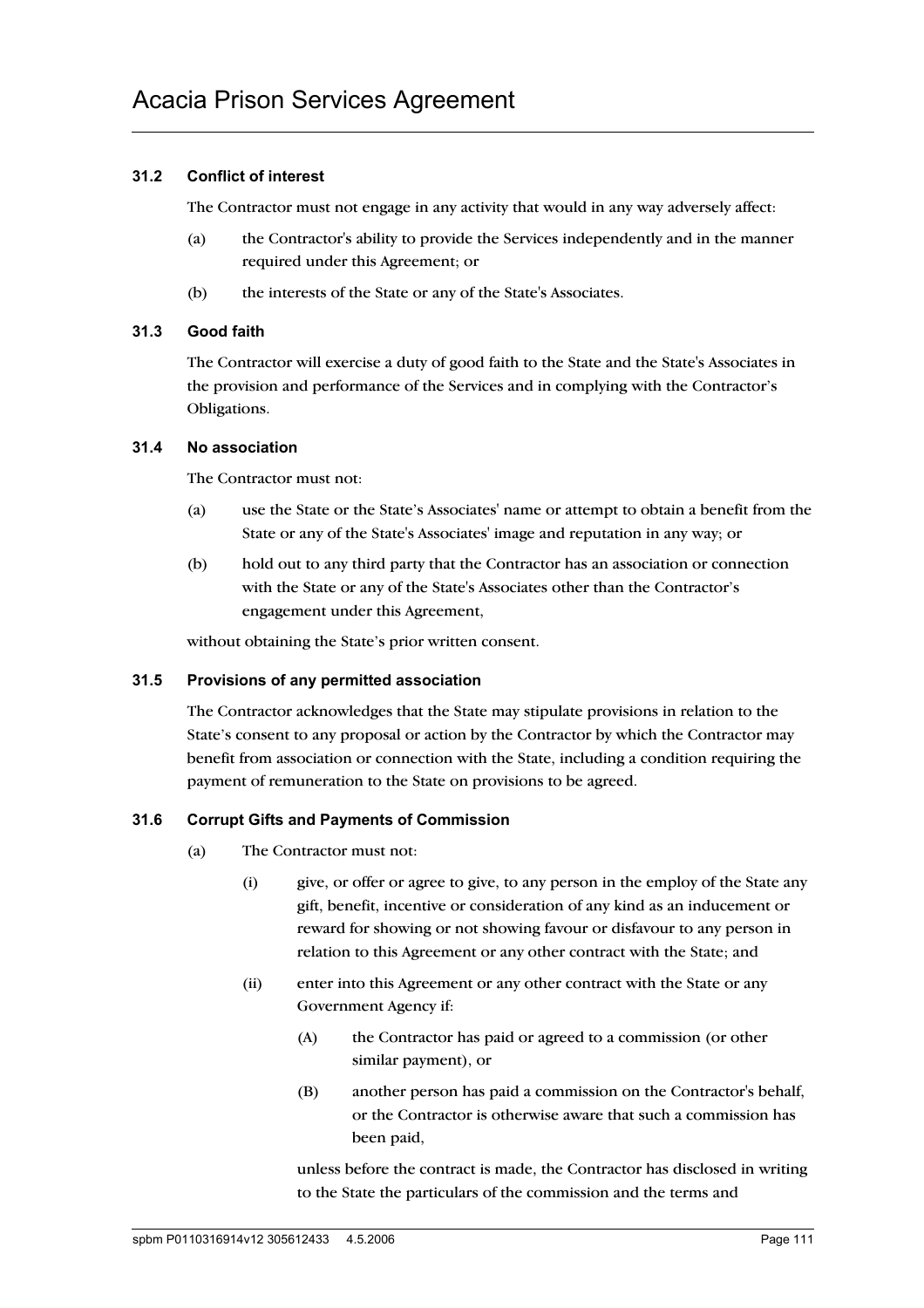conditions of any agreement for its payment. The Contractor must ensure that each Contract Worker complies with this clause as if references to the Contractor were references to the Contract Worker.

(b) Any breach of this clause by the Contractor or any Contract Worker (whether with or without the knowledge of the Contractor) or the commission of any criminal offence by the Contractor, or by any Contract Worker while the Contract Worker is at the Prison, will entitle the State to terminate this Agreement immediately by service of a notice on the Contractor specifying the reason for termination.

# **32. NOTICES**

#### Every notice:

- (a) must be in writing and given in accordance with the following details, and where more than one person is specified under the details of a party, then to every person at the address or in accordance with the details specified in Item 6 of Schedule 1;
- (b) must be signed by:
	- (i) in the case of the Contractor the Contractor's Representative; and
	- (ii) in the case of the State the Contract Manager; and
- (c) will be treated as having been given the sender and received by or served on the addressee:
	- (i) if by delivery in person when delivered to the addressee;
	- (ii) if posted by registered post within Australia to an address within Australia on the day which is the third Business Day after the date of posting;
	- (iii) if posted by air mail registered post from a place within Australia to an address outside Australia or posted from a place outside Australia to an address within Australia on the day which is the eighth Business Day after the date of posting; or
	- (iv) if by facsimile transmission on the date of transmission where a transmission report is produced by the facsimile machine by which the facsimile message was transmitted which indicates that the facsimile message was transmitted in its entirety to the facsimile number of the recipient. If the transmission is on a day which is not a Business Day, or is after 4.00 pm (addressee's time), it will be treated as having been duly given on the succeeding Business Day.

# **33. GENERAL**

#### **33.1 Costs**

(a) Unless otherwise stated, the Contractor must provide the Services and comply with the Contractor's Obligations at the Contractor's cost.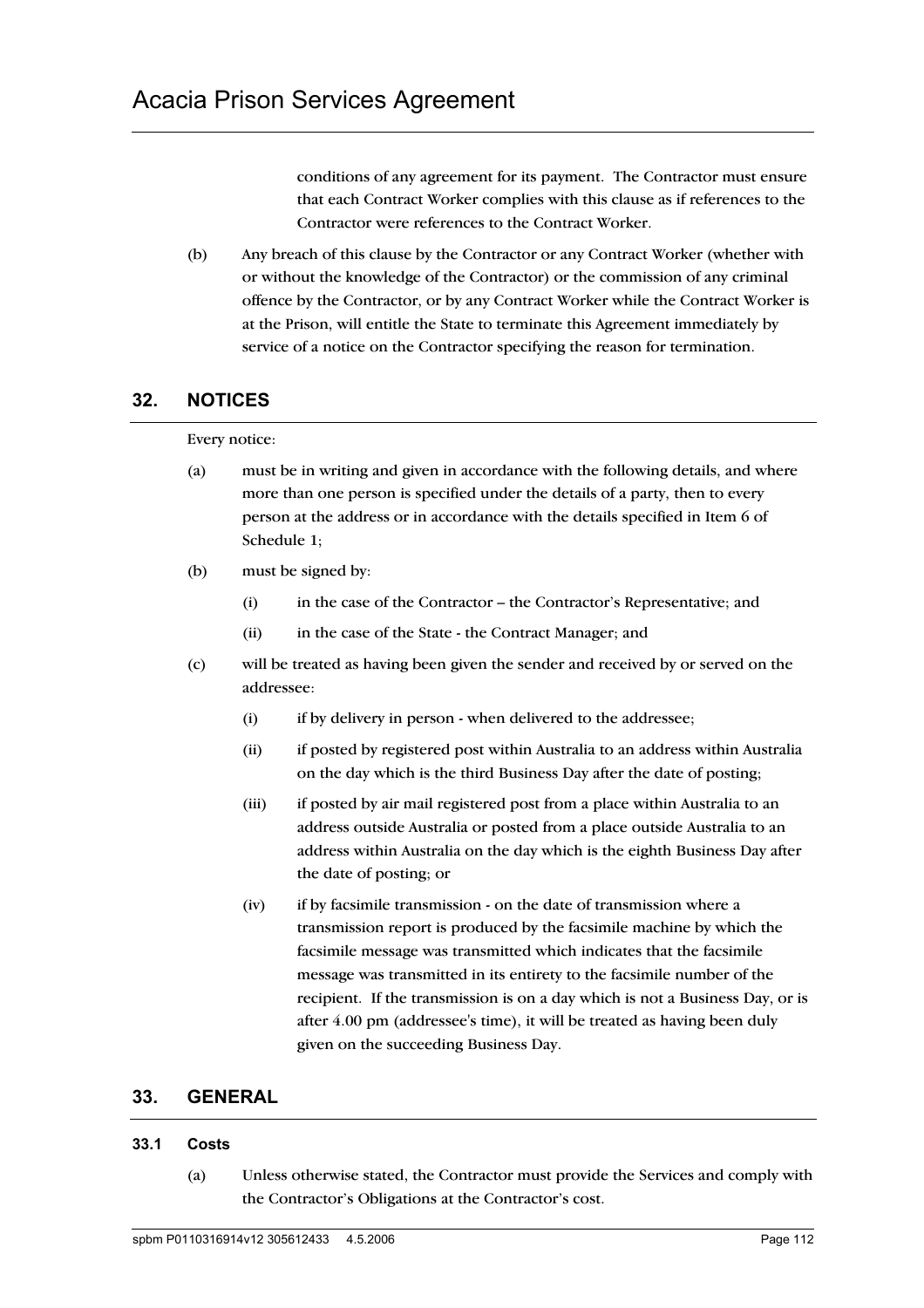(b) The State and the Contractor must each pay their own legal and other costs in connection with the preparation and signing of this Agreement.

#### **33.2 Stamp duty**

The Contractor is solely responsible for, and must indemnify the State against, any stamp duty that is payable on or in relation to:

- (a) this Agreement; and
- (b) any instrument or transaction that this document contemplates.

#### **33.3 Approvals, consents, determinations or waivers**

Subject to any express provision of this Agreement, where any approval, consent, determination or waiver is required from or to be made by the State:

- (a) the Contractor must obtain that approval, consent, determination or waiver in writing; and
- (b) the State may:
	- (i) grant or refuse that approval or consent, make that determination or waiver, in the State's absolute discretion, without giving any reason for that grant or refusal or making; and
	- (ii) grant that approval or consent, or make that determination or waiver, subject to any conditions the State may impose.

#### **33.4 Authority to date**

The State, and any employee or solicitor acting for the State, may date this Agreement.

#### **33.5 Enforcement of indemnity**

A party need not incur expense or make payment before enforcing a right of indemnity conferred by this Agreement.

#### **33.6 Ensure compliance by others**

Where a provision of this Agreement requires the Contractor to do a thing or prohibits the Contractor from doing a thing, or imposes on a Contract Worker any obligation, the Contractor must ensure that the Contract Workers, the Subcontractors and others over whom the Contractor exercises control comply with that provision or obligation.

#### **33.7 Entire Agreement**

This Agreement constitutes the entire agreement between the parties and supersedes any prior agreement between the parties.

#### **33.8 Exercise of Powers**

- (a) A party may exercise a Power at that party's discretion, and separately or concurrently with any other Power.
- (b) A single exercise of a Power, by a party does not prevent a further exercise of that, or of any other Power, by that party.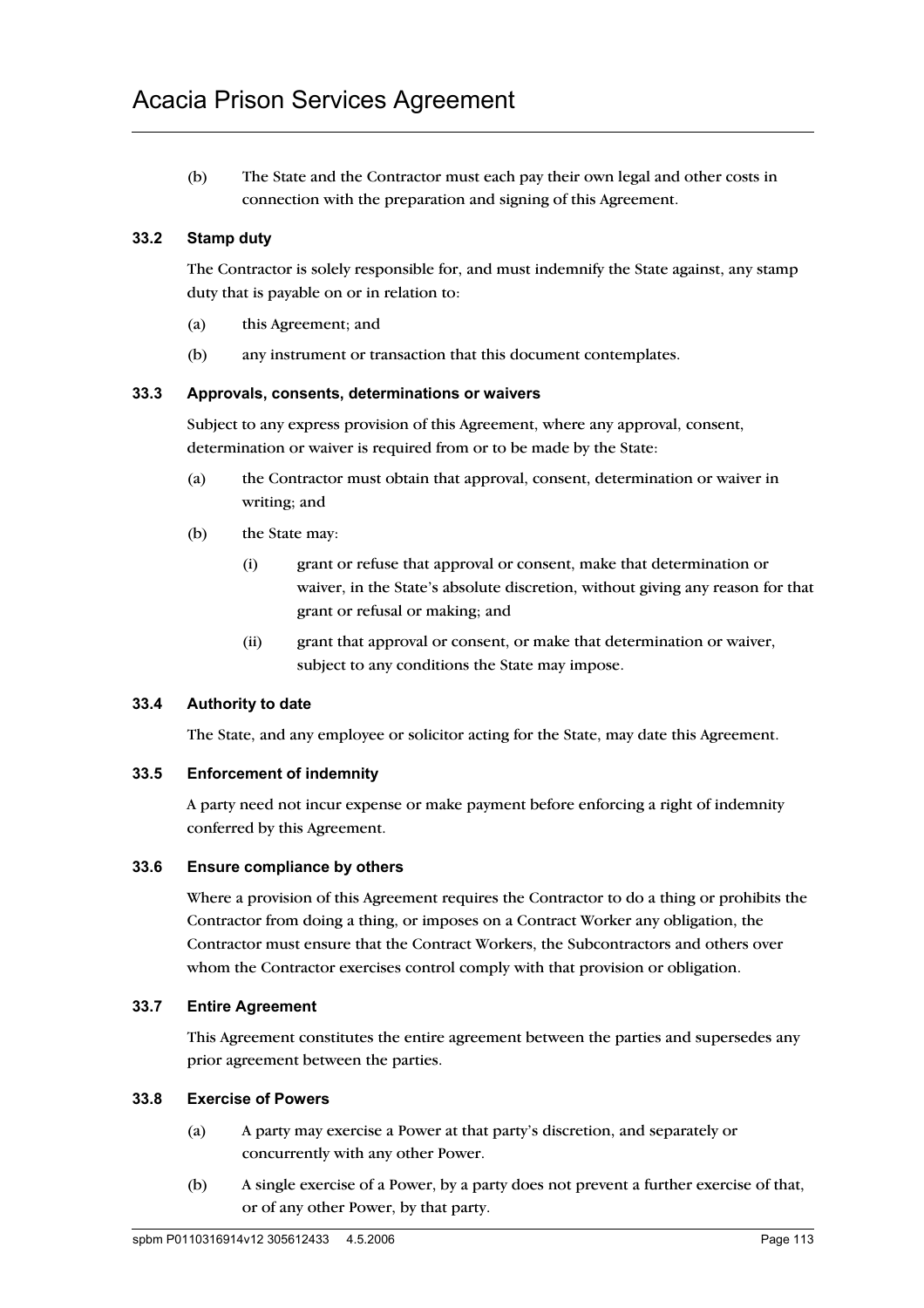- (c) If a party fails to exercise, or delays in exercising, a Power, that does not prevent its exercise.
- (d) Subject to any express provision in this Agreement, the Powers of a party under this Agreement are cumulative, and are in addition to any other Powers of that party.

#### **33.9 Further assurances**

Each party will promptly, at that party's expense, do any thing that the other party reasonably requires to effect, perfect or complete the provisions of this Agreement.

#### **33.10 Governing law**

- (a) This Agreement is governed by the laws of Western Australia.
- (b) Each of the parties irrevocably submits to the exclusive jurisdiction of the courts of Western Australia.

#### **33.11 Prohibition, enforceability and severance**

- (a) Any provision of, or the application of any provision of, this Agreement or any Power of a Party under this Agreement which is prohibited in any jurisdiction or fetters or affects any statutory power is ineffective only to the extent of that prohibition or to the extent it fetters or affects any statutory power.
- (b) If any part of this Agreement is, or becomes, illegal, void or unenforceable, that part is or will be severed from this Agreement so that all parts that are not, or do not become, illegal, void or unenforceable remain in full force and effect and are unaffected by that severance.

#### **33.12 Statutory powers**

Nothing contained in or implied by this Agreement has the effect of constraining, or placing any fetter on, any person, in exercising any such power and, except to the extent inconsistent with this Agreement or permitted by law, Statutory Powers are cumulative and are in addition to, or in augmentation of, the Powers contained in this Agreement.

#### **33.13 Survival**

Nothing will release the Contractor from any of the Contractor's Obligations that are expressed to survive, or by their nature, survive completion of the Services or the termination of this Agreement, including all warranties and obligations of indemnity or confidentiality.

#### **33.14 Variation and waiver**

- (a) A provision of, or right created under, this Agreement may not be:
	- (i) waived except in writing signed by the Party granting the waiver; or
	- (ii) varied except by an instrument in writing signed by the parties, unless it is a variation of a Service made by the State in accordance with clause 16.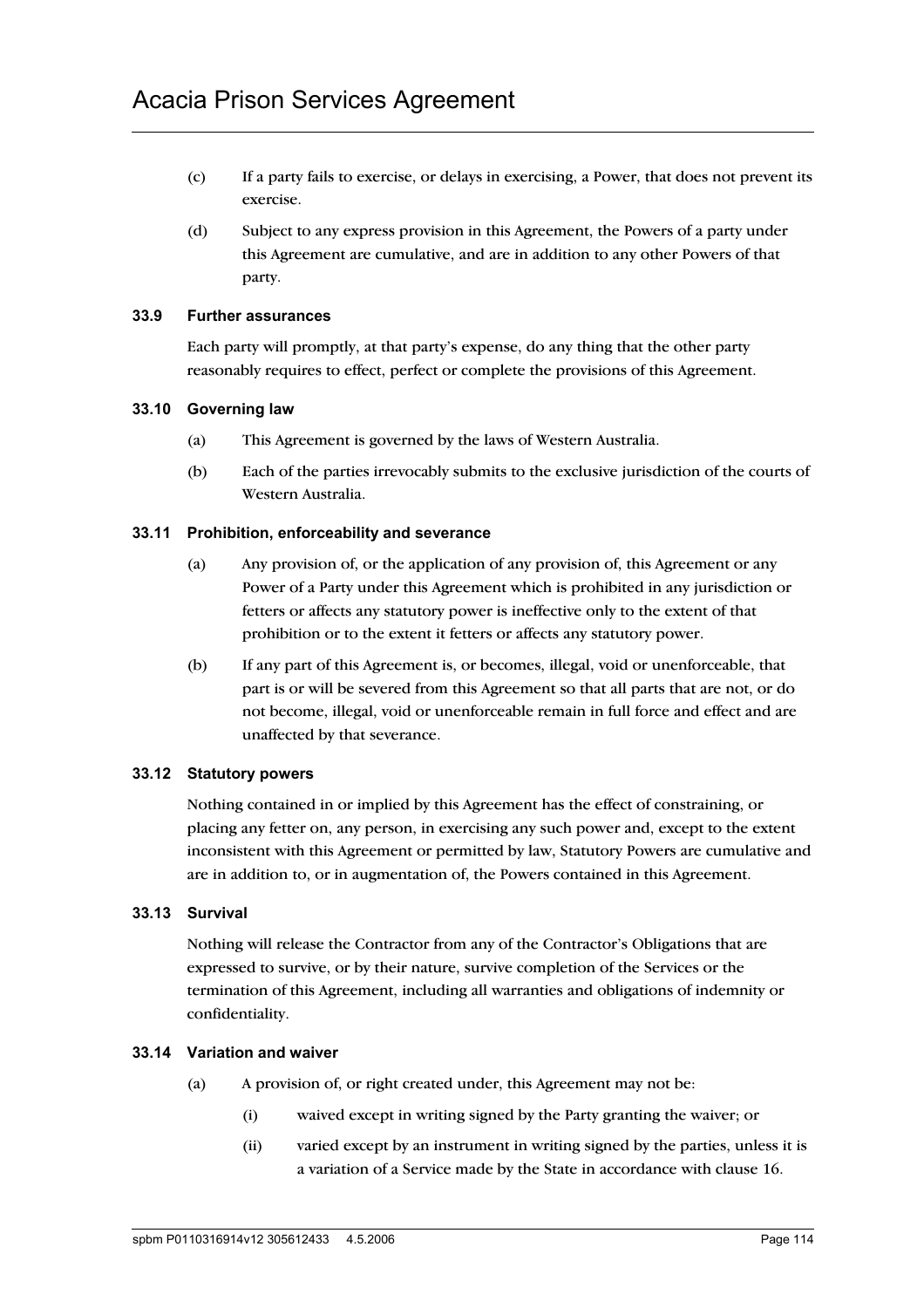(b) The waiver by a Party of a breach by another Party of any provision of this Agreement, does not operate as a waiver of another or continuing breach by that Party of the same, or any other, provision of this Agreement.

#### **33.15 Counterparts**

- (a) This Agreement may be executed in any number of counterparts.
- (b) All counterparts, taken together, constitute one instrument.
- (c) A party may execute this Agreement by signing any counterpart.

#### **33.16 Attorneys**

Each attorney who executes this Agreement acknowledges that, at the time of executing this Agreement, the attorney has received no notice of revocation of the power of attorney under which the attorney executes this Agreement.